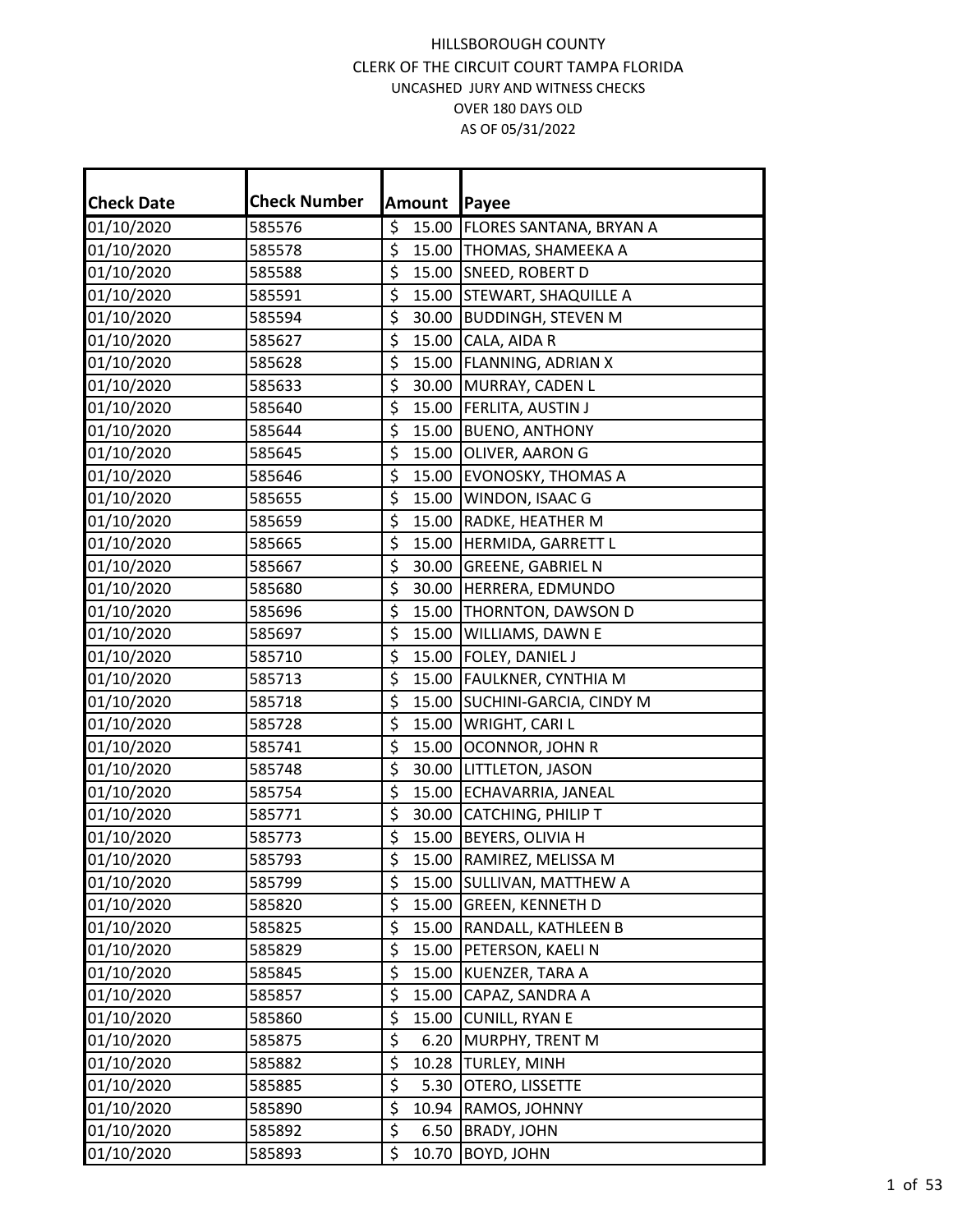| <b>Check Date</b> | <b>Check Number</b> |                        | Amount | Payee                     |
|-------------------|---------------------|------------------------|--------|---------------------------|
| 01/10/2020        | 585898              | \$                     | 8.12   | CENTENO, DANIEL           |
| 01/10/2020        | 585903              | \$                     |        | 7.28 JEFFERS, BRYAN B     |
| 01/17/2020        | 585928              | \$                     |        | 15.00 ALVAREZ, BRIAN K    |
| 01/17/2020        | 585959              | $\overline{\xi}$       |        | 15.00   FIGUEROA, ALEXA   |
| 01/17/2020        | 586015              | \$                     | 15.00  | <b>BLANCHARD, AMY J</b>   |
| 01/17/2020        | 586019              | \$                     | 15.00  | SANCHEZ, CARLOS X         |
| 01/17/2020        | 586021              | \$                     | 15.00  | ATKINSON, CARLA D         |
| 01/17/2020        | 586028              | $\overline{\xi}$       | 15.00  | BILODEAU, JASON A         |
| 01/17/2020        | 586033              | \$                     | 15.00  | <b>BARNHILL, JAMES E</b>  |
| 01/17/2020        | 586038              | \$                     | 15.00  | DINH, HOANG K             |
| 01/17/2020        | 586041              | \$                     | 15.00  | MOORE, GREG B             |
| 01/17/2020        | 586050              | \$                     | 15.00  | AUBOURG, FRANKY           |
| 01/17/2020        | 586082              | \$                     | 15.00  | ZIMMIE, DANIEL R          |
| 01/17/2020        | 586104              | \$                     | 15.00  | GOLDEN, JOHN P            |
| 01/17/2020        | 586136              | \$                     | 15.00  | VELEZ-OTERO, PATRICIA A   |
| 01/17/2020        | 586139              | \$                     | 15.00  | <b>BANEGAS, OMAR</b>      |
| 01/17/2020        | 586142              | \$                     | 15.00  | HOLLANDER, NASEEM S       |
| 01/17/2020        | 586145              | \$                     | 15.00  | EASTERLING, MORGAN J      |
| 01/17/2020        | 586148              | \$                     | 15.00  | DAILEY, MICHELLE R        |
| 01/17/2020        | 586150              | \$                     | 15.00  | SIMON, MICHAEL P          |
| 01/17/2020        | 586162              | \$                     | 15.00  | JOINER, MATTHEW A         |
| 01/17/2020        | 586184              | \$                     | 15.00  | HARANGOZO, LASZLO I       |
| 01/17/2020        | 586188              | \$                     | 15.00  | HAMP, KRISTINA P          |
| 01/17/2020        | 586193              | \$                     | 15.00  | <b>GALLIMORE, KEVIN E</b> |
| 01/17/2020        | 586195              | \$                     | 15.00  | RANDOLPH, KERIC N         |
| 01/17/2020        | 586209              | \$                     | 15.00  | ARZON, RICHARD            |
| 01/17/2020        | 586246              | \$                     | 15.00  | FINNEY, THEODORE S        |
| 01/17/2020        | 586261              | \$                     | 15.00  | <b>GREEN, STEPHEN C</b>   |
| 01/17/2020        | 586269              | $\overline{\varsigma}$ | 15.00  | DAYE, SHANO N             |
| 01/17/2020        | 586270              | \$                     | 15.00  | MCCANN, SHANE M           |
| 01/24/2020        | 586308              | \$                     | 15.00  | HILDEBRANDT, AUSTIN H     |
| 01/24/2020        | 586317              | \$                     | 15.00  | WHEELER, AARON A          |
| 01/24/2020        | 586325              | \$                     | 15.00  | CARR, NATASHA M           |
| 01/24/2020        | 586337              | \$                     | 15.00  | CARDWELL, EVAN M          |
| 01/24/2020        | 586355              | \$                     | 15.00  | TAPIA, CHRISTOPHER A      |
| 01/24/2020        | 586365              | \$                     | 15.00  | MCGOORTY, BRIDGETTE M     |
| 01/24/2020        | 586369              | \$                     | 30.00  | <b>BUXTON, DERRICK Y</b>  |
| 01/24/2020        | 586396              | \$                     | 15.00  | MALLIA, KRISTIN S         |
| 01/24/2020        | 586398              | \$                     | 30.00  | HURST, KRISTEE S          |
| 01/24/2020        | 586407              | \$                     | 15.00  | BOWMAN, JUANITA           |
| 01/24/2020        | 586412              | \$                     | 45.00  | MOLINA, JORGE A           |
| 01/24/2020        | 586413              | \$                     | 15.00  | CORA, JONNABIES C         |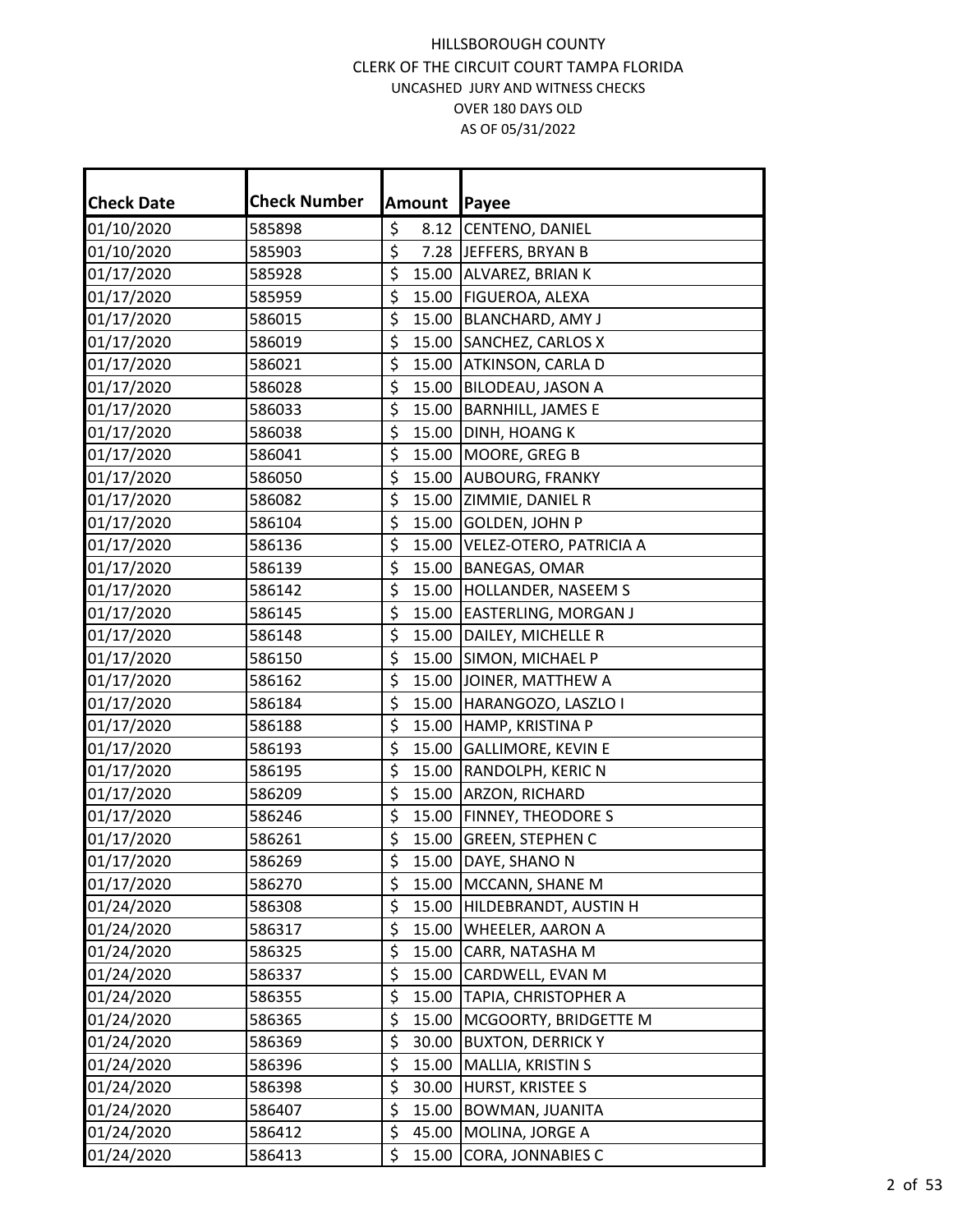| <b>Check Date</b> | <b>Check Number</b> |                  | Amount | Payee                                 |
|-------------------|---------------------|------------------|--------|---------------------------------------|
| 01/24/2020        | 586415              | \$               |        | 15.00 RULAN, JOHNY J                  |
| 01/24/2020        | 586418              | \$               | 15.00  | VALDES CARTAGENA, JOHANN              |
| 01/24/2020        | 586421              | \$               | 15.00  | <b>REGINA, JENNIFER L</b>             |
| 01/24/2020        | 586422              | \$               |        | 15.00 MILLER, JENNIFER L              |
| 01/24/2020        | 586432              | \$               |        | 15.00 ORTIZ NIEVES, JAMES A           |
| 01/24/2020        | 586445              | \$               | 15.00  | <b>FRANKLIN, MARTIQUE N</b>           |
| 01/24/2020        | 586476              | \$               | 15.00  | COLLAZO VAZQUEZ, PEDRO J              |
| 01/24/2020        | 586486              | \$               | 15.00  | HAJ ALI, SALAMEH A                    |
| 01/24/2020        | 586488              | \$               | 15.00  | <b>TRESHNIK, RYAN D</b>               |
| 01/24/2020        | 586493              | \$               | 15.00  | RAMNARINE, ROHAN G                    |
| 01/24/2020        | 586494              | \$               |        | 15.00 BRONER, ROBBY L                 |
| 01/24/2020        | 586498              | \$               | 15.00  | <b>HANKS, ZACHARY C</b>               |
| 01/24/2020        | 586500              | \$               | 15.00  | PENA SANCHEZ, YAHUMARY                |
| 01/24/2020        | 586502              | \$               |        | 15.00 BENDER, WILLIAM K               |
| 01/24/2020        | 586505              | \$               | 15.00  | PINALES, VICTOR M                     |
| 01/24/2020        | 586518              | \$               | 15.00  | <b>WELDON, SYDNEY N</b>               |
| 01/24/2020        | 586536              | \$               | 26.80  | <b>GREEN, LINCOLN</b>                 |
| 01/31/2020        | 586567              | \$               |        | 15.00 SOTO, ALYSSA J                  |
| 01/31/2020        | 586574              | \$               | 15.00  | GILLESPIE, ALEXANDRA                  |
| 01/31/2020        | 586590              | \$               | 15.00  | WILSON, HENRY L                       |
| 01/31/2020        | 586596              | \$               | 15.00  | <b>PRYOR, JACOB R</b>                 |
| 01/31/2020        | 586598              | \$               | 15.00  | ALVAREZ, IRIS D                       |
| 01/31/2020        | 586606              | \$               | 15.00  | <b>CHERISME, GISLENE</b>              |
| 01/31/2020        | 586607              | \$               |        | 15.00   RODRIGUEZ CASTELLANO, GERARDO |
| 01/31/2020        | 586611              | \$               | 15.00  | MARTINEZ, GABRIEL                     |
| 01/31/2020        | 586616              | \$               | 15.00  | <b>ENCARNACION, ERVIN</b>             |
| 01/31/2020        | 586621              | \$               | 15.00  | URENA, EDWIN C                        |
| 01/31/2020        | 586630              | \$               | 30.00  | LAKHRAM, DANIELLE E                   |
| 01/31/2020        | 586634              | $\overline{\xi}$ |        | 15.00 MONDAY, JASON J                 |
| 01/31/2020        | 586639              | \$               |        | 15.00 HOLLOWAY, JAMES E               |
| 01/31/2020        | 586640              | \$               |        | 15.00 REYES, DALYS E                  |
| 01/31/2020        | 586642              | \$               | 15.00  | <b>BULLOCK, CRISTIN K</b>             |
| 01/31/2020        | 586647              | \$               | 15.00  | <b>KENEFICK, CHRISTOPHER M</b>        |
| 01/31/2020        | 586668              | \$               | 15.00  | JOSLIN, ANIYA N                       |
| 01/31/2020        | 586678              | \$               |        | 15.00 JORDAN, JUSTIN E                |
| 01/31/2020        | 586682              | \$               |        | 15.00 BURGOS, JOSE A                  |
| 01/31/2020        | 586683              | \$               | 15.00  | PEREZ MIRANDA, JORGE                  |
| 01/31/2020        | 586696              | \$               | 15.00  | ESTEVES, JEAN M                       |
| 01/31/2020        | 586710              | \$               | 45.00  | <b>WALLE TORRES, SAUL</b>             |
| 01/31/2020        | 586717              | \$               | 15.00  | MARASCO, ROCK A                       |
| 01/31/2020        | 586733              | \$               | 15.00  | PEREZ, OMERO                          |
| 01/31/2020        | 586739              | \$               | 15.00  | NEWELL, UZZIAH J                      |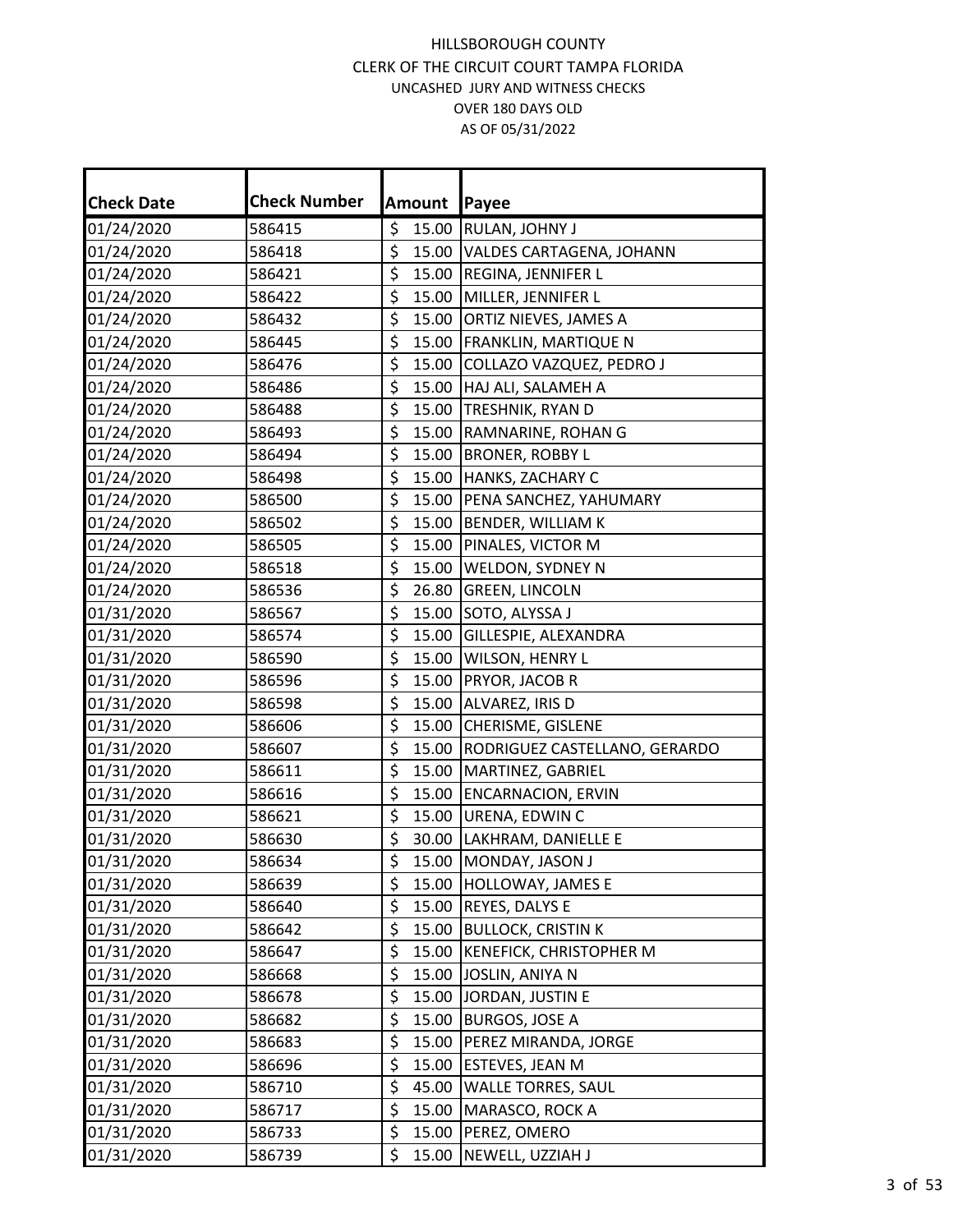| <b>Check Date</b> | <b>Check Number</b> |                                 | Amount   | Payee                              |
|-------------------|---------------------|---------------------------------|----------|------------------------------------|
| 01/31/2020        | 586770              | \$                              |          | 15.00 HESTER-HATLEY, LAMYA A       |
| 01/31/2020        | 586774              | \$                              | 15.00    | SMALLS-MULDROW, KENNETH L          |
| 01/31/2020        | 586799              | \$                              | 15.00    | GARCIA, ELYSSIA S                  |
| 01/31/2020        | 586815              | \$                              | 6.50     | JAMES, PATRICK                     |
| 01/31/2020        | 586818              | \$                              |          | 6.14 BOYKINS, APRIL                |
| 02/07/2020        | 586894              | \$                              |          | 15.00 WILLSON, STEPHANIE L         |
| 02/07/2020        | 586922              | \$                              | 15.00    | <b>GOODMAN, CRYSTAL L</b>          |
| 02/07/2020        | 586927              | $\overline{\boldsymbol{\zeta}}$ | 15.00    | <b>BUSTILLO, LAUREN B</b>          |
| 02/07/2020        | 586941              | \$                              | 15.00    | <b>WASHINGTON CARTY, KEIANNA L</b> |
| 02/07/2020        | 586952              | \$                              | 30.00    | KANOFF, JULIA G                    |
| 02/07/2020        | 586960              | $\overline{\boldsymbol{\zeta}}$ | 15.00    | WICINSKI, JORDAN G                 |
| 02/07/2020        | 587007              | \$                              | 15.00    | <b>GUERETTE, NICOLE T</b>          |
| 02/07/2020        | 587018              | \$                              | 15.00    | CARTER, LIANA C                    |
| 02/07/2020        | 587023              |                                 |          | \$105.00 TICKNOR, JEAN G           |
| 02/07/2020        | 587050              | \$                              | 15.00    | SHARMA, SHEETAL                    |
| 02/07/2020        | 587066              | \$                              | 5.00     | LAMBERT, JONATHAN A                |
| 02/07/2020        | 587073              | \$                              | 15.00    | UNO, DEAN                          |
| 02/07/2020        | 587075              | $\overline{\boldsymbol{\zeta}}$ |          | 10.00 BADEN, THOMAS L              |
| 02/07/2020        | 587080              | \$                              |          | 6.86 GARRISON, ROBIN M             |
| 02/07/2020        | 587089              | \$                              |          | 5.00 ADUDDELL, JOSEPH              |
| 02/14/2020        | 587092              | \$                              | 15.00    | ABREGO, JAYSON P                   |
| 02/14/2020        | 587098              | $\overline{\xi}$                | 30.00    | NORTHROP, JOHN E                   |
| 02/14/2020        | 587102              | \$                              | 15.00    | <b>GRAFF, MATTIAS M</b>            |
| 02/14/2020        | 587114              | \$                              |          | 15.00 MCCRAY, DARLENE              |
| 02/14/2020        | 587129              | \$                              | 15.00    | <b>BAIO, ISABELLA N</b>            |
| 02/14/2020        | 587149              | \$                              | 15.00    | <b>ANDERSON, DORIAN E</b>          |
| 02/14/2020        | 587153              | \$                              | 15.00    | PENA, DESTINY R                    |
| 02/14/2020        | 587164              | \$                              | 15.00    | ALICEA, DARCI A                    |
| 02/14/2020        | 587167              | \$                              |          | 15.00 PHAM, DANH H                 |
| 02/14/2020        | 587168              | \$                              |          | 15.00 SYLVESTER, DAJA L            |
| 02/14/2020        | 587171              | \$                              |          | 15.00 EVANS, CLIFFORD P            |
| 02/14/2020        | 587179              | \$                              |          | 15.00   INOA BRETON, CARLOS A      |
| 02/14/2020        | 587181              | \$                              | 15.00    | <b>BAKER, CALEB A</b>              |
| 02/14/2020        | 587186              | \$                              | 15.00    | MOUNT, BRENDA H                    |
| 02/14/2020        | 587191              | \$                              | 15.00    | SIERRA, AVIEZER                    |
| 02/14/2020        | 587217              | \$                              | 15.00    | <b>FRANCOIS, JEREMIAH M</b>        |
| 02/14/2020        | 587218              | \$                              | 15.00    | CADAVID, JENNY                     |
| 02/14/2020        | 587225              | \$                              | 15.00    | <b>BARNUM, JASON L</b>             |
| 02/14/2020        | 587249              | \$                              | 15.00    | <b>STELLE, NICHOLAS J</b>          |
| 02/14/2020        | 587273              | \$                              | 30.00    | <b>BUTLER HAMADE, MARGO L</b>      |
| 02/14/2020        | 587276              | \$                              | 15.00    | IZQUIERDO LOPEZ, MAELI             |
| 02/14/2020        | 587278              |                                 | \$105.00 | LOZADA RIVERA, LUIS A              |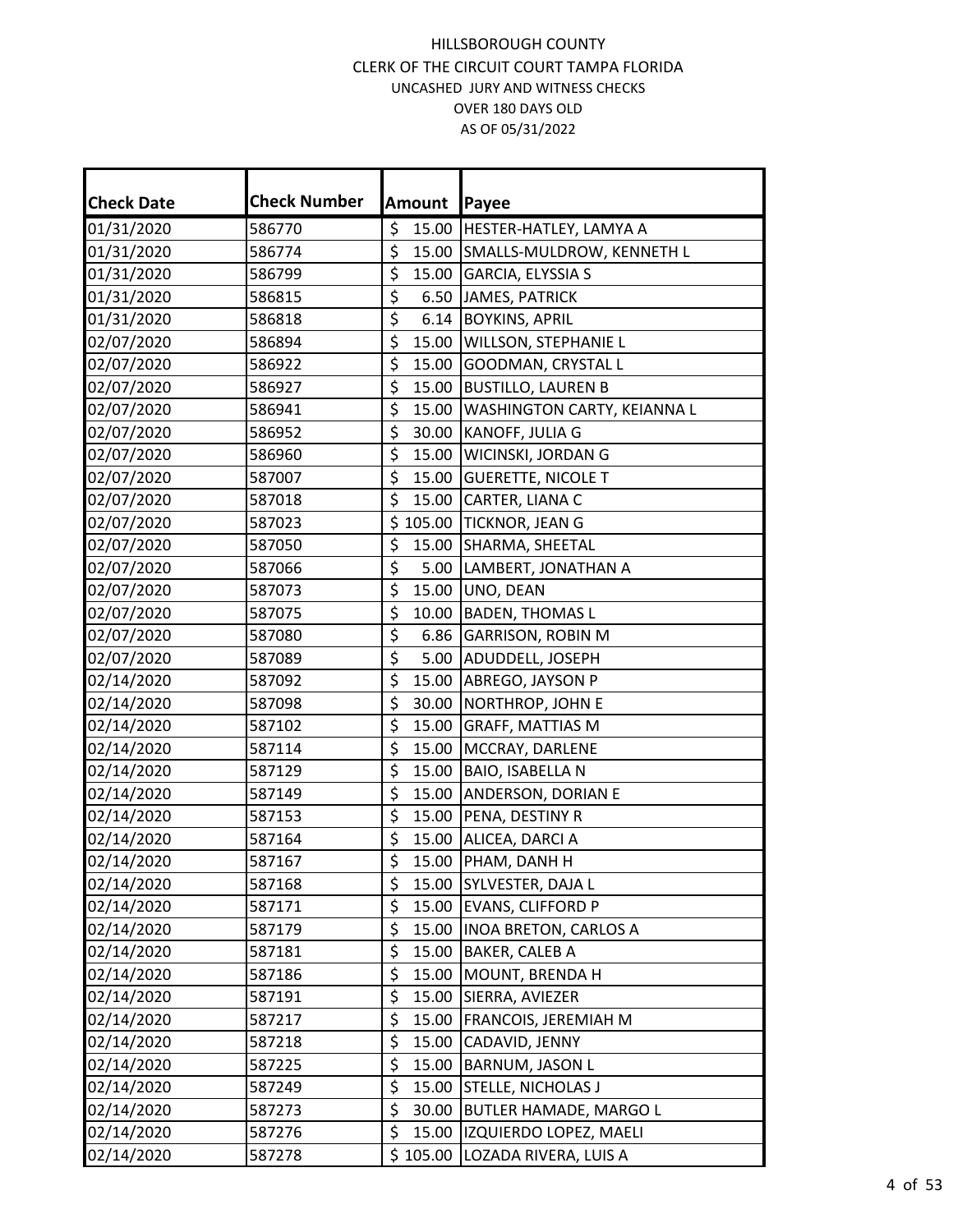| <b>Check Date</b> | <b>Check Number</b> |                        | Amount | Payee                         |
|-------------------|---------------------|------------------------|--------|-------------------------------|
| 02/14/2020        | 587280              | \$                     | 15.00  | SANTIAGO, LIZA M              |
| 02/14/2020        | 587294              | \$                     | 15.00  | KASPAR, KEVIN K               |
| 02/14/2020        | 587301              | \$                     |        | 15.00   LAZAREVIC, KATARINA   |
| 02/14/2020        | 587319              | \$                     |        | 15.00   DREHER-COTE, JEREMY J |
| 02/14/2020        | 587331              | \$                     | 15.00  | PURCELL, SAMANTHA B           |
| 02/14/2020        | 587352              | \$                     | 15.00  | ADAMS, SYDNEY C               |
| 02/14/2020        | 587363              | \$                     | 5.00   | LASSITER, AUSTIN M            |
| 02/14/2020        | 587371              | $\overline{\xi}$       | 7.28   | SMITH, RONIA                  |
| 02/14/2020        | 587373              | \$                     | 7.88   | GARCIA, OSCAR                 |
| 02/21/2020        | 587405              | \$                     | 15.00  | SCHWEITZER, JAMES J           |
| 02/21/2020        | 587406              | \$                     | 15.00  | WALKER, GARY W                |
| 02/21/2020        | 587418              | \$                     | 15.00  | MCCARTHON, ZARIA C            |
| 02/21/2020        | 587421              | \$                     | 15.00  | SANLIER, BENAN                |
| 02/21/2020        | 587423              | \$                     |        | 15.00 PARKER, WILLIAM A       |
| 02/21/2020        | 587432              | \$                     | 15.00  | DENNY, JENNIFER A             |
| 02/21/2020        | 587446              | \$                     | 15.00  | RODRIGUEZ, DANIELLE R         |
| 02/21/2020        | 587449              | \$                     | 15.00  | CONWAY, DANIEL M              |
| 02/21/2020        | 587450              | \$                     | 15.00  | BARNES, DANIEL L              |
| 02/21/2020        | 587462              | \$                     | 15.00  | <b>BURDA, CHRISTOPHER M</b>   |
| 02/21/2020        | 587465              | \$                     | 15.00  | KIM, CHRISTINE J              |
| 02/21/2020        | 587473              | \$                     | 15.00  | HUGHETT, CASSANDRA D          |
| 02/21/2020        | 587476              | \$                     | 15.00  | JONES, CARL L                 |
| 02/21/2020        | 587480              | \$                     | 15.00  | WOODS, BRITTANY M             |
| 02/21/2020        | 587483              | \$                     | 15.00  | ROBBINS, BRIAN J              |
| 02/21/2020        | 587488              | \$                     | 15.00  | <b>GLANTON, BENEE S</b>       |
| 02/21/2020        | 587491              | \$                     | 15.00  | HART, ASHLEY E                |
| 02/21/2020        | 587511              | \$                     | 90.00  | LOZADA RIVERA, LUIS A         |
| 02/21/2020        | 587533              | \$                     | 15.00  | HARBOUR, DILLAN T             |
| 02/21/2020        | 587535              | $\overline{\varsigma}$ |        | 15.00 LEE, DERRICK R          |
| 02/21/2020        | 587542              | \$                     | 15.00  | <b>BLANTON, DEBRA A</b>       |
| 02/21/2020        | 587545              | \$                     | 15.00  | RODGERS, LAKEN S              |
| 02/21/2020        | 587557              | \$                     | 30.00  | TYNAN, KEBRA K                |
| 02/21/2020        | 587571              | \$                     | 15.00  | RUIZ RAMOS, JUAN O            |
| 02/21/2020        | 587573              | \$                     | 15.00  | LAURIA, JOY C                 |
| 02/21/2020        | 587575              | \$                     | 15.00  | ALLEN, JOSHUA A               |
| 02/21/2020        | 587581              | \$                     | 15.00  | PRIETO, JORGE D               |
| 02/21/2020        | 587584              | \$                     | 15.00  | GORMAN, JOHN W                |
| 02/21/2020        | 587593              | \$                     | 15.00  | PARHAM, JEROME                |
| 02/21/2020        | 587606              | \$                     | 15.00  | HAY, JAMES                    |
| 02/21/2020        | 587608              | \$                     | 15.00  | JEFFERSON, JAKHAYLA S         |
| 02/21/2020        | 587609              | \$                     | 15.00  | <b>BUNCH, JACOB G</b>         |
| 02/21/2020        | 587619              | \$                     | 15.00  | SCAFOGLIO, GINA M             |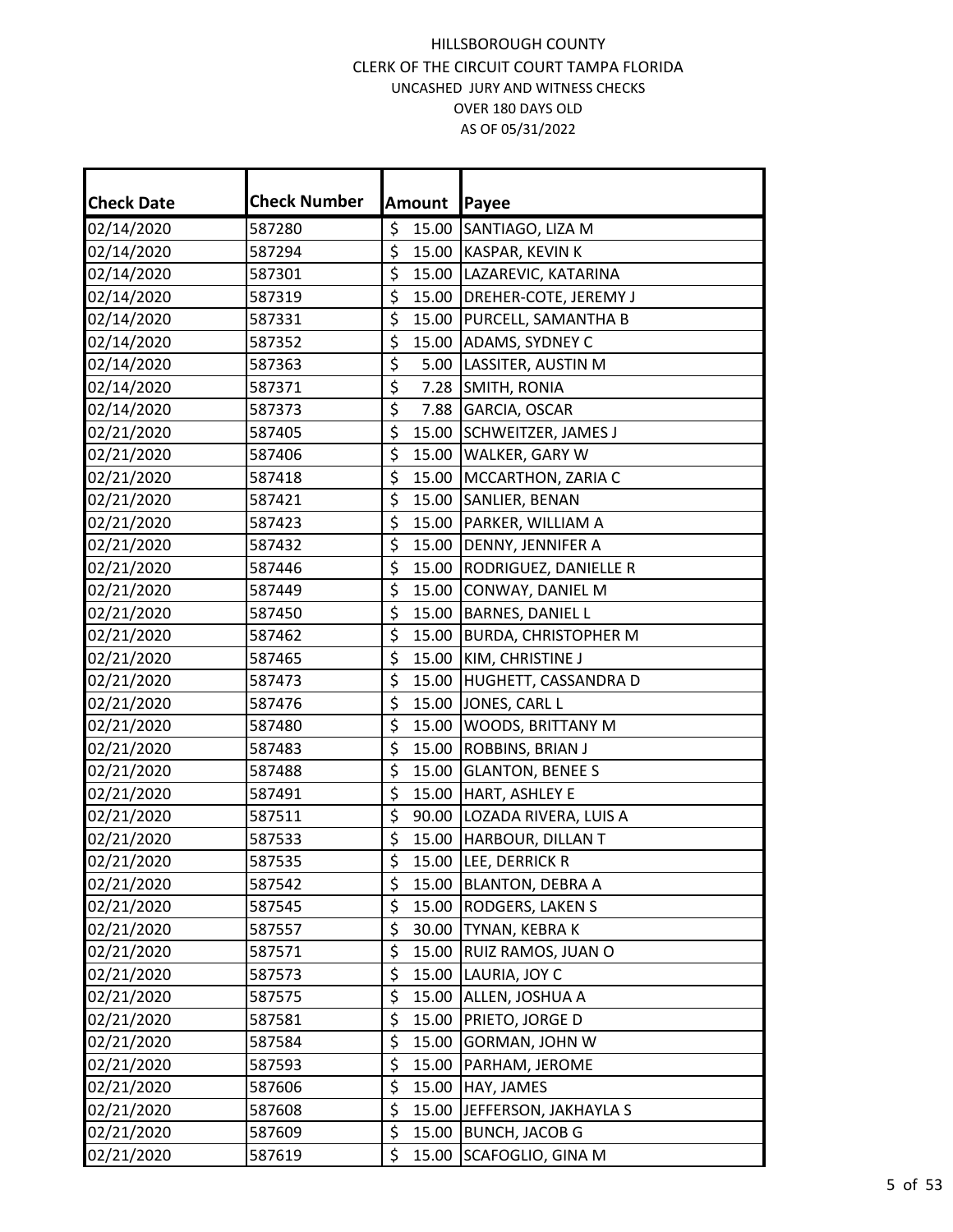| \$<br>15.00<br>02/21/2020<br>587627<br>KENNEDY, MARIRUTH<br>\$<br>15.00<br>02/21/2020<br>587634<br>MELENDEZ, LOUIS A<br>\$<br>02/21/2020<br>15.00<br>NGUYEN, VIET Q<br>587647<br>\$<br>02/21/2020<br>15.00<br><b>GRAY, SYMONE D</b><br>587659<br>\$<br>15.00<br>02/21/2020<br>587677<br><b>IRIZARRY, RUBEN M</b><br>\$<br>02/21/2020<br>15.00<br>587680<br><b>GALAN, ROLANDE</b><br>\$<br>15.00<br>02/21/2020<br>587682<br>ADDISON, RODNEY A<br>$\overline{\xi}$<br>15.00<br>02/21/2020<br>MULERO MUNOZ, RICARDO O<br>587687<br>\$<br>02/21/2020<br>15.00 HUNT, RACHEL O<br>587693<br>\$<br>15.00<br>02/21/2020<br>587695<br>NIEVES RIVERA, PEDRO J<br>$\overline{\xi}$<br>15.00 WHITE, PATRICA A<br>02/21/2020<br>587700<br>\$<br>15.00<br>02/21/2020<br>587701<br>ESTRADA IBALVIA, OSMANI<br>$\overline{\xi}$<br>15.00<br>02/21/2020<br>CAMERON, MICHAEL S<br>587715<br>\$<br>JOHNSON, WILLIAM J<br>02/21/2020<br>587740<br>5.00<br>$\overline{\boldsymbol{\zeta}}$<br>10.00<br>02/21/2020<br>587742<br>UNO, DEAN<br>\$<br>02/21/2020<br>7.04<br>587748<br>GAMBRELL, DEANNA<br>$\overline{\xi}$<br>5.00 VANDERFORD, BLAKE<br>02/21/2020<br>587750<br>$\overline{\xi}$<br>15.00<br>02/28/2020<br>HENIX, ELDER K<br>587761<br>\$<br>02/28/2020<br>15.00<br>ABREU, ANGELICA<br>587788<br>\$<br>15.00<br>02/28/2020<br>587793<br>WALL, AMY L<br>\$<br>45.00<br>02/28/2020<br>587801<br>CANALEJO, STEVEN C<br>\$<br>15.00<br>DALEY, AARON T<br>02/28/2020<br>587808<br>\$<br>15.00 LUCAS, CAROLINA N<br>02/28/2020<br>587816<br>\$<br>15.00<br>02/28/2020<br>SAMUELS, PATRICK W<br>587820<br>\$<br>15.00<br>02/28/2020<br>PEREZ, OLIVIA E<br>587824<br>\$<br>02/28/2020<br>15.00<br>587826<br>SCHWEIKERT, NICHOLAS A<br>\$<br>02/28/2020<br>15.00<br>PONCE, NICHOLAS A<br>587827<br>\$<br>02/28/2020<br>MAURINO, LUIS M<br>587844<br>15.00<br>$\overline{\xi}$<br>02/28/2020<br>587854<br>30.00<br>CUNNINGHAM, JOSHUA G<br>\$<br>02/28/2020<br>587855<br>15.00<br>FAVALORO, JOSEPH F<br>\$<br>02/28/2020<br>587858<br>15.00<br>YODER, JOHN W<br>\$<br>02/28/2020<br>15.00<br>DERISO-ADDIS, JENNIFER R<br>587861<br>\$<br>02/28/2020<br>587865<br>15.00<br>DEREMO, JENNEFER<br>\$<br>02/28/2020<br>15.00<br>587869<br>RENNER, JASON A<br>\$<br>02/28/2020<br>15.00<br>587877<br><b>BEHA, HARIS</b><br>\$<br>15.00<br>02/28/2020<br>MCCLENDON, GARY W<br>587879<br>\$<br>02/28/2020<br>15.00<br>SOLOMON, EVELYN M<br>587885<br>\$<br>02/28/2020<br>587893<br>15.00<br>MOORE, DARLENE G<br>\$<br>02/28/2020<br>587918<br>15.00<br>SHIELDS, RANDALL T<br>\$<br>02/28/2020<br>15.00<br>PRIEST, TRAVIS C<br>587930<br>\$<br>02/28/2020<br>587955<br>5.00<br>UNO, DEAN |                   |                     |             |                   |
|--------------------------------------------------------------------------------------------------------------------------------------------------------------------------------------------------------------------------------------------------------------------------------------------------------------------------------------------------------------------------------------------------------------------------------------------------------------------------------------------------------------------------------------------------------------------------------------------------------------------------------------------------------------------------------------------------------------------------------------------------------------------------------------------------------------------------------------------------------------------------------------------------------------------------------------------------------------------------------------------------------------------------------------------------------------------------------------------------------------------------------------------------------------------------------------------------------------------------------------------------------------------------------------------------------------------------------------------------------------------------------------------------------------------------------------------------------------------------------------------------------------------------------------------------------------------------------------------------------------------------------------------------------------------------------------------------------------------------------------------------------------------------------------------------------------------------------------------------------------------------------------------------------------------------------------------------------------------------------------------------------------------------------------------------------------------------------------------------------------------------------------------------------------------------------------------------------------------------------------------------------------------------------------------------------------------------------------------------------------------------------------------------------------------------------------------------------------------------------------------------------------------------------------------------------------------------------------------------------------------------------------------------------------|-------------------|---------------------|-------------|-------------------|
|                                                                                                                                                                                                                                                                                                                                                                                                                                                                                                                                                                                                                                                                                                                                                                                                                                                                                                                                                                                                                                                                                                                                                                                                                                                                                                                                                                                                                                                                                                                                                                                                                                                                                                                                                                                                                                                                                                                                                                                                                                                                                                                                                                                                                                                                                                                                                                                                                                                                                                                                                                                                                                                              | <b>Check Date</b> | <b>Check Number</b> | Amount      | Payee             |
|                                                                                                                                                                                                                                                                                                                                                                                                                                                                                                                                                                                                                                                                                                                                                                                                                                                                                                                                                                                                                                                                                                                                                                                                                                                                                                                                                                                                                                                                                                                                                                                                                                                                                                                                                                                                                                                                                                                                                                                                                                                                                                                                                                                                                                                                                                                                                                                                                                                                                                                                                                                                                                                              |                   |                     |             |                   |
|                                                                                                                                                                                                                                                                                                                                                                                                                                                                                                                                                                                                                                                                                                                                                                                                                                                                                                                                                                                                                                                                                                                                                                                                                                                                                                                                                                                                                                                                                                                                                                                                                                                                                                                                                                                                                                                                                                                                                                                                                                                                                                                                                                                                                                                                                                                                                                                                                                                                                                                                                                                                                                                              |                   |                     |             |                   |
|                                                                                                                                                                                                                                                                                                                                                                                                                                                                                                                                                                                                                                                                                                                                                                                                                                                                                                                                                                                                                                                                                                                                                                                                                                                                                                                                                                                                                                                                                                                                                                                                                                                                                                                                                                                                                                                                                                                                                                                                                                                                                                                                                                                                                                                                                                                                                                                                                                                                                                                                                                                                                                                              |                   |                     |             |                   |
|                                                                                                                                                                                                                                                                                                                                                                                                                                                                                                                                                                                                                                                                                                                                                                                                                                                                                                                                                                                                                                                                                                                                                                                                                                                                                                                                                                                                                                                                                                                                                                                                                                                                                                                                                                                                                                                                                                                                                                                                                                                                                                                                                                                                                                                                                                                                                                                                                                                                                                                                                                                                                                                              |                   |                     |             |                   |
|                                                                                                                                                                                                                                                                                                                                                                                                                                                                                                                                                                                                                                                                                                                                                                                                                                                                                                                                                                                                                                                                                                                                                                                                                                                                                                                                                                                                                                                                                                                                                                                                                                                                                                                                                                                                                                                                                                                                                                                                                                                                                                                                                                                                                                                                                                                                                                                                                                                                                                                                                                                                                                                              |                   |                     |             |                   |
|                                                                                                                                                                                                                                                                                                                                                                                                                                                                                                                                                                                                                                                                                                                                                                                                                                                                                                                                                                                                                                                                                                                                                                                                                                                                                                                                                                                                                                                                                                                                                                                                                                                                                                                                                                                                                                                                                                                                                                                                                                                                                                                                                                                                                                                                                                                                                                                                                                                                                                                                                                                                                                                              |                   |                     |             |                   |
|                                                                                                                                                                                                                                                                                                                                                                                                                                                                                                                                                                                                                                                                                                                                                                                                                                                                                                                                                                                                                                                                                                                                                                                                                                                                                                                                                                                                                                                                                                                                                                                                                                                                                                                                                                                                                                                                                                                                                                                                                                                                                                                                                                                                                                                                                                                                                                                                                                                                                                                                                                                                                                                              |                   |                     |             |                   |
|                                                                                                                                                                                                                                                                                                                                                                                                                                                                                                                                                                                                                                                                                                                                                                                                                                                                                                                                                                                                                                                                                                                                                                                                                                                                                                                                                                                                                                                                                                                                                                                                                                                                                                                                                                                                                                                                                                                                                                                                                                                                                                                                                                                                                                                                                                                                                                                                                                                                                                                                                                                                                                                              |                   |                     |             |                   |
|                                                                                                                                                                                                                                                                                                                                                                                                                                                                                                                                                                                                                                                                                                                                                                                                                                                                                                                                                                                                                                                                                                                                                                                                                                                                                                                                                                                                                                                                                                                                                                                                                                                                                                                                                                                                                                                                                                                                                                                                                                                                                                                                                                                                                                                                                                                                                                                                                                                                                                                                                                                                                                                              |                   |                     |             |                   |
|                                                                                                                                                                                                                                                                                                                                                                                                                                                                                                                                                                                                                                                                                                                                                                                                                                                                                                                                                                                                                                                                                                                                                                                                                                                                                                                                                                                                                                                                                                                                                                                                                                                                                                                                                                                                                                                                                                                                                                                                                                                                                                                                                                                                                                                                                                                                                                                                                                                                                                                                                                                                                                                              |                   |                     |             |                   |
|                                                                                                                                                                                                                                                                                                                                                                                                                                                                                                                                                                                                                                                                                                                                                                                                                                                                                                                                                                                                                                                                                                                                                                                                                                                                                                                                                                                                                                                                                                                                                                                                                                                                                                                                                                                                                                                                                                                                                                                                                                                                                                                                                                                                                                                                                                                                                                                                                                                                                                                                                                                                                                                              |                   |                     |             |                   |
|                                                                                                                                                                                                                                                                                                                                                                                                                                                                                                                                                                                                                                                                                                                                                                                                                                                                                                                                                                                                                                                                                                                                                                                                                                                                                                                                                                                                                                                                                                                                                                                                                                                                                                                                                                                                                                                                                                                                                                                                                                                                                                                                                                                                                                                                                                                                                                                                                                                                                                                                                                                                                                                              |                   |                     |             |                   |
|                                                                                                                                                                                                                                                                                                                                                                                                                                                                                                                                                                                                                                                                                                                                                                                                                                                                                                                                                                                                                                                                                                                                                                                                                                                                                                                                                                                                                                                                                                                                                                                                                                                                                                                                                                                                                                                                                                                                                                                                                                                                                                                                                                                                                                                                                                                                                                                                                                                                                                                                                                                                                                                              |                   |                     |             |                   |
|                                                                                                                                                                                                                                                                                                                                                                                                                                                                                                                                                                                                                                                                                                                                                                                                                                                                                                                                                                                                                                                                                                                                                                                                                                                                                                                                                                                                                                                                                                                                                                                                                                                                                                                                                                                                                                                                                                                                                                                                                                                                                                                                                                                                                                                                                                                                                                                                                                                                                                                                                                                                                                                              |                   |                     |             |                   |
|                                                                                                                                                                                                                                                                                                                                                                                                                                                                                                                                                                                                                                                                                                                                                                                                                                                                                                                                                                                                                                                                                                                                                                                                                                                                                                                                                                                                                                                                                                                                                                                                                                                                                                                                                                                                                                                                                                                                                                                                                                                                                                                                                                                                                                                                                                                                                                                                                                                                                                                                                                                                                                                              |                   |                     |             |                   |
|                                                                                                                                                                                                                                                                                                                                                                                                                                                                                                                                                                                                                                                                                                                                                                                                                                                                                                                                                                                                                                                                                                                                                                                                                                                                                                                                                                                                                                                                                                                                                                                                                                                                                                                                                                                                                                                                                                                                                                                                                                                                                                                                                                                                                                                                                                                                                                                                                                                                                                                                                                                                                                                              |                   |                     |             |                   |
|                                                                                                                                                                                                                                                                                                                                                                                                                                                                                                                                                                                                                                                                                                                                                                                                                                                                                                                                                                                                                                                                                                                                                                                                                                                                                                                                                                                                                                                                                                                                                                                                                                                                                                                                                                                                                                                                                                                                                                                                                                                                                                                                                                                                                                                                                                                                                                                                                                                                                                                                                                                                                                                              |                   |                     |             |                   |
|                                                                                                                                                                                                                                                                                                                                                                                                                                                                                                                                                                                                                                                                                                                                                                                                                                                                                                                                                                                                                                                                                                                                                                                                                                                                                                                                                                                                                                                                                                                                                                                                                                                                                                                                                                                                                                                                                                                                                                                                                                                                                                                                                                                                                                                                                                                                                                                                                                                                                                                                                                                                                                                              |                   |                     |             |                   |
|                                                                                                                                                                                                                                                                                                                                                                                                                                                                                                                                                                                                                                                                                                                                                                                                                                                                                                                                                                                                                                                                                                                                                                                                                                                                                                                                                                                                                                                                                                                                                                                                                                                                                                                                                                                                                                                                                                                                                                                                                                                                                                                                                                                                                                                                                                                                                                                                                                                                                                                                                                                                                                                              |                   |                     |             |                   |
|                                                                                                                                                                                                                                                                                                                                                                                                                                                                                                                                                                                                                                                                                                                                                                                                                                                                                                                                                                                                                                                                                                                                                                                                                                                                                                                                                                                                                                                                                                                                                                                                                                                                                                                                                                                                                                                                                                                                                                                                                                                                                                                                                                                                                                                                                                                                                                                                                                                                                                                                                                                                                                                              |                   |                     |             |                   |
|                                                                                                                                                                                                                                                                                                                                                                                                                                                                                                                                                                                                                                                                                                                                                                                                                                                                                                                                                                                                                                                                                                                                                                                                                                                                                                                                                                                                                                                                                                                                                                                                                                                                                                                                                                                                                                                                                                                                                                                                                                                                                                                                                                                                                                                                                                                                                                                                                                                                                                                                                                                                                                                              |                   |                     |             |                   |
|                                                                                                                                                                                                                                                                                                                                                                                                                                                                                                                                                                                                                                                                                                                                                                                                                                                                                                                                                                                                                                                                                                                                                                                                                                                                                                                                                                                                                                                                                                                                                                                                                                                                                                                                                                                                                                                                                                                                                                                                                                                                                                                                                                                                                                                                                                                                                                                                                                                                                                                                                                                                                                                              |                   |                     |             |                   |
|                                                                                                                                                                                                                                                                                                                                                                                                                                                                                                                                                                                                                                                                                                                                                                                                                                                                                                                                                                                                                                                                                                                                                                                                                                                                                                                                                                                                                                                                                                                                                                                                                                                                                                                                                                                                                                                                                                                                                                                                                                                                                                                                                                                                                                                                                                                                                                                                                                                                                                                                                                                                                                                              |                   |                     |             |                   |
|                                                                                                                                                                                                                                                                                                                                                                                                                                                                                                                                                                                                                                                                                                                                                                                                                                                                                                                                                                                                                                                                                                                                                                                                                                                                                                                                                                                                                                                                                                                                                                                                                                                                                                                                                                                                                                                                                                                                                                                                                                                                                                                                                                                                                                                                                                                                                                                                                                                                                                                                                                                                                                                              |                   |                     |             |                   |
|                                                                                                                                                                                                                                                                                                                                                                                                                                                                                                                                                                                                                                                                                                                                                                                                                                                                                                                                                                                                                                                                                                                                                                                                                                                                                                                                                                                                                                                                                                                                                                                                                                                                                                                                                                                                                                                                                                                                                                                                                                                                                                                                                                                                                                                                                                                                                                                                                                                                                                                                                                                                                                                              |                   |                     |             |                   |
|                                                                                                                                                                                                                                                                                                                                                                                                                                                                                                                                                                                                                                                                                                                                                                                                                                                                                                                                                                                                                                                                                                                                                                                                                                                                                                                                                                                                                                                                                                                                                                                                                                                                                                                                                                                                                                                                                                                                                                                                                                                                                                                                                                                                                                                                                                                                                                                                                                                                                                                                                                                                                                                              |                   |                     |             |                   |
|                                                                                                                                                                                                                                                                                                                                                                                                                                                                                                                                                                                                                                                                                                                                                                                                                                                                                                                                                                                                                                                                                                                                                                                                                                                                                                                                                                                                                                                                                                                                                                                                                                                                                                                                                                                                                                                                                                                                                                                                                                                                                                                                                                                                                                                                                                                                                                                                                                                                                                                                                                                                                                                              |                   |                     |             |                   |
|                                                                                                                                                                                                                                                                                                                                                                                                                                                                                                                                                                                                                                                                                                                                                                                                                                                                                                                                                                                                                                                                                                                                                                                                                                                                                                                                                                                                                                                                                                                                                                                                                                                                                                                                                                                                                                                                                                                                                                                                                                                                                                                                                                                                                                                                                                                                                                                                                                                                                                                                                                                                                                                              |                   |                     |             |                   |
|                                                                                                                                                                                                                                                                                                                                                                                                                                                                                                                                                                                                                                                                                                                                                                                                                                                                                                                                                                                                                                                                                                                                                                                                                                                                                                                                                                                                                                                                                                                                                                                                                                                                                                                                                                                                                                                                                                                                                                                                                                                                                                                                                                                                                                                                                                                                                                                                                                                                                                                                                                                                                                                              |                   |                     |             |                   |
|                                                                                                                                                                                                                                                                                                                                                                                                                                                                                                                                                                                                                                                                                                                                                                                                                                                                                                                                                                                                                                                                                                                                                                                                                                                                                                                                                                                                                                                                                                                                                                                                                                                                                                                                                                                                                                                                                                                                                                                                                                                                                                                                                                                                                                                                                                                                                                                                                                                                                                                                                                                                                                                              |                   |                     |             |                   |
|                                                                                                                                                                                                                                                                                                                                                                                                                                                                                                                                                                                                                                                                                                                                                                                                                                                                                                                                                                                                                                                                                                                                                                                                                                                                                                                                                                                                                                                                                                                                                                                                                                                                                                                                                                                                                                                                                                                                                                                                                                                                                                                                                                                                                                                                                                                                                                                                                                                                                                                                                                                                                                                              |                   |                     |             |                   |
|                                                                                                                                                                                                                                                                                                                                                                                                                                                                                                                                                                                                                                                                                                                                                                                                                                                                                                                                                                                                                                                                                                                                                                                                                                                                                                                                                                                                                                                                                                                                                                                                                                                                                                                                                                                                                                                                                                                                                                                                                                                                                                                                                                                                                                                                                                                                                                                                                                                                                                                                                                                                                                                              |                   |                     |             |                   |
|                                                                                                                                                                                                                                                                                                                                                                                                                                                                                                                                                                                                                                                                                                                                                                                                                                                                                                                                                                                                                                                                                                                                                                                                                                                                                                                                                                                                                                                                                                                                                                                                                                                                                                                                                                                                                                                                                                                                                                                                                                                                                                                                                                                                                                                                                                                                                                                                                                                                                                                                                                                                                                                              |                   |                     |             |                   |
|                                                                                                                                                                                                                                                                                                                                                                                                                                                                                                                                                                                                                                                                                                                                                                                                                                                                                                                                                                                                                                                                                                                                                                                                                                                                                                                                                                                                                                                                                                                                                                                                                                                                                                                                                                                                                                                                                                                                                                                                                                                                                                                                                                                                                                                                                                                                                                                                                                                                                                                                                                                                                                                              |                   |                     |             |                   |
|                                                                                                                                                                                                                                                                                                                                                                                                                                                                                                                                                                                                                                                                                                                                                                                                                                                                                                                                                                                                                                                                                                                                                                                                                                                                                                                                                                                                                                                                                                                                                                                                                                                                                                                                                                                                                                                                                                                                                                                                                                                                                                                                                                                                                                                                                                                                                                                                                                                                                                                                                                                                                                                              |                   |                     |             |                   |
|                                                                                                                                                                                                                                                                                                                                                                                                                                                                                                                                                                                                                                                                                                                                                                                                                                                                                                                                                                                                                                                                                                                                                                                                                                                                                                                                                                                                                                                                                                                                                                                                                                                                                                                                                                                                                                                                                                                                                                                                                                                                                                                                                                                                                                                                                                                                                                                                                                                                                                                                                                                                                                                              |                   |                     |             |                   |
|                                                                                                                                                                                                                                                                                                                                                                                                                                                                                                                                                                                                                                                                                                                                                                                                                                                                                                                                                                                                                                                                                                                                                                                                                                                                                                                                                                                                                                                                                                                                                                                                                                                                                                                                                                                                                                                                                                                                                                                                                                                                                                                                                                                                                                                                                                                                                                                                                                                                                                                                                                                                                                                              |                   |                     |             |                   |
|                                                                                                                                                                                                                                                                                                                                                                                                                                                                                                                                                                                                                                                                                                                                                                                                                                                                                                                                                                                                                                                                                                                                                                                                                                                                                                                                                                                                                                                                                                                                                                                                                                                                                                                                                                                                                                                                                                                                                                                                                                                                                                                                                                                                                                                                                                                                                                                                                                                                                                                                                                                                                                                              |                   |                     |             |                   |
|                                                                                                                                                                                                                                                                                                                                                                                                                                                                                                                                                                                                                                                                                                                                                                                                                                                                                                                                                                                                                                                                                                                                                                                                                                                                                                                                                                                                                                                                                                                                                                                                                                                                                                                                                                                                                                                                                                                                                                                                                                                                                                                                                                                                                                                                                                                                                                                                                                                                                                                                                                                                                                                              |                   |                     |             |                   |
|                                                                                                                                                                                                                                                                                                                                                                                                                                                                                                                                                                                                                                                                                                                                                                                                                                                                                                                                                                                                                                                                                                                                                                                                                                                                                                                                                                                                                                                                                                                                                                                                                                                                                                                                                                                                                                                                                                                                                                                                                                                                                                                                                                                                                                                                                                                                                                                                                                                                                                                                                                                                                                                              |                   |                     |             |                   |
|                                                                                                                                                                                                                                                                                                                                                                                                                                                                                                                                                                                                                                                                                                                                                                                                                                                                                                                                                                                                                                                                                                                                                                                                                                                                                                                                                                                                                                                                                                                                                                                                                                                                                                                                                                                                                                                                                                                                                                                                                                                                                                                                                                                                                                                                                                                                                                                                                                                                                                                                                                                                                                                              |                   |                     |             |                   |
|                                                                                                                                                                                                                                                                                                                                                                                                                                                                                                                                                                                                                                                                                                                                                                                                                                                                                                                                                                                                                                                                                                                                                                                                                                                                                                                                                                                                                                                                                                                                                                                                                                                                                                                                                                                                                                                                                                                                                                                                                                                                                                                                                                                                                                                                                                                                                                                                                                                                                                                                                                                                                                                              | 03/06/2020        | 587964              | \$<br>15.00 | HOGG, ANNAMARIE H |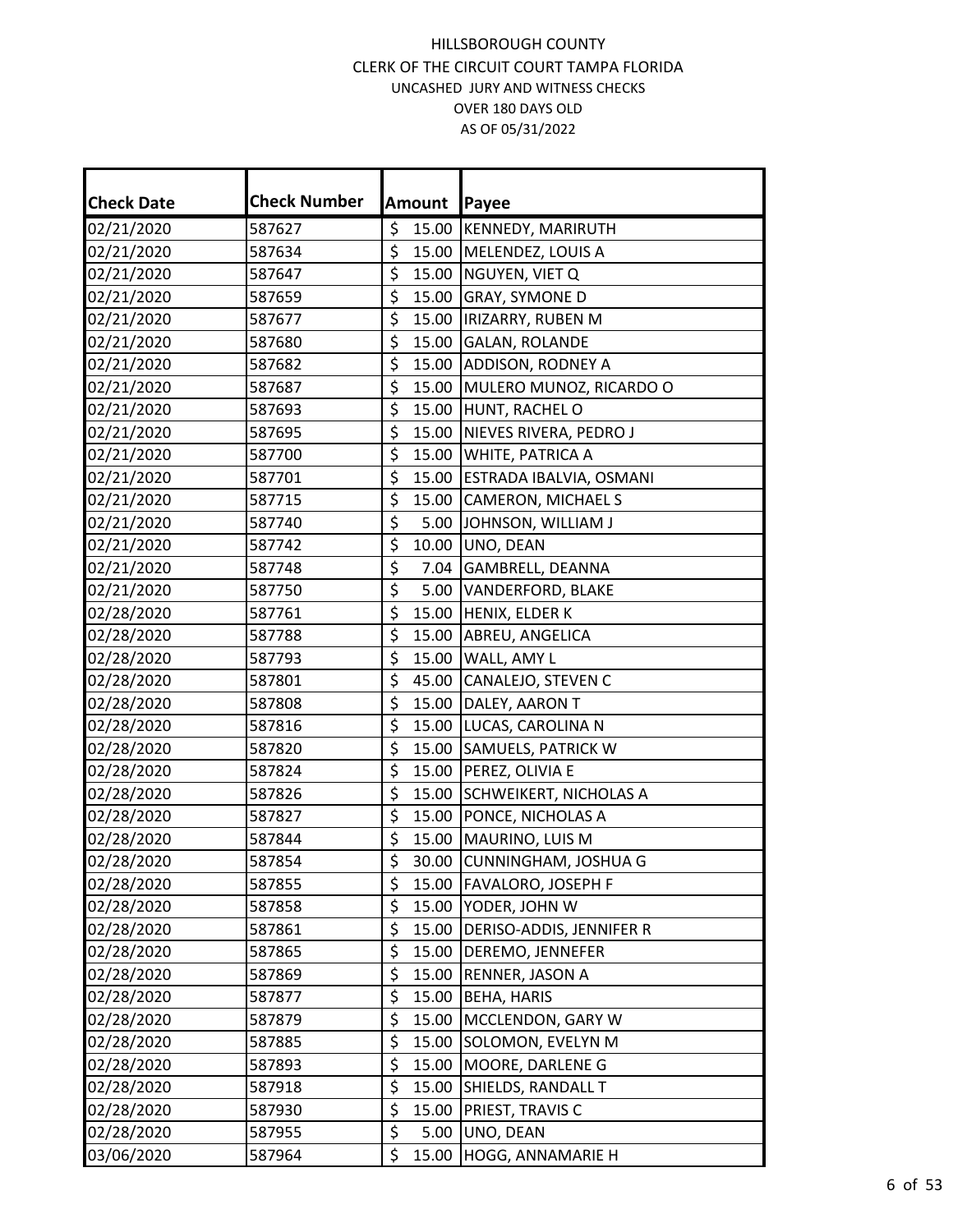| <b>Check Date</b><br>Amount<br>Payee<br>\$<br>15.00<br>03/06/2020<br>587967<br>ZALDIVAR, ANGELA M<br>\$<br>03/06/2020<br>587971<br>15.00<br>ANSARI, ALTUMUSH<br>\$<br>03/06/2020<br>15.00<br>VARGAS, MARIA E<br>587983<br>\$<br>03/06/2020<br>15.00<br>MUNIZ, VALDEMAR<br>587988<br>\$<br>15.00<br>03/06/2020<br>MALANEY, DENNIS R<br>587991<br>\$<br>03/06/2020<br>15.00<br>588010<br>GAFF, BRIAN J<br>\$<br>03/06/2020<br>15.00<br>588029<br>BARRAGAN-GARCIA, ESTEYSI Y<br>$\overline{\xi}$<br>15.00<br>03/06/2020<br>JACKSON, DEANNA E<br>588044<br>\$<br>03/06/2020<br>15.00<br>SCHMIDT, DAVID C<br>588048<br>\$<br>15.00<br>03/06/2020<br>588071<br>BIEN-AIME, LEOPOL A<br>$\overline{\xi}$<br>03/06/2020<br>15.00<br>ROJAS, KIM<br>588076<br>\$<br>03/06/2020<br>15.00<br>588092<br>ZEIGLER, JENNIFER M<br>$\overline{\xi}$<br>03/06/2020<br>30.00<br>OUELLETTE, JENISSE M<br>588095<br>\$<br>03/06/2020<br>30.00<br>588104<br>JAMES, MIKAELA A<br>$\overline{\xi}$<br>15.00<br>03/06/2020<br>PATRICK, MICHAEL D<br>588109<br>\$<br>03/06/2020<br>15.00<br>EDDY, MELISSA D<br>588110<br>\$<br>15.00<br>03/06/2020<br>588111<br>PRESZLER, MATTHEW J<br>$\overline{\xi}$<br>15.00<br>03/06/2020<br>GROGAN, JACOB A<br>588119<br>\$<br>15.00<br>03/06/2020<br>588120<br>MILLER, IMAN S<br>\$<br>15.00<br>03/06/2020<br>588121<br>BERRIOS, ILLUMINADO<br>\$<br>03/06/2020<br>15.00<br><b>AUTRY, SHERIDAN T</b><br>588140<br>$\overline{\xi}$<br>15.00<br>03/06/2020<br>588142<br>MORAN, SEAN P<br>\$<br>15.00<br>03/06/2020<br>GAINEY, RAYIONNA D<br>588151<br>\$<br>03/06/2020<br>6.86<br>588181<br>GARCIA, PEDRO R<br>\$<br>03/06/2020<br>6.56<br>YOUNG, PAMELA O<br>588182<br>$\overline{\xi}$<br>6.92<br>03/06/2020<br>588184<br>DEL CASTILLO, MARIE<br>$\overline{\xi}$<br>03/06/2020<br>5.48<br>THOMAS, DANTE' C<br>588192<br>\$<br>03/06/2020<br><b>GREEN, CHERRIE</b><br>5.90<br>588193<br>$\overline{\xi}$<br>03/13/2020<br>15.00<br>588224<br>DROGA, MICHELE<br>\$<br>03/13/2020<br>15.00<br>KICAK, RACHEL J<br>588225<br>\$<br>03/13/2020<br>15.00<br>KROSLAK, DAVID S<br>588233<br>\$<br>15.00<br>03/13/2020<br>FRISON, DEVAN L<br>588234<br>\$<br>03/13/2020<br>30.00<br>RICKETTS, BRANDON L<br>588238<br>\$<br>03/13/2020<br>15.00<br>MILLER, CHRIS B<br>588259<br>\$<br>03/13/2020<br>15.00<br>CRITTENDEN, BREYANA D<br>588267<br>\$<br>30.00<br>03/13/2020<br>588269<br><b>SUTTON, BRANDON D</b><br>\$<br>03/13/2020<br>15.00<br>588273<br>KUMAR, BABITA<br>\$<br>15.00<br>03/13/2020<br>588280<br>BARCLAY, JOHN D<br>\$<br>03/13/2020<br>CARTER, GEOFFRY J<br>15.00<br>588302<br>\$<br>03/13/2020<br>15.00<br><b>BLACK, GAGE T</b><br>588303<br>\$<br>15.00<br>03/13/2020<br>588304<br>JACKSON, GABRIELLE N |            |                     |             |                |
|--------------------------------------------------------------------------------------------------------------------------------------------------------------------------------------------------------------------------------------------------------------------------------------------------------------------------------------------------------------------------------------------------------------------------------------------------------------------------------------------------------------------------------------------------------------------------------------------------------------------------------------------------------------------------------------------------------------------------------------------------------------------------------------------------------------------------------------------------------------------------------------------------------------------------------------------------------------------------------------------------------------------------------------------------------------------------------------------------------------------------------------------------------------------------------------------------------------------------------------------------------------------------------------------------------------------------------------------------------------------------------------------------------------------------------------------------------------------------------------------------------------------------------------------------------------------------------------------------------------------------------------------------------------------------------------------------------------------------------------------------------------------------------------------------------------------------------------------------------------------------------------------------------------------------------------------------------------------------------------------------------------------------------------------------------------------------------------------------------------------------------------------------------------------------------------------------------------------------------------------------------------------------------------------------------------------------------------------------------------------------------------------------------------------------------------------------------------------------------------------------------------------------------------------------------------------------------------------------------------------------------------------------------------------------------------------------------------------------------|------------|---------------------|-------------|----------------|
|                                                                                                                                                                                                                                                                                                                                                                                                                                                                                                                                                                                                                                                                                                                                                                                                                                                                                                                                                                                                                                                                                                                                                                                                                                                                                                                                                                                                                                                                                                                                                                                                                                                                                                                                                                                                                                                                                                                                                                                                                                                                                                                                                                                                                                                                                                                                                                                                                                                                                                                                                                                                                                                                                                                                |            | <b>Check Number</b> |             |                |
|                                                                                                                                                                                                                                                                                                                                                                                                                                                                                                                                                                                                                                                                                                                                                                                                                                                                                                                                                                                                                                                                                                                                                                                                                                                                                                                                                                                                                                                                                                                                                                                                                                                                                                                                                                                                                                                                                                                                                                                                                                                                                                                                                                                                                                                                                                                                                                                                                                                                                                                                                                                                                                                                                                                                |            |                     |             |                |
|                                                                                                                                                                                                                                                                                                                                                                                                                                                                                                                                                                                                                                                                                                                                                                                                                                                                                                                                                                                                                                                                                                                                                                                                                                                                                                                                                                                                                                                                                                                                                                                                                                                                                                                                                                                                                                                                                                                                                                                                                                                                                                                                                                                                                                                                                                                                                                                                                                                                                                                                                                                                                                                                                                                                |            |                     |             |                |
|                                                                                                                                                                                                                                                                                                                                                                                                                                                                                                                                                                                                                                                                                                                                                                                                                                                                                                                                                                                                                                                                                                                                                                                                                                                                                                                                                                                                                                                                                                                                                                                                                                                                                                                                                                                                                                                                                                                                                                                                                                                                                                                                                                                                                                                                                                                                                                                                                                                                                                                                                                                                                                                                                                                                |            |                     |             |                |
|                                                                                                                                                                                                                                                                                                                                                                                                                                                                                                                                                                                                                                                                                                                                                                                                                                                                                                                                                                                                                                                                                                                                                                                                                                                                                                                                                                                                                                                                                                                                                                                                                                                                                                                                                                                                                                                                                                                                                                                                                                                                                                                                                                                                                                                                                                                                                                                                                                                                                                                                                                                                                                                                                                                                |            |                     |             |                |
|                                                                                                                                                                                                                                                                                                                                                                                                                                                                                                                                                                                                                                                                                                                                                                                                                                                                                                                                                                                                                                                                                                                                                                                                                                                                                                                                                                                                                                                                                                                                                                                                                                                                                                                                                                                                                                                                                                                                                                                                                                                                                                                                                                                                                                                                                                                                                                                                                                                                                                                                                                                                                                                                                                                                |            |                     |             |                |
|                                                                                                                                                                                                                                                                                                                                                                                                                                                                                                                                                                                                                                                                                                                                                                                                                                                                                                                                                                                                                                                                                                                                                                                                                                                                                                                                                                                                                                                                                                                                                                                                                                                                                                                                                                                                                                                                                                                                                                                                                                                                                                                                                                                                                                                                                                                                                                                                                                                                                                                                                                                                                                                                                                                                |            |                     |             |                |
|                                                                                                                                                                                                                                                                                                                                                                                                                                                                                                                                                                                                                                                                                                                                                                                                                                                                                                                                                                                                                                                                                                                                                                                                                                                                                                                                                                                                                                                                                                                                                                                                                                                                                                                                                                                                                                                                                                                                                                                                                                                                                                                                                                                                                                                                                                                                                                                                                                                                                                                                                                                                                                                                                                                                |            |                     |             |                |
|                                                                                                                                                                                                                                                                                                                                                                                                                                                                                                                                                                                                                                                                                                                                                                                                                                                                                                                                                                                                                                                                                                                                                                                                                                                                                                                                                                                                                                                                                                                                                                                                                                                                                                                                                                                                                                                                                                                                                                                                                                                                                                                                                                                                                                                                                                                                                                                                                                                                                                                                                                                                                                                                                                                                |            |                     |             |                |
|                                                                                                                                                                                                                                                                                                                                                                                                                                                                                                                                                                                                                                                                                                                                                                                                                                                                                                                                                                                                                                                                                                                                                                                                                                                                                                                                                                                                                                                                                                                                                                                                                                                                                                                                                                                                                                                                                                                                                                                                                                                                                                                                                                                                                                                                                                                                                                                                                                                                                                                                                                                                                                                                                                                                |            |                     |             |                |
|                                                                                                                                                                                                                                                                                                                                                                                                                                                                                                                                                                                                                                                                                                                                                                                                                                                                                                                                                                                                                                                                                                                                                                                                                                                                                                                                                                                                                                                                                                                                                                                                                                                                                                                                                                                                                                                                                                                                                                                                                                                                                                                                                                                                                                                                                                                                                                                                                                                                                                                                                                                                                                                                                                                                |            |                     |             |                |
|                                                                                                                                                                                                                                                                                                                                                                                                                                                                                                                                                                                                                                                                                                                                                                                                                                                                                                                                                                                                                                                                                                                                                                                                                                                                                                                                                                                                                                                                                                                                                                                                                                                                                                                                                                                                                                                                                                                                                                                                                                                                                                                                                                                                                                                                                                                                                                                                                                                                                                                                                                                                                                                                                                                                |            |                     |             |                |
|                                                                                                                                                                                                                                                                                                                                                                                                                                                                                                                                                                                                                                                                                                                                                                                                                                                                                                                                                                                                                                                                                                                                                                                                                                                                                                                                                                                                                                                                                                                                                                                                                                                                                                                                                                                                                                                                                                                                                                                                                                                                                                                                                                                                                                                                                                                                                                                                                                                                                                                                                                                                                                                                                                                                |            |                     |             |                |
|                                                                                                                                                                                                                                                                                                                                                                                                                                                                                                                                                                                                                                                                                                                                                                                                                                                                                                                                                                                                                                                                                                                                                                                                                                                                                                                                                                                                                                                                                                                                                                                                                                                                                                                                                                                                                                                                                                                                                                                                                                                                                                                                                                                                                                                                                                                                                                                                                                                                                                                                                                                                                                                                                                                                |            |                     |             |                |
|                                                                                                                                                                                                                                                                                                                                                                                                                                                                                                                                                                                                                                                                                                                                                                                                                                                                                                                                                                                                                                                                                                                                                                                                                                                                                                                                                                                                                                                                                                                                                                                                                                                                                                                                                                                                                                                                                                                                                                                                                                                                                                                                                                                                                                                                                                                                                                                                                                                                                                                                                                                                                                                                                                                                |            |                     |             |                |
|                                                                                                                                                                                                                                                                                                                                                                                                                                                                                                                                                                                                                                                                                                                                                                                                                                                                                                                                                                                                                                                                                                                                                                                                                                                                                                                                                                                                                                                                                                                                                                                                                                                                                                                                                                                                                                                                                                                                                                                                                                                                                                                                                                                                                                                                                                                                                                                                                                                                                                                                                                                                                                                                                                                                |            |                     |             |                |
|                                                                                                                                                                                                                                                                                                                                                                                                                                                                                                                                                                                                                                                                                                                                                                                                                                                                                                                                                                                                                                                                                                                                                                                                                                                                                                                                                                                                                                                                                                                                                                                                                                                                                                                                                                                                                                                                                                                                                                                                                                                                                                                                                                                                                                                                                                                                                                                                                                                                                                                                                                                                                                                                                                                                |            |                     |             |                |
|                                                                                                                                                                                                                                                                                                                                                                                                                                                                                                                                                                                                                                                                                                                                                                                                                                                                                                                                                                                                                                                                                                                                                                                                                                                                                                                                                                                                                                                                                                                                                                                                                                                                                                                                                                                                                                                                                                                                                                                                                                                                                                                                                                                                                                                                                                                                                                                                                                                                                                                                                                                                                                                                                                                                |            |                     |             |                |
|                                                                                                                                                                                                                                                                                                                                                                                                                                                                                                                                                                                                                                                                                                                                                                                                                                                                                                                                                                                                                                                                                                                                                                                                                                                                                                                                                                                                                                                                                                                                                                                                                                                                                                                                                                                                                                                                                                                                                                                                                                                                                                                                                                                                                                                                                                                                                                                                                                                                                                                                                                                                                                                                                                                                |            |                     |             |                |
|                                                                                                                                                                                                                                                                                                                                                                                                                                                                                                                                                                                                                                                                                                                                                                                                                                                                                                                                                                                                                                                                                                                                                                                                                                                                                                                                                                                                                                                                                                                                                                                                                                                                                                                                                                                                                                                                                                                                                                                                                                                                                                                                                                                                                                                                                                                                                                                                                                                                                                                                                                                                                                                                                                                                |            |                     |             |                |
|                                                                                                                                                                                                                                                                                                                                                                                                                                                                                                                                                                                                                                                                                                                                                                                                                                                                                                                                                                                                                                                                                                                                                                                                                                                                                                                                                                                                                                                                                                                                                                                                                                                                                                                                                                                                                                                                                                                                                                                                                                                                                                                                                                                                                                                                                                                                                                                                                                                                                                                                                                                                                                                                                                                                |            |                     |             |                |
|                                                                                                                                                                                                                                                                                                                                                                                                                                                                                                                                                                                                                                                                                                                                                                                                                                                                                                                                                                                                                                                                                                                                                                                                                                                                                                                                                                                                                                                                                                                                                                                                                                                                                                                                                                                                                                                                                                                                                                                                                                                                                                                                                                                                                                                                                                                                                                                                                                                                                                                                                                                                                                                                                                                                |            |                     |             |                |
|                                                                                                                                                                                                                                                                                                                                                                                                                                                                                                                                                                                                                                                                                                                                                                                                                                                                                                                                                                                                                                                                                                                                                                                                                                                                                                                                                                                                                                                                                                                                                                                                                                                                                                                                                                                                                                                                                                                                                                                                                                                                                                                                                                                                                                                                                                                                                                                                                                                                                                                                                                                                                                                                                                                                |            |                     |             |                |
|                                                                                                                                                                                                                                                                                                                                                                                                                                                                                                                                                                                                                                                                                                                                                                                                                                                                                                                                                                                                                                                                                                                                                                                                                                                                                                                                                                                                                                                                                                                                                                                                                                                                                                                                                                                                                                                                                                                                                                                                                                                                                                                                                                                                                                                                                                                                                                                                                                                                                                                                                                                                                                                                                                                                |            |                     |             |                |
|                                                                                                                                                                                                                                                                                                                                                                                                                                                                                                                                                                                                                                                                                                                                                                                                                                                                                                                                                                                                                                                                                                                                                                                                                                                                                                                                                                                                                                                                                                                                                                                                                                                                                                                                                                                                                                                                                                                                                                                                                                                                                                                                                                                                                                                                                                                                                                                                                                                                                                                                                                                                                                                                                                                                |            |                     |             |                |
|                                                                                                                                                                                                                                                                                                                                                                                                                                                                                                                                                                                                                                                                                                                                                                                                                                                                                                                                                                                                                                                                                                                                                                                                                                                                                                                                                                                                                                                                                                                                                                                                                                                                                                                                                                                                                                                                                                                                                                                                                                                                                                                                                                                                                                                                                                                                                                                                                                                                                                                                                                                                                                                                                                                                |            |                     |             |                |
|                                                                                                                                                                                                                                                                                                                                                                                                                                                                                                                                                                                                                                                                                                                                                                                                                                                                                                                                                                                                                                                                                                                                                                                                                                                                                                                                                                                                                                                                                                                                                                                                                                                                                                                                                                                                                                                                                                                                                                                                                                                                                                                                                                                                                                                                                                                                                                                                                                                                                                                                                                                                                                                                                                                                |            |                     |             |                |
|                                                                                                                                                                                                                                                                                                                                                                                                                                                                                                                                                                                                                                                                                                                                                                                                                                                                                                                                                                                                                                                                                                                                                                                                                                                                                                                                                                                                                                                                                                                                                                                                                                                                                                                                                                                                                                                                                                                                                                                                                                                                                                                                                                                                                                                                                                                                                                                                                                                                                                                                                                                                                                                                                                                                |            |                     |             |                |
|                                                                                                                                                                                                                                                                                                                                                                                                                                                                                                                                                                                                                                                                                                                                                                                                                                                                                                                                                                                                                                                                                                                                                                                                                                                                                                                                                                                                                                                                                                                                                                                                                                                                                                                                                                                                                                                                                                                                                                                                                                                                                                                                                                                                                                                                                                                                                                                                                                                                                                                                                                                                                                                                                                                                |            |                     |             |                |
|                                                                                                                                                                                                                                                                                                                                                                                                                                                                                                                                                                                                                                                                                                                                                                                                                                                                                                                                                                                                                                                                                                                                                                                                                                                                                                                                                                                                                                                                                                                                                                                                                                                                                                                                                                                                                                                                                                                                                                                                                                                                                                                                                                                                                                                                                                                                                                                                                                                                                                                                                                                                                                                                                                                                |            |                     |             |                |
|                                                                                                                                                                                                                                                                                                                                                                                                                                                                                                                                                                                                                                                                                                                                                                                                                                                                                                                                                                                                                                                                                                                                                                                                                                                                                                                                                                                                                                                                                                                                                                                                                                                                                                                                                                                                                                                                                                                                                                                                                                                                                                                                                                                                                                                                                                                                                                                                                                                                                                                                                                                                                                                                                                                                |            |                     |             |                |
|                                                                                                                                                                                                                                                                                                                                                                                                                                                                                                                                                                                                                                                                                                                                                                                                                                                                                                                                                                                                                                                                                                                                                                                                                                                                                                                                                                                                                                                                                                                                                                                                                                                                                                                                                                                                                                                                                                                                                                                                                                                                                                                                                                                                                                                                                                                                                                                                                                                                                                                                                                                                                                                                                                                                |            |                     |             |                |
|                                                                                                                                                                                                                                                                                                                                                                                                                                                                                                                                                                                                                                                                                                                                                                                                                                                                                                                                                                                                                                                                                                                                                                                                                                                                                                                                                                                                                                                                                                                                                                                                                                                                                                                                                                                                                                                                                                                                                                                                                                                                                                                                                                                                                                                                                                                                                                                                                                                                                                                                                                                                                                                                                                                                |            |                     |             |                |
|                                                                                                                                                                                                                                                                                                                                                                                                                                                                                                                                                                                                                                                                                                                                                                                                                                                                                                                                                                                                                                                                                                                                                                                                                                                                                                                                                                                                                                                                                                                                                                                                                                                                                                                                                                                                                                                                                                                                                                                                                                                                                                                                                                                                                                                                                                                                                                                                                                                                                                                                                                                                                                                                                                                                |            |                     |             |                |
|                                                                                                                                                                                                                                                                                                                                                                                                                                                                                                                                                                                                                                                                                                                                                                                                                                                                                                                                                                                                                                                                                                                                                                                                                                                                                                                                                                                                                                                                                                                                                                                                                                                                                                                                                                                                                                                                                                                                                                                                                                                                                                                                                                                                                                                                                                                                                                                                                                                                                                                                                                                                                                                                                                                                |            |                     |             |                |
|                                                                                                                                                                                                                                                                                                                                                                                                                                                                                                                                                                                                                                                                                                                                                                                                                                                                                                                                                                                                                                                                                                                                                                                                                                                                                                                                                                                                                                                                                                                                                                                                                                                                                                                                                                                                                                                                                                                                                                                                                                                                                                                                                                                                                                                                                                                                                                                                                                                                                                                                                                                                                                                                                                                                |            |                     |             |                |
|                                                                                                                                                                                                                                                                                                                                                                                                                                                                                                                                                                                                                                                                                                                                                                                                                                                                                                                                                                                                                                                                                                                                                                                                                                                                                                                                                                                                                                                                                                                                                                                                                                                                                                                                                                                                                                                                                                                                                                                                                                                                                                                                                                                                                                                                                                                                                                                                                                                                                                                                                                                                                                                                                                                                |            |                     |             |                |
|                                                                                                                                                                                                                                                                                                                                                                                                                                                                                                                                                                                                                                                                                                                                                                                                                                                                                                                                                                                                                                                                                                                                                                                                                                                                                                                                                                                                                                                                                                                                                                                                                                                                                                                                                                                                                                                                                                                                                                                                                                                                                                                                                                                                                                                                                                                                                                                                                                                                                                                                                                                                                                                                                                                                |            |                     |             |                |
|                                                                                                                                                                                                                                                                                                                                                                                                                                                                                                                                                                                                                                                                                                                                                                                                                                                                                                                                                                                                                                                                                                                                                                                                                                                                                                                                                                                                                                                                                                                                                                                                                                                                                                                                                                                                                                                                                                                                                                                                                                                                                                                                                                                                                                                                                                                                                                                                                                                                                                                                                                                                                                                                                                                                |            |                     |             |                |
|                                                                                                                                                                                                                                                                                                                                                                                                                                                                                                                                                                                                                                                                                                                                                                                                                                                                                                                                                                                                                                                                                                                                                                                                                                                                                                                                                                                                                                                                                                                                                                                                                                                                                                                                                                                                                                                                                                                                                                                                                                                                                                                                                                                                                                                                                                                                                                                                                                                                                                                                                                                                                                                                                                                                |            |                     |             |                |
|                                                                                                                                                                                                                                                                                                                                                                                                                                                                                                                                                                                                                                                                                                                                                                                                                                                                                                                                                                                                                                                                                                                                                                                                                                                                                                                                                                                                                                                                                                                                                                                                                                                                                                                                                                                                                                                                                                                                                                                                                                                                                                                                                                                                                                                                                                                                                                                                                                                                                                                                                                                                                                                                                                                                |            |                     |             |                |
|                                                                                                                                                                                                                                                                                                                                                                                                                                                                                                                                                                                                                                                                                                                                                                                                                                                                                                                                                                                                                                                                                                                                                                                                                                                                                                                                                                                                                                                                                                                                                                                                                                                                                                                                                                                                                                                                                                                                                                                                                                                                                                                                                                                                                                                                                                                                                                                                                                                                                                                                                                                                                                                                                                                                |            |                     |             |                |
|                                                                                                                                                                                                                                                                                                                                                                                                                                                                                                                                                                                                                                                                                                                                                                                                                                                                                                                                                                                                                                                                                                                                                                                                                                                                                                                                                                                                                                                                                                                                                                                                                                                                                                                                                                                                                                                                                                                                                                                                                                                                                                                                                                                                                                                                                                                                                                                                                                                                                                                                                                                                                                                                                                                                | 03/13/2020 | 588305              | \$<br>15.00 | VAZQUEZ, FRANK |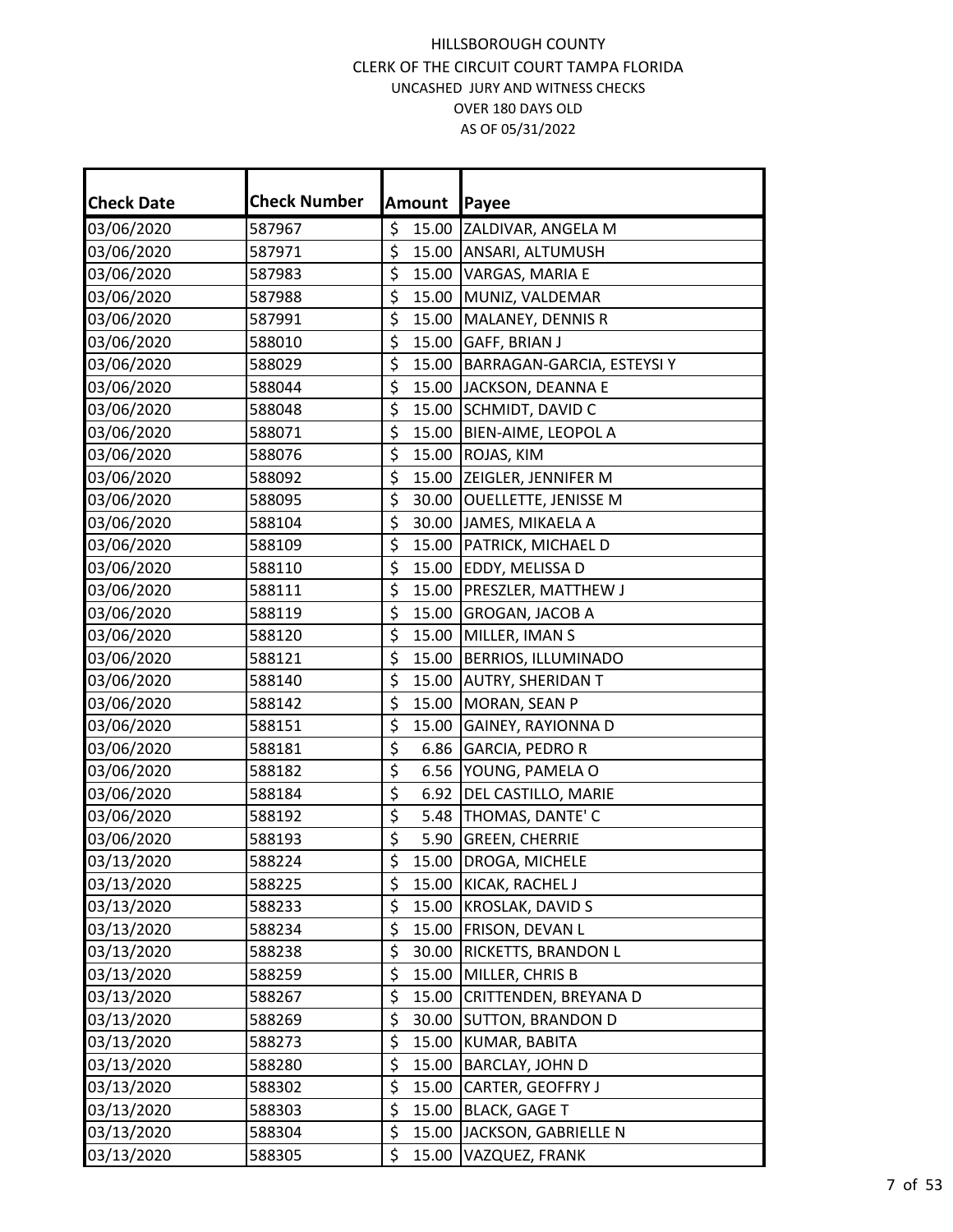| <b>Check Date</b> | <b>Check Number</b> |                                 | Amount   | Payee                    |
|-------------------|---------------------|---------------------------------|----------|--------------------------|
| 03/13/2020        | 588311              | \$                              | 15.00    | DURAN, DIANNA I          |
| 03/13/2020        | 588319              | \$                              | 30.00    | VAN DYKE, MADISON T      |
| 03/13/2020        | 588324              | \$                              | 15.00    | KUEFFNER, MATTHEW D      |
| 03/13/2020        | 588328              | \$                              | 15.00    | RAMIREZ, MARIA D         |
| 03/13/2020        | 588331              | \$                              | 15.00    | ROGERS, LESLIE L         |
| 03/13/2020        | 588332              | \$                              | 15.00    | SPINKS, LEROY K          |
| 03/13/2020        | 588343              | \$                              | 30.00    | <b>SCHOTT, KATHY A</b>   |
| 03/13/2020        | 588346              | $\overline{\boldsymbol{\zeta}}$ | 60.00    | CARVALHO, KAREN E        |
| 03/13/2020        | 588360              | \$                              |          | 15.00 MAGGI, ROBERT L    |
| 03/13/2020        | 588361              | \$                              | 15.00    | MCCANN, ROBERT G         |
| 03/13/2020        | 588364              | $\overline{\xi}$                | 30.00    | SANTIAGO, RACHEL H       |
| 03/13/2020        | 588365              | \$                              | 15.00    | <b>SENIOR, PRESTON B</b> |
| 03/13/2020        | 588412              | $\overline{\xi}$                | 10.34    | REESE, IVAN N            |
| 03/13/2020        | 588415              | \$                              | 5.00     | ADUDDELL, JOSEPH         |
| 03/20/2020        | 588429              | $\overline{\boldsymbol{\zeta}}$ | 6.50     | <b>GILMORE, ROBERT</b>   |
| 03/20/2020        | 588431              | $\overline{\xi}$                | 5.96     | <b>ST REMY, MIDLINE</b>  |
| 03/20/2020        | 588436              | $\overline{\xi}$                | 7.28     | <b>GANNON, JEANNINE</b>  |
| 03/20/2020        | 588438              | $\overline{\xi}$                | 6.80     | RIVERO, ISRAEL G         |
| 03/20/2020        | 588439              | \$                              | 7.76     | MERRITT HARRIS, ISAIAH K |
| 03/20/2020        | 588444              | \$                              | 8.12     | DESIR, EVENS             |
| 03/20/2020        | 588445              | $\overline{\xi}$                | 6.80     | FIORILLI, DENNIS A       |
| 03/20/2020        | 588446              | $\overline{\xi}$                | 5.84     | <b>BORGES, DENISE</b>    |
| 03/20/2020        | 588449              | $\overline{\xi}$                | 6.32     | HILLHOUSE, CHRISTOPHER   |
| 03/20/2020        | 588454              | $\overline{\xi}$                | 6.44     | HANDDIXON, ANNALISA K    |
| 03/20/2020        | 588455              | \$                              | 10.00    | PAZ, ROY G               |
| 03/27/2020        | 588475              | $\overline{\varsigma}$          | 5.00     | UNO, DEAN                |
| 03/27/2020        | 588481              | $\overline{\xi}$                | 5.00     | <b>HEADEN, PATRICK</b>   |
| 03/27/2020        | 588482              | \$                              | 5.00     | <b>ADUDDELL, JOSEPH</b>  |
| 03/27/2020        | 588485              | $\overline{\xi}$                |          | 5.48 FUENTES, RAFAEL A   |
| 03/27/2020        | 588487              | \$                              |          | 6.20   ROBERTS, JIMMIE   |
| 03/27/2020        | 588488              | \$                              | 7.94     | <b>BOEGER, JACOB</b>     |
| 04/09/2020        | 588502              | \$                              |          | 5.84 SLININGER, ALISHA L |
| 07/31/2020        | 588521              | \$                              | 55.83    | GILBERT, JESSICA L       |
| 07/31/2020        | 588523              |                                 | \$340.36 | CHIODI, CRISTINA         |
| 07/31/2020        | 588525              |                                 | \$416.54 | T-MOBILE USA INC         |
| 07/31/2020        | 588527              |                                 | \$318.00 | ZAPATA, DAYSI C          |
| 08/21/2020        | 588528              |                                 | \$264.39 | <b>BAHR, WILLIE C</b>    |
| 08/21/2020        | 588530              |                                 | \$232.55 | ALEXANDER, RANDELL C     |
| 10/09/2020        | 588545              | \$                              | 15.00    | <b>BOSTON, DAVID S</b>   |
| 10/09/2020        | 588548              | \$                              | 15.00    | SAVINON, BRIANNE C       |
| 10/09/2020        | 588549              | \$                              | 15.00    | NOLASCO, ARGENES         |
| 10/09/2020        | 588562              | \$                              | 15.00    | NIKOLAS, BENJAMIN T      |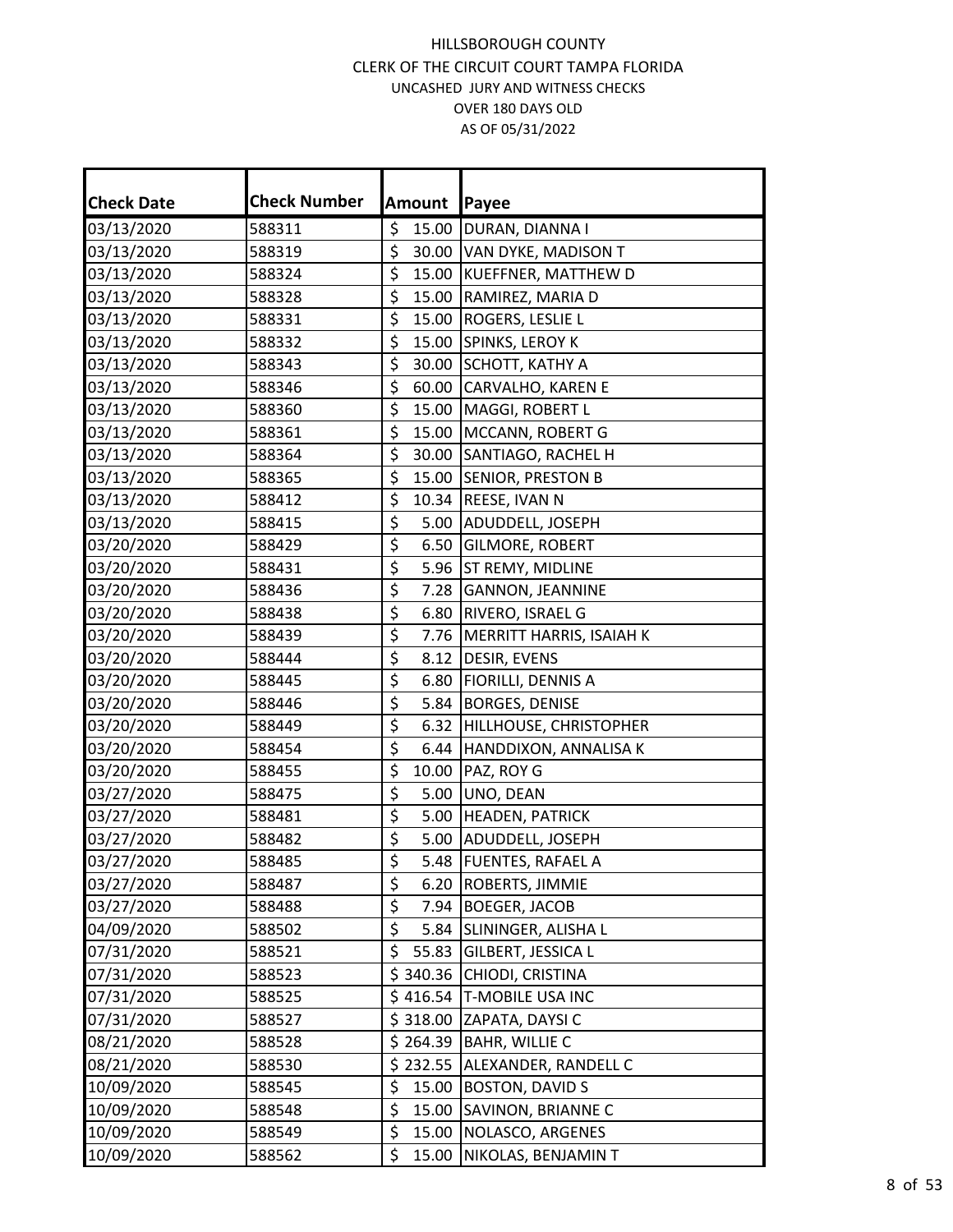| <b>Check Date</b> | <b>Check Number</b> |                  | Amount | Payee                          |
|-------------------|---------------------|------------------|--------|--------------------------------|
| 10/09/2020        | 588572              | \$               |        | 15.00 XIONG, TENG              |
| 10/09/2020        | 588579              | \$               | 15.00  | CAYAVEC, ROBERT W              |
| 10/09/2020        | 588586              | \$               | 15.00  | BERNSTEIN, NEIL J              |
| 10/09/2020        | 588588              | $\overline{\xi}$ | 15.00  | CLARKE, NAKEYIA M              |
| 10/09/2020        | 588596              | \$               | 15.00  | FORD, LORENZO J                |
| 10/09/2020        | 588607              | \$               | 15.00  | DATOL, KAITLYN M               |
| 10/09/2020        | 588608              | \$               | 15.00  | PIERCEALL, JOSEPH C            |
| 10/09/2020        | 588610              | $\overline{\xi}$ | 15.00  | GAYMU, JENNIFER L              |
| 10/09/2020        | 588612              | \$               | 15.00  | PETERSON, JAYSON TAYLOR D      |
| 10/09/2020        | 588615              | \$               | 15.00  | SANCHEZ, ISABEL N              |
| 10/09/2020        | 588621              | \$               | 15.00  | LANDEROS, ERIC A               |
| 10/23/2020        | 588635              | \$               | 15.00  | TRANG, KEVIN T                 |
| 10/23/2020        | 588636              | $\overline{\xi}$ | 15.00  | HO, KEVIN K                    |
| 10/23/2020        | 588639              | \$               |        | 15.00 TULLOCH, KATHARINE P     |
| 10/23/2020        | 588642              | \$               | 15.00  | STEPHENS, JUDY M               |
| 10/23/2020        | 588652              | \$               | 15.00  | WILLIAMS, JENNIFER D           |
| 10/23/2020        | 588656              | \$               | 15.00  | FINNEY, JAYSON E               |
| 10/23/2020        | 588660              | $\overline{\xi}$ | 15.00  | KIRBY, JAMES R                 |
| 10/23/2020        | 588669              | \$               | 15.00  | PLESTED, HENRY                 |
| 10/23/2020        | 588670              | \$               | 15.00  | FARINAS, HARVEY R              |
| 10/23/2020        | 588673              | \$               | 15.00  | <b>TAYLOR, GABRIELA B</b>      |
| 10/23/2020        | 588678              | \$               | 15.00  | FLEMING, ERILK A               |
| 10/23/2020        | 588684              | \$               | 30.00  | FLEMING, DWAYNE S              |
| 10/23/2020        | 588690              | \$               | 15.00  | RODGERS-CROMARTIE, DOMINIQUE R |
| 10/23/2020        | 588702              | \$               | 15.00  | WADE, PAUL A                   |
| 10/23/2020        | 588703              | \$               | 15.00  | RICHARDSON, PATRICK L          |
| 10/23/2020        | 588707              | \$               | 15.00  | WARD, PATRICE C                |
| 10/23/2020        | 588738              | \$               | 30.00  | MARTINEZ, WILTON F             |
| 10/23/2020        | 588740              | \$               |        | 15.00 ALMODOVAR, WANDA         |
| 10/23/2020        | 588745              | \$               |        | 15.00 FORTE, VANCE E           |
| 10/23/2020        | 588747              | \$               | 15.00  | LOCKYER, TYLER J               |
| 10/23/2020        | 588751              | \$               | 15.00  | <b>CUNNINGHAM, THOMAS P</b>    |
| 10/23/2020        | 588753              | \$               | 15.00  | MEJIAS ORITZ, TERYMAR          |
| 10/23/2020        | 588764              | \$               | 15.00  | WARE, STEFANIE L               |
| 10/23/2020        | 588768              | \$               | 15.00  | BRYANT, SHERMAN L              |
| 10/23/2020        | 588774              | \$               | 15.00  | TAYLOR, SEAN M                 |
| 10/23/2020        | 588784              | \$               | 15.00  | ARREOLA, RODOLFO               |
| 10/23/2020        | 588788              | \$               | 15.00  | <b>GARCIA, ROBERTO A</b>       |
| 10/23/2020        | 588794              | \$               | 15.00  | FITE, REBECCA L                |
| 10/23/2020        | 588796              | \$               | 15.00  | PERRY, RAYSHAWN L              |
| 10/23/2020        | 588806              | \$               | 15.00  | JOHNSON, ARTHUR E              |
| 10/23/2020        | 588808              | \$               | 15.00  | GONZALEZ, ANTONIO M            |
|                   |                     |                  |        |                                |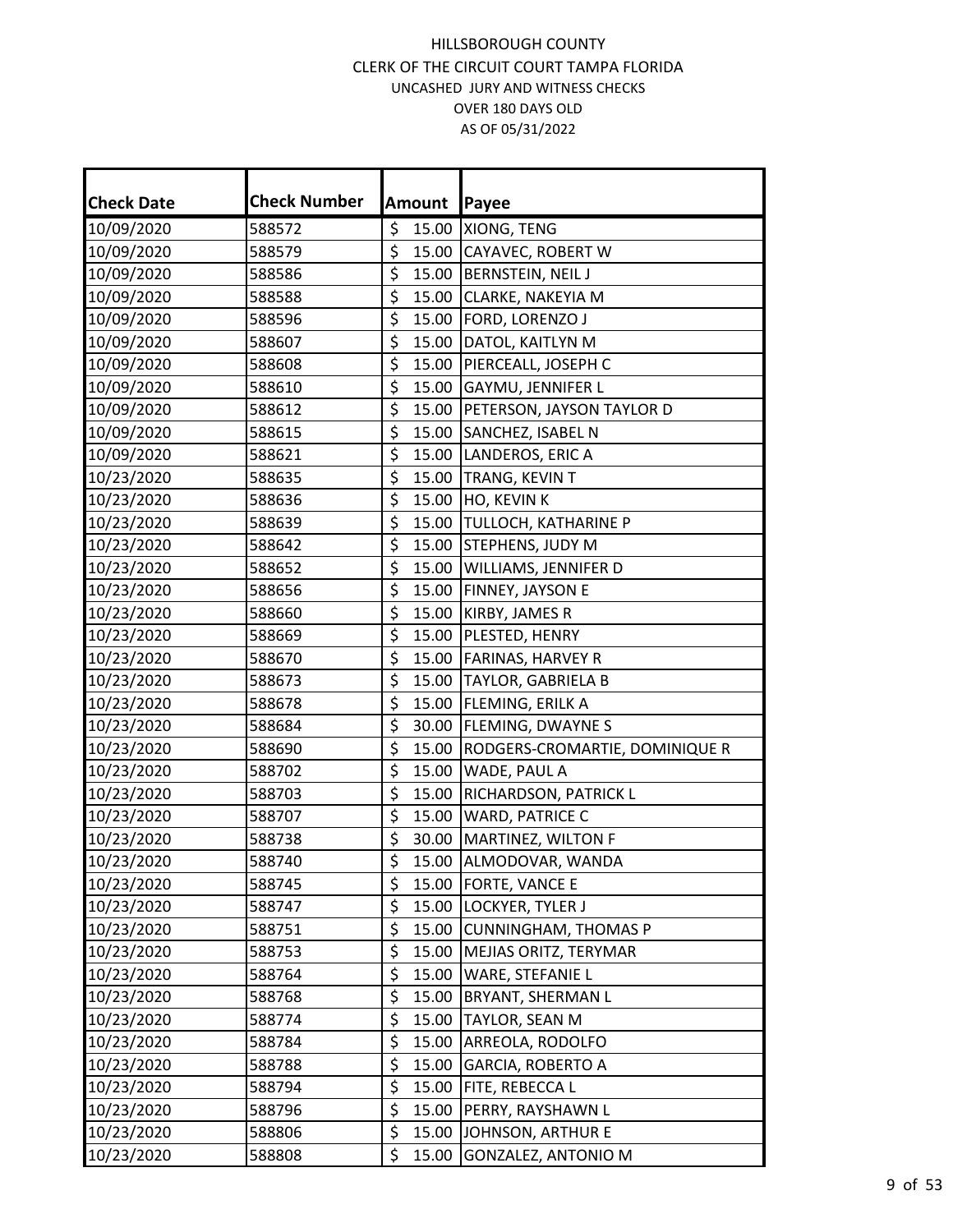| <b>Check Date</b> | <b>Check Number</b> |                  | Amount | Payee                      |
|-------------------|---------------------|------------------|--------|----------------------------|
| 10/23/2020        | 588810              | \$               | 15.00  | DINGLE, ANGELA M           |
| 10/23/2020        | 588812              | \$               | 15.00  | MONDOR, ANDRE C            |
| 10/23/2020        | 588817              | \$               | 30.00  | WAATAJA, ALICE N           |
| 10/23/2020        | 588827              | \$               | 15.00  | DURANN, BRUCE M            |
| 10/23/2020        | 588832              | \$               | 30.00  | <b>KERCE, RAY A</b>        |
| 10/23/2020        | 588836              | \$               | 15.00  | ERICKSON, NORMAN L         |
| 10/23/2020        | 588849              | \$               | 15.00  | WILLIAMS, TAMEISHA L       |
| 10/23/2020        | 588862              | $\overline{\xi}$ | 15.00  | ALT, ANTONE J              |
| 10/23/2020        | 588863              | \$               | 15.00  | <b>BRANLY, MICHAEL K</b>   |
| 10/23/2020        | 588882              | \$               | 15.00  | MARSH, CHRISTON S          |
| 10/23/2020        | 588883              | \$               | 15.00  | HARRIS, CHRISTINA R        |
| 10/23/2020        | 588884              | \$               | 45.00  | WILLIAMS, CHENEY H         |
| 10/23/2020        | 588894              | \$               | 15.00  | VANBOXTEL, BRYCE C         |
| 10/30/2020        | 588901              | \$               | 15.00  | GONZALEZ LUGO, RAYCHEL M   |
| 10/30/2020        | 588904              | \$               | 15.00  | PORTER, PERRY R            |
| 10/30/2020        | 588911              | \$               | 15.00  | CLARK, MILES W             |
| 10/30/2020        | 588914              | \$               |        | 15.00 ZENTNER, MICHAEL G   |
| 10/30/2020        | 588918              | \$               | 15.00  | SAVILLE, MATTHEW T         |
| 10/30/2020        | 588928              | \$               | 15.00  | <b>BRUNSON, LYNETTE</b>    |
| 10/30/2020        | 588953              | \$               | 15.00  | HART, SAMUEL G             |
| 10/30/2020        | 588955              | \$               | 15.00  | PATEL, RONAK A             |
| 10/30/2020        | 588988              | \$               | 15.00  | <b>AUGUSTINE, ALYSIA K</b> |
| 10/30/2020        | 588993              | \$               | 15.00  | NOLASCO, ABIEL             |
| 10/30/2020        | 589010              | \$               | 15.00  | SEXTON, DAVID C            |
| 10/30/2020        | 589024              | \$               | 15.00  | CEKAN, KAREL T             |
| 10/30/2020        | 589045              | \$               | 15.00  | HARRELL, HANNA I           |
| 10/30/2020        | 589047              | \$               | 15.00  | <b>BUSH, GREGORY C</b>     |
| 10/30/2020        | 589048              | \$               | 15.00  | LAZO, GIOVANNI             |
| 10/30/2020        | 589053              | $\overline{\xi}$ |        | 15.00 HILL, GABRIEL L      |
| 10/30/2020        | 589061              | \$               | 15.00  | <b>CURTIN, ELIZABETH M</b> |
| 10/30/2020        | 589063              | \$               | 15.00  | FERRERA, DHARMA R          |
| 10/30/2020        | 589071              | \$               | 15.00  | MINGO, DEXLYN O            |
| 10/30/2020        | 589082              | \$               | 15.00  | AFUSIA, CALEB E            |
| 10/30/2020        | 589096              | \$               | 15.00  | MENNE, MERIYANI S          |
| 10/30/2020        | 589098              | \$               | 15.00  | SIMPSON, JENNIFER A        |
| 10/30/2020        | 589100              | \$               | 15.00  | <b>BARRIOS, JAYLENEE</b>   |
| 10/30/2020        | 589102              | \$               | 15.00  | JARRETT, HOWARD D          |
| 11/09/2020        | 589112              | \$               | 15.00  | MOORE, BOBBY L             |
| 11/09/2020        | 589121              | \$               | 15.00  | MOREIRA, ARIEL             |
| 11/09/2020        | 589130              | \$               | 15.00  | VALDEZ, AMELIA T           |
| 11/09/2020        | 589142              | \$               | 15.00  | FOY-SMITH, AHMAD R         |
| 11/09/2020        | 589144              | \$               | 15.00  | TERLATO, ADRIAN A          |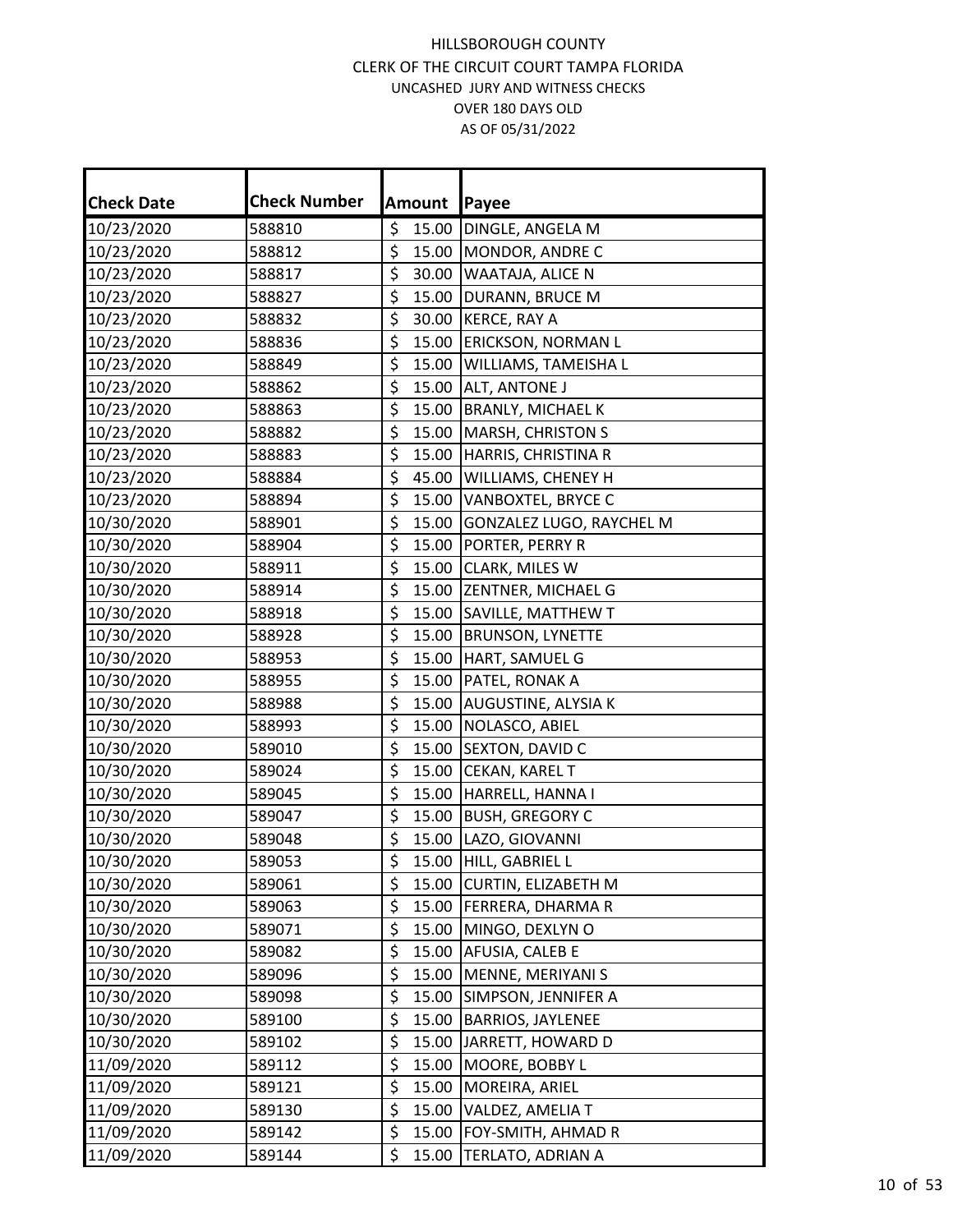| <b>Check Number</b><br><b>Check Date</b><br>Amount<br>Payee<br>\$<br>15.00<br>11/09/2020<br>589149<br>BURAL, DORIAN M<br>\$<br>11/09/2020<br>589150<br>15.00<br>MULLIKIN, ANDREW T<br>\$<br>15.00<br>11/09/2020<br>589153<br>OROZCO, GEMA R<br>\$<br>15.00<br>11/09/2020<br>HEYWOOD, RODNEY D<br>589163<br>\$<br>11/09/2020<br>15.00<br>589172<br>PANNELL, DARIN A<br>\$<br>11/09/2020<br>45.00<br><b>CLAUSSEN, COURTNEY J</b><br>589177<br>\$<br>11/09/2020<br>15.00<br>HILL, CHRISTOPHER S<br>589182<br>$\overline{\boldsymbol{\zeta}}$<br>11/09/2020<br>15.00<br>RIOS, CHRISTIE K<br>589184<br>\$<br>11/09/2020<br>15.00<br>589198<br>REID, CAREY B<br>\$<br>11/09/2020<br>15.00<br>589201<br><b>WHITTENBURG, CALEB B</b><br>$\overline{\xi}$<br>15.00<br>11/09/2020<br>589202<br>WILSON, BRYAN L<br>\$<br>11/09/2020<br>15.00<br>589214<br><b>FITCH, JAMES C</b><br>\$<br>15.00<br>11/09/2020<br>RECTOR, GORDON T<br>589227<br>\$<br>11/09/2020<br>15.00<br>MALAVE, FERMIN<br>589239<br>$\overline{\boldsymbol{\zeta}}$<br>11/09/2020<br>15.00<br>WASHINGTON, EMMANUEL T<br>589245<br>\$<br>11/09/2020<br>15.00<br>WERNER, EMELY P<br>589246<br>\$<br>15.00<br>11/09/2020<br>589252<br>RHEINTGEN, DYLAN C<br>$\overline{\boldsymbol{\zeta}}$<br>15.00<br>11/09/2020<br><b>FRANTZ, DENAY E</b><br>589262<br>\$<br>11/09/2020<br>15.00<br>DINH, KATLIN<br>589278<br>\$<br>15.00<br>11/09/2020<br>SORIANO, JORGE A<br>589291<br>\$<br>11/09/2020<br>15.00<br>HOLMES, JOHN W<br>589294<br>\$<br>15.00<br>11/09/2020<br>589300<br>PRINDLE, JOHN B<br>\$<br>15.00<br>11/09/2020<br>WOMACK, JESSICA A<br>589301<br>\$<br>11/09/2020<br>30.00<br>589309<br>REED, JASON L<br>\$<br>15.00<br>11/09/2020<br>MIKESELL, PHOEBE L<br>589315<br>\$<br>11/09/2020<br>15.00<br>589316<br>CHAPOTEAU, PHILIPPE<br>\$<br>11/09/2020<br>15.00<br>WAGNER, PETER L<br>589317<br>\$<br>11/09/2020<br>589322<br>15.00<br><b>GRAY, PARIS V</b><br>$\overline{\xi}$<br>11/09/2020<br>15.00<br>589329<br><b>SCHWAMBERGER, NICOLE A</b> |
|----------------------------------------------------------------------------------------------------------------------------------------------------------------------------------------------------------------------------------------------------------------------------------------------------------------------------------------------------------------------------------------------------------------------------------------------------------------------------------------------------------------------------------------------------------------------------------------------------------------------------------------------------------------------------------------------------------------------------------------------------------------------------------------------------------------------------------------------------------------------------------------------------------------------------------------------------------------------------------------------------------------------------------------------------------------------------------------------------------------------------------------------------------------------------------------------------------------------------------------------------------------------------------------------------------------------------------------------------------------------------------------------------------------------------------------------------------------------------------------------------------------------------------------------------------------------------------------------------------------------------------------------------------------------------------------------------------------------------------------------------------------------------------------------------------------------------------------------------------------------------------------------------------------------------------------------------------------------------------------------------------------|
|                                                                                                                                                                                                                                                                                                                                                                                                                                                                                                                                                                                                                                                                                                                                                                                                                                                                                                                                                                                                                                                                                                                                                                                                                                                                                                                                                                                                                                                                                                                                                                                                                                                                                                                                                                                                                                                                                                                                                                                                                |
|                                                                                                                                                                                                                                                                                                                                                                                                                                                                                                                                                                                                                                                                                                                                                                                                                                                                                                                                                                                                                                                                                                                                                                                                                                                                                                                                                                                                                                                                                                                                                                                                                                                                                                                                                                                                                                                                                                                                                                                                                |
|                                                                                                                                                                                                                                                                                                                                                                                                                                                                                                                                                                                                                                                                                                                                                                                                                                                                                                                                                                                                                                                                                                                                                                                                                                                                                                                                                                                                                                                                                                                                                                                                                                                                                                                                                                                                                                                                                                                                                                                                                |
|                                                                                                                                                                                                                                                                                                                                                                                                                                                                                                                                                                                                                                                                                                                                                                                                                                                                                                                                                                                                                                                                                                                                                                                                                                                                                                                                                                                                                                                                                                                                                                                                                                                                                                                                                                                                                                                                                                                                                                                                                |
|                                                                                                                                                                                                                                                                                                                                                                                                                                                                                                                                                                                                                                                                                                                                                                                                                                                                                                                                                                                                                                                                                                                                                                                                                                                                                                                                                                                                                                                                                                                                                                                                                                                                                                                                                                                                                                                                                                                                                                                                                |
|                                                                                                                                                                                                                                                                                                                                                                                                                                                                                                                                                                                                                                                                                                                                                                                                                                                                                                                                                                                                                                                                                                                                                                                                                                                                                                                                                                                                                                                                                                                                                                                                                                                                                                                                                                                                                                                                                                                                                                                                                |
|                                                                                                                                                                                                                                                                                                                                                                                                                                                                                                                                                                                                                                                                                                                                                                                                                                                                                                                                                                                                                                                                                                                                                                                                                                                                                                                                                                                                                                                                                                                                                                                                                                                                                                                                                                                                                                                                                                                                                                                                                |
|                                                                                                                                                                                                                                                                                                                                                                                                                                                                                                                                                                                                                                                                                                                                                                                                                                                                                                                                                                                                                                                                                                                                                                                                                                                                                                                                                                                                                                                                                                                                                                                                                                                                                                                                                                                                                                                                                                                                                                                                                |
|                                                                                                                                                                                                                                                                                                                                                                                                                                                                                                                                                                                                                                                                                                                                                                                                                                                                                                                                                                                                                                                                                                                                                                                                                                                                                                                                                                                                                                                                                                                                                                                                                                                                                                                                                                                                                                                                                                                                                                                                                |
|                                                                                                                                                                                                                                                                                                                                                                                                                                                                                                                                                                                                                                                                                                                                                                                                                                                                                                                                                                                                                                                                                                                                                                                                                                                                                                                                                                                                                                                                                                                                                                                                                                                                                                                                                                                                                                                                                                                                                                                                                |
|                                                                                                                                                                                                                                                                                                                                                                                                                                                                                                                                                                                                                                                                                                                                                                                                                                                                                                                                                                                                                                                                                                                                                                                                                                                                                                                                                                                                                                                                                                                                                                                                                                                                                                                                                                                                                                                                                                                                                                                                                |
|                                                                                                                                                                                                                                                                                                                                                                                                                                                                                                                                                                                                                                                                                                                                                                                                                                                                                                                                                                                                                                                                                                                                                                                                                                                                                                                                                                                                                                                                                                                                                                                                                                                                                                                                                                                                                                                                                                                                                                                                                |
|                                                                                                                                                                                                                                                                                                                                                                                                                                                                                                                                                                                                                                                                                                                                                                                                                                                                                                                                                                                                                                                                                                                                                                                                                                                                                                                                                                                                                                                                                                                                                                                                                                                                                                                                                                                                                                                                                                                                                                                                                |
|                                                                                                                                                                                                                                                                                                                                                                                                                                                                                                                                                                                                                                                                                                                                                                                                                                                                                                                                                                                                                                                                                                                                                                                                                                                                                                                                                                                                                                                                                                                                                                                                                                                                                                                                                                                                                                                                                                                                                                                                                |
|                                                                                                                                                                                                                                                                                                                                                                                                                                                                                                                                                                                                                                                                                                                                                                                                                                                                                                                                                                                                                                                                                                                                                                                                                                                                                                                                                                                                                                                                                                                                                                                                                                                                                                                                                                                                                                                                                                                                                                                                                |
|                                                                                                                                                                                                                                                                                                                                                                                                                                                                                                                                                                                                                                                                                                                                                                                                                                                                                                                                                                                                                                                                                                                                                                                                                                                                                                                                                                                                                                                                                                                                                                                                                                                                                                                                                                                                                                                                                                                                                                                                                |
|                                                                                                                                                                                                                                                                                                                                                                                                                                                                                                                                                                                                                                                                                                                                                                                                                                                                                                                                                                                                                                                                                                                                                                                                                                                                                                                                                                                                                                                                                                                                                                                                                                                                                                                                                                                                                                                                                                                                                                                                                |
|                                                                                                                                                                                                                                                                                                                                                                                                                                                                                                                                                                                                                                                                                                                                                                                                                                                                                                                                                                                                                                                                                                                                                                                                                                                                                                                                                                                                                                                                                                                                                                                                                                                                                                                                                                                                                                                                                                                                                                                                                |
|                                                                                                                                                                                                                                                                                                                                                                                                                                                                                                                                                                                                                                                                                                                                                                                                                                                                                                                                                                                                                                                                                                                                                                                                                                                                                                                                                                                                                                                                                                                                                                                                                                                                                                                                                                                                                                                                                                                                                                                                                |
|                                                                                                                                                                                                                                                                                                                                                                                                                                                                                                                                                                                                                                                                                                                                                                                                                                                                                                                                                                                                                                                                                                                                                                                                                                                                                                                                                                                                                                                                                                                                                                                                                                                                                                                                                                                                                                                                                                                                                                                                                |
|                                                                                                                                                                                                                                                                                                                                                                                                                                                                                                                                                                                                                                                                                                                                                                                                                                                                                                                                                                                                                                                                                                                                                                                                                                                                                                                                                                                                                                                                                                                                                                                                                                                                                                                                                                                                                                                                                                                                                                                                                |
|                                                                                                                                                                                                                                                                                                                                                                                                                                                                                                                                                                                                                                                                                                                                                                                                                                                                                                                                                                                                                                                                                                                                                                                                                                                                                                                                                                                                                                                                                                                                                                                                                                                                                                                                                                                                                                                                                                                                                                                                                |
|                                                                                                                                                                                                                                                                                                                                                                                                                                                                                                                                                                                                                                                                                                                                                                                                                                                                                                                                                                                                                                                                                                                                                                                                                                                                                                                                                                                                                                                                                                                                                                                                                                                                                                                                                                                                                                                                                                                                                                                                                |
|                                                                                                                                                                                                                                                                                                                                                                                                                                                                                                                                                                                                                                                                                                                                                                                                                                                                                                                                                                                                                                                                                                                                                                                                                                                                                                                                                                                                                                                                                                                                                                                                                                                                                                                                                                                                                                                                                                                                                                                                                |
|                                                                                                                                                                                                                                                                                                                                                                                                                                                                                                                                                                                                                                                                                                                                                                                                                                                                                                                                                                                                                                                                                                                                                                                                                                                                                                                                                                                                                                                                                                                                                                                                                                                                                                                                                                                                                                                                                                                                                                                                                |
|                                                                                                                                                                                                                                                                                                                                                                                                                                                                                                                                                                                                                                                                                                                                                                                                                                                                                                                                                                                                                                                                                                                                                                                                                                                                                                                                                                                                                                                                                                                                                                                                                                                                                                                                                                                                                                                                                                                                                                                                                |
|                                                                                                                                                                                                                                                                                                                                                                                                                                                                                                                                                                                                                                                                                                                                                                                                                                                                                                                                                                                                                                                                                                                                                                                                                                                                                                                                                                                                                                                                                                                                                                                                                                                                                                                                                                                                                                                                                                                                                                                                                |
|                                                                                                                                                                                                                                                                                                                                                                                                                                                                                                                                                                                                                                                                                                                                                                                                                                                                                                                                                                                                                                                                                                                                                                                                                                                                                                                                                                                                                                                                                                                                                                                                                                                                                                                                                                                                                                                                                                                                                                                                                |
|                                                                                                                                                                                                                                                                                                                                                                                                                                                                                                                                                                                                                                                                                                                                                                                                                                                                                                                                                                                                                                                                                                                                                                                                                                                                                                                                                                                                                                                                                                                                                                                                                                                                                                                                                                                                                                                                                                                                                                                                                |
|                                                                                                                                                                                                                                                                                                                                                                                                                                                                                                                                                                                                                                                                                                                                                                                                                                                                                                                                                                                                                                                                                                                                                                                                                                                                                                                                                                                                                                                                                                                                                                                                                                                                                                                                                                                                                                                                                                                                                                                                                |
| \$<br>11/09/2020<br>589332<br>15.00<br>CASTELLANOS, NANDY                                                                                                                                                                                                                                                                                                                                                                                                                                                                                                                                                                                                                                                                                                                                                                                                                                                                                                                                                                                                                                                                                                                                                                                                                                                                                                                                                                                                                                                                                                                                                                                                                                                                                                                                                                                                                                                                                                                                                      |
| \$<br>11/09/2020<br>45.00<br>VINSON, MANDY L<br>589357                                                                                                                                                                                                                                                                                                                                                                                                                                                                                                                                                                                                                                                                                                                                                                                                                                                                                                                                                                                                                                                                                                                                                                                                                                                                                                                                                                                                                                                                                                                                                                                                                                                                                                                                                                                                                                                                                                                                                         |
| \$<br>11/09/2020<br>15.00<br>CARRIGAN, MADISON E<br>589359                                                                                                                                                                                                                                                                                                                                                                                                                                                                                                                                                                                                                                                                                                                                                                                                                                                                                                                                                                                                                                                                                                                                                                                                                                                                                                                                                                                                                                                                                                                                                                                                                                                                                                                                                                                                                                                                                                                                                     |
| \$<br>11/09/2020<br>589363<br>15.00<br>WARD, LISA B                                                                                                                                                                                                                                                                                                                                                                                                                                                                                                                                                                                                                                                                                                                                                                                                                                                                                                                                                                                                                                                                                                                                                                                                                                                                                                                                                                                                                                                                                                                                                                                                                                                                                                                                                                                                                                                                                                                                                            |
| \$<br>11/09/2020<br>15.00<br>TURNER, STAZIA L<br>589386                                                                                                                                                                                                                                                                                                                                                                                                                                                                                                                                                                                                                                                                                                                                                                                                                                                                                                                                                                                                                                                                                                                                                                                                                                                                                                                                                                                                                                                                                                                                                                                                                                                                                                                                                                                                                                                                                                                                                        |
| \$<br>11/09/2020<br>15.00<br>KENEALY, VICTORIA P<br>589421                                                                                                                                                                                                                                                                                                                                                                                                                                                                                                                                                                                                                                                                                                                                                                                                                                                                                                                                                                                                                                                                                                                                                                                                                                                                                                                                                                                                                                                                                                                                                                                                                                                                                                                                                                                                                                                                                                                                                     |
| \$<br>15.00<br>11/09/2020<br>589424<br>PACHON-AKERS, VALERIA                                                                                                                                                                                                                                                                                                                                                                                                                                                                                                                                                                                                                                                                                                                                                                                                                                                                                                                                                                                                                                                                                                                                                                                                                                                                                                                                                                                                                                                                                                                                                                                                                                                                                                                                                                                                                                                                                                                                                   |
| \$<br>15.00<br>11/09/2020<br>589425<br>WILLIAMS, TYLIAH N                                                                                                                                                                                                                                                                                                                                                                                                                                                                                                                                                                                                                                                                                                                                                                                                                                                                                                                                                                                                                                                                                                                                                                                                                                                                                                                                                                                                                                                                                                                                                                                                                                                                                                                                                                                                                                                                                                                                                      |
| \$<br>15.00<br>11/09/2020<br>589449<br>POLK, RAYMIE D                                                                                                                                                                                                                                                                                                                                                                                                                                                                                                                                                                                                                                                                                                                                                                                                                                                                                                                                                                                                                                                                                                                                                                                                                                                                                                                                                                                                                                                                                                                                                                                                                                                                                                                                                                                                                                                                                                                                                          |
| \$<br>11/09/2020<br>15.00<br>SERRANO RIVERA, MIGUEL A<br>589454                                                                                                                                                                                                                                                                                                                                                                                                                                                                                                                                                                                                                                                                                                                                                                                                                                                                                                                                                                                                                                                                                                                                                                                                                                                                                                                                                                                                                                                                                                                                                                                                                                                                                                                                                                                                                                                                                                                                                |
| \$<br>11/13/2020<br>15.00<br>589465<br>JORDAN, ALESIA M                                                                                                                                                                                                                                                                                                                                                                                                                                                                                                                                                                                                                                                                                                                                                                                                                                                                                                                                                                                                                                                                                                                                                                                                                                                                                                                                                                                                                                                                                                                                                                                                                                                                                                                                                                                                                                                                                                                                                        |
| \$<br>11/13/2020<br>15.00<br>589470<br>FITCH, JAMES C                                                                                                                                                                                                                                                                                                                                                                                                                                                                                                                                                                                                                                                                                                                                                                                                                                                                                                                                                                                                                                                                                                                                                                                                                                                                                                                                                                                                                                                                                                                                                                                                                                                                                                                                                                                                                                                                                                                                                          |
| \$<br>11/13/2020<br>589475<br>15.00<br>FOX, ANDREW M                                                                                                                                                                                                                                                                                                                                                                                                                                                                                                                                                                                                                                                                                                                                                                                                                                                                                                                                                                                                                                                                                                                                                                                                                                                                                                                                                                                                                                                                                                                                                                                                                                                                                                                                                                                                                                                                                                                                                           |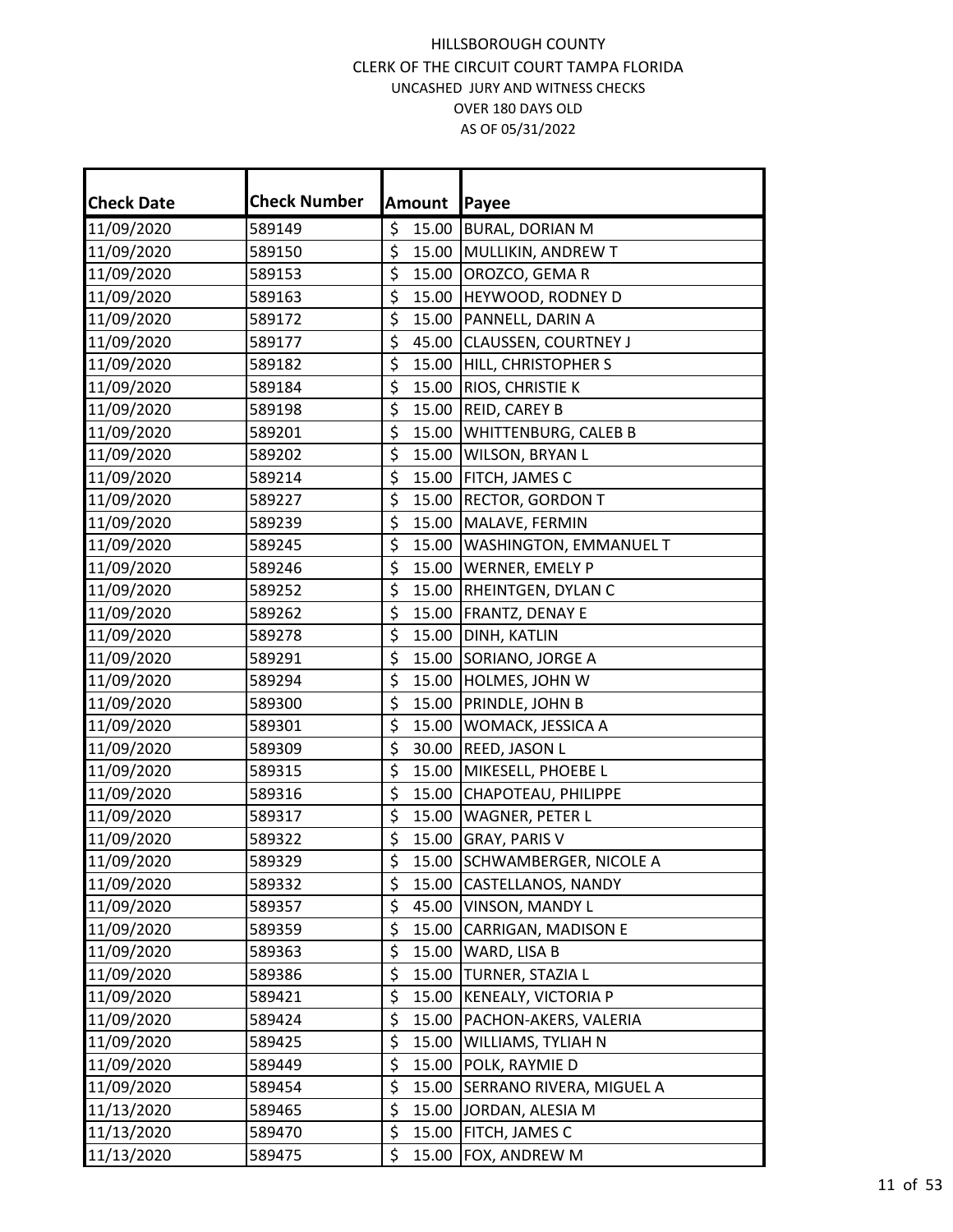| Amount<br>Payee<br>\$<br>15.00<br>11/13/2020<br>589477<br>MCCREARY, MARTIN D<br>\$<br>11/13/2020<br>15.00<br>589479<br>PANNELL, DARIN A<br>\$<br>11/13/2020<br>15.00<br>MURPHY, SHEILA J<br>589486<br>\$<br>11/13/2020<br>15.00<br>CALLOWAY, ERIC L<br>589490<br>\$<br>15.00<br>11/13/2020<br>LURZ, DAVID A<br>589494<br>\$<br>11/13/2020<br>15.00<br>589504<br>QUILES, CHRISTIAN A<br>\$<br>11/13/2020<br>15.00<br>589505<br>TABARES, CHANEL<br>$\overline{\boldsymbol{\zeta}}$<br>11/13/2020<br>15.00<br>589506<br>ALGER, CHAD J<br>\$<br>11/13/2020<br>15.00 SANTIAGO, CESAR<br>589507<br>\$<br>11/13/2020<br>15.00 HARDIN, CAROLYN G<br>589509<br>$\overline{\xi}$<br>15.00<br>11/13/2020<br>589512<br>BERRY, CALEB R<br>\$<br>11/13/2020<br>15.00<br>589513<br><b>BURGOS CARDONA, CALEB</b><br>\$<br>15.00<br>11/13/2020<br>BERRY, BRENDA J<br>589515<br>\$<br>11/13/2020<br>15.00<br>589518<br><b>BURNEY, RONALD C</b><br>\$<br>11/13/2020<br>15.00<br>589534<br><b>STUBBS, MADISON M</b><br>\$<br>15.00<br>11/13/2020<br>589546<br>WALKER, KAY SHONDA N<br>\$<br>15.00<br>11/13/2020<br>589553<br><b>BOUYOUCAS, JENNIFER D</b> |                   |                     |                                 |       |                 |
|---------------------------------------------------------------------------------------------------------------------------------------------------------------------------------------------------------------------------------------------------------------------------------------------------------------------------------------------------------------------------------------------------------------------------------------------------------------------------------------------------------------------------------------------------------------------------------------------------------------------------------------------------------------------------------------------------------------------------------------------------------------------------------------------------------------------------------------------------------------------------------------------------------------------------------------------------------------------------------------------------------------------------------------------------------------------------------------------------------------------------------------|-------------------|---------------------|---------------------------------|-------|-----------------|
|                                                                                                                                                                                                                                                                                                                                                                                                                                                                                                                                                                                                                                                                                                                                                                                                                                                                                                                                                                                                                                                                                                                                       | <b>Check Date</b> | <b>Check Number</b> |                                 |       |                 |
|                                                                                                                                                                                                                                                                                                                                                                                                                                                                                                                                                                                                                                                                                                                                                                                                                                                                                                                                                                                                                                                                                                                                       |                   |                     |                                 |       |                 |
|                                                                                                                                                                                                                                                                                                                                                                                                                                                                                                                                                                                                                                                                                                                                                                                                                                                                                                                                                                                                                                                                                                                                       |                   |                     |                                 |       |                 |
|                                                                                                                                                                                                                                                                                                                                                                                                                                                                                                                                                                                                                                                                                                                                                                                                                                                                                                                                                                                                                                                                                                                                       |                   |                     |                                 |       |                 |
|                                                                                                                                                                                                                                                                                                                                                                                                                                                                                                                                                                                                                                                                                                                                                                                                                                                                                                                                                                                                                                                                                                                                       |                   |                     |                                 |       |                 |
|                                                                                                                                                                                                                                                                                                                                                                                                                                                                                                                                                                                                                                                                                                                                                                                                                                                                                                                                                                                                                                                                                                                                       |                   |                     |                                 |       |                 |
|                                                                                                                                                                                                                                                                                                                                                                                                                                                                                                                                                                                                                                                                                                                                                                                                                                                                                                                                                                                                                                                                                                                                       |                   |                     |                                 |       |                 |
|                                                                                                                                                                                                                                                                                                                                                                                                                                                                                                                                                                                                                                                                                                                                                                                                                                                                                                                                                                                                                                                                                                                                       |                   |                     |                                 |       |                 |
|                                                                                                                                                                                                                                                                                                                                                                                                                                                                                                                                                                                                                                                                                                                                                                                                                                                                                                                                                                                                                                                                                                                                       |                   |                     |                                 |       |                 |
|                                                                                                                                                                                                                                                                                                                                                                                                                                                                                                                                                                                                                                                                                                                                                                                                                                                                                                                                                                                                                                                                                                                                       |                   |                     |                                 |       |                 |
|                                                                                                                                                                                                                                                                                                                                                                                                                                                                                                                                                                                                                                                                                                                                                                                                                                                                                                                                                                                                                                                                                                                                       |                   |                     |                                 |       |                 |
|                                                                                                                                                                                                                                                                                                                                                                                                                                                                                                                                                                                                                                                                                                                                                                                                                                                                                                                                                                                                                                                                                                                                       |                   |                     |                                 |       |                 |
|                                                                                                                                                                                                                                                                                                                                                                                                                                                                                                                                                                                                                                                                                                                                                                                                                                                                                                                                                                                                                                                                                                                                       |                   |                     |                                 |       |                 |
|                                                                                                                                                                                                                                                                                                                                                                                                                                                                                                                                                                                                                                                                                                                                                                                                                                                                                                                                                                                                                                                                                                                                       |                   |                     |                                 |       |                 |
|                                                                                                                                                                                                                                                                                                                                                                                                                                                                                                                                                                                                                                                                                                                                                                                                                                                                                                                                                                                                                                                                                                                                       |                   |                     |                                 |       |                 |
|                                                                                                                                                                                                                                                                                                                                                                                                                                                                                                                                                                                                                                                                                                                                                                                                                                                                                                                                                                                                                                                                                                                                       |                   |                     |                                 |       |                 |
|                                                                                                                                                                                                                                                                                                                                                                                                                                                                                                                                                                                                                                                                                                                                                                                                                                                                                                                                                                                                                                                                                                                                       |                   |                     |                                 |       |                 |
|                                                                                                                                                                                                                                                                                                                                                                                                                                                                                                                                                                                                                                                                                                                                                                                                                                                                                                                                                                                                                                                                                                                                       |                   |                     |                                 |       |                 |
|                                                                                                                                                                                                                                                                                                                                                                                                                                                                                                                                                                                                                                                                                                                                                                                                                                                                                                                                                                                                                                                                                                                                       | 11/13/2020        | 589558              | $\overline{\boldsymbol{\zeta}}$ | 15.00 | HAYNES, JAMES E |
| \$<br>11/13/2020<br>15.00<br>589567<br>ABRAHAM, ELDA                                                                                                                                                                                                                                                                                                                                                                                                                                                                                                                                                                                                                                                                                                                                                                                                                                                                                                                                                                                                                                                                                  |                   |                     |                                 |       |                 |
| \$<br>15.00<br>11/13/2020<br>589583<br><b>BRITTON, VICTORIA M</b>                                                                                                                                                                                                                                                                                                                                                                                                                                                                                                                                                                                                                                                                                                                                                                                                                                                                                                                                                                                                                                                                     |                   |                     |                                 |       |                 |
| \$<br>11/13/2020<br>15.00<br>589590<br>MCMILLAN, STEVEN E                                                                                                                                                                                                                                                                                                                                                                                                                                                                                                                                                                                                                                                                                                                                                                                                                                                                                                                                                                                                                                                                             |                   |                     |                                 |       |                 |
| \$<br>15.00<br>11/13/2020<br>589591<br>HENDERSON, SHERRY A                                                                                                                                                                                                                                                                                                                                                                                                                                                                                                                                                                                                                                                                                                                                                                                                                                                                                                                                                                                                                                                                            |                   |                     |                                 |       |                 |
| \$<br>15.00<br>11/13/2020<br>589600<br><b>HARRELL, RONNIE B</b>                                                                                                                                                                                                                                                                                                                                                                                                                                                                                                                                                                                                                                                                                                                                                                                                                                                                                                                                                                                                                                                                       |                   |                     |                                 |       |                 |
| \$<br>15.00<br>11/13/2020<br>589613<br>DOUSA, PATRICK L                                                                                                                                                                                                                                                                                                                                                                                                                                                                                                                                                                                                                                                                                                                                                                                                                                                                                                                                                                                                                                                                               |                   |                     |                                 |       |                 |
| \$<br>11/20/2020<br>15.00<br>YOUNGBLOOD, TONY F<br>589637                                                                                                                                                                                                                                                                                                                                                                                                                                                                                                                                                                                                                                                                                                                                                                                                                                                                                                                                                                                                                                                                             |                   |                     |                                 |       |                 |
| \$<br>11/20/2020<br>15.00<br>RAYMOND, TANNER L<br>589655                                                                                                                                                                                                                                                                                                                                                                                                                                                                                                                                                                                                                                                                                                                                                                                                                                                                                                                                                                                                                                                                              |                   |                     |                                 |       |                 |
| \$<br>11/20/2020<br>15.00<br><b>BORGES, SUZETTE</b><br>589660                                                                                                                                                                                                                                                                                                                                                                                                                                                                                                                                                                                                                                                                                                                                                                                                                                                                                                                                                                                                                                                                         |                   |                     |                                 |       |                 |
| \$<br>11/20/2020<br>15.00<br>AMORUSO, STEPHANIE M<br>589664                                                                                                                                                                                                                                                                                                                                                                                                                                                                                                                                                                                                                                                                                                                                                                                                                                                                                                                                                                                                                                                                           |                   |                     |                                 |       |                 |
| $\overline{\xi}$<br>11/20/2020<br>589684<br>15.00<br>HORAN, SAMANTHA A                                                                                                                                                                                                                                                                                                                                                                                                                                                                                                                                                                                                                                                                                                                                                                                                                                                                                                                                                                                                                                                                |                   |                     |                                 |       |                 |
| \$<br>11/20/2020<br>589686<br>15.00 BRADFORD, RYAN C                                                                                                                                                                                                                                                                                                                                                                                                                                                                                                                                                                                                                                                                                                                                                                                                                                                                                                                                                                                                                                                                                  |                   |                     |                                 |       |                 |
| \$<br>11/20/2020<br>15.00<br>ISAAC CODRINGTON, ROSEMARY<br>589688                                                                                                                                                                                                                                                                                                                                                                                                                                                                                                                                                                                                                                                                                                                                                                                                                                                                                                                                                                                                                                                                     |                   |                     |                                 |       |                 |
| \$<br>15.00<br>11/20/2020<br>589691<br>SANDERS, ROBERT                                                                                                                                                                                                                                                                                                                                                                                                                                                                                                                                                                                                                                                                                                                                                                                                                                                                                                                                                                                                                                                                                |                   |                     |                                 |       |                 |
| \$<br>11/20/2020<br>589732<br>15.00<br>RIVERA, JENNIFER L                                                                                                                                                                                                                                                                                                                                                                                                                                                                                                                                                                                                                                                                                                                                                                                                                                                                                                                                                                                                                                                                             |                   |                     |                                 |       |                 |
| \$<br>11/20/2020<br>15.00<br>WALKER, HANS<br>589745                                                                                                                                                                                                                                                                                                                                                                                                                                                                                                                                                                                                                                                                                                                                                                                                                                                                                                                                                                                                                                                                                   |                   |                     |                                 |       |                 |
| \$<br>11/20/2020<br>15.00<br>589749<br>BENNETT, LEE A                                                                                                                                                                                                                                                                                                                                                                                                                                                                                                                                                                                                                                                                                                                                                                                                                                                                                                                                                                                                                                                                                 |                   |                     |                                 |       |                 |
| \$<br>15.00<br>11/20/2020<br>589763<br>STREETER, ASHLEY N                                                                                                                                                                                                                                                                                                                                                                                                                                                                                                                                                                                                                                                                                                                                                                                                                                                                                                                                                                                                                                                                             |                   |                     |                                 |       |                 |
| \$<br>15.00<br>11/20/2020<br>589766<br>DEJESUS, VALENTIN                                                                                                                                                                                                                                                                                                                                                                                                                                                                                                                                                                                                                                                                                                                                                                                                                                                                                                                                                                                                                                                                              |                   |                     |                                 |       |                 |
| \$<br>11/20/2020<br>15.00<br>589768<br>HERNANDEZ, HENRY                                                                                                                                                                                                                                                                                                                                                                                                                                                                                                                                                                                                                                                                                                                                                                                                                                                                                                                                                                                                                                                                               |                   |                     |                                 |       |                 |
| \$<br>11/20/2020<br>NOWELL, ANDREW M<br>589785<br>15.00                                                                                                                                                                                                                                                                                                                                                                                                                                                                                                                                                                                                                                                                                                                                                                                                                                                                                                                                                                                                                                                                               |                   |                     |                                 |       |                 |
| \$<br>11/20/2020<br>15.00<br>589787<br>ANAHORY, AUSTIN J                                                                                                                                                                                                                                                                                                                                                                                                                                                                                                                                                                                                                                                                                                                                                                                                                                                                                                                                                                                                                                                                              |                   |                     |                                 |       |                 |
| \$<br>11/20/2020<br>15.00<br>589794<br><b>BILLINGSLEY, ANDREW B</b>                                                                                                                                                                                                                                                                                                                                                                                                                                                                                                                                                                                                                                                                                                                                                                                                                                                                                                                                                                                                                                                                   |                   |                     |                                 |       |                 |
| \$<br>11/20/2020<br>589799<br>15.00<br>SHOWERS, AMBER L                                                                                                                                                                                                                                                                                                                                                                                                                                                                                                                                                                                                                                                                                                                                                                                                                                                                                                                                                                                                                                                                               |                   |                     |                                 |       |                 |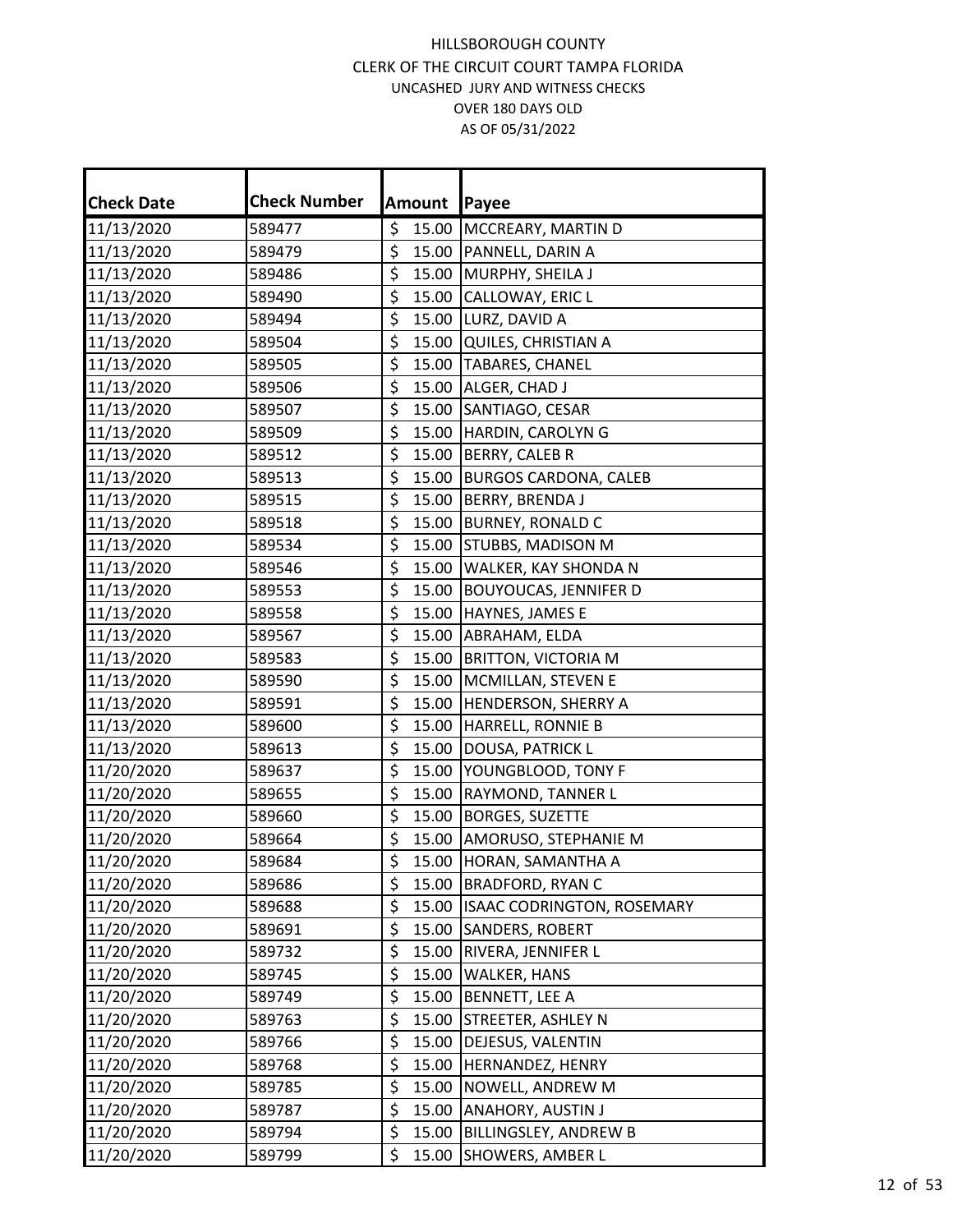| <b>Check Date</b><br>Amount<br>Payee<br>\$<br>11/20/2020<br>15.00 DELGADO, ALEXANDER<br>589806<br>\$<br>11/20/2020<br>589808<br>15.00<br>VASQUEZ, ALEJANDRO<br>\$<br>11/20/2020<br>15.00<br>GONZALEZ TORRIENTE, ADRIANA<br>589811<br>\$<br>11/20/2020<br>15.00 HURLEY, CONRAD M<br>589816<br>\$<br>11/20/2020<br>15.00 NEWMAN, CODY C<br>589820<br>\$<br>11/20/2020<br>15.00<br>CRAWFORD, CODY A<br>589821<br>\$<br>11/20/2020<br>15.00 ABRAMS, CHRISTOPHER K<br>589827<br>\$<br>11/20/2020<br>15.00<br>589834<br>CHISEM, CHARLINE N<br>\$<br>11/20/2020<br>15.00   VAZQUEZ, CHARLES<br>589835<br>\$<br>11/20/2020<br>15.00 NARVAEZ HERNANDEZ, BRYAN J<br>589854<br>\$<br>11/20/2020<br>15.00 JARRETT, BRYAN D<br>589856<br>\$<br>11/20/2020<br>30.00 TIMOTHEE, BRYAN A<br>589857<br>\$<br>11/20/2020<br>15.00 BAHLKE, BRIDGET H<br>589861<br>\$<br>11/20/2020<br>15.00 MARTINEZ, BRIAN<br>589863<br>\$<br>11/20/2020<br>15.00<br>589867<br>SAVAGE, BRANDY N<br>\$<br>11/20/2020<br>15.00 HAMANN, ELIZABETH R<br>589877<br>\$<br>11/20/2020<br>15.00 DURUM, DEREK E<br>589888<br>\$<br>15.00 HEADEN, ERNEST M<br>11/20/2020<br>589890<br>\$<br>11/20/2020<br>15.00 MURRAY, DARRYL L<br>589906<br>\$<br>15.00   MCGREGOR, DARLA J<br>11/20/2020<br>589907<br>\$<br>11/20/2020<br>15.00<br>589914<br>HILLIARD, DAMON R<br>\$<br>11/20/2020<br>15.00<br><b>FRENCH, JEREMY L</b><br>589930<br>\$<br>11/20/2020<br>15.00 BRYANT, JANA S<br>589945<br>\$<br>11/20/2020<br>15.00<br>589957<br>MEDINA, ISAAC E<br>\$<br>15.00<br>11/20/2020<br>YEE, INDY<br>589961<br>\$<br>11/20/2020<br>15.00<br>MCCOY, INDIA V<br>589962<br>\$<br>11/20/2020<br>15.00<br>MENDEZ CINTRON, ILEANA<br>589964<br>\$<br>11/20/2020<br>15.00   FALCON, GILBERT E<br>589972<br>\$<br>11/20/2020<br>15.00 MONDRAGON, FAVIAN<br>589980<br>\$<br>11/20/2020<br>589983<br>15.00 CARTER, EVAN R<br>\$<br>11/20/2020<br>15.00 MC DONALD, KEEVAN J<br>589993<br>\$<br>11/20/2020<br>589997<br>15.00<br><b>ALMIROLA, KIRSTEN E</b><br>\$<br>11/20/2020<br>590013<br>15.00<br>RIOS, JUAN M<br>\$<br>11/20/2020<br>15.00<br>VIDRO COTTY, JOSE A<br>590019<br>\$<br>11/20/2020<br>590028<br>15.00<br>GONZALEZ, MIGUEL H<br>\$<br>11/20/2020<br>15.00<br>590029<br>COBAR, MIGUEL A<br>\$<br>11/20/2020<br>15.00<br>590033<br><b>BALTZELL, MICHAEL R</b><br>\$<br>11/20/2020<br>590040<br>15.00<br>GANTHIER, MATTHEW-XAVIER E<br>\$<br>11/20/2020<br>15.00<br>ROLAND, MARTIN R<br>590043<br>\$<br>11/20/2020<br>15.00<br>CONN, MARTIN L<br>590044<br>\$<br>11/20/2020<br>15.00<br>590053<br>GONZALEZ, MARCIO |            |                     |    |  |
|---------------------------------------------------------------------------------------------------------------------------------------------------------------------------------------------------------------------------------------------------------------------------------------------------------------------------------------------------------------------------------------------------------------------------------------------------------------------------------------------------------------------------------------------------------------------------------------------------------------------------------------------------------------------------------------------------------------------------------------------------------------------------------------------------------------------------------------------------------------------------------------------------------------------------------------------------------------------------------------------------------------------------------------------------------------------------------------------------------------------------------------------------------------------------------------------------------------------------------------------------------------------------------------------------------------------------------------------------------------------------------------------------------------------------------------------------------------------------------------------------------------------------------------------------------------------------------------------------------------------------------------------------------------------------------------------------------------------------------------------------------------------------------------------------------------------------------------------------------------------------------------------------------------------------------------------------------------------------------------------------------------------------------------------------------------------------------------------------------------------------------------------------------------------------------------------------------------------------------------------------------------------------------------------------------------------------------------------------------------------------------------------------------------------------------------------------------------------------------------------------------------------------------------------------------------------|------------|---------------------|----|--|
|                                                                                                                                                                                                                                                                                                                                                                                                                                                                                                                                                                                                                                                                                                                                                                                                                                                                                                                                                                                                                                                                                                                                                                                                                                                                                                                                                                                                                                                                                                                                                                                                                                                                                                                                                                                                                                                                                                                                                                                                                                                                                                                                                                                                                                                                                                                                                                                                                                                                                                                                                                     |            | <b>Check Number</b> |    |  |
|                                                                                                                                                                                                                                                                                                                                                                                                                                                                                                                                                                                                                                                                                                                                                                                                                                                                                                                                                                                                                                                                                                                                                                                                                                                                                                                                                                                                                                                                                                                                                                                                                                                                                                                                                                                                                                                                                                                                                                                                                                                                                                                                                                                                                                                                                                                                                                                                                                                                                                                                                                     |            |                     |    |  |
|                                                                                                                                                                                                                                                                                                                                                                                                                                                                                                                                                                                                                                                                                                                                                                                                                                                                                                                                                                                                                                                                                                                                                                                                                                                                                                                                                                                                                                                                                                                                                                                                                                                                                                                                                                                                                                                                                                                                                                                                                                                                                                                                                                                                                                                                                                                                                                                                                                                                                                                                                                     |            |                     |    |  |
|                                                                                                                                                                                                                                                                                                                                                                                                                                                                                                                                                                                                                                                                                                                                                                                                                                                                                                                                                                                                                                                                                                                                                                                                                                                                                                                                                                                                                                                                                                                                                                                                                                                                                                                                                                                                                                                                                                                                                                                                                                                                                                                                                                                                                                                                                                                                                                                                                                                                                                                                                                     |            |                     |    |  |
|                                                                                                                                                                                                                                                                                                                                                                                                                                                                                                                                                                                                                                                                                                                                                                                                                                                                                                                                                                                                                                                                                                                                                                                                                                                                                                                                                                                                                                                                                                                                                                                                                                                                                                                                                                                                                                                                                                                                                                                                                                                                                                                                                                                                                                                                                                                                                                                                                                                                                                                                                                     |            |                     |    |  |
|                                                                                                                                                                                                                                                                                                                                                                                                                                                                                                                                                                                                                                                                                                                                                                                                                                                                                                                                                                                                                                                                                                                                                                                                                                                                                                                                                                                                                                                                                                                                                                                                                                                                                                                                                                                                                                                                                                                                                                                                                                                                                                                                                                                                                                                                                                                                                                                                                                                                                                                                                                     |            |                     |    |  |
|                                                                                                                                                                                                                                                                                                                                                                                                                                                                                                                                                                                                                                                                                                                                                                                                                                                                                                                                                                                                                                                                                                                                                                                                                                                                                                                                                                                                                                                                                                                                                                                                                                                                                                                                                                                                                                                                                                                                                                                                                                                                                                                                                                                                                                                                                                                                                                                                                                                                                                                                                                     |            |                     |    |  |
|                                                                                                                                                                                                                                                                                                                                                                                                                                                                                                                                                                                                                                                                                                                                                                                                                                                                                                                                                                                                                                                                                                                                                                                                                                                                                                                                                                                                                                                                                                                                                                                                                                                                                                                                                                                                                                                                                                                                                                                                                                                                                                                                                                                                                                                                                                                                                                                                                                                                                                                                                                     |            |                     |    |  |
|                                                                                                                                                                                                                                                                                                                                                                                                                                                                                                                                                                                                                                                                                                                                                                                                                                                                                                                                                                                                                                                                                                                                                                                                                                                                                                                                                                                                                                                                                                                                                                                                                                                                                                                                                                                                                                                                                                                                                                                                                                                                                                                                                                                                                                                                                                                                                                                                                                                                                                                                                                     |            |                     |    |  |
|                                                                                                                                                                                                                                                                                                                                                                                                                                                                                                                                                                                                                                                                                                                                                                                                                                                                                                                                                                                                                                                                                                                                                                                                                                                                                                                                                                                                                                                                                                                                                                                                                                                                                                                                                                                                                                                                                                                                                                                                                                                                                                                                                                                                                                                                                                                                                                                                                                                                                                                                                                     |            |                     |    |  |
|                                                                                                                                                                                                                                                                                                                                                                                                                                                                                                                                                                                                                                                                                                                                                                                                                                                                                                                                                                                                                                                                                                                                                                                                                                                                                                                                                                                                                                                                                                                                                                                                                                                                                                                                                                                                                                                                                                                                                                                                                                                                                                                                                                                                                                                                                                                                                                                                                                                                                                                                                                     |            |                     |    |  |
|                                                                                                                                                                                                                                                                                                                                                                                                                                                                                                                                                                                                                                                                                                                                                                                                                                                                                                                                                                                                                                                                                                                                                                                                                                                                                                                                                                                                                                                                                                                                                                                                                                                                                                                                                                                                                                                                                                                                                                                                                                                                                                                                                                                                                                                                                                                                                                                                                                                                                                                                                                     |            |                     |    |  |
|                                                                                                                                                                                                                                                                                                                                                                                                                                                                                                                                                                                                                                                                                                                                                                                                                                                                                                                                                                                                                                                                                                                                                                                                                                                                                                                                                                                                                                                                                                                                                                                                                                                                                                                                                                                                                                                                                                                                                                                                                                                                                                                                                                                                                                                                                                                                                                                                                                                                                                                                                                     |            |                     |    |  |
|                                                                                                                                                                                                                                                                                                                                                                                                                                                                                                                                                                                                                                                                                                                                                                                                                                                                                                                                                                                                                                                                                                                                                                                                                                                                                                                                                                                                                                                                                                                                                                                                                                                                                                                                                                                                                                                                                                                                                                                                                                                                                                                                                                                                                                                                                                                                                                                                                                                                                                                                                                     |            |                     |    |  |
|                                                                                                                                                                                                                                                                                                                                                                                                                                                                                                                                                                                                                                                                                                                                                                                                                                                                                                                                                                                                                                                                                                                                                                                                                                                                                                                                                                                                                                                                                                                                                                                                                                                                                                                                                                                                                                                                                                                                                                                                                                                                                                                                                                                                                                                                                                                                                                                                                                                                                                                                                                     |            |                     |    |  |
|                                                                                                                                                                                                                                                                                                                                                                                                                                                                                                                                                                                                                                                                                                                                                                                                                                                                                                                                                                                                                                                                                                                                                                                                                                                                                                                                                                                                                                                                                                                                                                                                                                                                                                                                                                                                                                                                                                                                                                                                                                                                                                                                                                                                                                                                                                                                                                                                                                                                                                                                                                     |            |                     |    |  |
|                                                                                                                                                                                                                                                                                                                                                                                                                                                                                                                                                                                                                                                                                                                                                                                                                                                                                                                                                                                                                                                                                                                                                                                                                                                                                                                                                                                                                                                                                                                                                                                                                                                                                                                                                                                                                                                                                                                                                                                                                                                                                                                                                                                                                                                                                                                                                                                                                                                                                                                                                                     |            |                     |    |  |
|                                                                                                                                                                                                                                                                                                                                                                                                                                                                                                                                                                                                                                                                                                                                                                                                                                                                                                                                                                                                                                                                                                                                                                                                                                                                                                                                                                                                                                                                                                                                                                                                                                                                                                                                                                                                                                                                                                                                                                                                                                                                                                                                                                                                                                                                                                                                                                                                                                                                                                                                                                     |            |                     |    |  |
|                                                                                                                                                                                                                                                                                                                                                                                                                                                                                                                                                                                                                                                                                                                                                                                                                                                                                                                                                                                                                                                                                                                                                                                                                                                                                                                                                                                                                                                                                                                                                                                                                                                                                                                                                                                                                                                                                                                                                                                                                                                                                                                                                                                                                                                                                                                                                                                                                                                                                                                                                                     |            |                     |    |  |
|                                                                                                                                                                                                                                                                                                                                                                                                                                                                                                                                                                                                                                                                                                                                                                                                                                                                                                                                                                                                                                                                                                                                                                                                                                                                                                                                                                                                                                                                                                                                                                                                                                                                                                                                                                                                                                                                                                                                                                                                                                                                                                                                                                                                                                                                                                                                                                                                                                                                                                                                                                     |            |                     |    |  |
|                                                                                                                                                                                                                                                                                                                                                                                                                                                                                                                                                                                                                                                                                                                                                                                                                                                                                                                                                                                                                                                                                                                                                                                                                                                                                                                                                                                                                                                                                                                                                                                                                                                                                                                                                                                                                                                                                                                                                                                                                                                                                                                                                                                                                                                                                                                                                                                                                                                                                                                                                                     |            |                     |    |  |
|                                                                                                                                                                                                                                                                                                                                                                                                                                                                                                                                                                                                                                                                                                                                                                                                                                                                                                                                                                                                                                                                                                                                                                                                                                                                                                                                                                                                                                                                                                                                                                                                                                                                                                                                                                                                                                                                                                                                                                                                                                                                                                                                                                                                                                                                                                                                                                                                                                                                                                                                                                     |            |                     |    |  |
|                                                                                                                                                                                                                                                                                                                                                                                                                                                                                                                                                                                                                                                                                                                                                                                                                                                                                                                                                                                                                                                                                                                                                                                                                                                                                                                                                                                                                                                                                                                                                                                                                                                                                                                                                                                                                                                                                                                                                                                                                                                                                                                                                                                                                                                                                                                                                                                                                                                                                                                                                                     |            |                     |    |  |
|                                                                                                                                                                                                                                                                                                                                                                                                                                                                                                                                                                                                                                                                                                                                                                                                                                                                                                                                                                                                                                                                                                                                                                                                                                                                                                                                                                                                                                                                                                                                                                                                                                                                                                                                                                                                                                                                                                                                                                                                                                                                                                                                                                                                                                                                                                                                                                                                                                                                                                                                                                     |            |                     |    |  |
|                                                                                                                                                                                                                                                                                                                                                                                                                                                                                                                                                                                                                                                                                                                                                                                                                                                                                                                                                                                                                                                                                                                                                                                                                                                                                                                                                                                                                                                                                                                                                                                                                                                                                                                                                                                                                                                                                                                                                                                                                                                                                                                                                                                                                                                                                                                                                                                                                                                                                                                                                                     |            |                     |    |  |
|                                                                                                                                                                                                                                                                                                                                                                                                                                                                                                                                                                                                                                                                                                                                                                                                                                                                                                                                                                                                                                                                                                                                                                                                                                                                                                                                                                                                                                                                                                                                                                                                                                                                                                                                                                                                                                                                                                                                                                                                                                                                                                                                                                                                                                                                                                                                                                                                                                                                                                                                                                     |            |                     |    |  |
|                                                                                                                                                                                                                                                                                                                                                                                                                                                                                                                                                                                                                                                                                                                                                                                                                                                                                                                                                                                                                                                                                                                                                                                                                                                                                                                                                                                                                                                                                                                                                                                                                                                                                                                                                                                                                                                                                                                                                                                                                                                                                                                                                                                                                                                                                                                                                                                                                                                                                                                                                                     |            |                     |    |  |
|                                                                                                                                                                                                                                                                                                                                                                                                                                                                                                                                                                                                                                                                                                                                                                                                                                                                                                                                                                                                                                                                                                                                                                                                                                                                                                                                                                                                                                                                                                                                                                                                                                                                                                                                                                                                                                                                                                                                                                                                                                                                                                                                                                                                                                                                                                                                                                                                                                                                                                                                                                     |            |                     |    |  |
|                                                                                                                                                                                                                                                                                                                                                                                                                                                                                                                                                                                                                                                                                                                                                                                                                                                                                                                                                                                                                                                                                                                                                                                                                                                                                                                                                                                                                                                                                                                                                                                                                                                                                                                                                                                                                                                                                                                                                                                                                                                                                                                                                                                                                                                                                                                                                                                                                                                                                                                                                                     |            |                     |    |  |
|                                                                                                                                                                                                                                                                                                                                                                                                                                                                                                                                                                                                                                                                                                                                                                                                                                                                                                                                                                                                                                                                                                                                                                                                                                                                                                                                                                                                                                                                                                                                                                                                                                                                                                                                                                                                                                                                                                                                                                                                                                                                                                                                                                                                                                                                                                                                                                                                                                                                                                                                                                     |            |                     |    |  |
|                                                                                                                                                                                                                                                                                                                                                                                                                                                                                                                                                                                                                                                                                                                                                                                                                                                                                                                                                                                                                                                                                                                                                                                                                                                                                                                                                                                                                                                                                                                                                                                                                                                                                                                                                                                                                                                                                                                                                                                                                                                                                                                                                                                                                                                                                                                                                                                                                                                                                                                                                                     |            |                     |    |  |
|                                                                                                                                                                                                                                                                                                                                                                                                                                                                                                                                                                                                                                                                                                                                                                                                                                                                                                                                                                                                                                                                                                                                                                                                                                                                                                                                                                                                                                                                                                                                                                                                                                                                                                                                                                                                                                                                                                                                                                                                                                                                                                                                                                                                                                                                                                                                                                                                                                                                                                                                                                     |            |                     |    |  |
|                                                                                                                                                                                                                                                                                                                                                                                                                                                                                                                                                                                                                                                                                                                                                                                                                                                                                                                                                                                                                                                                                                                                                                                                                                                                                                                                                                                                                                                                                                                                                                                                                                                                                                                                                                                                                                                                                                                                                                                                                                                                                                                                                                                                                                                                                                                                                                                                                                                                                                                                                                     |            |                     |    |  |
|                                                                                                                                                                                                                                                                                                                                                                                                                                                                                                                                                                                                                                                                                                                                                                                                                                                                                                                                                                                                                                                                                                                                                                                                                                                                                                                                                                                                                                                                                                                                                                                                                                                                                                                                                                                                                                                                                                                                                                                                                                                                                                                                                                                                                                                                                                                                                                                                                                                                                                                                                                     |            |                     |    |  |
|                                                                                                                                                                                                                                                                                                                                                                                                                                                                                                                                                                                                                                                                                                                                                                                                                                                                                                                                                                                                                                                                                                                                                                                                                                                                                                                                                                                                                                                                                                                                                                                                                                                                                                                                                                                                                                                                                                                                                                                                                                                                                                                                                                                                                                                                                                                                                                                                                                                                                                                                                                     |            |                     |    |  |
|                                                                                                                                                                                                                                                                                                                                                                                                                                                                                                                                                                                                                                                                                                                                                                                                                                                                                                                                                                                                                                                                                                                                                                                                                                                                                                                                                                                                                                                                                                                                                                                                                                                                                                                                                                                                                                                                                                                                                                                                                                                                                                                                                                                                                                                                                                                                                                                                                                                                                                                                                                     |            |                     |    |  |
|                                                                                                                                                                                                                                                                                                                                                                                                                                                                                                                                                                                                                                                                                                                                                                                                                                                                                                                                                                                                                                                                                                                                                                                                                                                                                                                                                                                                                                                                                                                                                                                                                                                                                                                                                                                                                                                                                                                                                                                                                                                                                                                                                                                                                                                                                                                                                                                                                                                                                                                                                                     |            |                     |    |  |
|                                                                                                                                                                                                                                                                                                                                                                                                                                                                                                                                                                                                                                                                                                                                                                                                                                                                                                                                                                                                                                                                                                                                                                                                                                                                                                                                                                                                                                                                                                                                                                                                                                                                                                                                                                                                                                                                                                                                                                                                                                                                                                                                                                                                                                                                                                                                                                                                                                                                                                                                                                     |            |                     |    |  |
|                                                                                                                                                                                                                                                                                                                                                                                                                                                                                                                                                                                                                                                                                                                                                                                                                                                                                                                                                                                                                                                                                                                                                                                                                                                                                                                                                                                                                                                                                                                                                                                                                                                                                                                                                                                                                                                                                                                                                                                                                                                                                                                                                                                                                                                                                                                                                                                                                                                                                                                                                                     |            |                     |    |  |
|                                                                                                                                                                                                                                                                                                                                                                                                                                                                                                                                                                                                                                                                                                                                                                                                                                                                                                                                                                                                                                                                                                                                                                                                                                                                                                                                                                                                                                                                                                                                                                                                                                                                                                                                                                                                                                                                                                                                                                                                                                                                                                                                                                                                                                                                                                                                                                                                                                                                                                                                                                     |            |                     |    |  |
|                                                                                                                                                                                                                                                                                                                                                                                                                                                                                                                                                                                                                                                                                                                                                                                                                                                                                                                                                                                                                                                                                                                                                                                                                                                                                                                                                                                                                                                                                                                                                                                                                                                                                                                                                                                                                                                                                                                                                                                                                                                                                                                                                                                                                                                                                                                                                                                                                                                                                                                                                                     |            |                     |    |  |
|                                                                                                                                                                                                                                                                                                                                                                                                                                                                                                                                                                                                                                                                                                                                                                                                                                                                                                                                                                                                                                                                                                                                                                                                                                                                                                                                                                                                                                                                                                                                                                                                                                                                                                                                                                                                                                                                                                                                                                                                                                                                                                                                                                                                                                                                                                                                                                                                                                                                                                                                                                     |            |                     |    |  |
| 590054<br>15.00<br>BEIRAT, MALAK R                                                                                                                                                                                                                                                                                                                                                                                                                                                                                                                                                                                                                                                                                                                                                                                                                                                                                                                                                                                                                                                                                                                                                                                                                                                                                                                                                                                                                                                                                                                                                                                                                                                                                                                                                                                                                                                                                                                                                                                                                                                                                                                                                                                                                                                                                                                                                                                                                                                                                                                                  | 11/20/2020 |                     | \$ |  |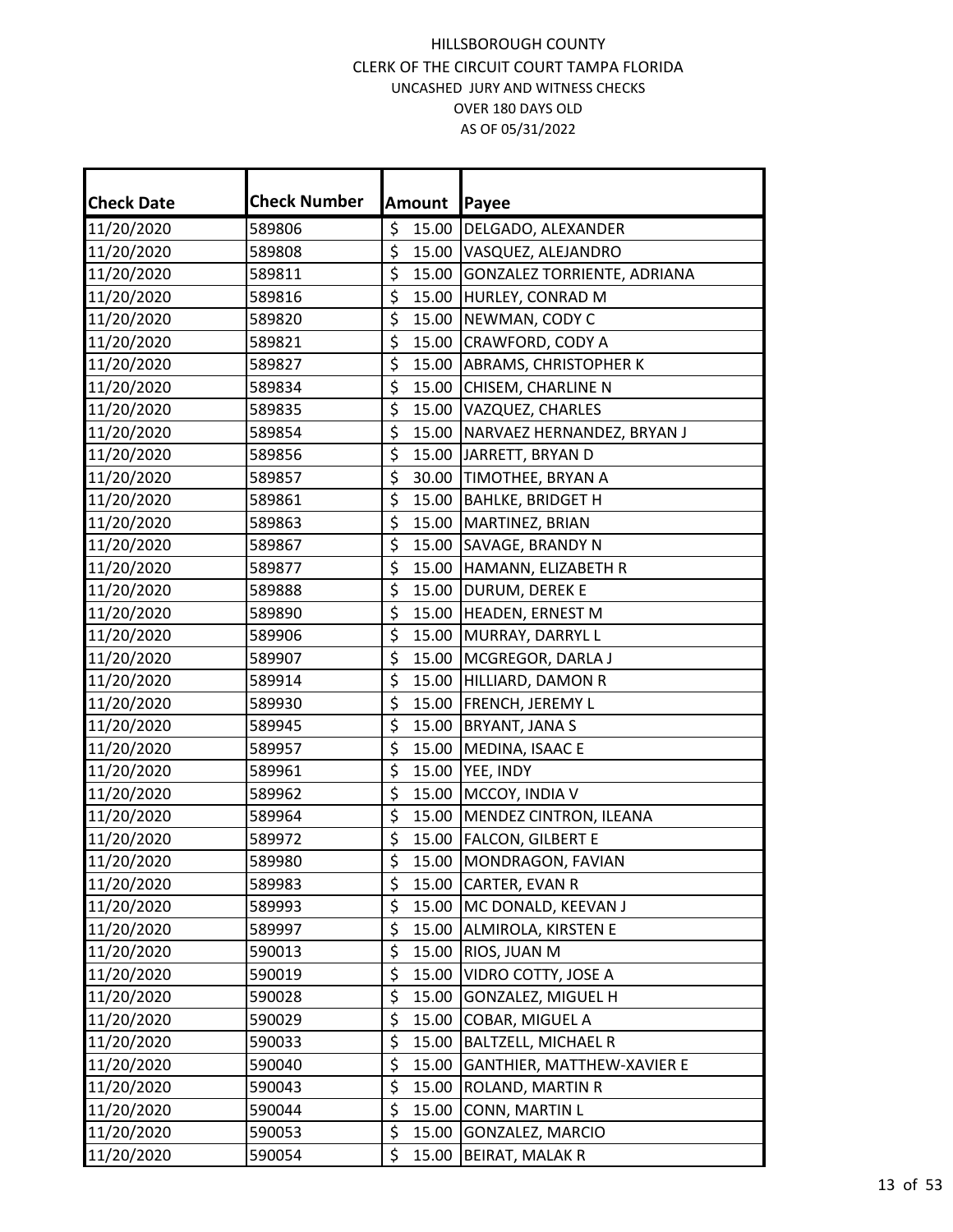| <b>Check Date</b> | <b>Check Number</b> |                                 | Amount | Payee                              |
|-------------------|---------------------|---------------------------------|--------|------------------------------------|
| 11/20/2020        | 590074              | \$                              |        | 15.00 JORDAN, LASHONDA N           |
| 11/20/2020        | 590078              | \$                              |        | 15.00 ALLEN, KYLE W                |
| 11/20/2020        | 590087              | \$                              | 15.00  | HARDEN, QUURAAN A                  |
| 11/20/2020        | 590088              | \$                              |        | 15.00 MARTIN, PREVIN A             |
| 11/20/2020        | 590091              | \$                              |        | 15.00 CARRASQUILLO ISALES, PEDRO Y |
| 11/20/2020        | 590115              | \$                              |        | 15.00 BRATHWAITE, NICKLAUS E       |
| 11/20/2020        | 590121              | \$                              | 15.00  | RAUCH, JACOB S                     |
| 11/20/2020        | 590129              | \$                              | 15.00  | MOBLEY, HEATHER M                  |
| 11/20/2020        | 590131              | \$                              |        | 15.00 THOMAS, MERRI E              |
| 11/20/2020        | 590132              | \$                              |        | 15.00 MELVIN, DANIEL A             |
| 11/20/2020        | 590134              | $\overline{\boldsymbol{\zeta}}$ |        | 15.00 STEIN, STEPHANIE L           |
| 11/20/2020        | 590136              | \$                              |        | 15.00 HONY, MARION B               |
| 12/04/2020        | 590173              | \$                              | 15.00  | <b>SUMMERLIN, ALEXIS L</b>         |
| 12/04/2020        | 590176              | \$                              |        | 15.00 HOSTIA, ALELY                |
| 12/04/2020        | 590178              | \$                              |        | 15.00 JONES, AJI A                 |
| 12/04/2020        | 590182              | \$                              | 15.00  | MONROE, ABIGAIL L                  |
| 12/04/2020        | 590201              | \$                              |        | 15.00 AJANI-SMITH, LEONILLA        |
| 12/04/2020        | 590202              | \$                              |        | 15.00 ROVIRA-COMAS, LUIS E         |
| 12/04/2020        | 590217              | \$                              |        | 15.00 PEREZ RIVERA, SHEILA D       |
| 12/04/2020        | 590237              | \$                              | 15.00  | <b>PENDERGRASS, CHARLES G</b>      |
| 12/04/2020        | 590239              | \$                              | 15.00  | <b>STAPLETON, ANTHONY L</b>        |
| 12/04/2020        | 590249              | \$                              | 15.00  | PIPPIN, BRIAN E                    |
| 12/04/2020        | 590273              | \$                              | 15.00  | HUGGINS, ETHAN J                   |
| 12/04/2020        | 590274              | \$                              |        | 15.00 HUGHLEY, ERNEST R            |
| 12/04/2020        | 590281              | \$                              | 15.00  | <b>FEEKS, EMILY M</b>              |
| 12/04/2020        | 590287              | \$                              | 15.00  | CARRASQUILLO, EDWARD               |
| 12/04/2020        | 590288              | \$                              | 15.00  | LOANGO, EDISON A                   |
| 12/04/2020        | 590289              | \$                              | 15.00  | MEJIA-CERVANTES, EDGAR J           |
| 12/04/2020        | 590296              | \$                              |        | 15.00 BACCUS, DOMINIC A            |
| 12/04/2020        | 590304              | \$                              |        | 15.00   PEGUERO, DAVID E           |
| 12/04/2020        | 590315              | \$                              |        | 15.00 DAVIS, COALESS S             |
| 12/04/2020        | 590316              | \$                              | 15.00  | VELAZQUEZ, CLAUDIA                 |
| 12/04/2020        | 590322              | \$                              | 15.00  | MASON, CHLOE A                     |
| 12/04/2020        | 590323              | \$                              | 15.00  | <b>EDGE, CHARLOTTE L</b>           |
| 12/04/2020        | 590341              | \$                              | 15.00  | ALVARADO, GIOVANNI                 |
| 12/04/2020        | 590353              | \$                              | 15.00  | <b>SINCLAIR, HUNTER C</b>          |
| 12/04/2020        | 590358              | \$                              | 15.00  | <b>TERRELL, HEATHER S</b>          |
| 12/04/2020        | 590369              | \$                              | 15.00  | KUCZYNSKI, MATTHEW J               |
| 12/04/2020        | 590370              | \$                              | 15.00  | DEAN, MARY N                       |
| 12/04/2020        | 590373              | \$                              | 15.00  | POLSON, MARLESE E                  |
| 12/04/2020        | 590380              | \$                              | 15.00  | PEREZ PAONESA, MARIA D             |
| 12/04/2020        | 590381              | \$                              | 15.00  | RODRIGUEZ GASTON, MARIA C          |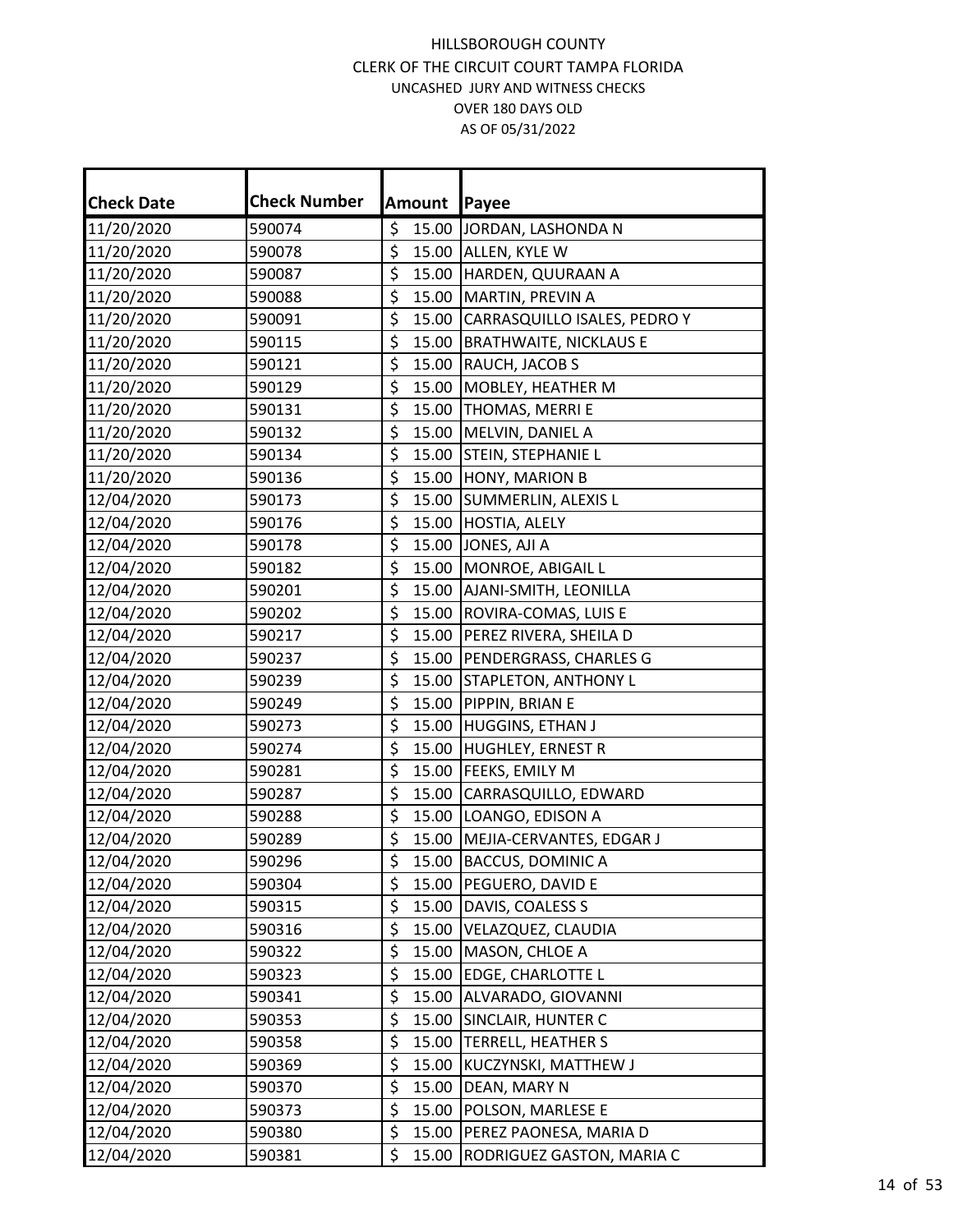| <b>Check Date</b> | <b>Check Number</b> |                  | Amount | Payee                        |
|-------------------|---------------------|------------------|--------|------------------------------|
| 12/04/2020        | 590384              | \$               | 15.00  | UECHI BROOKER, MAKI B        |
| 12/04/2020        | 590385              | \$               | 15.00  | BROWN, MAKENZIE L            |
| 12/04/2020        | 590387              | \$               | 15.00  | RYDENE, LYNN E               |
| 12/04/2020        | 590390              | \$               | 15.00  | BERKEN, LUCAS A              |
| 12/04/2020        | 590398              | \$               | 15.00  | LEPARD, LARRIE C             |
| 12/04/2020        | 590399              | \$               | 15.00  | GARVIN, LARALEE M            |
| 12/04/2020        | 590401              | \$               | 15.00  | HOPPER-LAYNE, KRISTIN L      |
| 12/04/2020        | 590403              | $\overline{\xi}$ | 15.00  | TJAHJONO, KIM-FUNG T         |
| 12/04/2020        | 590417              | \$               | 15.00  | BRONSON, JOSHUA M            |
| 12/04/2020        | 590421              | \$               | 15.00  | RODELA, JOSE R               |
| 12/04/2020        | 590434              | \$               | 15.00  | CRESPO, JOAN M               |
| 12/04/2020        | 590438              | \$               | 15.00  | JOHNSON, JESSAMYN F          |
| 12/04/2020        | 590439              | \$               | 15.00  | <b>GORMAN, MILES T</b>       |
| 12/04/2020        | 590440              | \$               | 15.00  | GARRETT, MILES C             |
| 12/04/2020        | 590464              | \$               | 15.00  | CHRISTIE, MICHAEL B          |
| 12/04/2020        | 590468              | \$               | 15.00  | FOURNIER, MATTHEW S          |
| 12/04/2020        | 590479              | \$               | 15.00  | JAMES, TIFFANY D             |
| 12/04/2020        | 590480              | \$               | 15.00  | <b>WALLACE, THOMAS T</b>     |
| 12/04/2020        | 590485              | \$               | 15.00  | TILLER, TERRI S              |
| 12/04/2020        | 590501              | \$               | 15.00  | GRANT, SHINIKA L             |
| 12/04/2020        | 590504              | \$               | 15.00  | KING, SARAH M                |
| 12/04/2020        | 590511              | \$               | 15.00  | JOSEPH, RYAN P               |
| 12/04/2020        | 590523              | \$               | 15.00  | <b>IVESTER, ROBERT J</b>     |
| 12/04/2020        | 590528              | \$               | 15.00  | SANTIZ- DE LA CRUZ, REYNALDO |
| 12/04/2020        | 590531              | \$               | 15.00  | PHILLIPS, REINE R            |
| 12/04/2020        | 590535              | \$               | 15.00  | JONES, RAQUEL D              |
| 12/04/2020        | 590552              | \$               | 15.00  | LIU, BEI                     |
| 12/11/2020        | 590554              | \$               | 15.00  | HECK, ZACARY D               |
| 12/11/2020        | 590558              | $\overline{\xi}$ | 15.00  | <b>BENTLEY, YEASHA L</b>     |
| 12/11/2020        | 590564              | \$               | 15.00  | MATHEWS, WALTON K            |
| 12/11/2020        | 590572              | \$               | 15.00  | <b>CUNNINGHAM, THOR F</b>    |
| 12/11/2020        | 590574              | \$               | 15.00  | <b>BOGGS, THOMAS R</b>       |
| 12/11/2020        | 590590              | \$               | 15.00  | LEONE, STEFAN                |
| 12/11/2020        | 590596              | \$               | 15.00  | ROBERSON, SHARENA R          |
| 12/11/2020        | 590613              | \$               | 15.00  | NEWTON, RONEIL J             |
| 12/11/2020        | 590614              | \$               | 15.00  | SPURLING, RONDA S            |
| 12/11/2020        | 590617              | \$               | 15.00  | OUTLAW, RONALD               |
| 12/11/2020        | 590626              | \$               | 15.00  | SANDERSON, LILLIE L          |
| 12/11/2020        | 590627              | \$               | 15.00  | WILLIAMS, PHELVIA U          |
| 12/11/2020        | 590628              | \$               | 15.00  | ANDERSON, JOSEPH J           |
| 12/11/2020        | 590632              | \$               | 15.00  | AYALA, KEVIN                 |
| 12/11/2020        | 590636              | \$               | 15.00  | FARMER, CHARLES H            |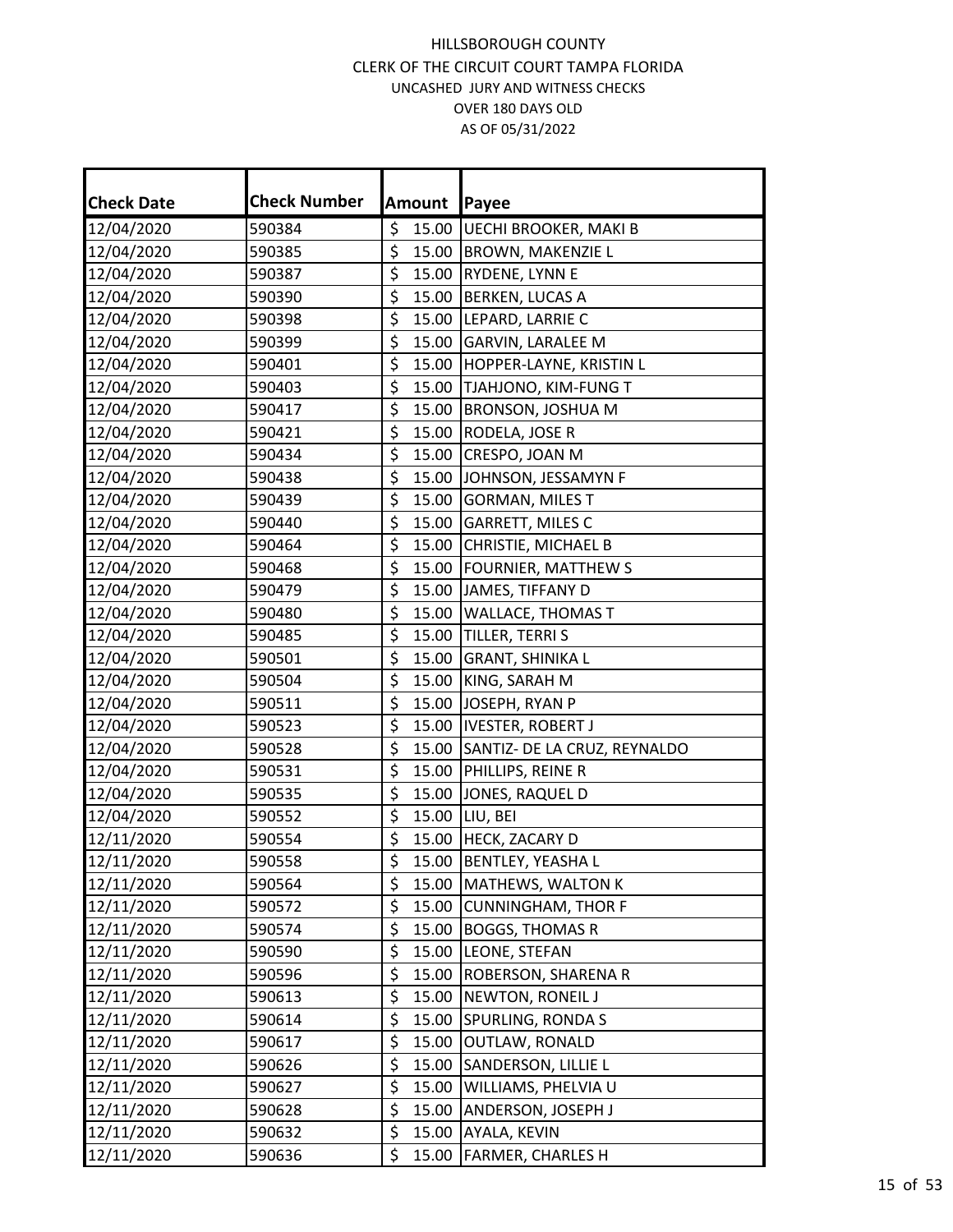| <b>Check Date</b> | <b>Check Number</b> |                  | Amount | Payee                          |
|-------------------|---------------------|------------------|--------|--------------------------------|
| 12/11/2020        | 590671              | \$               | 15.00  | SISSON, WILLIAM A              |
| 12/11/2020        | 590672              | \$               | 15.00  | ELDER, JUANITA O               |
| 12/11/2020        | 590682              | \$               | 15.00  | <b>OBERGFELL, AUSTIN S</b>     |
| 12/11/2020        | 590683              | \$               |        | 15.00   TROYER, ASHLEY M       |
| 12/11/2020        | 590690              | \$               | 15.00  | CASTRO, ANGEL M                |
| 12/11/2020        | 590700              | \$               | 15.00  | MOSES, ALLISON L               |
| 12/11/2020        | 590704              | \$               | 15.00  | AHRENS, ALEXANDRIA A           |
| 12/11/2020        | 590708              | $\overline{\xi}$ | 15.00  | GOMEZ, ALEJANDRO D             |
| 12/11/2020        | 590714              | \$               | 15.00  | PULIKAL, ADITYA B              |
| 12/11/2020        | 590748              | \$               | 15.00  | <b>ALSALMAH, TALAL S</b>       |
| 12/11/2020        | 590763              | \$               | 15.00  | RAGSDALE, TROY D               |
| 12/11/2020        | 590767              | \$               | 15.00  | <b>GEARHART, CAITLYN M</b>     |
| 12/11/2020        | 590770              | \$               | 15.00  | FERRERA, BRIANA L              |
| 12/11/2020        | 590776              | \$               | 15.00  | AUGUSTIN, BETTY                |
| 12/11/2020        | 590803              | \$               | 15.00  | TILLOTSON, JACOB M             |
| 12/11/2020        | 590804              | \$               | 15.00  | ELIAS, JACKSON E               |
| 12/11/2020        | 590806              | \$               | 15.00  | PONCE, ISAAC                   |
| 12/11/2020        | 590813              | \$               | 15.00  | <b>GAITHER, GREGORY</b>        |
| 12/11/2020        | 590817              | \$               | 15.00  | LEON DE RICO, GLORIA M         |
| 12/11/2020        | 590820              | \$               | 15.00  | TOUBEH, GHAZI I                |
| 12/11/2020        | 590824              | \$               | 15.00  | TUTEN, FRANKLIN R              |
| 12/11/2020        | 590835              | $\overline{\xi}$ | 15.00  | HARRISON, ELLIOT A             |
| 12/11/2020        | 590837              | \$               | 15.00  | SUAREZ, ELIZABETH L            |
| 12/11/2020        | 590842              | \$               | 15.00  | WALLINGFORD, DEVYN R           |
| 12/11/2020        | 590847              | \$               | 15.00  | SMITH, DARLENE A               |
| 12/11/2020        | 590855              | \$               | 15.00  | HERNANDEZ COTTO, CHRISTOPHER F |
| 12/11/2020        | 590858              | \$               | 15.00  | <b>BROUGH, CHARLES E</b>       |
| 12/11/2020        | 590859              | \$               | 15.00  | ATIVALU, CHARITY L             |
| 12/11/2020        | 590869              | $\overline{\xi}$ | 15.00  | ADKINS, CAMERON J              |
| 12/11/2020        | 590883              | \$               |        | 15.00 LONG, JOCELYN H          |
| 12/11/2020        | 590888              | \$               | 15.00  | HOWELL, NOAH S                 |
| 12/11/2020        | 590890              | \$               | 15.00  | THOMPSON, NICOLAI A            |
| 12/11/2020        | 590895              | \$               | 15.00  | SHEETS, NATHAN C               |
| 12/11/2020        | 590896              | \$               | 15.00  | ARIAS, NATALIA                 |
| 12/11/2020        | 590924              | \$               | 15.00  | <b>BUNEA, MACKENZIE N</b>      |
| 12/11/2020        | 590937              | \$               | 15.00  | RATCLIFF, LEAH M               |
| 12/11/2020        | 590938              | \$               | 15.00  | ROBINSON, LAYNA F              |
| 12/11/2020        | 590943              | \$               | 15.00  | THOMPSON, LA SHELL S           |
| 12/11/2020        | 590944              | \$               | 15.00  | <b>BIALK, KYLE C</b>           |
| 12/11/2020        | 590954              | \$               | 15.00  | LAM, KEVIN A                   |
| 12/11/2020        | 590955              | \$               | 15.00  | HOBBS, KEVIN A                 |
| 12/11/2020        | 590960              | \$               | 60.00  | RUMENIK, KATELYN V             |
|                   |                     |                  |        |                                |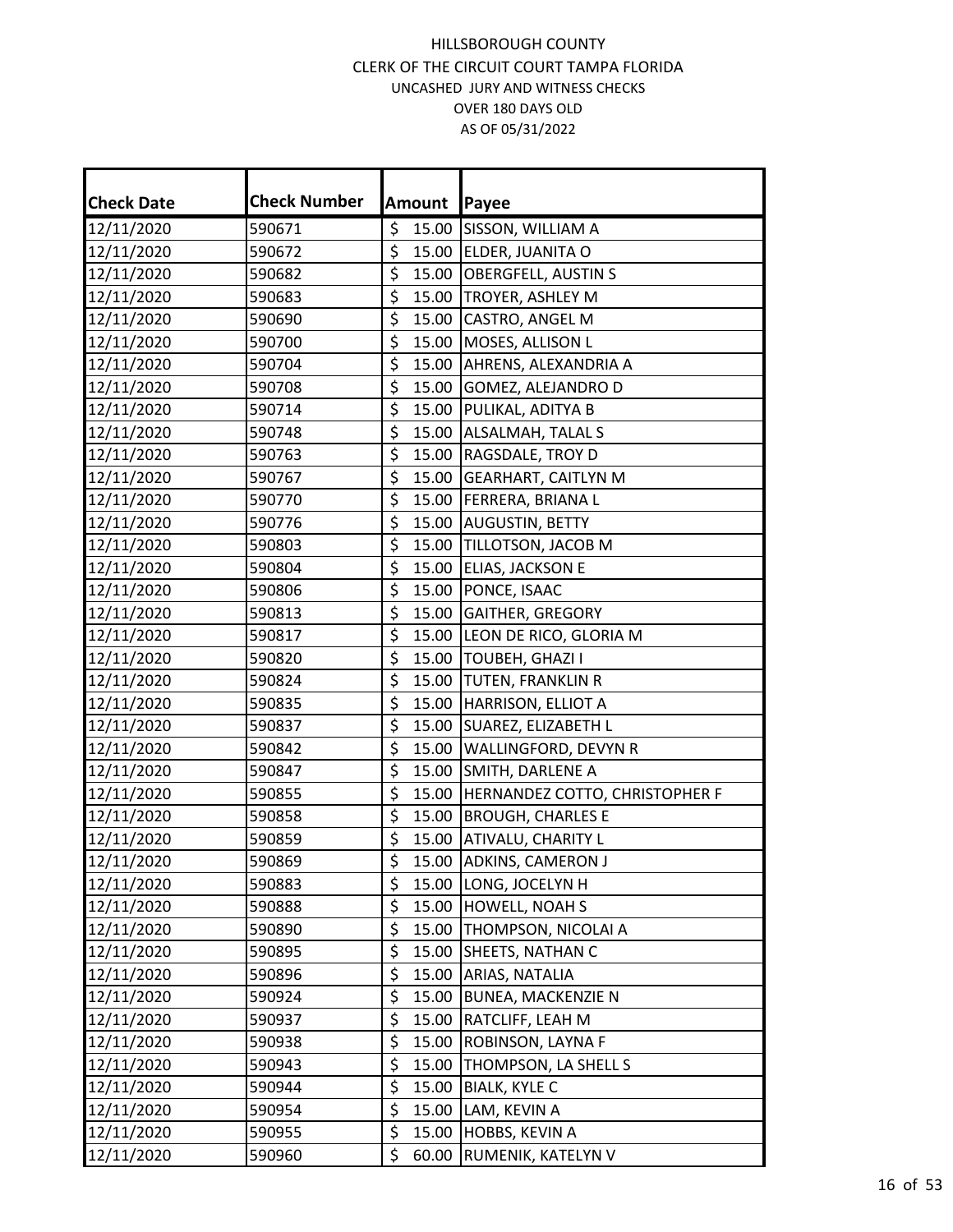| Amount<br>Payee<br>\$<br>15.00 BOYAR, RENEE L<br>12/11/2020<br>590974<br>\$<br>12/11/2020<br>590977<br>15.00<br>ORONA, RAMON<br>\$<br>12/18/2020<br>15.00<br>LIZARDO, PAOLO Y<br>591001<br>\$<br>30.00 PRICE, STEVEN E<br>12/18/2020<br>591025<br>\$<br>12/18/2020<br>15.00 SPURLING, RONDA S<br>591038<br>\$<br>12/18/2020<br>15.00<br>591052<br><b>CASTRO, ANGEL M</b><br>\$<br>12/18/2020<br>15.00<br>591064<br><b>PIERCE, JACOB A</b><br>$\overline{\boldsymbol{\zeta}}$<br>12/18/2020<br>15.00<br>MACHADO, JACLYN<br>591065<br>\$<br>12/18/2020<br>15.00 ANDERSON, GARRETT T<br>591071<br>\$<br>12/18/2020<br>15.00 GLOVER, DUNELL<br>591077<br>$\overline{\boldsymbol{\zeta}}$<br>15.00 SENSENBRENNER, DEWEY R<br>12/18/2020<br>591080<br>\$<br>12/18/2020<br>15.00 MORALES, DANIEL T<br>591084<br>\$<br>15.00<br>12/18/2020<br>DEES, KEVIN J<br>591100<br>\$<br>12/18/2020<br>15.00<br><b>RODRIGUEZ TORRES, KENNETH J</b><br>591102<br>\$<br>12/18/2020<br>15.00<br><b>CALDWELL, JUSTIN L</b><br>591106<br>\$<br>12/18/2020<br>30.00<br>591110<br><b>GRIFFITH, JONATHAN L</b><br>\$<br>12/18/2020<br>15.00<br>591119<br>RODRIGUEZ, JAVIER A<br>\$<br>30.00   ROGERS, JARROD B<br>12/18/2020<br>591121<br>\$<br>12/18/2020<br>15.00<br><b>UNGER, BRIAN K</b><br>591123<br>\$<br>15.00<br>12/18/2020<br>SIMMONS, ASHLEY P<br>591127<br>\$<br>12/18/2020<br>15.00<br>591132<br>LARRY, ANGEL C<br>\$<br>12/18/2020<br>15.00<br>591140<br>ABOALSHAMAT, MOHAMMD T<br>\$<br>15.00   PARKER, LUKE A<br>12/18/2020<br>591154<br>\$<br>12/18/2020<br>15.00 BOWMAN, WILLIE J<br>591161<br>\$<br>12/18/2020<br>15.00<br>MITCHELL, TREVOR A<br>591169<br>\$<br>12/18/2020<br>591195<br>15.00<br><b>VINCENT, ROBERT A</b><br>\$<br>12/18/2020<br>15.00<br>591200<br>SIMMONS, REGINA W<br>\$<br>12/18/2020<br>591202<br>15.00<br><b>RICHARDSON, RASHAD D</b><br>\$<br>12/18/2020<br>591206<br>30.00   MALCOLM, PAUL A<br>12/18/2020<br>\$108.00 GRANGER, CORY L<br>591209<br>\$<br>15.00 COCHRAN, DANIELLE C<br>01/08/2021<br>591231<br>\$<br>01/08/2021<br>15.00 SANTANA RODRIGUEZ, JAVIER<br>591242<br>\$<br>01/08/2021<br>15.00<br>JOHNSON, KORI B<br>591263<br>\$<br>01/08/2021<br>15.00<br>HULETT, JASON R<br>591281<br>\$<br>01/08/2021<br>15.00<br>OREILLY-PETERS, JACQUELINE<br>591285<br>\$<br>15.00<br>01/08/2021<br>591303<br>WILLIS, CHAUNCIA<br>\$<br>01/08/2021<br>591310<br>15.00<br><b>BRAUNSTEIN, BRUCE A</b><br>\$<br>15.00<br>01/08/2021<br>591330<br>SUAREZ, NIKOLAI N<br>\$<br>01/08/2021<br>15.00<br><b>IBARRA, VICTORIA</b><br>591347<br>\$<br>01/08/2021<br>15.00<br><b>MCGRIFF, TANEQUAS</b><br>591351<br>\$<br>15.00<br>01/08/2021<br>591359<br>TRAVIS, SHATEIA M<br>\$<br>01/08/2021<br>591363<br>15.00<br>HUNTER, RYAN C |                   |                     |  |  |
|----------------------------------------------------------------------------------------------------------------------------------------------------------------------------------------------------------------------------------------------------------------------------------------------------------------------------------------------------------------------------------------------------------------------------------------------------------------------------------------------------------------------------------------------------------------------------------------------------------------------------------------------------------------------------------------------------------------------------------------------------------------------------------------------------------------------------------------------------------------------------------------------------------------------------------------------------------------------------------------------------------------------------------------------------------------------------------------------------------------------------------------------------------------------------------------------------------------------------------------------------------------------------------------------------------------------------------------------------------------------------------------------------------------------------------------------------------------------------------------------------------------------------------------------------------------------------------------------------------------------------------------------------------------------------------------------------------------------------------------------------------------------------------------------------------------------------------------------------------------------------------------------------------------------------------------------------------------------------------------------------------------------------------------------------------------------------------------------------------------------------------------------------------------------------------------------------------------------------------------------------------------------------------------------------------------------------------------------------------------------------------------------------------------------------------------------------------------------------------------------------------------------------------------------------------------------------------------------------------------------------------------------------------------------------------------------------------------------------------------------|-------------------|---------------------|--|--|
|                                                                                                                                                                                                                                                                                                                                                                                                                                                                                                                                                                                                                                                                                                                                                                                                                                                                                                                                                                                                                                                                                                                                                                                                                                                                                                                                                                                                                                                                                                                                                                                                                                                                                                                                                                                                                                                                                                                                                                                                                                                                                                                                                                                                                                                                                                                                                                                                                                                                                                                                                                                                                                                                                                                                              | <b>Check Date</b> | <b>Check Number</b> |  |  |
|                                                                                                                                                                                                                                                                                                                                                                                                                                                                                                                                                                                                                                                                                                                                                                                                                                                                                                                                                                                                                                                                                                                                                                                                                                                                                                                                                                                                                                                                                                                                                                                                                                                                                                                                                                                                                                                                                                                                                                                                                                                                                                                                                                                                                                                                                                                                                                                                                                                                                                                                                                                                                                                                                                                                              |                   |                     |  |  |
|                                                                                                                                                                                                                                                                                                                                                                                                                                                                                                                                                                                                                                                                                                                                                                                                                                                                                                                                                                                                                                                                                                                                                                                                                                                                                                                                                                                                                                                                                                                                                                                                                                                                                                                                                                                                                                                                                                                                                                                                                                                                                                                                                                                                                                                                                                                                                                                                                                                                                                                                                                                                                                                                                                                                              |                   |                     |  |  |
|                                                                                                                                                                                                                                                                                                                                                                                                                                                                                                                                                                                                                                                                                                                                                                                                                                                                                                                                                                                                                                                                                                                                                                                                                                                                                                                                                                                                                                                                                                                                                                                                                                                                                                                                                                                                                                                                                                                                                                                                                                                                                                                                                                                                                                                                                                                                                                                                                                                                                                                                                                                                                                                                                                                                              |                   |                     |  |  |
|                                                                                                                                                                                                                                                                                                                                                                                                                                                                                                                                                                                                                                                                                                                                                                                                                                                                                                                                                                                                                                                                                                                                                                                                                                                                                                                                                                                                                                                                                                                                                                                                                                                                                                                                                                                                                                                                                                                                                                                                                                                                                                                                                                                                                                                                                                                                                                                                                                                                                                                                                                                                                                                                                                                                              |                   |                     |  |  |
|                                                                                                                                                                                                                                                                                                                                                                                                                                                                                                                                                                                                                                                                                                                                                                                                                                                                                                                                                                                                                                                                                                                                                                                                                                                                                                                                                                                                                                                                                                                                                                                                                                                                                                                                                                                                                                                                                                                                                                                                                                                                                                                                                                                                                                                                                                                                                                                                                                                                                                                                                                                                                                                                                                                                              |                   |                     |  |  |
|                                                                                                                                                                                                                                                                                                                                                                                                                                                                                                                                                                                                                                                                                                                                                                                                                                                                                                                                                                                                                                                                                                                                                                                                                                                                                                                                                                                                                                                                                                                                                                                                                                                                                                                                                                                                                                                                                                                                                                                                                                                                                                                                                                                                                                                                                                                                                                                                                                                                                                                                                                                                                                                                                                                                              |                   |                     |  |  |
|                                                                                                                                                                                                                                                                                                                                                                                                                                                                                                                                                                                                                                                                                                                                                                                                                                                                                                                                                                                                                                                                                                                                                                                                                                                                                                                                                                                                                                                                                                                                                                                                                                                                                                                                                                                                                                                                                                                                                                                                                                                                                                                                                                                                                                                                                                                                                                                                                                                                                                                                                                                                                                                                                                                                              |                   |                     |  |  |
|                                                                                                                                                                                                                                                                                                                                                                                                                                                                                                                                                                                                                                                                                                                                                                                                                                                                                                                                                                                                                                                                                                                                                                                                                                                                                                                                                                                                                                                                                                                                                                                                                                                                                                                                                                                                                                                                                                                                                                                                                                                                                                                                                                                                                                                                                                                                                                                                                                                                                                                                                                                                                                                                                                                                              |                   |                     |  |  |
|                                                                                                                                                                                                                                                                                                                                                                                                                                                                                                                                                                                                                                                                                                                                                                                                                                                                                                                                                                                                                                                                                                                                                                                                                                                                                                                                                                                                                                                                                                                                                                                                                                                                                                                                                                                                                                                                                                                                                                                                                                                                                                                                                                                                                                                                                                                                                                                                                                                                                                                                                                                                                                                                                                                                              |                   |                     |  |  |
|                                                                                                                                                                                                                                                                                                                                                                                                                                                                                                                                                                                                                                                                                                                                                                                                                                                                                                                                                                                                                                                                                                                                                                                                                                                                                                                                                                                                                                                                                                                                                                                                                                                                                                                                                                                                                                                                                                                                                                                                                                                                                                                                                                                                                                                                                                                                                                                                                                                                                                                                                                                                                                                                                                                                              |                   |                     |  |  |
|                                                                                                                                                                                                                                                                                                                                                                                                                                                                                                                                                                                                                                                                                                                                                                                                                                                                                                                                                                                                                                                                                                                                                                                                                                                                                                                                                                                                                                                                                                                                                                                                                                                                                                                                                                                                                                                                                                                                                                                                                                                                                                                                                                                                                                                                                                                                                                                                                                                                                                                                                                                                                                                                                                                                              |                   |                     |  |  |
|                                                                                                                                                                                                                                                                                                                                                                                                                                                                                                                                                                                                                                                                                                                                                                                                                                                                                                                                                                                                                                                                                                                                                                                                                                                                                                                                                                                                                                                                                                                                                                                                                                                                                                                                                                                                                                                                                                                                                                                                                                                                                                                                                                                                                                                                                                                                                                                                                                                                                                                                                                                                                                                                                                                                              |                   |                     |  |  |
|                                                                                                                                                                                                                                                                                                                                                                                                                                                                                                                                                                                                                                                                                                                                                                                                                                                                                                                                                                                                                                                                                                                                                                                                                                                                                                                                                                                                                                                                                                                                                                                                                                                                                                                                                                                                                                                                                                                                                                                                                                                                                                                                                                                                                                                                                                                                                                                                                                                                                                                                                                                                                                                                                                                                              |                   |                     |  |  |
|                                                                                                                                                                                                                                                                                                                                                                                                                                                                                                                                                                                                                                                                                                                                                                                                                                                                                                                                                                                                                                                                                                                                                                                                                                                                                                                                                                                                                                                                                                                                                                                                                                                                                                                                                                                                                                                                                                                                                                                                                                                                                                                                                                                                                                                                                                                                                                                                                                                                                                                                                                                                                                                                                                                                              |                   |                     |  |  |
|                                                                                                                                                                                                                                                                                                                                                                                                                                                                                                                                                                                                                                                                                                                                                                                                                                                                                                                                                                                                                                                                                                                                                                                                                                                                                                                                                                                                                                                                                                                                                                                                                                                                                                                                                                                                                                                                                                                                                                                                                                                                                                                                                                                                                                                                                                                                                                                                                                                                                                                                                                                                                                                                                                                                              |                   |                     |  |  |
|                                                                                                                                                                                                                                                                                                                                                                                                                                                                                                                                                                                                                                                                                                                                                                                                                                                                                                                                                                                                                                                                                                                                                                                                                                                                                                                                                                                                                                                                                                                                                                                                                                                                                                                                                                                                                                                                                                                                                                                                                                                                                                                                                                                                                                                                                                                                                                                                                                                                                                                                                                                                                                                                                                                                              |                   |                     |  |  |
|                                                                                                                                                                                                                                                                                                                                                                                                                                                                                                                                                                                                                                                                                                                                                                                                                                                                                                                                                                                                                                                                                                                                                                                                                                                                                                                                                                                                                                                                                                                                                                                                                                                                                                                                                                                                                                                                                                                                                                                                                                                                                                                                                                                                                                                                                                                                                                                                                                                                                                                                                                                                                                                                                                                                              |                   |                     |  |  |
|                                                                                                                                                                                                                                                                                                                                                                                                                                                                                                                                                                                                                                                                                                                                                                                                                                                                                                                                                                                                                                                                                                                                                                                                                                                                                                                                                                                                                                                                                                                                                                                                                                                                                                                                                                                                                                                                                                                                                                                                                                                                                                                                                                                                                                                                                                                                                                                                                                                                                                                                                                                                                                                                                                                                              |                   |                     |  |  |
|                                                                                                                                                                                                                                                                                                                                                                                                                                                                                                                                                                                                                                                                                                                                                                                                                                                                                                                                                                                                                                                                                                                                                                                                                                                                                                                                                                                                                                                                                                                                                                                                                                                                                                                                                                                                                                                                                                                                                                                                                                                                                                                                                                                                                                                                                                                                                                                                                                                                                                                                                                                                                                                                                                                                              |                   |                     |  |  |
|                                                                                                                                                                                                                                                                                                                                                                                                                                                                                                                                                                                                                                                                                                                                                                                                                                                                                                                                                                                                                                                                                                                                                                                                                                                                                                                                                                                                                                                                                                                                                                                                                                                                                                                                                                                                                                                                                                                                                                                                                                                                                                                                                                                                                                                                                                                                                                                                                                                                                                                                                                                                                                                                                                                                              |                   |                     |  |  |
|                                                                                                                                                                                                                                                                                                                                                                                                                                                                                                                                                                                                                                                                                                                                                                                                                                                                                                                                                                                                                                                                                                                                                                                                                                                                                                                                                                                                                                                                                                                                                                                                                                                                                                                                                                                                                                                                                                                                                                                                                                                                                                                                                                                                                                                                                                                                                                                                                                                                                                                                                                                                                                                                                                                                              |                   |                     |  |  |
|                                                                                                                                                                                                                                                                                                                                                                                                                                                                                                                                                                                                                                                                                                                                                                                                                                                                                                                                                                                                                                                                                                                                                                                                                                                                                                                                                                                                                                                                                                                                                                                                                                                                                                                                                                                                                                                                                                                                                                                                                                                                                                                                                                                                                                                                                                                                                                                                                                                                                                                                                                                                                                                                                                                                              |                   |                     |  |  |
|                                                                                                                                                                                                                                                                                                                                                                                                                                                                                                                                                                                                                                                                                                                                                                                                                                                                                                                                                                                                                                                                                                                                                                                                                                                                                                                                                                                                                                                                                                                                                                                                                                                                                                                                                                                                                                                                                                                                                                                                                                                                                                                                                                                                                                                                                                                                                                                                                                                                                                                                                                                                                                                                                                                                              |                   |                     |  |  |
|                                                                                                                                                                                                                                                                                                                                                                                                                                                                                                                                                                                                                                                                                                                                                                                                                                                                                                                                                                                                                                                                                                                                                                                                                                                                                                                                                                                                                                                                                                                                                                                                                                                                                                                                                                                                                                                                                                                                                                                                                                                                                                                                                                                                                                                                                                                                                                                                                                                                                                                                                                                                                                                                                                                                              |                   |                     |  |  |
|                                                                                                                                                                                                                                                                                                                                                                                                                                                                                                                                                                                                                                                                                                                                                                                                                                                                                                                                                                                                                                                                                                                                                                                                                                                                                                                                                                                                                                                                                                                                                                                                                                                                                                                                                                                                                                                                                                                                                                                                                                                                                                                                                                                                                                                                                                                                                                                                                                                                                                                                                                                                                                                                                                                                              |                   |                     |  |  |
|                                                                                                                                                                                                                                                                                                                                                                                                                                                                                                                                                                                                                                                                                                                                                                                                                                                                                                                                                                                                                                                                                                                                                                                                                                                                                                                                                                                                                                                                                                                                                                                                                                                                                                                                                                                                                                                                                                                                                                                                                                                                                                                                                                                                                                                                                                                                                                                                                                                                                                                                                                                                                                                                                                                                              |                   |                     |  |  |
|                                                                                                                                                                                                                                                                                                                                                                                                                                                                                                                                                                                                                                                                                                                                                                                                                                                                                                                                                                                                                                                                                                                                                                                                                                                                                                                                                                                                                                                                                                                                                                                                                                                                                                                                                                                                                                                                                                                                                                                                                                                                                                                                                                                                                                                                                                                                                                                                                                                                                                                                                                                                                                                                                                                                              |                   |                     |  |  |
|                                                                                                                                                                                                                                                                                                                                                                                                                                                                                                                                                                                                                                                                                                                                                                                                                                                                                                                                                                                                                                                                                                                                                                                                                                                                                                                                                                                                                                                                                                                                                                                                                                                                                                                                                                                                                                                                                                                                                                                                                                                                                                                                                                                                                                                                                                                                                                                                                                                                                                                                                                                                                                                                                                                                              |                   |                     |  |  |
|                                                                                                                                                                                                                                                                                                                                                                                                                                                                                                                                                                                                                                                                                                                                                                                                                                                                                                                                                                                                                                                                                                                                                                                                                                                                                                                                                                                                                                                                                                                                                                                                                                                                                                                                                                                                                                                                                                                                                                                                                                                                                                                                                                                                                                                                                                                                                                                                                                                                                                                                                                                                                                                                                                                                              |                   |                     |  |  |
|                                                                                                                                                                                                                                                                                                                                                                                                                                                                                                                                                                                                                                                                                                                                                                                                                                                                                                                                                                                                                                                                                                                                                                                                                                                                                                                                                                                                                                                                                                                                                                                                                                                                                                                                                                                                                                                                                                                                                                                                                                                                                                                                                                                                                                                                                                                                                                                                                                                                                                                                                                                                                                                                                                                                              |                   |                     |  |  |
|                                                                                                                                                                                                                                                                                                                                                                                                                                                                                                                                                                                                                                                                                                                                                                                                                                                                                                                                                                                                                                                                                                                                                                                                                                                                                                                                                                                                                                                                                                                                                                                                                                                                                                                                                                                                                                                                                                                                                                                                                                                                                                                                                                                                                                                                                                                                                                                                                                                                                                                                                                                                                                                                                                                                              |                   |                     |  |  |
|                                                                                                                                                                                                                                                                                                                                                                                                                                                                                                                                                                                                                                                                                                                                                                                                                                                                                                                                                                                                                                                                                                                                                                                                                                                                                                                                                                                                                                                                                                                                                                                                                                                                                                                                                                                                                                                                                                                                                                                                                                                                                                                                                                                                                                                                                                                                                                                                                                                                                                                                                                                                                                                                                                                                              |                   |                     |  |  |
|                                                                                                                                                                                                                                                                                                                                                                                                                                                                                                                                                                                                                                                                                                                                                                                                                                                                                                                                                                                                                                                                                                                                                                                                                                                                                                                                                                                                                                                                                                                                                                                                                                                                                                                                                                                                                                                                                                                                                                                                                                                                                                                                                                                                                                                                                                                                                                                                                                                                                                                                                                                                                                                                                                                                              |                   |                     |  |  |
|                                                                                                                                                                                                                                                                                                                                                                                                                                                                                                                                                                                                                                                                                                                                                                                                                                                                                                                                                                                                                                                                                                                                                                                                                                                                                                                                                                                                                                                                                                                                                                                                                                                                                                                                                                                                                                                                                                                                                                                                                                                                                                                                                                                                                                                                                                                                                                                                                                                                                                                                                                                                                                                                                                                                              |                   |                     |  |  |
|                                                                                                                                                                                                                                                                                                                                                                                                                                                                                                                                                                                                                                                                                                                                                                                                                                                                                                                                                                                                                                                                                                                                                                                                                                                                                                                                                                                                                                                                                                                                                                                                                                                                                                                                                                                                                                                                                                                                                                                                                                                                                                                                                                                                                                                                                                                                                                                                                                                                                                                                                                                                                                                                                                                                              |                   |                     |  |  |
|                                                                                                                                                                                                                                                                                                                                                                                                                                                                                                                                                                                                                                                                                                                                                                                                                                                                                                                                                                                                                                                                                                                                                                                                                                                                                                                                                                                                                                                                                                                                                                                                                                                                                                                                                                                                                                                                                                                                                                                                                                                                                                                                                                                                                                                                                                                                                                                                                                                                                                                                                                                                                                                                                                                                              |                   |                     |  |  |
|                                                                                                                                                                                                                                                                                                                                                                                                                                                                                                                                                                                                                                                                                                                                                                                                                                                                                                                                                                                                                                                                                                                                                                                                                                                                                                                                                                                                                                                                                                                                                                                                                                                                                                                                                                                                                                                                                                                                                                                                                                                                                                                                                                                                                                                                                                                                                                                                                                                                                                                                                                                                                                                                                                                                              |                   |                     |  |  |
|                                                                                                                                                                                                                                                                                                                                                                                                                                                                                                                                                                                                                                                                                                                                                                                                                                                                                                                                                                                                                                                                                                                                                                                                                                                                                                                                                                                                                                                                                                                                                                                                                                                                                                                                                                                                                                                                                                                                                                                                                                                                                                                                                                                                                                                                                                                                                                                                                                                                                                                                                                                                                                                                                                                                              |                   |                     |  |  |
|                                                                                                                                                                                                                                                                                                                                                                                                                                                                                                                                                                                                                                                                                                                                                                                                                                                                                                                                                                                                                                                                                                                                                                                                                                                                                                                                                                                                                                                                                                                                                                                                                                                                                                                                                                                                                                                                                                                                                                                                                                                                                                                                                                                                                                                                                                                                                                                                                                                                                                                                                                                                                                                                                                                                              |                   |                     |  |  |
|                                                                                                                                                                                                                                                                                                                                                                                                                                                                                                                                                                                                                                                                                                                                                                                                                                                                                                                                                                                                                                                                                                                                                                                                                                                                                                                                                                                                                                                                                                                                                                                                                                                                                                                                                                                                                                                                                                                                                                                                                                                                                                                                                                                                                                                                                                                                                                                                                                                                                                                                                                                                                                                                                                                                              |                   |                     |  |  |
|                                                                                                                                                                                                                                                                                                                                                                                                                                                                                                                                                                                                                                                                                                                                                                                                                                                                                                                                                                                                                                                                                                                                                                                                                                                                                                                                                                                                                                                                                                                                                                                                                                                                                                                                                                                                                                                                                                                                                                                                                                                                                                                                                                                                                                                                                                                                                                                                                                                                                                                                                                                                                                                                                                                                              |                   |                     |  |  |
|                                                                                                                                                                                                                                                                                                                                                                                                                                                                                                                                                                                                                                                                                                                                                                                                                                                                                                                                                                                                                                                                                                                                                                                                                                                                                                                                                                                                                                                                                                                                                                                                                                                                                                                                                                                                                                                                                                                                                                                                                                                                                                                                                                                                                                                                                                                                                                                                                                                                                                                                                                                                                                                                                                                                              |                   |                     |  |  |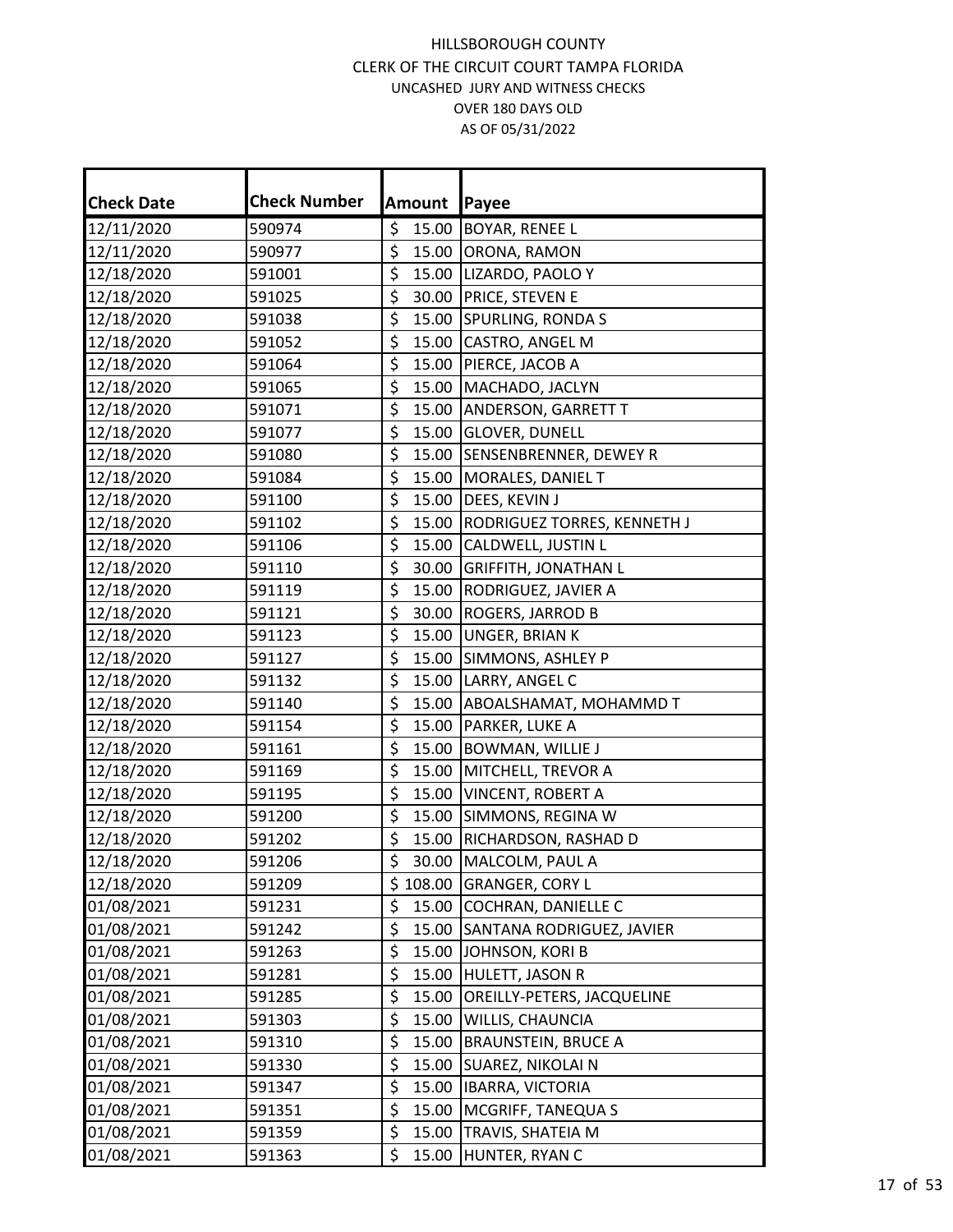| <b>Check Date</b> | <b>Check Number</b> |                  | <b>Amount</b> | Payee                            |
|-------------------|---------------------|------------------|---------------|----------------------------------|
| 01/08/2021        | 591372              | \$               |               | 15.00 NELSON, PAUL J             |
| 02/12/2021        | 591402              | \$               |               | 15.00   WOODEN, SHAWNDA L        |
| 02/12/2021        | 591420              | \$               | 15.00         | SALAS, JULIO C                   |
| 02/12/2021        | 591424              | \$               |               | 15.00 BROUGHTON, ROBERT E        |
| 02/12/2021        | 591433              | \$               |               | 15.00 POHAS, EMILY J             |
| 02/12/2021        | 591434              | \$               | 15.00         | VAN VUUREN, JOLETTE D            |
| 02/12/2021        | 591442              | \$               | 15.00         | PHILLIPS, ANTHONY M              |
| 02/12/2021        | 591446              | \$               |               | 15.00 HALLE, ANGELA M            |
| 02/12/2021        | 591447              | \$               |               | 15.00 SAMPSON, ANGEL D           |
| 02/12/2021        | 591449              | \$               |               | 15.00 PICKETT, ANDRE J           |
| 02/12/2021        | 591462              | \$               |               | 30.00 SMITH, JONATHAN P          |
| 02/12/2021        | 591472              | \$               |               | 15.00   FEDORA, JENNIFER E       |
| 02/12/2021        | 591485              | \$               |               | 30.00 FINLEY, HEATHER N          |
| 02/12/2021        | 591487              | \$               |               | 15.00 ROSARIO VALDIVIESO, GERALD |
| 02/12/2021        | 591492              | \$               | 15.00         | <b>GREEN, GABRIELLA C</b>        |
| 02/12/2021        | 591496              | \$               |               | 15.00 MCPEREBO, ELIZABETH T      |
| 02/12/2021        | 591497              | \$               |               | 15.00 HARRIS, ELIZABETH M        |
| 02/12/2021        | 591506              | \$               |               | 30.00 KOH, CURTIS R              |
| 02/12/2021        | 591508              | \$               |               | 15.00 THOMAS, CORINNE A          |
| 02/12/2021        | 591512              | \$               | 15.00         | KOMAR, CHRISTIAN A               |
| 02/12/2021        | 591513              | \$               | 15.00         | <b>BASS, CHESTER</b>             |
| 02/12/2021        | 591528              | \$               |               | 15.00 NGUYEN, KHIEM              |
| 02/12/2021        | 591531              | \$               |               | 15.00 SHAW, MIMA                 |
| 02/12/2021        | 591532              | \$               |               | 15.00 ALONSO, MICHELLE L         |
| 02/12/2021        | 591533              | \$               | 15.00         | <b>KENNY, MICHAEL J</b>          |
| 02/12/2021        | 591535              | \$               | 30.00         | DAILY, MICHAEL A                 |
| 02/12/2021        | 591540              | \$               | 15.00         | <b>WILLIAMS, MATTHEW J</b>       |
| 02/12/2021        | 591557              | \$               |               | 15.00 DECIUS, WOODSON S          |
| 02/12/2021        | 591560              | $\overline{\xi}$ |               | 15.00 FREEMAN, WILLIAM E         |
| 02/12/2021        | 591565              | \$               |               | 15.00 PREST, TYLER R             |
| 02/12/2021        | 591585              | \$               |               | 15.00 JACKSON, SHANNON M         |
| 02/12/2021        | 591596              | \$               | 15.00         | <b>MARTIN, ROSS A</b>            |
| 02/12/2021        | 591597              | \$               | 15.00         | <b>GILCREST, ROBERT N</b>        |
| 02/12/2021        | 591600              | \$               | 15.00         | <b>BATTAGLIA, RICHARD M</b>      |
| 02/12/2021        | 591603              | \$               | 15.00         | MEHTA, RADHE R                   |
| 02/12/2021        | 591608              | \$               |               | 15.00 MADDEN, PAIGE N            |
| 02/12/2021        | 591611              | \$               | 15.00         | AMBLER, NOAH Z                   |
| 02/19/2021        | 591621              | \$               | 15.00         | DE LEHMAN, CYNTHIA B             |
| 02/19/2021        | 591630              | \$               | 15.00         | HEREDIA PEREZ, CARLOS A          |
| 02/19/2021        | 591632              | \$               | 15.00         | HERNANDEZ, NOEL                  |
| 02/19/2021        | 591667              | \$               | 15.00         | WILSON, KEANU Q                  |
| 02/19/2021        | 591668              | \$               | 15.00         | GODOMAR DIAZ, FABRIZIO A         |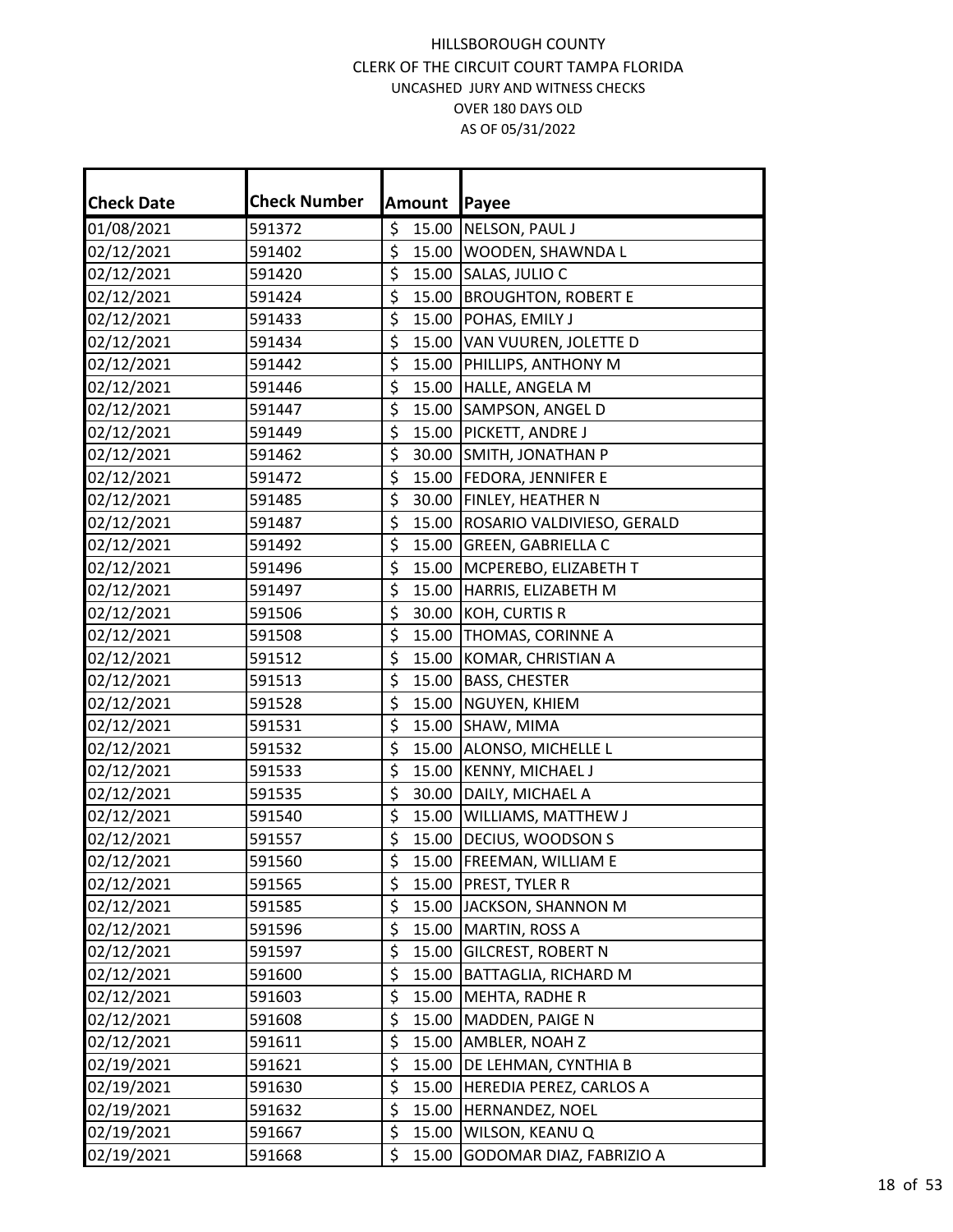| <b>Check Date</b> | <b>Check Number</b> | Amount                    | Payee                        |
|-------------------|---------------------|---------------------------|------------------------------|
| 02/19/2021        | 591674              | \$<br>15.00               | ELLIS, JOSEPH G              |
| 02/19/2021        | 591675              | \$<br>15.00               | <b>BADILLO, JOSE A</b>       |
| 02/19/2021        | 591680              | \$<br>15.00               | VARNUM, JESSICA D            |
| 02/19/2021        | 591689              | \$<br>15.00               | KELLER, JAMES E              |
| 02/19/2021        | 591703              | \$<br>15.00               | <b>BROWNE, EMILY M</b>       |
| 02/19/2021        | 591706              | \$<br>15.00               | OTHON, EFREN                 |
| 02/19/2021        | 591707              | \$<br>15.00               | MATOS, EDRICA                |
| 02/19/2021        | 591720              | $\overline{\xi}$<br>15.00 | GARCIA, MARIA R              |
| 02/19/2021        | 591726              | \$<br>15.00               | EBANKS, PETER R              |
| 02/19/2021        | 591727              | \$                        | 15.00 MAIKOWSKI, PATRICK B   |
| 02/19/2021        | 591740              | $\overline{\xi}$          | 15.00 THOMAS, MICHAEL S      |
| 02/19/2021        | 591750              | \$<br>15.00               | NGUYEN, KEVIN K              |
| 02/19/2021        | 591755              | \$<br>15.00               | WEBSTER, JUSTIN N            |
| 02/19/2021        | 591758              | \$<br>15.00               | REYES-CAMACHO, JUAN          |
| 02/19/2021        | 591776              | \$<br>15.00               | CORTINA, WYNTER T            |
| 02/19/2021        | 591781              | \$<br>15.00               | TYSON, TREVOR R              |
| 02/19/2021        | 591808              | \$<br>15.00               | SAVAGEAU, ROBERT T           |
| 02/19/2021        | 591813              | $\overline{\xi}$<br>15.00 | BRATHWAITE, RAYMOND O        |
| 02/26/2021        | 591816              | \$<br>15.00               | BRYANT, WILLIAM              |
| 02/26/2021        | 591819              | \$<br>15.00               | <b>BONILLA, TIFFANY D</b>    |
| 02/26/2021        | 591827              | \$<br>15.00               | HUFFMAN, SPENCER D           |
| 02/26/2021        | 591838              | \$<br>15.00               | WILLIAMSON, RACHEL L         |
| 02/26/2021        | 591843              | \$<br>15.00               | BROSKY, OLIVIA G             |
| 02/26/2021        | 591854              | \$<br>15.00               | TROUPE, LEXIS V              |
| 02/26/2021        | 591858              | \$<br>15.00               | TURNER, KYLE W               |
| 02/26/2021        | 591862              | \$<br>15.00               | SMITH, KIMBERLY W            |
| 02/26/2021        | 591869              | \$<br>15.00               | HURST, HENRY F               |
| 02/26/2021        | 591879              | \$<br>15.00               | <b>BUCHANAN, BRIDGETTE B</b> |
| 02/26/2021        | 591883              | $\overline{\xi}$<br>15.00 | <b>BONIN, ALYSSA N</b>       |
| 02/26/2021        | 591884              | \$<br>15.00               | KIESTER, ALEXANDER R         |
| 02/26/2021        | 591886              | \$<br>15.00               | STRICKLAND, WINTON D         |
| 02/26/2021        | 591890              | \$<br>15.00               | <b>GARRITY, KAITLYN A</b>    |
| 02/26/2021        | 591894              | \$<br>15.00               | ZAVETTIERI, DOMINIC A        |
| 02/26/2021        | 591901              | \$<br>15.00               | CROWDER, BRENDAN M           |
| 02/26/2021        | 591903              | \$<br>15.00               | RHEE, BOBBIC                 |
| 02/26/2021        | 591904              | \$<br>15.00               | <b>BURNEY, ALESIA J</b>      |
| 02/26/2021        | 591910              | \$<br>15.00               | PARHAM, CHARLES S            |
| 02/26/2021        | 591913              | \$<br>15.00               | HARRIS, CRAIG R              |
| 02/26/2021        | 591920              | \$<br>15.00               | REID, JOHN A                 |
| 02/26/2021        | 591924              | \$<br>15.00               | WILSON, BETHANY A            |
| 02/26/2021        | 591925              | \$<br>15.00               | <b>GURROLA, ASTRID A</b>     |
| 02/26/2021        | 591929              | \$<br>15.00               | TURNER, CHARLES D            |
|                   |                     |                           |                              |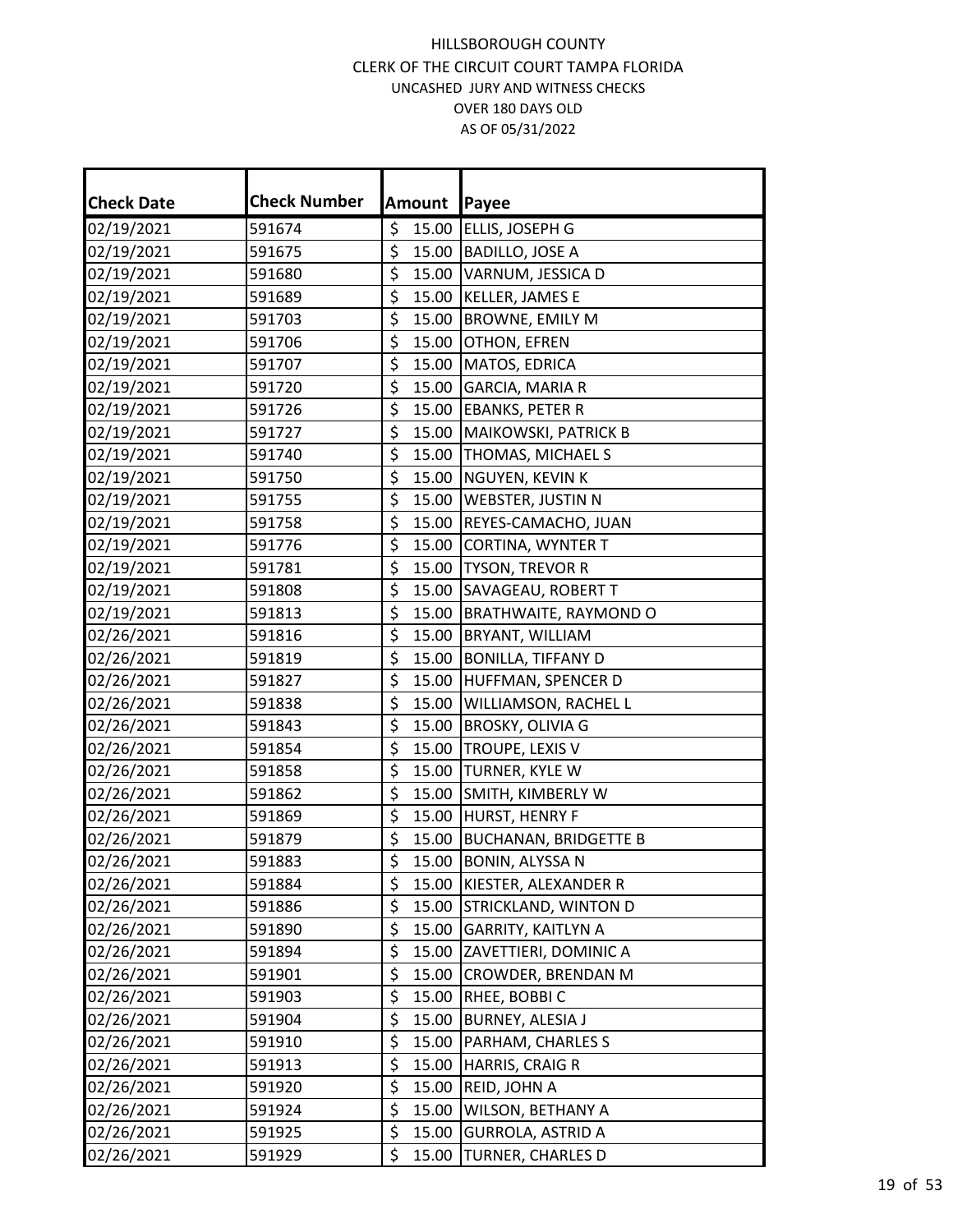| <b>Check Date</b> | <b>Check Number</b> | Amount                    | Payee                            |
|-------------------|---------------------|---------------------------|----------------------------------|
| 02/26/2021        | 591938              | \$<br>15.00               | MITCHELL, JASON R                |
| 02/26/2021        | 591939              | \$<br>15.00               | KYGER, JACQULYN J                |
| 02/26/2021        | 591940              | \$<br>15.00               | NAVARRO CUEVAS, IAN M            |
| 02/26/2021        | 591947              | \$<br>15.00               | COLLINS, ANN L                   |
| 02/26/2021        | 591949              | \$<br>15.00               | MUNIZ GUTIERREZ, ANGEL D         |
| 03/05/2021        | 591960              | \$<br>15.00               | MCCLEMENS, LAUREN M              |
| 03/05/2021        | 591965              | \$<br>15.00               | DEUTER, KRISTI A                 |
| 03/05/2021        | 591967              | $\overline{\xi}$<br>15.00 | PAGAN, KIMBERLY                  |
| 03/05/2021        | 591969              | \$<br>15.00               | MCCARRICK, KEVIN T               |
| 03/05/2021        | 591978              | \$                        | 15.00 PHELPS, JUSTIN T           |
| 03/05/2021        | 591979              | \$                        | 15.00 SANTONI RODRIGUEZ, JULIO A |
| 03/05/2021        | 591989              | \$<br>15.00               | <b>BOWMAN, ROBERT M</b>          |
| 03/05/2021        | 592013              | \$<br>15.00               | WOOD, MICHAEL L                  |
| 03/05/2021        | 592033              | \$<br>15.00               | RITCHESON, SUZANN M              |
| 03/05/2021        | 592047              | \$<br>15.00               | <b>BURGOS BANCHS, LUIS A</b>     |
| 03/05/2021        | 592054              | \$<br>15.00               | BAIN, LISA A                     |
| 03/05/2021        | 592056              | \$<br>15.00               | HENRIQUEZ, LESLIE V              |
| 03/05/2021        | 592067              | $\overline{\xi}$<br>15.00 | MARTIN, TYLER L                  |
| 03/05/2021        | 592072              | \$<br>15.00               | KELLEY, TIFFINY N                |
| 03/05/2021        | 592084              | \$<br>15.00               | MALONEY, JAMES O                 |
| 03/05/2021        | 592112              | \$<br>15.00               | CANAVERA, DANIELA                |
| 03/05/2021        | 592115              | \$<br>15.00               | GREENWOOD, LORI A                |
| 03/05/2021        | 592131              | \$<br>15.00               | FRANCO, MATTHEW B                |
| 03/05/2021        | 592133              | \$<br>15.00               | WYNNE, DANIEL T                  |
| 03/05/2021        | 592135              | \$<br>15.00               | <b>TORRES, EMILY</b>             |
| 03/05/2021        | 592141              | \$<br>15.00               | DANIELS, CORDEL D                |
| 03/05/2021        | 592166              | \$<br>15.00               | MCCLINTON, DASHAWN L             |
| 03/05/2021        | 592182              | \$<br>15.00               | MURRAY, CATHERINE M              |
| 03/05/2021        | 592186              | $\overline{\xi}$<br>15.00 | LEON, CARINA                     |
| 03/05/2021        | 592190              | \$<br>60.00               | PAUL, JASON R                    |
| 03/05/2021        | 592202              | \$<br>15.00               | <b>BROWER, HALEIGH M</b>         |
| 03/05/2021        | 592224              | \$<br>15.00               | CHOATE, EDUARDO J                |
| 03/05/2021        | 592227              | \$<br>15.00               | SOTO, JOSE A                     |
| 03/05/2021        | 592229              | \$<br>15.00               | SBAR, JONATHAN H                 |
| 03/05/2021        | 592235              | \$<br>15.00               | PUTHUSSERIL, JOEL J              |
| 03/05/2021        | 592239              | \$<br>15.00               | CANDELARIO MELENDEZ, JIMMY       |
| 03/05/2021        | 592254              | \$<br>15.00               | ACOSTA, DEVIN X                  |
| 03/12/2021        | 592274              | \$<br>15.00               | LETCHER, HEIDI P                 |
| 03/12/2021        | 592280              | \$<br>15.00               | BELLANDE, JEAN-MARIE             |
| 03/12/2021        | 592333              | \$<br>15.00               | PEREZ-PADILLA, GENESIS           |
| 03/12/2021        | 592337              | \$<br>15.00               | <b>GONZALEZ, ERNESTO R</b>       |
| 03/12/2021        | 592344              | \$<br>15.00               | <b>OCASIO, DOMINICK J</b>        |
|                   |                     |                           |                                  |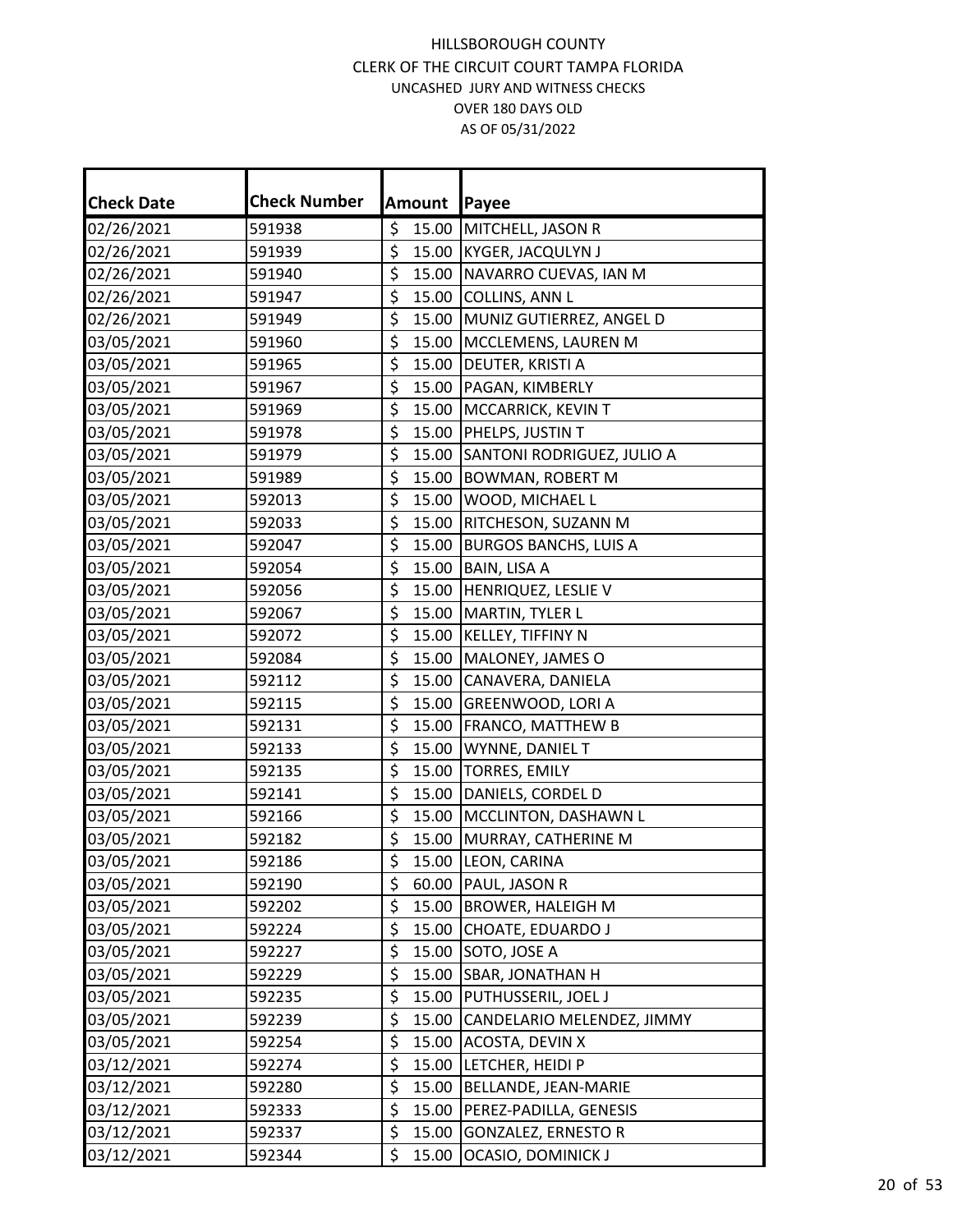| <b>Check Date</b> | <b>Check Number</b> |                  | Amount | Payee                        |
|-------------------|---------------------|------------------|--------|------------------------------|
| 03/12/2021        | 592348              | \$               | 15.00  | <b>COLLINS, DEANNAL</b>      |
| 03/12/2021        | 592359              | \$               | 15.00  | GONZALEZ, CHRISTOPHER M      |
| 03/12/2021        | 592371              | \$               | 15.00  | MARTINEZ, BRAULIO            |
| 03/12/2021        | 592375              | \$               | 15.00  | <b>KERKER, AUSTIN M</b>      |
| 03/12/2021        | 592377              | \$               | 15.00  | <b>HAYES, ASHLEY N</b>       |
| 03/12/2021        | 592379              | \$               | 15.00  | <b>BRYANT, JENNIFER B</b>    |
| 03/12/2021        | 592394              | \$               | 15.00  | LACAVA, APRIL C              |
| 03/12/2021        | 592409              | \$               | 15.00  | LUBER, MATTHEW E             |
| 03/12/2021        | 592411              | \$               | 15.00  | <b>GUDES, MARCELLAS</b>      |
| 03/12/2021        | 592412              | \$               | 15.00  | RETZLAFF, MARC W             |
| 03/12/2021        | 592422              | \$               | 30.00  | TRENSCH, LINDSAY P           |
| 03/12/2021        | 592424              | \$               | 15.00  | TABIMA AREVALO, LAURA N      |
| 03/12/2021        | 592428              | \$               | 15.00  | SALAZAR, KAYLEE M            |
| 03/12/2021        | 592434              | \$               | 15.00  | <b>BARBA, WILLIAM A</b>      |
| 03/12/2021        | 592444              | \$               | 15.00  | <b>KELLY, TCHOUMTEU K</b>    |
| 03/12/2021        | 592447              | \$               | 15.00  | HARDEN, SOLON R              |
| 03/12/2021        | 592449              | \$               | 15.00  | FOX, SHAWN C                 |
| 03/12/2021        | 592457              | \$               | 15.00  | <b>BLAISDELL, RYLAN C</b>    |
| 03/12/2021        | 592462              | \$               | 15.00  | DOMNING, PATRICK H           |
| 03/12/2021        | 592469              | \$               | 15.00  | YOUNG, NADIA J               |
| 03/12/2021        | 592470              | \$               | 15.00  | APPEL, MONICA M              |
| 03/15/2021        | 592489              | \$               | 15.00  | <b>TURNER, CHRISTOPHER C</b> |
| 03/15/2021        | 592491              | \$               | 15.00  | <b>GOMEZ, CHEYENNE I</b>     |
| 03/15/2021        | 592494              | \$               | 15.00  | MOORE, BRIAN A               |
| 03/15/2021        | 592497              | \$               | 15.00  | MEHANNI, BENJAMIN M          |
| 03/15/2021        | 592501              | \$               | 15.00  | <b>BRICE, ALISTAIRS</b>      |
| 03/15/2021        | 592503              | \$               | 15.00  | ABUSHEHAB, AHMED             |
| 03/15/2021        | 592524              | \$               | 15.00  | <b>HEISS, JOHN L</b>         |
| 03/15/2021        | 592528              | $\overline{\xi}$ | 15.00  | PALMER, JACKSON T            |
| 03/15/2021        | 592533              | \$               | 15.00  | <b>RODRIGUEZ, CRISTIAN R</b> |
| 03/15/2021        | 592535              | \$               | 15.00  | LAUBSTEIN, ZAX G             |
| 03/15/2021        | 592536              | \$               | 15.00  | CARRASCO, YINNO              |
| 03/15/2021        | 592537              | \$               | 15.00  | BISSEN, WILLIAM J            |
| 03/15/2021        | 592538              | \$               | 15.00  | <b>ANTHONY, WILLIAM J</b>    |
| 03/15/2021        | 592539              | \$               | 15.00  | <b>BOWDEN, WAYMON</b>        |
| 03/15/2021        | 592541              | \$               | 15.00  | PEDROSA, TATIANA L           |
| 03/15/2021        | 592542              | \$               | 15.00  | <b>CURTIS, TANVIERE A</b>    |
| 03/15/2021        | 592544              | \$               | 15.00  | BARWISE, STEVEN G            |
| 03/15/2021        | 592550              | \$               | 15.00  | O'BRIEN, PATRICK J           |
| 03/19/2021        | 592560              | \$               | 15.00  | MARTINEZ, KELLY C            |
| 03/19/2021        | 592566              | \$               | 15.00  | TURNER, WILLIAM S            |
| 03/19/2021        | 592575              | \$               | 15.00  | HUFF, TRISTAN J              |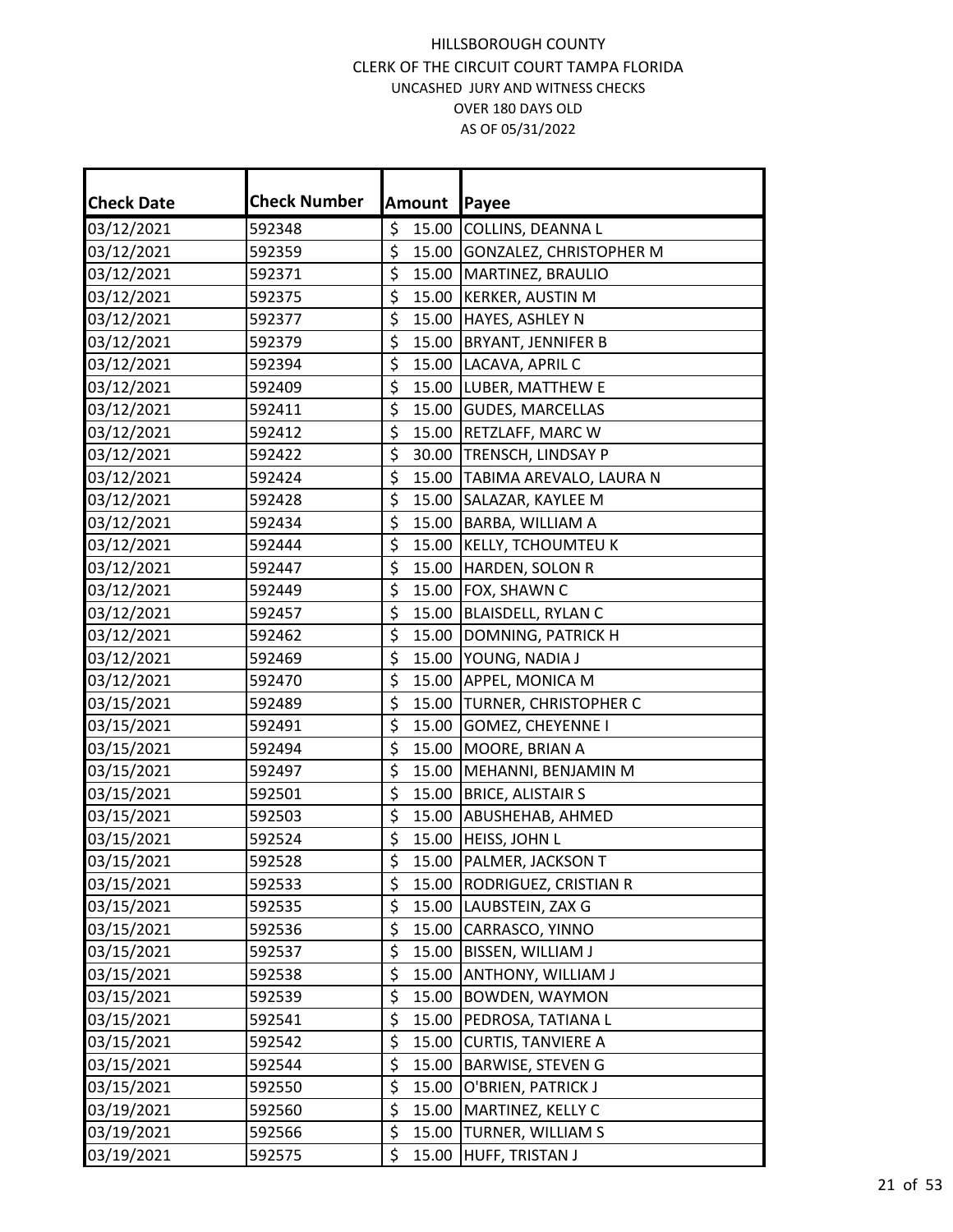| <b>Check Date</b> | <b>Check Number</b> | Amount                    | Payee                          |
|-------------------|---------------------|---------------------------|--------------------------------|
| 03/19/2021        | 592590              | \$<br>30.00               | MARION, SAMUEL E               |
| 03/19/2021        | 592593              | \$<br>15.00               | <b>GLISSON, RYAN J</b>         |
| 03/19/2021        | 592600              | \$<br>15.00               | WONSEY, PATRICK P              |
| 03/19/2021        | 592602              | \$<br>15.00               | SANTIAGO, NICOLE               |
| 03/19/2021        | 592604              | \$<br>15.00               | <b>BELROSE, NEIL A</b>         |
| 03/19/2021        | 592605              | \$<br>15.00               | HERNANDEZ, NALLELY             |
| 03/19/2021        | 592606              | \$<br>15.00               | CHARLES, MULLER                |
| 03/19/2021        | 592609              | $\overline{\xi}$<br>15.00 | MALONE, MICHAEL J              |
| 03/19/2021        | 592620              | \$                        | 15.00 HEYDRICH, LOURDES T      |
| 03/19/2021        | 592628              | \$                        | 15.00 MURRAY, LETITIA L        |
| 03/19/2021        | 592630              | $\overline{\xi}$<br>15.00 | KELLEY, LEROY D                |
| 03/19/2021        | 592632              | \$<br>15.00               | <b>BELL, LEEAH K</b>           |
| 03/19/2021        | 592648              | $\overline{\xi}$<br>15.00 | THOMAS-SMITH, CATHERINE A      |
| 03/19/2021        | 592659              | \$<br>15.00               | WHITE, JERRY F                 |
| 03/19/2021        | 592681              | \$<br>15.00               | MOORE, JOHNATHON E             |
| 03/19/2021        | 592683              | \$                        | 15.00 AHERN, JOHN              |
| 03/19/2021        | 592689              | \$<br>15.00               | KITTEL, JAMES K                |
| 03/19/2021        | 592693              | $\overline{\xi}$<br>15.00 | SMITH, JACOB E                 |
| 03/19/2021        | 592699              | \$<br>15.00               | KNIGHT, GEORGE D               |
| 03/19/2021        | 592704              | \$<br>15.00               | ALVARADO, ESTRELLA             |
| 03/19/2021        | 592709              | \$<br>15.00               | NORTON, DWAINE K               |
| 03/19/2021        | 592715              | \$<br>15.00               | HANNER, DEAUHN E               |
| 03/19/2021        | 592718              | \$<br>15.00               | SOMMERVIL, DAPHNE              |
| 03/19/2021        | 592723              | \$<br>15.00               | RICHARDSON, CHRISTOPHER A      |
| 03/19/2021        | 592735              | \$<br>15.00               | <b>NELSON, BRAYON S</b>        |
| 03/19/2021        | 592743              | \$<br>15.00               | KILLICK, ANTHONY E             |
| 03/19/2021        | 592744              | \$<br>15.00               | HOLEYFIELD, ANNETTE E          |
| 03/19/2021        | 592750              | \$<br>15.00               | GOMAR, ALICIA                  |
| 03/19/2021        | 592759              | $\overline{\xi}$<br>15.00 | MCDANIEL, KAIEON T             |
| 03/19/2021        | 592762              | \$<br>15.00               | HEREDIA-SASTRE, JUAN-CARLOS    |
| 03/26/2021        | 592780              | \$<br>15.00               | JOHNSON, KAREN S               |
| 03/26/2021        | 592782              | \$<br>15.00               | HOFFMAN, JUSTIN J              |
| 03/26/2021        | 592786              | \$<br>15.00               | REA, JOSHUA G                  |
| 03/26/2021        | 592789              | \$<br>15.00               | MENDOZA, JONATHAN R            |
| 03/26/2021        | 592790              | \$<br>15.00               | <b>WEAVER, JONATHAN A</b>      |
| 03/26/2021        | 592800              | \$<br>15.00               | PEREZ, JEREMY A                |
| 03/26/2021        | 592801              | \$<br>15.00               | GILFORD, JEREMY A              |
| 03/26/2021        | 592814              | \$<br>15.00               | LOUGHRAN, SEAN P               |
| 03/26/2021        | 592824              | \$105.00                  | MARTINEZ, RICARDO A            |
| 03/26/2021        | 592834              | \$<br>15.00               | <b>GONZALEZ, NOEMI E</b>       |
| 03/26/2021        | 592837              | \$<br>15.00               | TORRES, NICHOLAS R             |
| 03/26/2021        | 592838              | \$<br>15.00               | <b>HENDRICKSON, NICHOLAS K</b> |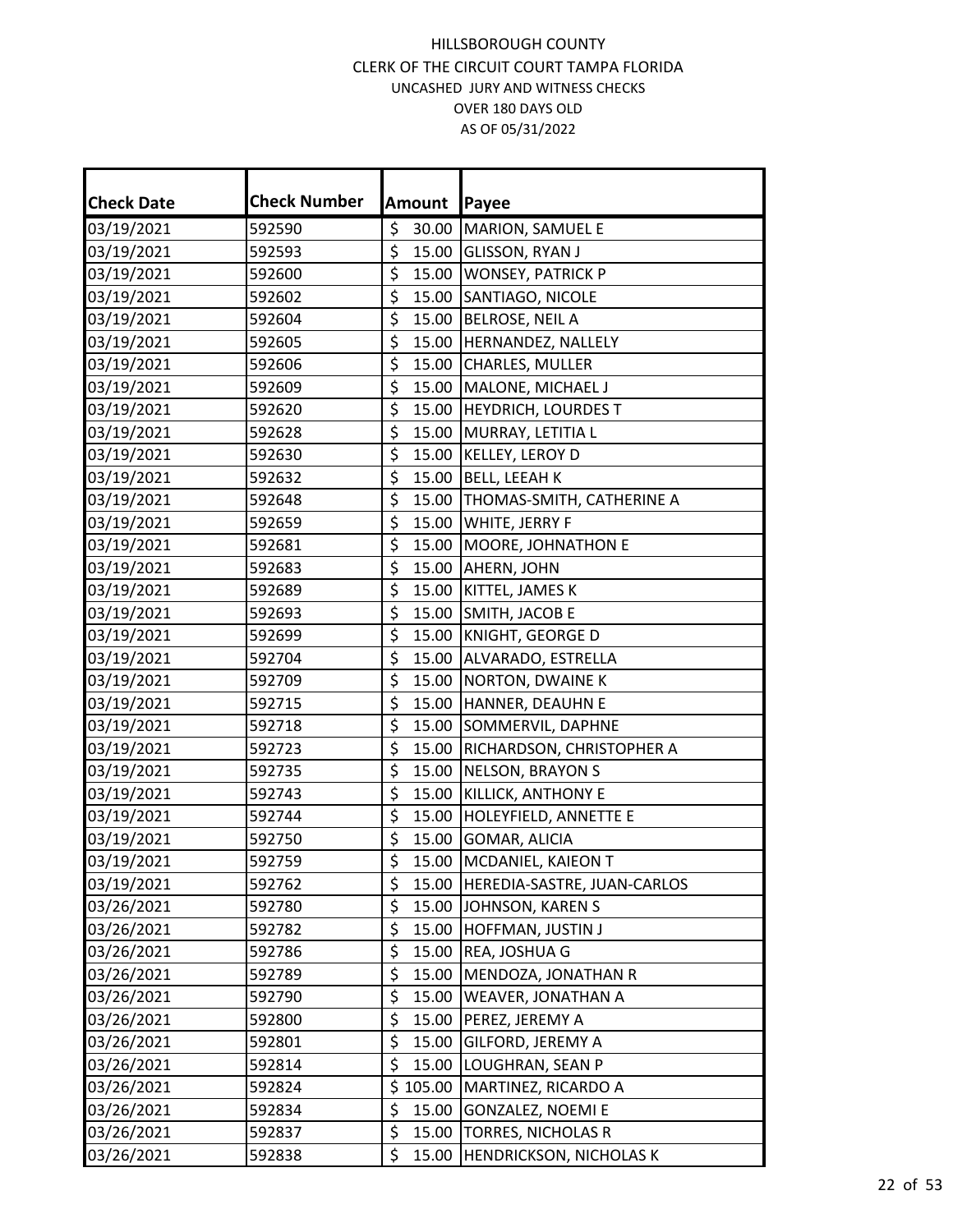| Amount<br>\$<br>15.00<br>03/26/2021<br>592844<br><b>WETTERLING, MARY S</b><br>\$<br>03/26/2021<br>592862<br>15.00<br>MORRILL, TREVOR D<br>\$<br>03/26/2021<br>15.00<br>592868<br><b>RICHARDS, TAYLOR D</b><br>\$<br>15.00<br>03/26/2021<br>PETERSON, CYNTHIA L<br>592898<br>\$<br>15.00<br>03/26/2021<br>592911<br>COLLAZO, BENJAMIN<br>\$<br>15.00<br>03/26/2021<br>RAMIREZ, ANA MARIA C<br>592921<br>\$<br>15.00<br>03/26/2021<br>592929<br>MARTINEZ, KELLY C<br>\$<br>15.00<br>03/26/2021<br>592932<br>SOMMERVIL, DAPHNE<br>\$<br>03/26/2021<br>15.00<br><b>ST GEORGE, DANIEL L</b><br>592934<br>\$<br>15.00<br>03/26/2021<br>592938<br>DAIGLE, ELAINE M<br>\$<br>15.00<br>03/26/2021<br>592939<br>VICKERS, KAREN D<br>\$<br>03/26/2021<br>592941<br>15.00<br>ZABALA, ANDREW D<br>\$<br>03/26/2021<br>15.00<br>592942<br>HURTADO, VANESSA E<br>\$<br>03/26/2021<br>592946<br>15.00<br>THOMAS, ANTONIO R<br>\$<br>15.00<br>03/26/2021<br>592961<br>RUIZ, LISA H<br>\$<br>04/01/2021<br>15.00<br>592981<br>BECKNER, JONATHAN L<br>\$<br>04/01/2021<br>15.00<br>592984<br>ILLER, AMANDA L<br>\$<br>15.00<br>04/01/2021<br>592986<br>CANTERO DE VARONA, EUSBEL<br>\$<br>04/01/2021<br>15.00<br>DOUGLAS, CARMEN V<br>592996<br>\$<br>04/01/2021<br>15.00<br>593008<br>HENDERSON, MELISSA W<br>\$<br>04/01/2021<br>593015<br>15.00<br>COX, CHRISTOPHER A<br>\$<br>45.00<br>04/01/2021<br>593017<br>FISHER, CHRISTINA M<br>\$<br>15.00<br>04/01/2021<br>593019<br>GONZALEZ, CASSANDRA R<br>\$<br>15.00<br>04/01/2021<br>593037<br>DORMAN, ANGELENE S<br>\$<br>15.00<br>04/01/2021<br>593042<br>CAPOTE, AMBER N<br>\$<br>04/01/2021<br>15.00<br>593044<br>CAPELL, ALLISSON M<br>\$<br>90.00<br>593055<br>MARTINEZ, RICARDO A<br>\$<br>04/01/2021<br>15.00<br><b>WETTERLING, MARY S</b><br>593058<br>$\overline{\xi}$<br>04/01/2021<br>593074<br>15.00<br>SHAW, KAITLYN T<br>\$<br>04/01/2021<br>593077<br>15.00<br>QUILES, JOSE A<br>\$<br>04/01/2021<br>15.00<br>593078<br>JANOS, JORDAN J<br>\$<br>04/01/2021<br>15.00<br><b>BARRETT, JOELYN R</b><br>593082<br>\$<br>15.00<br>04/01/2021<br>593083<br>LAVINE, JESSICA A<br>\$<br>04/01/2021<br>15.00<br><b>BYERS, JESSE M</b><br>593084<br>\$<br>04/01/2021<br>15.00<br>RESILIAC, JEAN R<br>593085<br>\$<br>04/01/2021<br>15.00<br>593087<br>CLARK, JASON G<br>\$<br>04/01/2021<br>15.00<br>VASQUEZ, HASSANI<br>593095<br>\$<br>04/01/2021<br>593098<br>15.00<br><b>BROOKS, GEORGE E</b> |                   |                     |             |                 |
|----------------------------------------------------------------------------------------------------------------------------------------------------------------------------------------------------------------------------------------------------------------------------------------------------------------------------------------------------------------------------------------------------------------------------------------------------------------------------------------------------------------------------------------------------------------------------------------------------------------------------------------------------------------------------------------------------------------------------------------------------------------------------------------------------------------------------------------------------------------------------------------------------------------------------------------------------------------------------------------------------------------------------------------------------------------------------------------------------------------------------------------------------------------------------------------------------------------------------------------------------------------------------------------------------------------------------------------------------------------------------------------------------------------------------------------------------------------------------------------------------------------------------------------------------------------------------------------------------------------------------------------------------------------------------------------------------------------------------------------------------------------------------------------------------------------------------------------------------------------------------------------------------------------------------------------------------------------------------------------------------------------------------------------------------------------------------------------------------------------------------------------------------------------------------------------------------------------------------------------------------------------------------------------------------------------------------------------------------------------------------------------------------------------------------------------|-------------------|---------------------|-------------|-----------------|
|                                                                                                                                                                                                                                                                                                                                                                                                                                                                                                                                                                                                                                                                                                                                                                                                                                                                                                                                                                                                                                                                                                                                                                                                                                                                                                                                                                                                                                                                                                                                                                                                                                                                                                                                                                                                                                                                                                                                                                                                                                                                                                                                                                                                                                                                                                                                                                                                                                        | <b>Check Date</b> | <b>Check Number</b> |             | Payee           |
|                                                                                                                                                                                                                                                                                                                                                                                                                                                                                                                                                                                                                                                                                                                                                                                                                                                                                                                                                                                                                                                                                                                                                                                                                                                                                                                                                                                                                                                                                                                                                                                                                                                                                                                                                                                                                                                                                                                                                                                                                                                                                                                                                                                                                                                                                                                                                                                                                                        |                   |                     |             |                 |
|                                                                                                                                                                                                                                                                                                                                                                                                                                                                                                                                                                                                                                                                                                                                                                                                                                                                                                                                                                                                                                                                                                                                                                                                                                                                                                                                                                                                                                                                                                                                                                                                                                                                                                                                                                                                                                                                                                                                                                                                                                                                                                                                                                                                                                                                                                                                                                                                                                        |                   |                     |             |                 |
|                                                                                                                                                                                                                                                                                                                                                                                                                                                                                                                                                                                                                                                                                                                                                                                                                                                                                                                                                                                                                                                                                                                                                                                                                                                                                                                                                                                                                                                                                                                                                                                                                                                                                                                                                                                                                                                                                                                                                                                                                                                                                                                                                                                                                                                                                                                                                                                                                                        |                   |                     |             |                 |
|                                                                                                                                                                                                                                                                                                                                                                                                                                                                                                                                                                                                                                                                                                                                                                                                                                                                                                                                                                                                                                                                                                                                                                                                                                                                                                                                                                                                                                                                                                                                                                                                                                                                                                                                                                                                                                                                                                                                                                                                                                                                                                                                                                                                                                                                                                                                                                                                                                        |                   |                     |             |                 |
|                                                                                                                                                                                                                                                                                                                                                                                                                                                                                                                                                                                                                                                                                                                                                                                                                                                                                                                                                                                                                                                                                                                                                                                                                                                                                                                                                                                                                                                                                                                                                                                                                                                                                                                                                                                                                                                                                                                                                                                                                                                                                                                                                                                                                                                                                                                                                                                                                                        |                   |                     |             |                 |
|                                                                                                                                                                                                                                                                                                                                                                                                                                                                                                                                                                                                                                                                                                                                                                                                                                                                                                                                                                                                                                                                                                                                                                                                                                                                                                                                                                                                                                                                                                                                                                                                                                                                                                                                                                                                                                                                                                                                                                                                                                                                                                                                                                                                                                                                                                                                                                                                                                        |                   |                     |             |                 |
|                                                                                                                                                                                                                                                                                                                                                                                                                                                                                                                                                                                                                                                                                                                                                                                                                                                                                                                                                                                                                                                                                                                                                                                                                                                                                                                                                                                                                                                                                                                                                                                                                                                                                                                                                                                                                                                                                                                                                                                                                                                                                                                                                                                                                                                                                                                                                                                                                                        |                   |                     |             |                 |
|                                                                                                                                                                                                                                                                                                                                                                                                                                                                                                                                                                                                                                                                                                                                                                                                                                                                                                                                                                                                                                                                                                                                                                                                                                                                                                                                                                                                                                                                                                                                                                                                                                                                                                                                                                                                                                                                                                                                                                                                                                                                                                                                                                                                                                                                                                                                                                                                                                        |                   |                     |             |                 |
|                                                                                                                                                                                                                                                                                                                                                                                                                                                                                                                                                                                                                                                                                                                                                                                                                                                                                                                                                                                                                                                                                                                                                                                                                                                                                                                                                                                                                                                                                                                                                                                                                                                                                                                                                                                                                                                                                                                                                                                                                                                                                                                                                                                                                                                                                                                                                                                                                                        |                   |                     |             |                 |
|                                                                                                                                                                                                                                                                                                                                                                                                                                                                                                                                                                                                                                                                                                                                                                                                                                                                                                                                                                                                                                                                                                                                                                                                                                                                                                                                                                                                                                                                                                                                                                                                                                                                                                                                                                                                                                                                                                                                                                                                                                                                                                                                                                                                                                                                                                                                                                                                                                        |                   |                     |             |                 |
|                                                                                                                                                                                                                                                                                                                                                                                                                                                                                                                                                                                                                                                                                                                                                                                                                                                                                                                                                                                                                                                                                                                                                                                                                                                                                                                                                                                                                                                                                                                                                                                                                                                                                                                                                                                                                                                                                                                                                                                                                                                                                                                                                                                                                                                                                                                                                                                                                                        |                   |                     |             |                 |
|                                                                                                                                                                                                                                                                                                                                                                                                                                                                                                                                                                                                                                                                                                                                                                                                                                                                                                                                                                                                                                                                                                                                                                                                                                                                                                                                                                                                                                                                                                                                                                                                                                                                                                                                                                                                                                                                                                                                                                                                                                                                                                                                                                                                                                                                                                                                                                                                                                        |                   |                     |             |                 |
|                                                                                                                                                                                                                                                                                                                                                                                                                                                                                                                                                                                                                                                                                                                                                                                                                                                                                                                                                                                                                                                                                                                                                                                                                                                                                                                                                                                                                                                                                                                                                                                                                                                                                                                                                                                                                                                                                                                                                                                                                                                                                                                                                                                                                                                                                                                                                                                                                                        |                   |                     |             |                 |
|                                                                                                                                                                                                                                                                                                                                                                                                                                                                                                                                                                                                                                                                                                                                                                                                                                                                                                                                                                                                                                                                                                                                                                                                                                                                                                                                                                                                                                                                                                                                                                                                                                                                                                                                                                                                                                                                                                                                                                                                                                                                                                                                                                                                                                                                                                                                                                                                                                        |                   |                     |             |                 |
|                                                                                                                                                                                                                                                                                                                                                                                                                                                                                                                                                                                                                                                                                                                                                                                                                                                                                                                                                                                                                                                                                                                                                                                                                                                                                                                                                                                                                                                                                                                                                                                                                                                                                                                                                                                                                                                                                                                                                                                                                                                                                                                                                                                                                                                                                                                                                                                                                                        |                   |                     |             |                 |
|                                                                                                                                                                                                                                                                                                                                                                                                                                                                                                                                                                                                                                                                                                                                                                                                                                                                                                                                                                                                                                                                                                                                                                                                                                                                                                                                                                                                                                                                                                                                                                                                                                                                                                                                                                                                                                                                                                                                                                                                                                                                                                                                                                                                                                                                                                                                                                                                                                        |                   |                     |             |                 |
|                                                                                                                                                                                                                                                                                                                                                                                                                                                                                                                                                                                                                                                                                                                                                                                                                                                                                                                                                                                                                                                                                                                                                                                                                                                                                                                                                                                                                                                                                                                                                                                                                                                                                                                                                                                                                                                                                                                                                                                                                                                                                                                                                                                                                                                                                                                                                                                                                                        |                   |                     |             |                 |
|                                                                                                                                                                                                                                                                                                                                                                                                                                                                                                                                                                                                                                                                                                                                                                                                                                                                                                                                                                                                                                                                                                                                                                                                                                                                                                                                                                                                                                                                                                                                                                                                                                                                                                                                                                                                                                                                                                                                                                                                                                                                                                                                                                                                                                                                                                                                                                                                                                        |                   |                     |             |                 |
|                                                                                                                                                                                                                                                                                                                                                                                                                                                                                                                                                                                                                                                                                                                                                                                                                                                                                                                                                                                                                                                                                                                                                                                                                                                                                                                                                                                                                                                                                                                                                                                                                                                                                                                                                                                                                                                                                                                                                                                                                                                                                                                                                                                                                                                                                                                                                                                                                                        |                   |                     |             |                 |
|                                                                                                                                                                                                                                                                                                                                                                                                                                                                                                                                                                                                                                                                                                                                                                                                                                                                                                                                                                                                                                                                                                                                                                                                                                                                                                                                                                                                                                                                                                                                                                                                                                                                                                                                                                                                                                                                                                                                                                                                                                                                                                                                                                                                                                                                                                                                                                                                                                        |                   |                     |             |                 |
|                                                                                                                                                                                                                                                                                                                                                                                                                                                                                                                                                                                                                                                                                                                                                                                                                                                                                                                                                                                                                                                                                                                                                                                                                                                                                                                                                                                                                                                                                                                                                                                                                                                                                                                                                                                                                                                                                                                                                                                                                                                                                                                                                                                                                                                                                                                                                                                                                                        |                   |                     |             |                 |
|                                                                                                                                                                                                                                                                                                                                                                                                                                                                                                                                                                                                                                                                                                                                                                                                                                                                                                                                                                                                                                                                                                                                                                                                                                                                                                                                                                                                                                                                                                                                                                                                                                                                                                                                                                                                                                                                                                                                                                                                                                                                                                                                                                                                                                                                                                                                                                                                                                        |                   |                     |             |                 |
|                                                                                                                                                                                                                                                                                                                                                                                                                                                                                                                                                                                                                                                                                                                                                                                                                                                                                                                                                                                                                                                                                                                                                                                                                                                                                                                                                                                                                                                                                                                                                                                                                                                                                                                                                                                                                                                                                                                                                                                                                                                                                                                                                                                                                                                                                                                                                                                                                                        |                   |                     |             |                 |
|                                                                                                                                                                                                                                                                                                                                                                                                                                                                                                                                                                                                                                                                                                                                                                                                                                                                                                                                                                                                                                                                                                                                                                                                                                                                                                                                                                                                                                                                                                                                                                                                                                                                                                                                                                                                                                                                                                                                                                                                                                                                                                                                                                                                                                                                                                                                                                                                                                        |                   |                     |             |                 |
|                                                                                                                                                                                                                                                                                                                                                                                                                                                                                                                                                                                                                                                                                                                                                                                                                                                                                                                                                                                                                                                                                                                                                                                                                                                                                                                                                                                                                                                                                                                                                                                                                                                                                                                                                                                                                                                                                                                                                                                                                                                                                                                                                                                                                                                                                                                                                                                                                                        |                   |                     |             |                 |
|                                                                                                                                                                                                                                                                                                                                                                                                                                                                                                                                                                                                                                                                                                                                                                                                                                                                                                                                                                                                                                                                                                                                                                                                                                                                                                                                                                                                                                                                                                                                                                                                                                                                                                                                                                                                                                                                                                                                                                                                                                                                                                                                                                                                                                                                                                                                                                                                                                        |                   |                     |             |                 |
|                                                                                                                                                                                                                                                                                                                                                                                                                                                                                                                                                                                                                                                                                                                                                                                                                                                                                                                                                                                                                                                                                                                                                                                                                                                                                                                                                                                                                                                                                                                                                                                                                                                                                                                                                                                                                                                                                                                                                                                                                                                                                                                                                                                                                                                                                                                                                                                                                                        | 04/01/2021        |                     |             |                 |
|                                                                                                                                                                                                                                                                                                                                                                                                                                                                                                                                                                                                                                                                                                                                                                                                                                                                                                                                                                                                                                                                                                                                                                                                                                                                                                                                                                                                                                                                                                                                                                                                                                                                                                                                                                                                                                                                                                                                                                                                                                                                                                                                                                                                                                                                                                                                                                                                                                        |                   |                     |             |                 |
|                                                                                                                                                                                                                                                                                                                                                                                                                                                                                                                                                                                                                                                                                                                                                                                                                                                                                                                                                                                                                                                                                                                                                                                                                                                                                                                                                                                                                                                                                                                                                                                                                                                                                                                                                                                                                                                                                                                                                                                                                                                                                                                                                                                                                                                                                                                                                                                                                                        |                   |                     |             |                 |
|                                                                                                                                                                                                                                                                                                                                                                                                                                                                                                                                                                                                                                                                                                                                                                                                                                                                                                                                                                                                                                                                                                                                                                                                                                                                                                                                                                                                                                                                                                                                                                                                                                                                                                                                                                                                                                                                                                                                                                                                                                                                                                                                                                                                                                                                                                                                                                                                                                        |                   |                     |             |                 |
|                                                                                                                                                                                                                                                                                                                                                                                                                                                                                                                                                                                                                                                                                                                                                                                                                                                                                                                                                                                                                                                                                                                                                                                                                                                                                                                                                                                                                                                                                                                                                                                                                                                                                                                                                                                                                                                                                                                                                                                                                                                                                                                                                                                                                                                                                                                                                                                                                                        |                   |                     |             |                 |
|                                                                                                                                                                                                                                                                                                                                                                                                                                                                                                                                                                                                                                                                                                                                                                                                                                                                                                                                                                                                                                                                                                                                                                                                                                                                                                                                                                                                                                                                                                                                                                                                                                                                                                                                                                                                                                                                                                                                                                                                                                                                                                                                                                                                                                                                                                                                                                                                                                        |                   |                     |             |                 |
|                                                                                                                                                                                                                                                                                                                                                                                                                                                                                                                                                                                                                                                                                                                                                                                                                                                                                                                                                                                                                                                                                                                                                                                                                                                                                                                                                                                                                                                                                                                                                                                                                                                                                                                                                                                                                                                                                                                                                                                                                                                                                                                                                                                                                                                                                                                                                                                                                                        |                   |                     |             |                 |
|                                                                                                                                                                                                                                                                                                                                                                                                                                                                                                                                                                                                                                                                                                                                                                                                                                                                                                                                                                                                                                                                                                                                                                                                                                                                                                                                                                                                                                                                                                                                                                                                                                                                                                                                                                                                                                                                                                                                                                                                                                                                                                                                                                                                                                                                                                                                                                                                                                        |                   |                     |             |                 |
|                                                                                                                                                                                                                                                                                                                                                                                                                                                                                                                                                                                                                                                                                                                                                                                                                                                                                                                                                                                                                                                                                                                                                                                                                                                                                                                                                                                                                                                                                                                                                                                                                                                                                                                                                                                                                                                                                                                                                                                                                                                                                                                                                                                                                                                                                                                                                                                                                                        |                   |                     |             |                 |
|                                                                                                                                                                                                                                                                                                                                                                                                                                                                                                                                                                                                                                                                                                                                                                                                                                                                                                                                                                                                                                                                                                                                                                                                                                                                                                                                                                                                                                                                                                                                                                                                                                                                                                                                                                                                                                                                                                                                                                                                                                                                                                                                                                                                                                                                                                                                                                                                                                        |                   |                     |             |                 |
|                                                                                                                                                                                                                                                                                                                                                                                                                                                                                                                                                                                                                                                                                                                                                                                                                                                                                                                                                                                                                                                                                                                                                                                                                                                                                                                                                                                                                                                                                                                                                                                                                                                                                                                                                                                                                                                                                                                                                                                                                                                                                                                                                                                                                                                                                                                                                                                                                                        |                   |                     |             |                 |
|                                                                                                                                                                                                                                                                                                                                                                                                                                                                                                                                                                                                                                                                                                                                                                                                                                                                                                                                                                                                                                                                                                                                                                                                                                                                                                                                                                                                                                                                                                                                                                                                                                                                                                                                                                                                                                                                                                                                                                                                                                                                                                                                                                                                                                                                                                                                                                                                                                        |                   |                     |             |                 |
|                                                                                                                                                                                                                                                                                                                                                                                                                                                                                                                                                                                                                                                                                                                                                                                                                                                                                                                                                                                                                                                                                                                                                                                                                                                                                                                                                                                                                                                                                                                                                                                                                                                                                                                                                                                                                                                                                                                                                                                                                                                                                                                                                                                                                                                                                                                                                                                                                                        | 04/01/2021        | 593100              | \$<br>15.00 | CONEY, ERNEST M |
| \$<br>04/01/2021<br>15.00<br>PETITE, ERNESHIA K<br>593101                                                                                                                                                                                                                                                                                                                                                                                                                                                                                                                                                                                                                                                                                                                                                                                                                                                                                                                                                                                                                                                                                                                                                                                                                                                                                                                                                                                                                                                                                                                                                                                                                                                                                                                                                                                                                                                                                                                                                                                                                                                                                                                                                                                                                                                                                                                                                                              |                   |                     |             |                 |
| \$<br>15.00<br>04/01/2021<br>593104<br>SPADUZZI, DONALD N                                                                                                                                                                                                                                                                                                                                                                                                                                                                                                                                                                                                                                                                                                                                                                                                                                                                                                                                                                                                                                                                                                                                                                                                                                                                                                                                                                                                                                                                                                                                                                                                                                                                                                                                                                                                                                                                                                                                                                                                                                                                                                                                                                                                                                                                                                                                                                              |                   |                     |             |                 |
| \$<br>04/01/2021<br>593116<br>15.00<br>RIVERA, SAMANTHA A                                                                                                                                                                                                                                                                                                                                                                                                                                                                                                                                                                                                                                                                                                                                                                                                                                                                                                                                                                                                                                                                                                                                                                                                                                                                                                                                                                                                                                                                                                                                                                                                                                                                                                                                                                                                                                                                                                                                                                                                                                                                                                                                                                                                                                                                                                                                                                              |                   |                     |             |                 |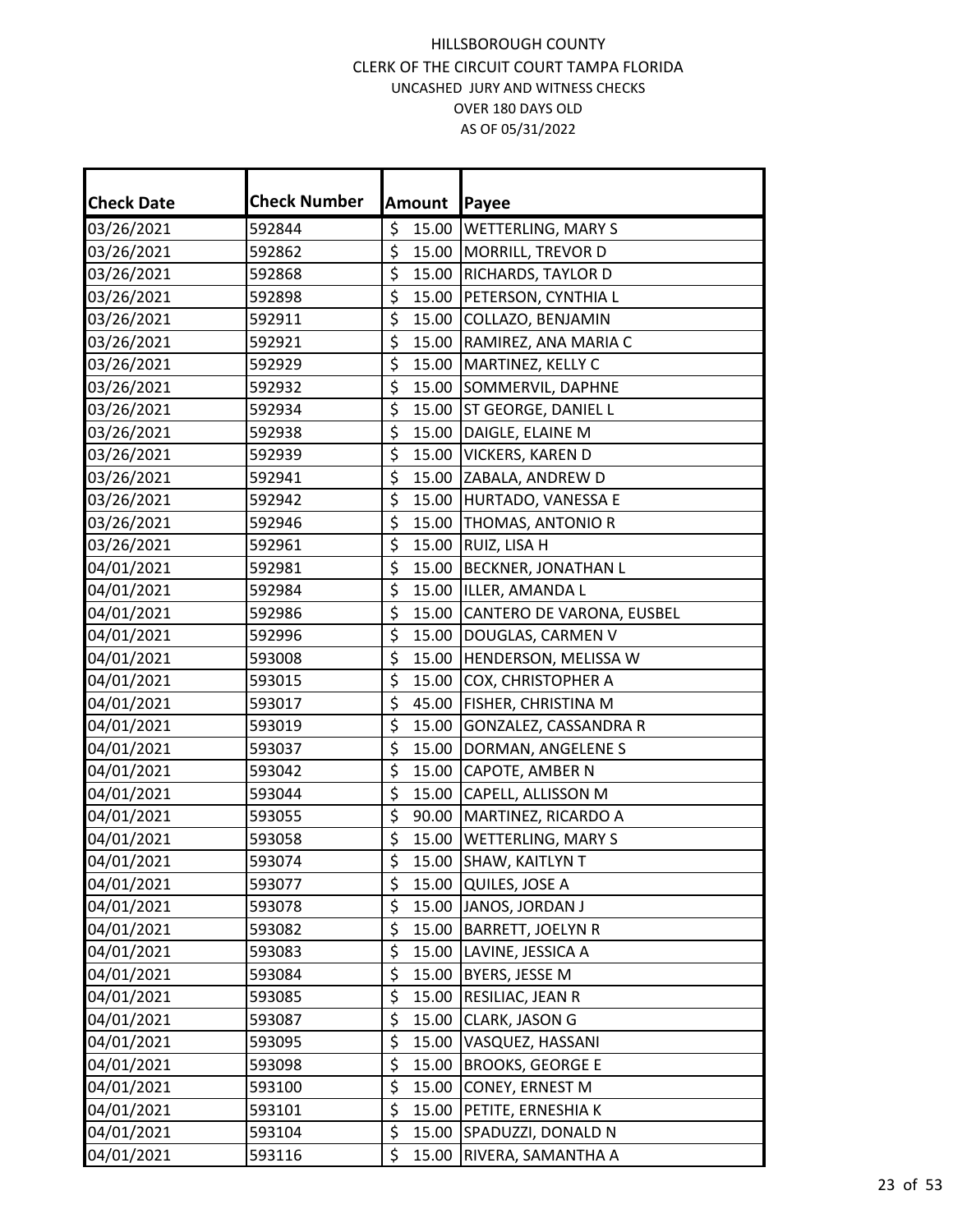| <b>Check Date</b> | <b>Check Number</b> | Amount                                   | Payee                        |
|-------------------|---------------------|------------------------------------------|------------------------------|
| 04/01/2021        | 593117              | \$<br>15.00                              | MAU, SABRINA M               |
| 04/01/2021        | 593124              | \$<br>15.00                              | DASS, ROMAN B                |
| 04/01/2021        | 593132              | \$<br>15.00                              | <b>NGUYEN, PHUONG T</b>      |
| 04/01/2021        | 593143              | \$<br>15.00                              | MEDINA, MICHAEL G            |
| 04/01/2021        | 593147              | \$<br>15.00                              | DUPONT, MATTHEW G            |
| 04/01/2021        | 593162              | \$<br>15.00                              | <b>IRVIN, LATRECE L</b>      |
| 04/01/2021        | 593163              | \$<br>15.00                              | MACK, LARHONDA M             |
| 04/01/2021        | 593168              | $\overline{\boldsymbol{\zeta}}$<br>15.00 | <b>STOECKLE, KORY K</b>      |
| 04/01/2021        | 593171              | \$<br>15.00                              | O'KEEFE, KEVIN               |
| 04/01/2021        | 593176              | \$<br>15.00                              | PESQUERA, WANDA              |
| 04/01/2021        | 593179              | $\overline{\boldsymbol{\zeta}}$<br>15.00 | <b>HARRINGTON, TIMOTHY B</b> |
| 04/01/2021        | 593181              | \$<br>15.00                              | <b>IACI, THOMAS J</b>        |
| 04/01/2021        | 593192              | \$<br>15.00                              | TABAK, STEPHEN A             |
| 04/01/2021        | 593195              | \$<br>15.00                              | DIMATTIA, SARA E             |
| 04/01/2021        | 593196              | $\overline{\boldsymbol{\zeta}}$<br>15.00 | CLAWSON FREEO, SANDRA K      |
| 04/05/2021        | 593221              | \$<br>15.00                              | WAITS, GARETT W              |
| 04/05/2021        | 593222              | \$<br>15.00                              | HARKINS, EMILY L             |
| 04/05/2021        | 593225              | $\overline{\varsigma}$<br>15.00          | MCKINLEY, DOROTHY L          |
| 04/05/2021        | 593247              | \$<br>30.00                              | FISHER, CHRISTINA M          |
| 04/05/2021        | 593268              | \$<br>15.00                              | TAFT, KENNETT V              |
| 04/05/2021        | 593284              | \$<br>15.00                              | <b>BODRIE, PATRICIA M</b>    |
| 04/05/2021        | 593287              | \$<br>15.00                              | CAMPELLO, NEILLY             |
| 04/05/2021        | 593293              | \$<br>15.00                              | KITCHENS, MALIK T            |
| 04/05/2021        | 593297              | \$<br>15.00                              | CLAUDIO ALICEA, JORGE A      |
| 04/09/2021        | 593302              | \$<br>15.00                              | HERNANDEZ, ENRIQUE A         |
| 04/09/2021        | 593308              | \$<br>15.00                              | MULRENIN, EION G             |
| 04/09/2021        | 593311              | \$<br>15.00                              | CORDOBA LOPERA, DIEGO H      |
| 04/09/2021        | 593320              | \$<br>15.00                              | <b>SCOLARO, DALTON M</b>     |
| 04/09/2021        | 593325              | $\overline{\xi}$<br>15.00                | CLARKE, CLIVE C              |
| 04/09/2021        | 593332              | \$                                       | 15.00 HOUMAN, CARLY M        |
| 04/09/2021        | 593336              | \$<br>15.00                              | MARCHIONI, BRITTANY N        |
| 04/09/2021        | 593337              | \$<br>15.00                              | MEADOWS, BRITNEY N           |
| 04/09/2021        | 593342              | \$<br>15.00                              | <b>BECTON, BILLY W</b>       |
| 04/09/2021        | 593361              | \$<br>15.00                              | GAY, AMARI J                 |
| 04/09/2021        | 593364              | \$<br>15.00                              | ROMERO-CHAVES, ALEXIS G      |
| 04/09/2021        | 593368              | \$<br>15.00                              | ELOKDA, AHMED S              |
| 04/09/2021        | 593370              | \$<br>15.00                              | WELLS, LOGAN R               |
| 04/09/2021        | 593372              | \$<br>15.00                              | DASS, ROMAN B                |
| 04/09/2021        | 593374              | \$<br>15.00                              | JANOS, JORDAN J              |
| 04/09/2021        | 593389              | \$<br>15.00                              | FRY, PATRICIA A              |
| 04/09/2021        | 593393              | \$<br>15.00                              | DIAZ, FRANKLYN L             |
| 04/09/2021        | 593394              | \$<br>15.00                              | <b>TORRES, FRANCISCO</b>     |
|                   |                     |                                          |                              |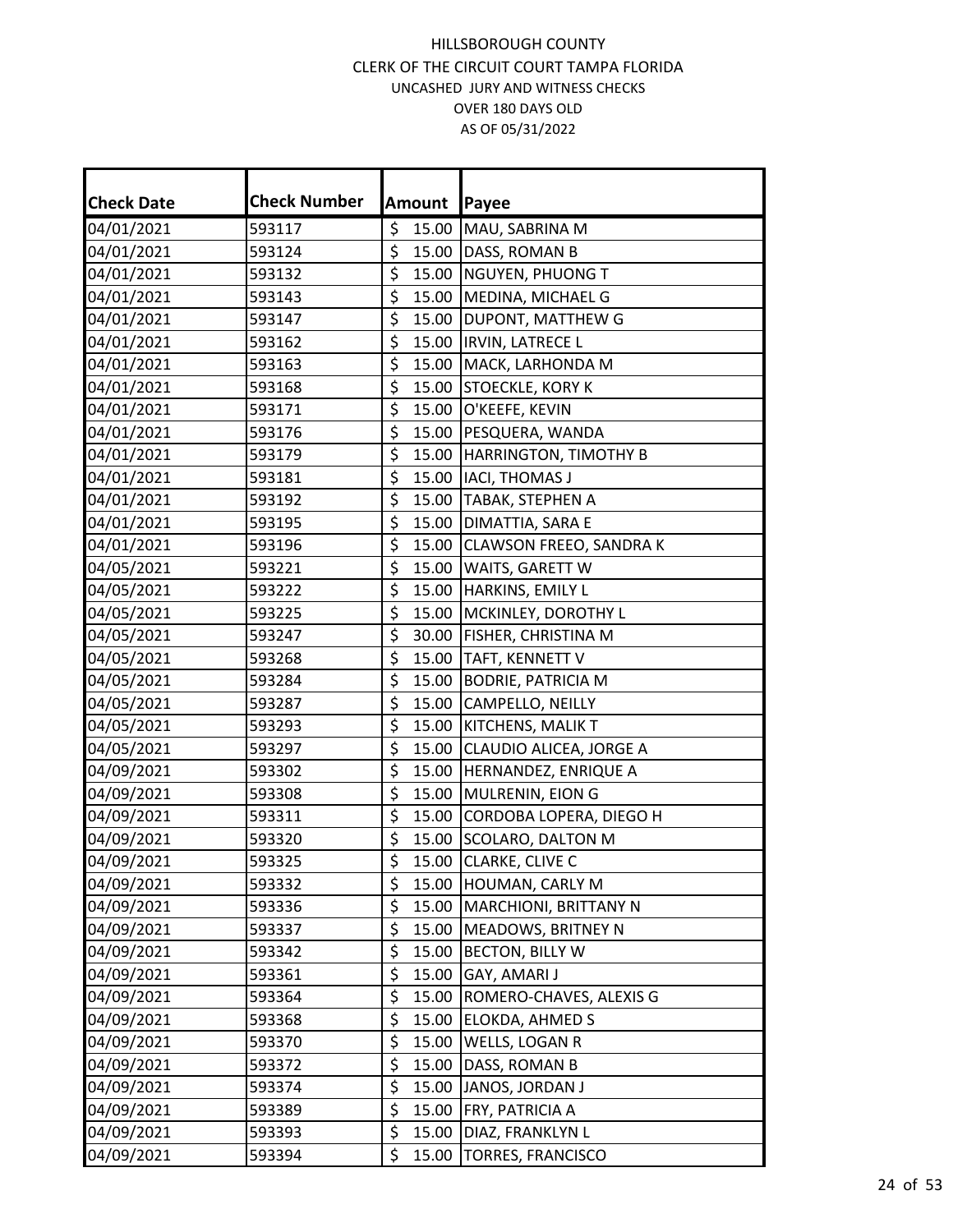| <b>Check Date</b> | <b>Check Number</b> |                                 | Amount | Payee                         |
|-------------------|---------------------|---------------------------------|--------|-------------------------------|
| 04/09/2021        | 593400              | \$                              | 15.00  | <b>BLAKE, DONOVAN F</b>       |
| 04/09/2021        | 593404              | \$                              | 15.00  | EMERY, MARILYN L              |
| 04/09/2021        | 593413              | \$                              | 15.00  | FIGUEROA, MARIA O             |
| 04/09/2021        | 593414              | \$                              | 15.00  | HUBER, MARIA C                |
| 04/09/2021        | 593415              | \$                              | 30.00  | EVANNA, MARGARET J            |
| 04/09/2021        | 593422              | \$                              | 15.00  | AVALOS-LINARES, LISBETH       |
| 04/09/2021        | 593431              | \$                              | 15.00  | DEBKOWSKI, KYLE M             |
| 04/09/2021        | 593437              | $\overline{\boldsymbol{\zeta}}$ | 15.00  | <b>BRANNON, KHRISTOPHER R</b> |
| 04/09/2021        | 593440              | \$                              | 15.00  | RAMBARAN, KELLENA A           |
| 04/09/2021        | 593445              | \$                              | 15.00  | NAGLE, KARI A                 |
| 04/09/2021        | 593454              | \$                              | 15.00  | COLON, JOSE R                 |
| 04/09/2021        | 593461              | \$                              | 15.00  | HUTCHINGS, JILL A             |
| 04/09/2021        | 593466              | \$                              | 15.00  | HYATT, JERMAIN C              |
| 04/09/2021        | 593467              | \$                              |        | 15.00 ASHER, JENNIFER M       |
| 04/09/2021        | 593471              | \$                              | 15.00  | GIBSON, JEFFERY S             |
| 04/09/2021        | 593477              | \$                              | 15.00  | MURO, JAMILE                  |
| 04/09/2021        | 593492              | \$                              | 15.00  | NIEVES AGOSTO, GRACE N        |
| 04/09/2021        | 593493              | \$                              | 15.00  | <b>BRODHEAD, GLENN P</b>      |
| 04/09/2021        | 593497              | \$                              | 15.00  | SANDERS, MICHELLE E           |
| 04/09/2021        | 593498              | \$                              | 15.00  | DEFRANCO, MICHAEL L           |
| 04/09/2021        | 593510              | \$                              | 15.00  | AHMED, YOUSEF A               |
| 04/09/2021        | 593522              | \$                              | 15.00  | WILSON, UNIQUE L              |
| 04/09/2021        | 593539              | \$                              | 15.00  | LENNOX, STEPHEN R             |
| 04/09/2021        | 593546              | \$                              | 15.00  | WISDOM, SHAKEEM C             |
| 04/09/2021        | 593548              | \$                              | 15.00  | NORTHRUP, SEBASTIAN B         |
| 04/09/2021        | 593564              | \$                              | 15.00  | PETRUS, REGINA E              |
| 04/09/2021        | 593575              | \$                              | 15.00  | <b>BROWN, ONEKKA S</b>        |
| 04/09/2021        | 593576              | \$                              | 15.00  | LEWIS, NICOLE S               |
| 04/09/2021        | 593578              | $\overline{\xi}$                | 15.00  | <b>GRANT, NICHOLAS R</b>      |
| 04/09/2021        | 593582              | \$                              | 15.00  | <b>MYERS, PATRICK V</b>       |
| 04/09/2021        | 593587              | \$                              | 15.00  | EPISCOPO, KATELYNN M          |
| 04/12/2021        | 593602              | \$                              | 15.00  | <b>BROWN, ONEKKA S</b>        |
| 04/12/2021        | 593608              | \$                              | 15.00  | HERNANDEZ, NAOMI M            |
| 04/12/2021        | 593611              | \$                              | 15.00  | URRUTIA, EMILIO L             |
| 04/12/2021        | 593614              | \$                              | 15.00  | <b>BETANCUR, KAREN</b>        |
| 04/12/2021        | 593620              | \$                              | 15.00  | LARA, JUAN P                  |
| 04/12/2021        | 593626              | \$                              | 15.00  | DAVIS, HOPE C                 |
| 04/12/2021        | 593627              | \$                              | 15.00  | MALAGON, GIZELLE B            |
| 04/12/2021        | 593629              | \$                              | 15.00  | <b>GUIDERA, GEOFFREY K</b>    |
| 04/12/2021        | 593638              | \$                              | 15.00  | SWAFFORD, CORY W              |
| 04/12/2021        | 593639              | \$                              | 15.00  | <b>WHEELER, COLBY S</b>       |
| 04/12/2021        | 593643              | \$                              | 15.00  | STEWART, MARK A               |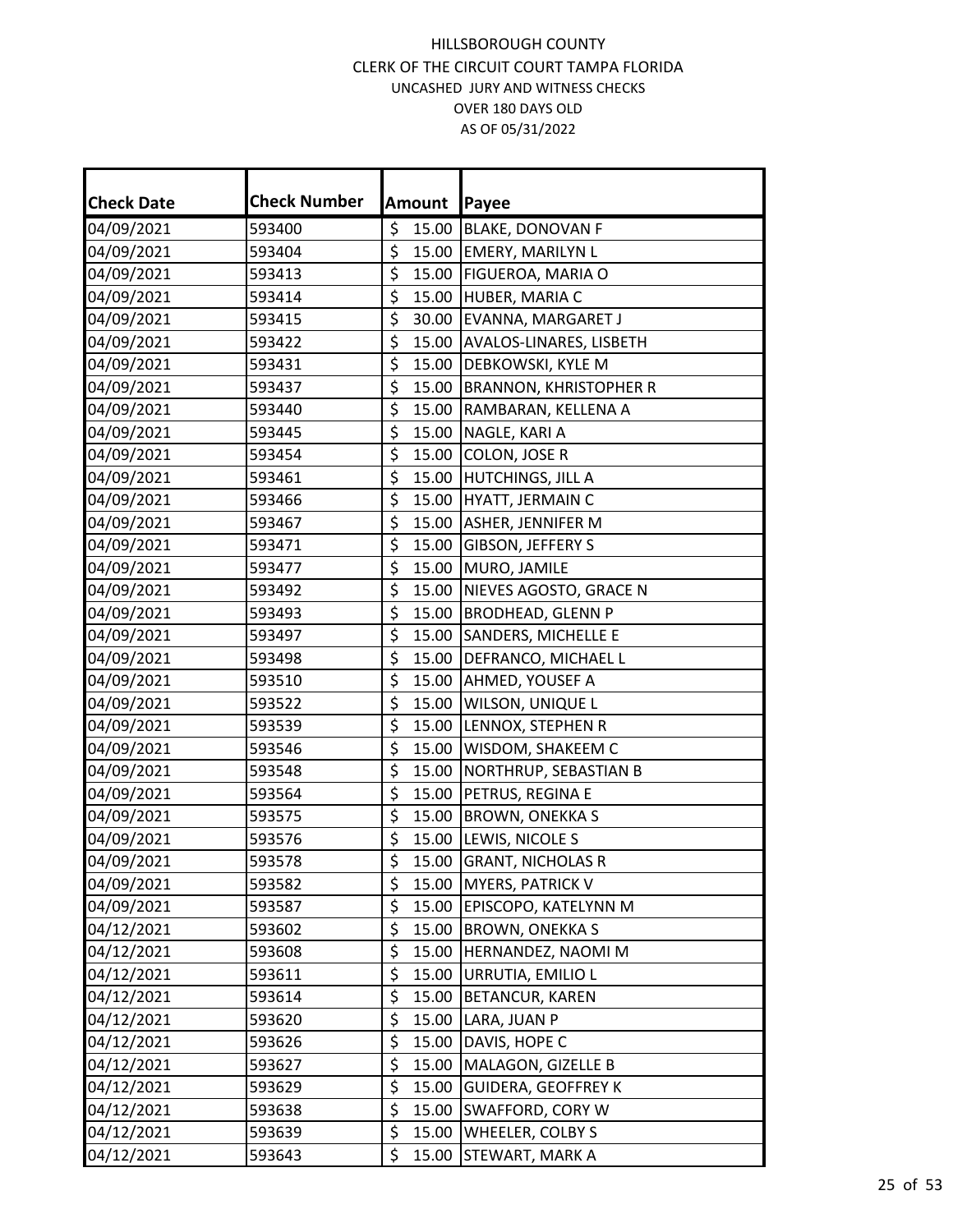| <b>Check Date</b> | <b>Check Number</b> | Amount                                   | Payee                            |
|-------------------|---------------------|------------------------------------------|----------------------------------|
| 04/12/2021        | 593646              | \$                                       | 15.00 AUBIN-LAURENT, LOUCIE      |
| 04/12/2021        | 593662              | \$<br>15.00                              | WILLIAMS, TYLER W                |
| 04/12/2021        | 593672              | \$<br>15.00                              | MILLS, MICHELLE M                |
| 04/16/2021        | 593677              | \$<br>15.00                              | RIGGS, MISTY M                   |
| 04/16/2021        | 593680              | \$                                       | 15.00 AREVALO, MIGUEL A          |
| 04/16/2021        | 593691              | \$<br>15.00                              | TOBAR RAMIREZ, MAX A             |
| 04/16/2021        | 593716              | \$<br>15.00                              | RICO-TORRES, ROSAMARIA           |
| 04/16/2021        | 593742              | $\overline{\boldsymbol{\zeta}}$<br>15.00 | CHARLES, STANLEY J               |
| 04/16/2021        | 593744              | \$<br>15.00                              | BRYSON, SONYA M                  |
| 04/16/2021        | 593746              | \$<br>15.00                              | LASKY, SHAUN T                   |
| 04/16/2021        | 593751              | \$<br>30.00                              | CHRISTMAN, SEAN M                |
| 04/16/2021        | 593753              | \$<br>15.00                              | RICHARDSON, SARAH N              |
| 04/16/2021        | 593755              | \$<br>15.00                              | RAHAMAN, SAFRAZ                  |
| 04/16/2021        | 593791              | \$<br>15.00                              | <b>SCANNELL, TYLER J</b>         |
| 04/16/2021        | 593798              | $\overline{\xi}$<br>15.00                | MONTANO, TIMOTHY J               |
| 04/16/2021        | 593827              | \$<br>15.00                              | VASQUEZ, MARVIN D                |
| 04/16/2021        | 593839              | \$<br>15.00                              | <b>FEBLEZ, AUNDRE R</b>          |
| 04/16/2021        | 593841              | $\overline{\boldsymbol{\zeta}}$<br>15.00 | COLEMAN, ANTONIKA U              |
| 04/16/2021        | 593846              | \$<br>15.00                              | SWAIM, GREGG F                   |
| 04/16/2021        | 593849              | \$<br>15.00                              | CARABALLO TIRADO, ELI S          |
| 04/16/2021        | 593857              | \$<br>15.00                              | <b>STEWART, CHERYL L</b>         |
| 04/16/2021        | 593860              | \$<br>15.00                              | BROWN, YOLANDER A                |
| 04/16/2021        | 593879              | \$<br>15.00                              | <b>ALVAREZ SANTOS, ANTHONY G</b> |
| 04/16/2021        | 593883              | \$<br>15.00                              | CRONK, ALICIA M                  |
| 04/16/2021        | 593886              | \$<br>15.00                              | NEAL, COLLIN C                   |
| 04/16/2021        | 593891              | \$<br>15.00                              | <b>BURKE, CHRISTINE E</b>        |
| 04/16/2021        | 593893              | \$<br>15.00                              | DOWELL, CHRISTIAN M              |
| 04/16/2021        | 593898              | \$<br>15.00                              | HALL, CERRONE                    |
| 04/16/2021        | 593905              | $\overline{\xi}$<br>15.00                | WILLAMS, CALVIN J                |
| 04/16/2021        | 593906              | \$                                       | 15.00 JACOBS, BRYAN K            |
| 04/16/2021        | 593907              | \$<br>15.00                              | <b>GULLEY, BRENDA R</b>          |
| 04/16/2021        | 593910              | \$<br>15.00                              | QUOW, ALEXANDER D                |
| 04/16/2021        | 593917              | \$<br>15.00                              | <b>GUIDERA, GEOFFREY K</b>       |
| 04/16/2021        | 593920              | \$<br>15.00                              | WHITLOCK, AMY P                  |
| 04/16/2021        | 593934              | \$<br>15.00                              | VICTORIA, ETHAN S                |
| 04/16/2021        | 593936              | \$<br>15.00                              | MARSH, ETHAN J                   |
| 04/16/2021        | 593943              | \$<br>15.00                              | EBENHOEH, EDWARD W               |
| 04/16/2021        | 593945              | \$<br>15.00                              | POSADAS, EDGAR                   |
| 04/16/2021        | 593946              | \$<br>15.00                              | <b>BOLDEN, DOROTHY</b>           |
| 04/16/2021        | 593959              | \$<br>30.00                              | ROISMAN, DAVID M                 |
| 04/16/2021        | 593974              | \$<br>15.00                              | MURPHY, JOHNIE M                 |
| 04/16/2021        | 593984              | \$<br>15.00                              | <b>GARCIA, JAYCEE L</b>          |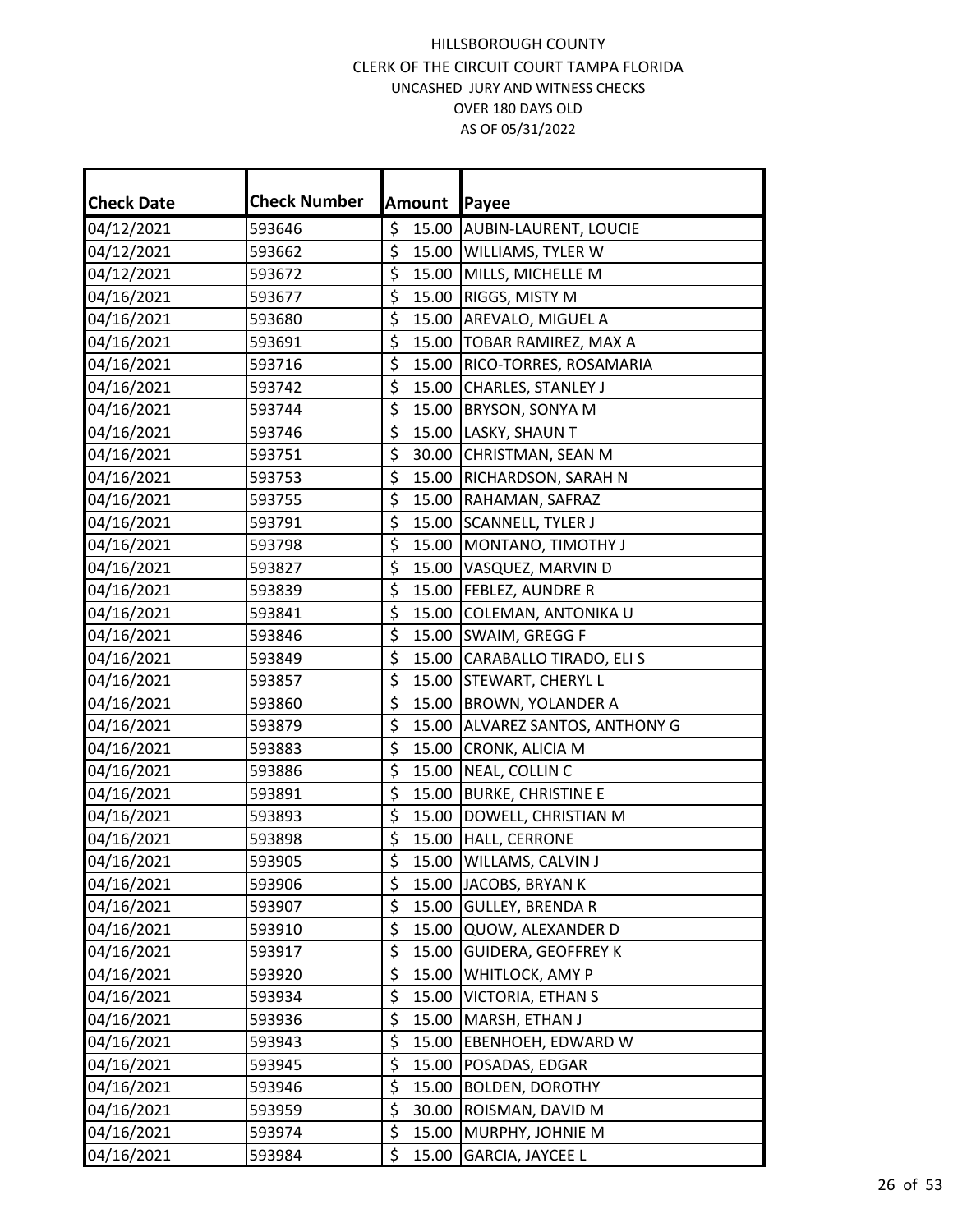| <b>Check Date</b> | <b>Check Number</b> | <b>Amount</b>             | Payee                     |
|-------------------|---------------------|---------------------------|---------------------------|
| 04/16/2021        | 593987              | \$<br>15.00               | HART, JASON C             |
| 04/16/2021        | 593990              | \$<br>15.00               | HIGDON, LAURA B           |
| 04/16/2021        | 593992              | \$<br>15.00               | VODAR, LARISA S           |
| 04/16/2021        | 593993              | \$<br>15.00               | SNEED, KYRA M             |
| 04/16/2021        | 593996              | \$<br>15.00               | JACKSON, KEVIN            |
| 04/16/2021        | 593998              | \$<br>15.00               | SIEGER, KENDALL E         |
| 04/16/2021        | 594000              | \$<br>15.00               | WALLS, KAYLUM A           |
| 04/16/2021        | 594006              | $\overline{\xi}$<br>15.00 | <b>FALCON, JUSTIN R</b>   |
| 04/16/2021        | 594007              | \$                        | 15.00 SPEAK, JUSTIN A     |
| 04/16/2021        | 594019              | \$                        | 15.00   PHILPOT, JAMES H  |
| 04/23/2021        | 594039              | \$<br>15.00               | GALVEZ, YANEY             |
| 04/23/2021        | 594048              | \$<br>15.00               | JAMES, TYRESE E           |
| 04/23/2021        | 594049              | \$<br>15.00               | STANALAND, TRICIA L       |
| 04/23/2021        | 594060              | \$<br>15.00               | FISHER, TAMMIE C          |
| 04/23/2021        | 594075              | \$<br>15.00               | JONES, RUBIN              |
| 04/23/2021        | 594077              | \$<br>30.00               | TROYER, RONALD A          |
| 04/23/2021        | 594097              | \$<br>15.00               | SHANK, MATTHEW W          |
| 04/23/2021        | 594100              | \$<br>15.00               | PIERRE, AALIYAH S         |
| 04/23/2021        | 594116              | \$<br>15.00               | <b>BUSTILLO, LAUREN B</b> |
| 04/23/2021        | 594122              | \$<br>30.00               | GAZABON SCHIAPPA, JAIME E |
| 04/23/2021        | 594126              | \$<br>15.00               | MARTIN, ANDREW J          |
| 04/23/2021        | 594129              | \$<br>15.00               | MENDEZ, JOHANNA L         |
| 04/23/2021        | 594131              | \$<br>15.00               | CLARK, CHANON             |
| 04/23/2021        | 594150              | \$<br>15.00               | SCHAETTLE, FREDRICK O     |
| 04/23/2021        | 594151              | \$<br>15.00               | SHUGART, ELIZABETH M      |
| 04/23/2021        | 594160              | \$<br>15.00               | THORNTON, DAVID M         |
| 04/23/2021        | 594162              | \$<br>15.00               | <b>GONZALEZ, DARLA R</b>  |
| 04/23/2021        | 594212              | \$<br>15.00               | <b>BUTLER, LORENZO L</b>  |
| 04/23/2021        | 594220              | $\overline{\xi}$<br>30.00 | <b>BANTA, KRISTEN W</b>   |
| 04/23/2021        | 594222              | \$<br>15.00               | SULLIVAN, KEESHA M        |
| 04/23/2021        | 594223              | \$<br>15.00               | MOUTON, KAYLA L           |
| 04/23/2021        | 594231              | \$<br>15.00               | <b>BARRON, JOSHUA D</b>   |
| 04/23/2021        | 594232              | \$<br>15.00               | HUJBAR, JOSEPH R          |
| 04/23/2021        | 594233              | \$<br>15.00               | CIMINO, JOSEPH A          |
| 04/26/2021        | 594252              | \$<br>15.00               | JONES, FAITH C            |
| 04/26/2021        | 594260              | \$<br>15.00               | CAVANAUGH, COOPER R       |
| 04/26/2021        | 594263              | \$<br>15.00               | SNOWDEN, TRACIE L         |
| 04/26/2021        | 594265              | \$<br>15.00               | MOUNCE, SARA A            |
| 04/26/2021        | 594267              | \$<br>15.00               | YOUNGER, RACHEL E         |
| 04/26/2021        | 594270              | \$<br>15.00               | <b>WALKER, NICHOLAS S</b> |
| 04/26/2021        | 594271              | \$<br>15.00               | BENNETT, NATHAN W         |
| 04/26/2021        | 594295              | \$<br>15.00               | RATHMANN, JENNA E         |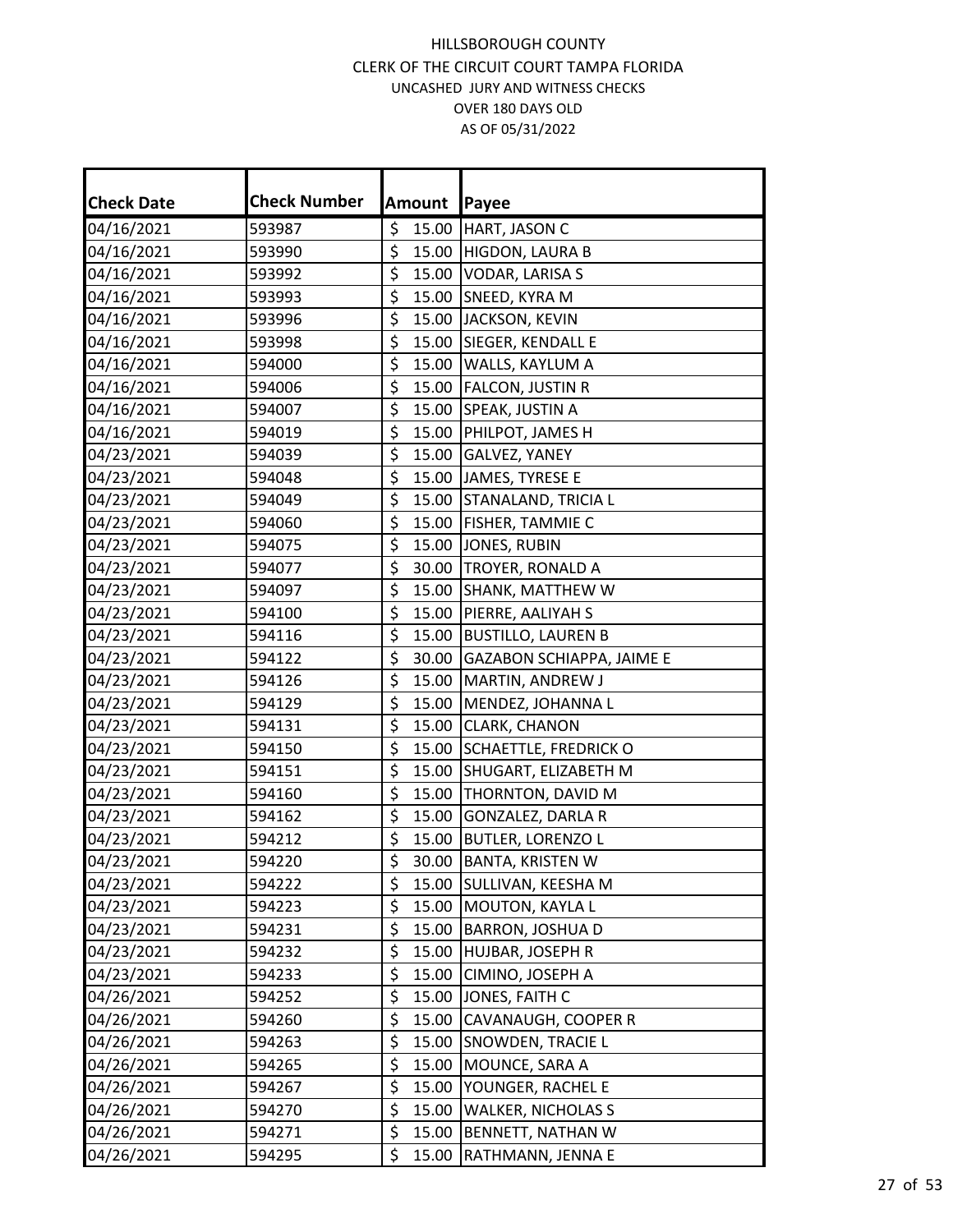| <b>Check Date</b> | <b>Check Number</b> |                  | Amount | Payee                          |
|-------------------|---------------------|------------------|--------|--------------------------------|
| 04/26/2021        | 594301              | \$               | 15.00  | MITCHELL, BRIANNA A            |
| 04/26/2021        | 594319              | \$               | 15.00  | CAMPBELL, MICHAEL J            |
| 04/26/2021        | 594324              | \$               | 15.00  | DUNCAN, ANDREW R               |
| 04/30/2021        | 594342              | \$               | 15.00  | OLIVER, JENNIFER V             |
| 04/30/2021        | 594351              | \$               | 15.00  | TENACE, JACOB D                |
| 04/30/2021        | 594354              | \$               | 15.00  | <b>GARRITY, HUNTER J</b>       |
| 04/30/2021        | 594357              | \$               | 15.00  | HOLLANDER, HENRY A             |
| 04/30/2021        | 594371              | \$               | 15.00  | JOHNSTON, MOGHAN D             |
| 04/30/2021        | 594372              | \$               | 15.00  | NUNEZ, MIGUEL A                |
| 04/30/2021        | 594378              | \$               | 15.00  | <b>FINKENBRINK, RANDOLPH T</b> |
| 04/30/2021        | 594391              | \$               | 15.00  | JORDAN, MELISSA S              |
| 04/30/2021        | 594415              | \$               | 15.00  | WALLACE, LAUREN N              |
| 04/30/2021        | 594418              | \$               | 15.00  | WEBB, LARRY K                  |
| 04/30/2021        | 594420              | \$               | 15.00  | STEWART, KRISTEN M             |
| 04/30/2021        | 594422              | \$               | 15.00  | NELSON, KIRBY D                |
| 04/30/2021        | 594432              | \$               | 15.00  | <b>ESTIEN, TAMRA E</b>         |
| 04/30/2021        | 594439              | \$               | 15.00  | FINELLO, STEVEN S              |
| 04/30/2021        | 594441              | \$               | 15.00  | CLARK, STEPHEN N               |
| 04/30/2021        | 594443              | \$               | 15.00  | LONG, STEPHEN J                |
| 04/30/2021        | 594449              | \$               | 15.00  | NASH, SHAWN D                  |
| 04/30/2021        | 594457              | \$               | 15.00  | CARRIZALES, SAMUEL             |
| 04/30/2021        | 594462              | \$               | 15.00  | MCKAY, RILEY C                 |
| 04/30/2021        | 594470              | \$               | 15.00  | HARRE, WILLIAM K               |
| 04/30/2021        | 594475              | \$               | 15.00  | ROBINSON, VICKI J              |
| 04/30/2021        | 594483              | \$               | 15.00  | CHENOWETH, EVA D               |
| 04/30/2021        | 594484              | \$               | 15.00  | DELPH, JAMES B                 |
| 04/30/2021        | 594488              | \$               | 15.00  | OLIVER, AARON G                |
| 04/30/2021        | 594495              | \$               | 15.00  | <b>KRUSE, TYLER A</b>          |
| 04/30/2021        | 594501              | $\overline{\xi}$ | 15.00  | JOHNSTON, JORDAN T             |
| 04/30/2021        | 594508              | \$               | 15.00  | <b>KENLEY, BARBARA J</b>       |
| 04/30/2021        | 594521              | \$               | 15.00  | WALKER, COLLIN S               |
| 04/30/2021        | 594522              | \$               | 15.00  | FORD, RICHARD D                |
| 04/30/2021        | 594524              | \$               | 15.00  | MYERS, VINCENT A               |
| 04/30/2021        | 594545              | \$               | 15.00  | ESPINO, AMANDA R               |
| 04/30/2021        | 594547              | \$               | 15.00  | SMITH, AMANDA L                |
| 04/30/2021        | 594550              | \$               | 15.00  | <b>BLACKMON, ALYSSA L</b>      |
| 04/30/2021        | 594562              | \$               | 60.00  | JONES, FAITH C                 |
| 04/30/2021        | 594571              | \$               | 15.00  | JOHNSON, DYLAN E               |
| 04/30/2021        | 594574              | \$               | 15.00  | SEEVERS, DIONNE D              |
| 04/30/2021        | 594584              | \$               | 15.00  | MARSHALL, GABRIELLE            |
| 04/30/2021        | 594593              | \$               | 15.00  | CORRALES, EMILIO J             |
| 04/30/2021        | 594602              | \$               | 15.00  | HODGE, CYNTHIA B               |
|                   |                     |                  |        |                                |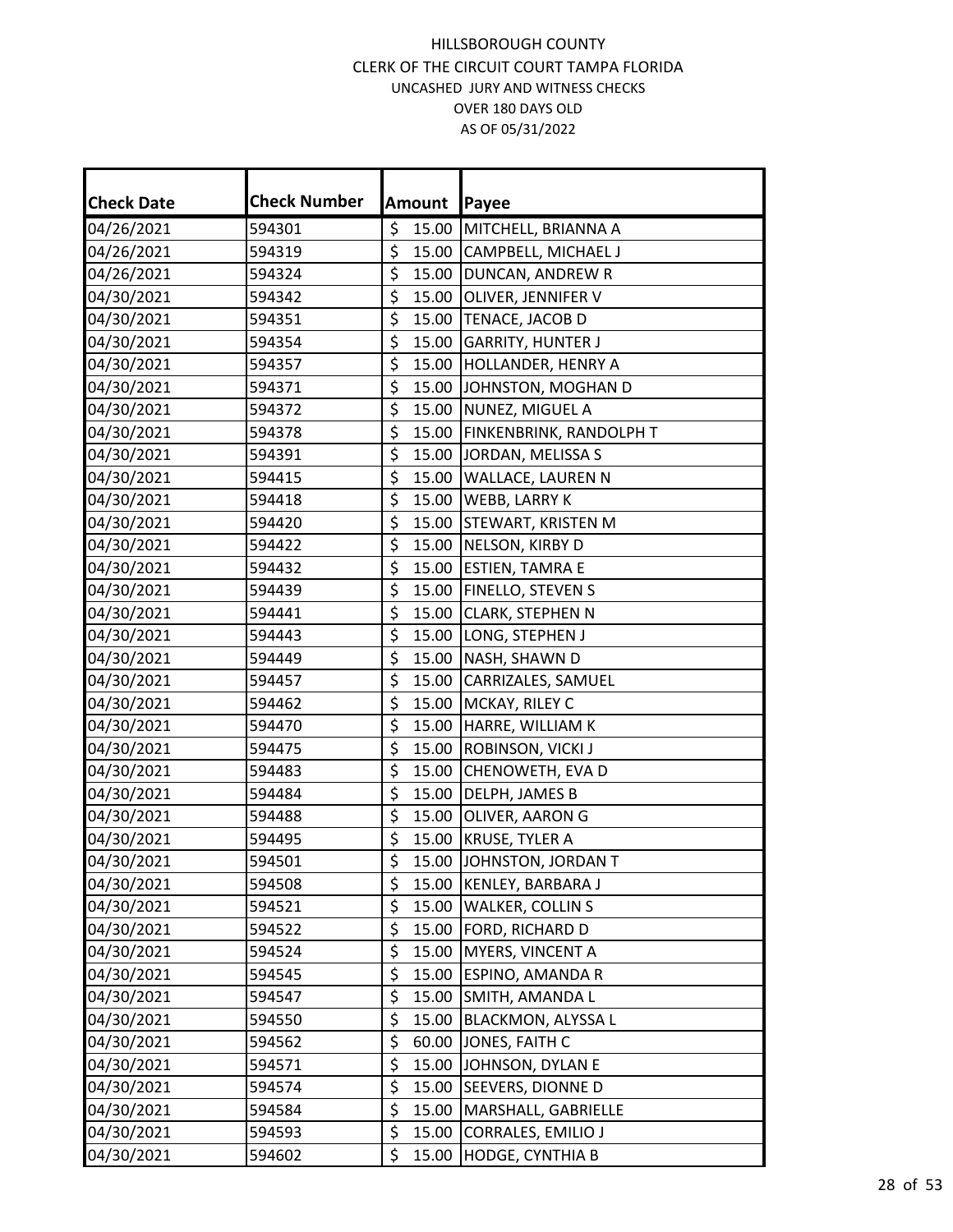| <b>Check Date</b> | <b>Check Number</b> | <b>Amount</b>             | Payee                         |
|-------------------|---------------------|---------------------------|-------------------------------|
| 04/30/2021        | 594620              | \$<br>15.00               | ALVAREZ ORTIZ, BRIAN X        |
| 04/30/2021        | 594622              | \$<br>15.00               | KEY, BRIAN A                  |
| 04/30/2021        | 594624              | \$<br>15.00               | SMITH, BRANDON C              |
| 04/30/2021        | 594625              | \$<br>15.00               | <b>CLEMENT, BRADLEY K</b>     |
| 04/30/2021        | 594630              | \$<br>15.00               | SAUNDERSON ZELAYA, BENJAMIN M |
| 05/07/2021        | 594643              | \$<br>15.00               | CLEVELAND, LOIS D             |
| 05/07/2021        | 594650              | \$<br>15.00               | CORPE, LEONARD C              |
| 05/07/2021        | 594652              | $\overline{\xi}$<br>15.00 | WALKER, LAWRENCE              |
| 05/07/2021        | 594660              | \$<br>15.00               | COOK, SHARON E                |
| 05/07/2021        | 594665              | \$<br>15.00               | PRICE, SANDRA R               |
| 05/07/2021        | 594683              | \$                        | 15.00 TAVERAS, RAFAEL         |
| 05/07/2021        | 594684              | \$<br>15.00               | ROBAYNA, RAFAEL R             |
| 05/07/2021        | 594698              | \$<br>15.00               | <b>GALDONA, NICOLAS E</b>     |
| 05/07/2021        | 594700              | \$<br>15.00               | <b>GILLIAM, NICHOLAS T</b>    |
| 05/07/2021        | 594707              | \$<br>15.00               | SLENN, MINDY L                |
| 05/07/2021        | 594709              | \$<br>15.00               | WOLFERSBERGER, MICHAEL T      |
| 05/07/2021        | 594713              | \$<br>15.00               | HERNANDEZ, MICHAEL G          |
| 05/07/2021        | 594714              | $\overline{\xi}$<br>15.00 | SCOTT, MICHAEL A              |
| 05/07/2021        | 594716              | \$<br>15.00               | CARDOSO, MIA A                |
| 05/07/2021        | 594725              | \$<br>15.00               | ROMULUS, STEPHANIA            |
| 05/07/2021        | 594727              | \$<br>15.00               | WRIGHT, SIERRA J              |
| 05/07/2021        | 594729              | \$<br>15.00               | JONES, MATHEW J               |
| 05/07/2021        | 594744              | \$<br>15.00               | EKARDT, SARA L                |
| 05/07/2021        | 594747              | \$<br>15.00               | VARGAS, WILLIAM E             |
| 05/07/2021        | 594754              | \$<br>15.00               | <b>BARRETT, TREY V</b>        |
| 05/07/2021        | 594770              | \$<br>15.00               | ODELL, STEVEN M               |
| 05/07/2021        | 594775              | \$<br>15.00               | JACKSON, YANARA A             |
| 05/07/2021        | 594782              | \$<br>15.00               | DE LA GUARDIA, CARLOS M       |
| 05/07/2021        | 594796              | $\overline{\xi}$<br>15.00 | PEREZ, MARY A                 |
| 05/07/2021        | 594801              | \$<br>15.00               | GRIFFIN, GLYNN D              |
| 05/07/2021        | 594811              | \$<br>15.00               | STEUERNAGEL, CAMERON J        |
| 05/07/2021        | 594817              | \$<br>15.00               | <b>HUDDLESTON, BRADLEY S</b>  |
| 05/07/2021        | 594820              | \$<br>15.00               | <b>GONZALEZ, BERONES A</b>    |
| 05/07/2021        | 594824              | \$<br>15.00               | MRIDHA, ARIEL                 |
| 05/07/2021        | 594830              | \$                        | 15.00 TUTOR, ANISOARA         |
| 05/07/2021        | 594838              | \$<br>15.00               | TAYLOR, ALYSSA L              |
| 05/07/2021        | 594840              | \$<br>15.00               | GALVEZ, ALEXANDER M           |
| 05/07/2021        | 594841              | \$<br>15.00               | RICK, ALEX S                  |
| 05/07/2021        | 594876              | \$<br>15.00               | WILLIAMS, DAWN E              |
| 05/07/2021        | 594897              | \$<br>15.00               | LAUSIER, CHRISTOPHER J        |
| 05/07/2021        | 594901              | \$<br>15.00               | LANDRY, CHRISTOPHER A         |
| 05/07/2021        | 594906              | \$<br>15.00               | HANLON, CHARLES W             |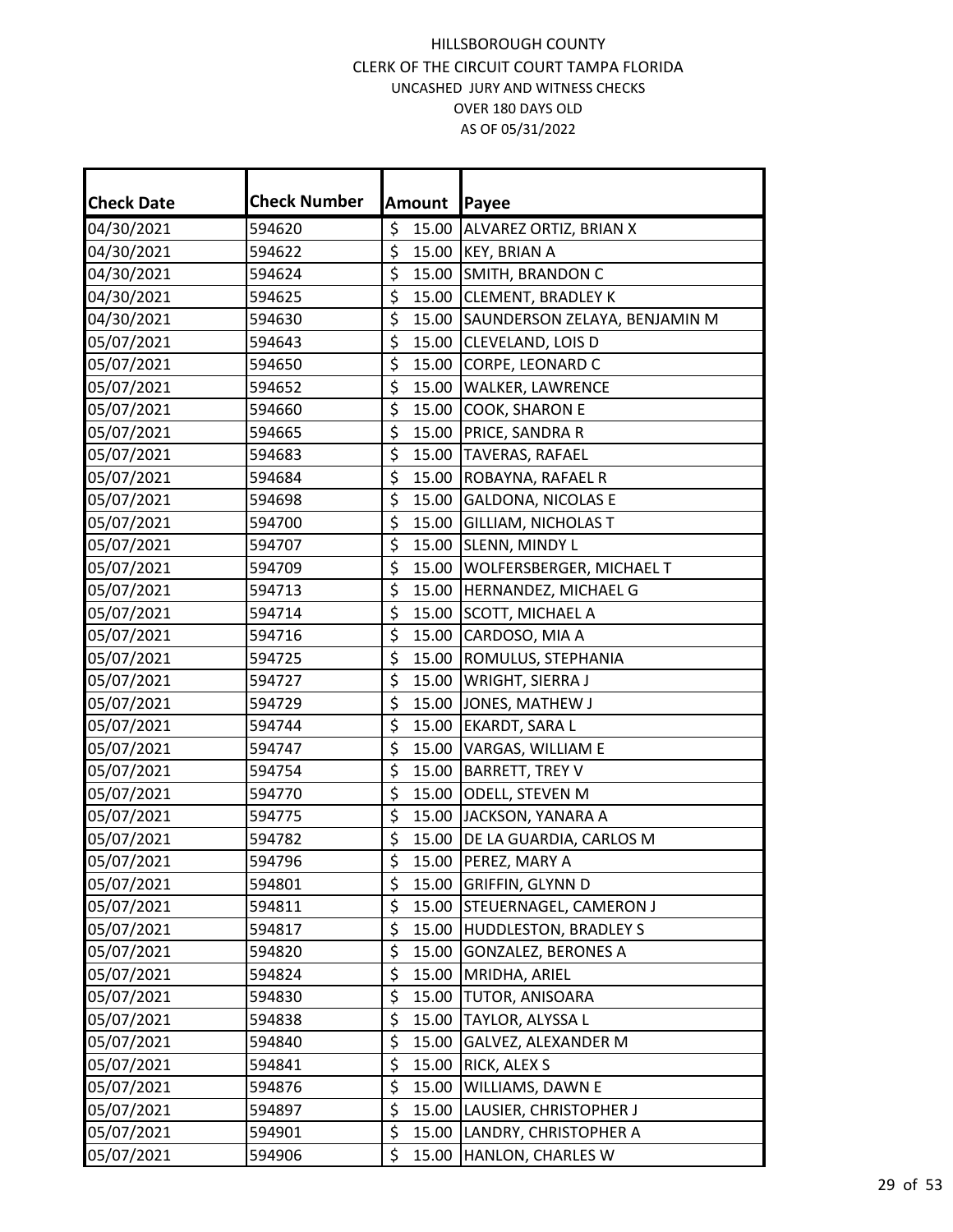| <b>Check Date</b> | <b>Check Number</b> | Amount                                   | Payee                          |
|-------------------|---------------------|------------------------------------------|--------------------------------|
| 05/07/2021        | 594919              | \$                                       | 15.00 ANDERSON, JORDAN M       |
| 05/07/2021        | 594940              | \$<br>15.00                              | PATTON, JACOB I                |
| 05/07/2021        | 594950              | \$<br>15.00                              | LOYOLA, GEORGE K               |
| 05/07/2021        | 594953              | \$<br>15.00                              | <b>ROACH, GEHON D</b>          |
| 05/07/2021        | 594954              | \$<br>15.00                              | ROGERS, GAVIN J                |
| 05/07/2021        | 594955              | \$<br>15.00                              | LEPELLETIER, GARY R            |
| 05/07/2021        | 594956              | \$<br>15.00                              | TOTTEN, GARRETT A              |
| 05/07/2021        | 594973              | $\overline{\boldsymbol{\zeta}}$<br>15.00 | ALHASSANI, DINA N              |
| 05/07/2021        | 594977              | \$                                       | 15.00 JAMES-JACOBS, KEYSHA Y   |
| 05/14/2021        | 594992              | \$<br>15.00                              | RUIZ-AREVALO, ELIAN N          |
| 05/14/2021        | 594994              | $\overline{\xi}$<br>15.00                | <b>BELTRAN, EDUARDO</b>        |
| 05/14/2021        | 594999              | \$<br>15.00                              | GONZALEZ MARTINEZ, DONOVAN J   |
| 05/14/2021        | 595016              | $\overline{\boldsymbol{\zeta}}$<br>15.00 | SIM, CHRISTOPHER L             |
| 05/14/2021        | 595018              | \$<br>15.00                              | WILLIAMSON, CHRISTOPHER A      |
| 05/14/2021        | 595022              | $\overline{\boldsymbol{\zeta}}$<br>15.00 | PINIZZOTTO, CHASE P            |
| 05/14/2021        | 595024              | \$<br>15.00                              | MITCHELL, CHARLES M            |
| 05/14/2021        | 595035              | \$<br>15.00                              | OHNMEISS, HUNTER J             |
| 05/14/2021        | 595043              | $\overline{\boldsymbol{\zeta}}$<br>15.00 | SHADE, JEREMY C                |
| 05/14/2021        | 595048              | \$<br>15.00                              | IANNUZZI, JENNIFER F           |
| 05/14/2021        | 595058              | \$<br>15.00                              | ZYLINSKI, JAMES R              |
| 05/14/2021        | 595061              | \$<br>15.00                              | PEREZ, JAMES A                 |
| 05/14/2021        | 595062              | \$<br>15.00                              | KIRCH, JAKOB W                 |
| 05/14/2021        | 595070              | \$<br>15.00                              | FERNANDEZ, GUSTAVO M           |
| 05/14/2021        | 595077              | \$<br>15.00                              | ROCHA, FRANCISCO               |
| 05/14/2021        | 595078              | \$<br>15.00                              | ZAMBRANA, FERNANDO L           |
| 05/14/2021        | 595086              | \$<br>15.00                              | SHIDLER, ELIZABETH A           |
| 05/14/2021        | 595087              | $\overline{\xi}$<br>15.00                | MCGILL, ELINA N                |
| 05/14/2021        | 595095              | \$<br>15.00                              | <b>GONZALEZ NIEVES, LUIS F</b> |
| 05/14/2021        | 595096              | $\overline{\xi}$<br>15.00                | CAMPANELLO, LOUIS M            |
| 05/14/2021        | 595098              | \$                                       | 15.00   RODRIGUEZ, LISBETH     |
| 05/14/2021        | 595103              | \$<br>15.00                              | ROTH, LAVONNA M                |
| 05/14/2021        | 595108              | \$<br>15.00                              | <b>BUTTOCOVOLO, KYLE J</b>     |
| 05/14/2021        | 595120              | \$<br>15.00                              | KOSSOW, KATHERINE V            |
| 05/14/2021        | 595126              | \$<br>15.00                              | GARNEAU, JUSTIN W              |
| 05/14/2021        | 595132              | \$<br>15.00                              | DIPAULA, JOSEPH E              |
| 05/14/2021        | 595137              | \$<br>15.00                              | RODRIGUEZ-DECOLA, MICHELLE     |
| 05/14/2021        | 595147              | \$<br>15.00                              | <b>BOGAR, QUANDIS D</b>        |
| 05/14/2021        | 595148              | \$<br>15.00                              | MERCER, PHELECIA R             |
| 05/14/2021        | 595164              | \$<br>15.00                              | MERCY, MICHAELA J              |
| 05/14/2021        | 595179              | \$<br>15.00                              | REECE, MARIO M                 |
| 05/14/2021        | 595181              | \$<br>15.00                              | STEEN, MARIA                   |
| 05/14/2021        | 595186              | \$<br>15.00                              | PARKER, MALISSA A              |
|                   |                     |                                          |                                |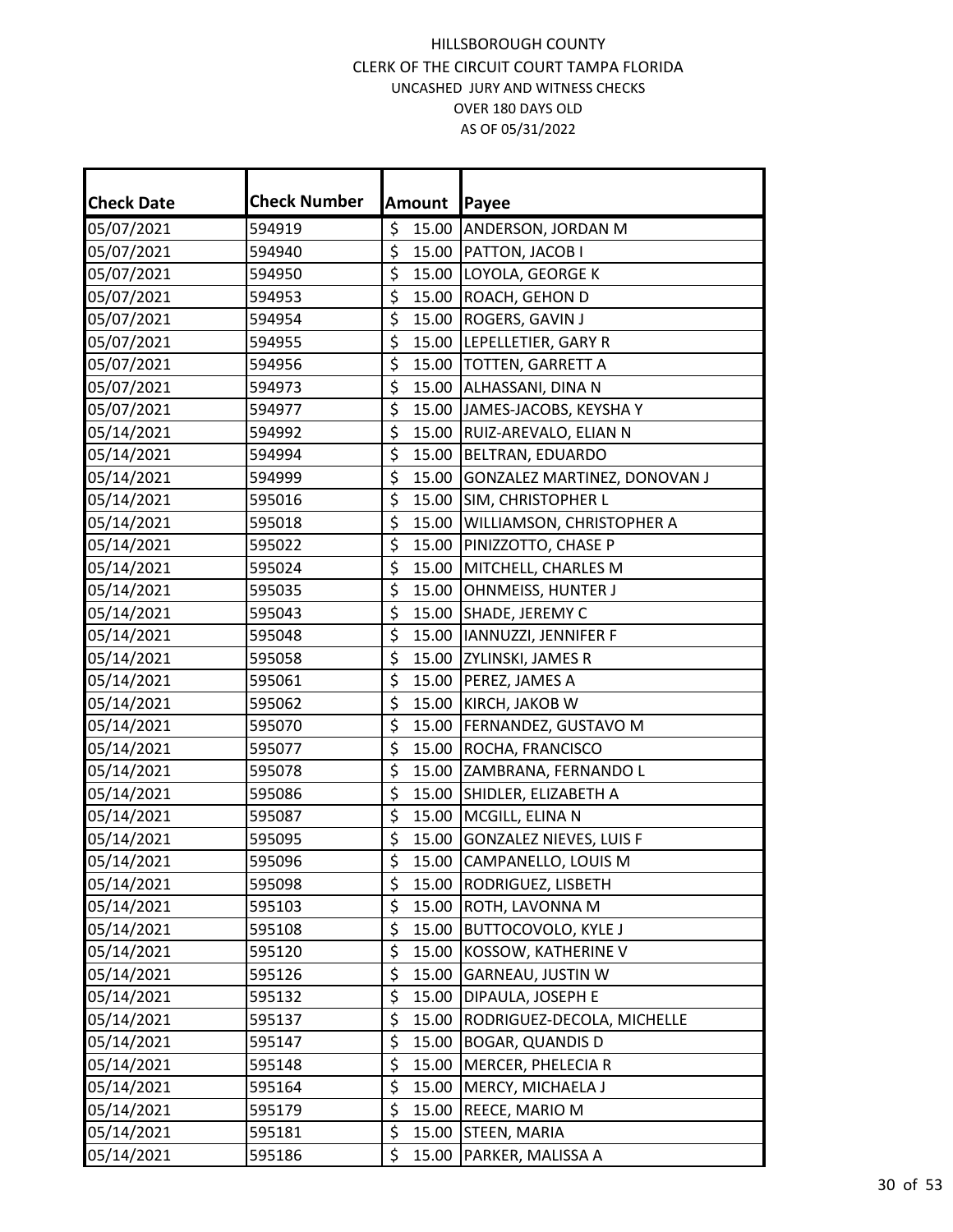| <b>Check Date</b> | <b>Check Number</b> |                        | Amount | Payee                         |
|-------------------|---------------------|------------------------|--------|-------------------------------|
| 05/14/2021        | 595188              | \$                     | 15.00  | <b>CIARLONE, MADISON E</b>    |
| 05/14/2021        | 595189              | \$                     | 15.00  | STANFORD, MADELINE R          |
| 05/14/2021        | 595208              | \$                     | 15.00  | GRULLON SEPULVEDA, XAVIER A   |
| 05/14/2021        | 595211              | \$                     | 15.00  | CHAMBERS, WILLIAM L           |
| 05/14/2021        | 595226              | \$                     |        | 15.00 TREVINO, SONIA E        |
| 05/14/2021        | 595227              | \$                     | 15.00  | MATUSCHEWSKY, SIMONE A        |
| 05/14/2021        | 595231              | \$                     | 15.00  | LISE, SHAKOBE D               |
| 05/14/2021        | 595242              | $\overline{\xi}$       | 15.00  | MACCHIA, ROCCO J              |
| 05/14/2021        | 595253              | \$                     | 15.00  | WILLIAMS, URSULA C            |
| 05/14/2021        | 595262              | \$                     | 15.00  | CARREA, KRISTEN R             |
| 05/14/2021        | 595271              | \$                     | 15.00  | WILSON, ELIJAH F              |
| 05/14/2021        | 595273              | \$                     | 15.00  | <b>BROWNING, JOHN K</b>       |
| 05/14/2021        | 595274              | \$                     | 15.00  | JONES, CHRISTOPHER M          |
| 05/14/2021        | 595277              | \$                     |        | 15.00 JJOHNSON, ROBERT F      |
| 05/14/2021        | 595281              | \$                     |        | 15.00 ABRAHAM, NATHANIEL D    |
| 05/14/2021        | 595283              | \$                     | 15.00  | GREGORY, ALEXANDER C          |
| 05/14/2021        | 595294              | \$                     | 15.00  | MASSEY, BRANDI A              |
| 05/14/2021        | 595335              | \$                     | 30.00  | RHULE, JESSICA H              |
| 05/24/2021        | 595346              | \$                     | 15.00  | MALDONADO, DAISY CAROLINA C   |
| 05/24/2021        | 595351              | \$                     | 15.00  | WIMBERLY, CORA-LYNNE          |
| 05/24/2021        | 595362              | \$                     | 15.00  | <b>BRAGGS, CHARLES A</b>      |
| 05/24/2021        | 595364              | \$                     | 15.00  | GOMEZ, CASSANDRA N            |
| 05/24/2021        | 595376              | \$                     | 15.00  | SMITH, BRETT R                |
| 05/24/2021        | 595379              | \$                     | 45.00  | HACKETT, AUDREY N             |
| 05/24/2021        | 595382              | \$                     | 15.00  | GRIGGS, ARIZONIA M            |
| 05/24/2021        | 595390              | \$                     | 15.00  | MENCIA, AMANDA N              |
| 05/24/2021        | 595391              | \$                     | 15.00  | <b>BRIGHT, AMANDA M</b>       |
| 05/24/2021        | 595393              | \$                     | 15.00  | BROWN, ALVIN L                |
| 05/24/2021        | 595419              | $\overline{\varsigma}$ | 30.00  | RHULE, JESSICA H              |
| 05/24/2021        | 595434              | \$                     | 15.00  | XIONG, DAVONG                 |
| 05/24/2021        | 595440              | \$                     | 15.00  | NELSON, DARRYL L              |
| 05/24/2021        | 595447              | \$                     | 15.00  | CLARK, MARIA L                |
| 05/24/2021        | 595456              | \$                     | 15.00  | <b>BUENO-DESPAIGNE, LIETY</b> |
| 05/24/2021        | 595482              | \$                     | 15.00  | FEBRES QUINONES, JOSEPH J     |
| 05/24/2021        | 595484              | \$                     | 15.00  | MARTINEZ, JOSE R              |
| 05/24/2021        | 595487              | \$                     | 15.00  | TEKOWITZ, JOHN R              |
| 05/24/2021        | 595520              | \$                     | 15.00  | GANZIANO SELLERS, ESPERANZA A |
| 05/24/2021        | 595558              | \$                     | 15.00  | JOHNSON, VANIECE J            |
| 05/24/2021        | 595569              | \$                     | 15.00  | ELSEA, TARA J                 |
| 05/24/2021        | 595579              | \$                     | 15.00  | NARANJO, SOFIA M              |
| 05/24/2021        | 595581              | \$                     | 15.00  | GOODMAN, SIMON D              |
| 05/24/2021        | 595591              | \$                     | 30.00  | THURWANGER, SCOTTIE A         |
|                   |                     |                        |        |                               |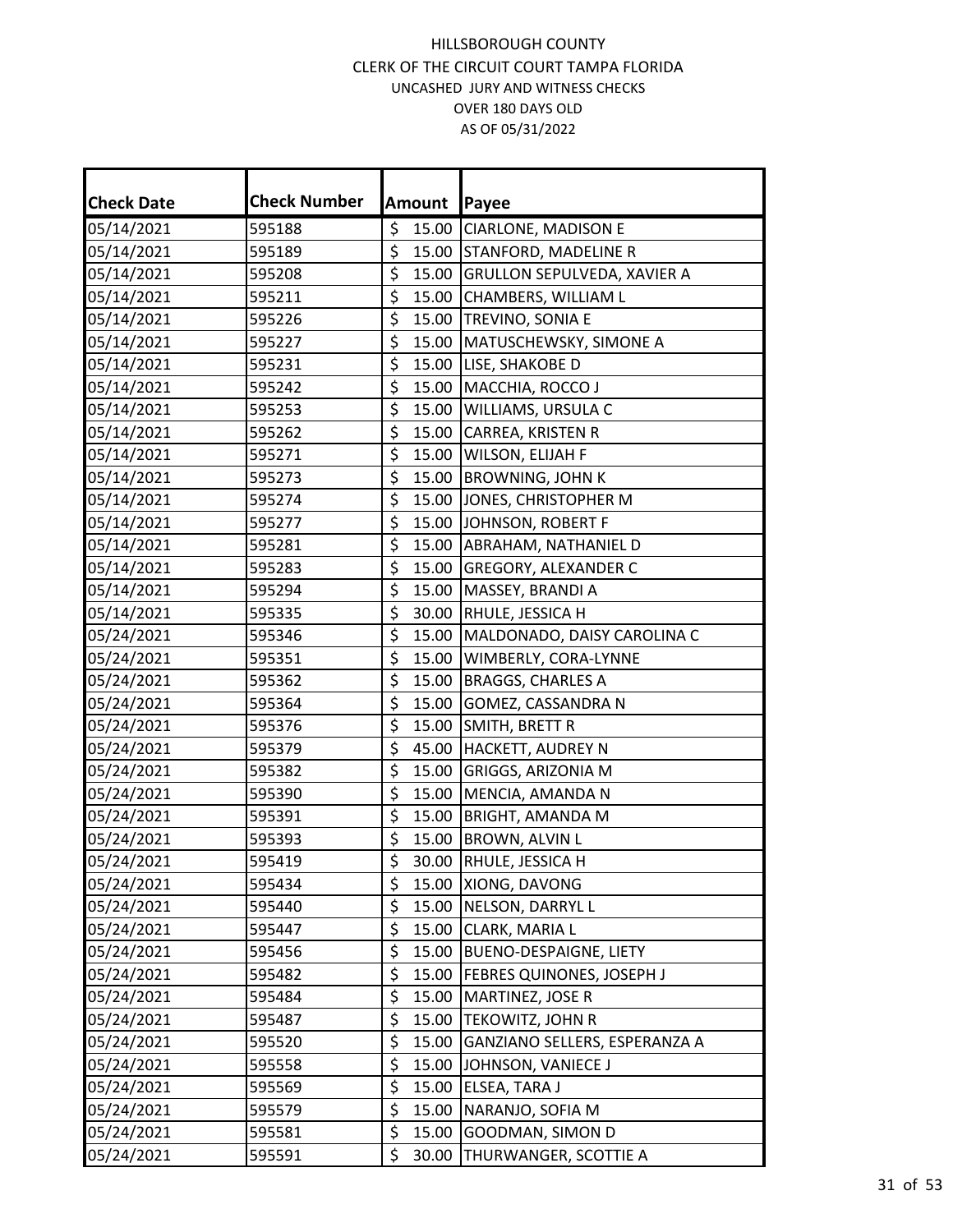| <b>Check Date</b> | <b>Check Number</b> |                  | Amount | Payee                       |
|-------------------|---------------------|------------------|--------|-----------------------------|
| 05/24/2021        | 595603              | \$               |        | 15.00 LOVE, RICHARD J       |
| 05/24/2021        | 595608              | \$               | 15.00  | <b>WELDON, REBECCA A</b>    |
| 05/24/2021        | 595609              | \$               | 15.00  | <b>BISCHOF, PRESTON C</b>   |
| 05/24/2021        | 595611              | \$               | 15.00  | HUDSON, PHATIMA M           |
| 05/24/2021        | 595613              | \$               | 15.00  | WALLACE JR, OTIS O          |
| 05/24/2021        | 595614              | \$               | 15.00  | NARCISO, OMAR               |
| 05/24/2021        | 595618              | \$               | 15.00  | <b>GARBA, NICOLE A</b>      |
| 05/24/2021        | 595622              | $\overline{\xi}$ | 15.00  | JONES, MITCHUM D            |
| 05/24/2021        | 595628              | \$               | 15.00  | <b>BARRETT, MELISSA M</b>   |
| 05/24/2021        | 595632              | \$               | 15.00  | <b>INGRAM, CURTILIOUS S</b> |
| 05/24/2021        | 595647              | \$               | 15.00  | <b>BRANDON, LUIS</b>        |
| 05/24/2021        | 595657              | \$               | 15.00  | ALVAREZ, PIEDAD C           |
| 05/24/2021        | 595660              | \$               | 15.00  | PATRICK, WILLIAM C          |
| 05/24/2021        | 595661              | \$               | 15.00  | STEVENS, RYAN D             |
| 05/24/2021        | 595665              | \$               | 15.00  | <b>BAKER, JOSEPH</b>        |
| 05/28/2021        | 595684              | \$               | 15.00  | JAMES, DEBORAH M            |
| 05/28/2021        | 595688              | \$               | 15.00  | SCOTT, DAVID E              |
| 05/28/2021        | 595698              | \$               | 15.00  | CLAY, CASSIDY D             |
| 05/28/2021        | 595699              | \$               | 15.00  | LOWE, CASEY R               |
| 05/28/2021        | 595702              | \$               | 15.00  | PAGAN REYES, CARLOS F       |
| 05/28/2021        | 595707              | \$               | 15.00  | RAY, MILES D                |
| 05/28/2021        | 595715              | \$               | 15.00  | JAMES, MATTHEW J            |
| 05/28/2021        | 595720              | \$               | 15.00  | LOPEZ, MARIBEL L            |
| 05/28/2021        | 595728              | \$               | 15.00  | RODRIGUEZ, KERSTIN A        |
| 05/28/2021        | 595732              | \$               | 15.00  | JENKINS, KATRICE L          |
| 05/28/2021        | 595744              | \$               | 15.00  | LOUGH, JENNIFER M           |
| 05/28/2021        | 595766              | \$               | 15.00  | RADEMAKER, EVAN L           |
| 05/28/2021        | 595770              | \$               | 15.00  | QUIROGA, ROGGERD R          |
| 05/28/2021        | 595771              | $\overline{\xi}$ | 15.00  | HART, ROBERT M              |
| 05/28/2021        | 595776              | \$               | 15.00  | ELIZEE, ELLA J              |
| 05/28/2021        | 595778              | \$               | 15.00  | COOK, ELBALIZ S             |
| 05/28/2021        | 595781              | \$               | 15.00  | REYNOSO, EDWIN              |
| 05/28/2021        | 595786              | \$               | 15.00  | MERTZ, TYLER G              |
| 05/28/2021        | 595788              | \$               | 15.00  | RODRIGUEZ, TRACY K          |
| 05/28/2021        | 595791              | \$               | 15.00  | <b>CLIFFORD, THOMAS T</b>   |
| 05/28/2021        | 595792              | \$               | 15.00  | <b>MEYER, THOMAS B</b>      |
| 05/28/2021        | 595800              | \$               | 15.00  | VILLAREJOS, SHAEDA E        |
| 05/28/2021        | 595804              | \$               | 15.00  | HOEGLER, RYAN J             |
| 05/28/2021        | 595807              | \$               | 15.00  | DAVILA, ZHANE A             |
| 05/28/2021        | 595812              | \$               | 15.00  | MARTINEZ, BRANDY T          |
| 05/28/2021        | 595824              | \$               | 15.00  | FLANIGAN, AMY J             |
| 05/28/2021        | 595832              | \$               | 30.00  | <b>BUCHANAN, RILEY M</b>    |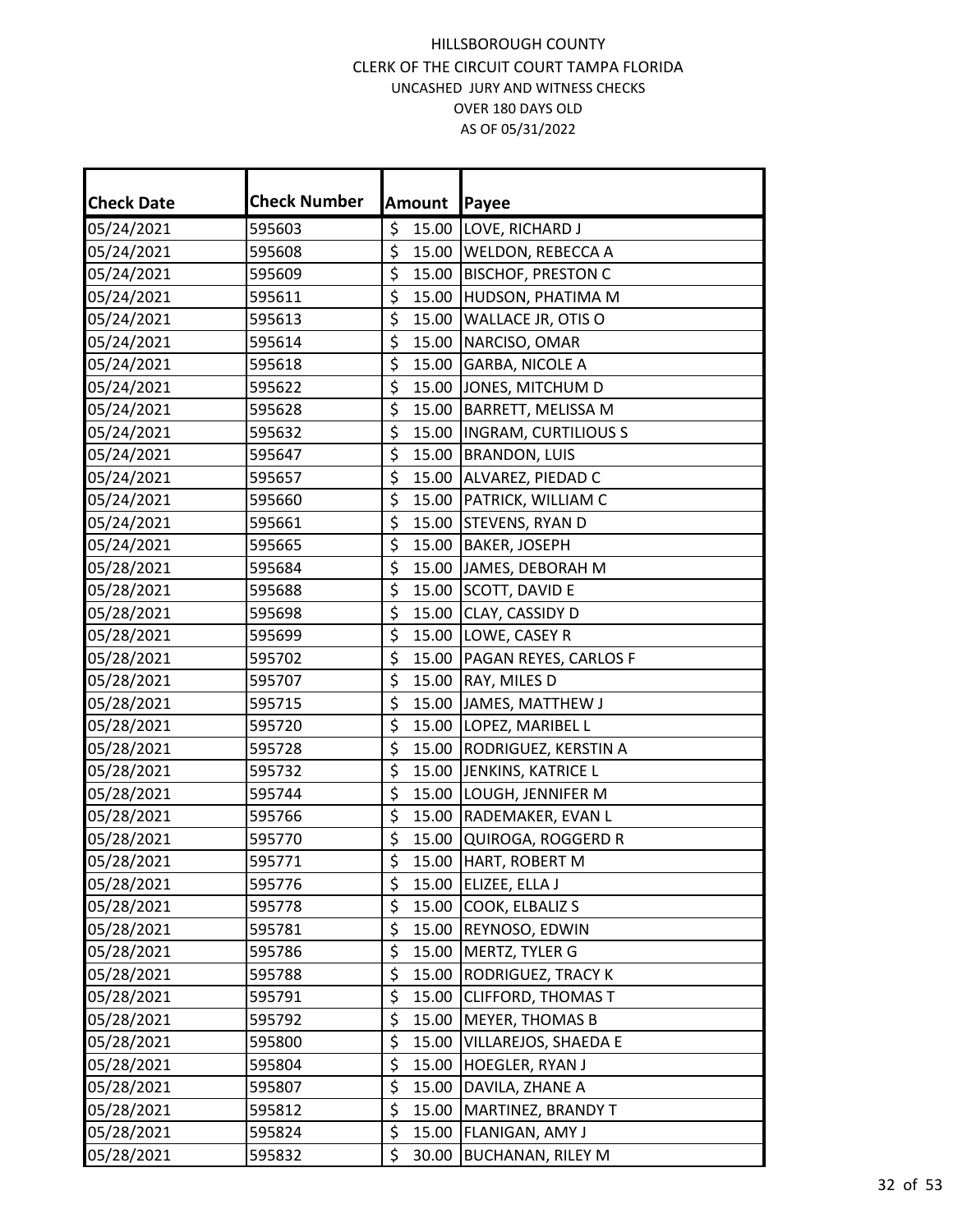| <b>Check Date</b> | <b>Check Number</b> | <b>Amount</b>             | Payee                       |
|-------------------|---------------------|---------------------------|-----------------------------|
| 05/28/2021        | 595844              | \$<br>15.00               | <b>BAXTER, ROBERT C</b>     |
| 05/28/2021        | 595845              | \$<br>30.00               | VAN GELDER, MARCIA V        |
| 05/28/2021        | 595859              | \$<br>15.00               | GIZZI, BRITTNEY J           |
| 05/28/2021        | 595871              | \$<br>15.00               | COLVIN, SHANIA D            |
| 06/04/2021        | 595884              | \$<br>15.00               | NEALL, EDWARD R             |
| 06/04/2021        | 595890              | \$<br>15.00               | TOWNSEND, SCOTT C           |
| 06/04/2021        | 595893              | \$<br>45.00               | LEE, JOSHUA                 |
| 06/04/2021        | 595898              | $\overline{\xi}$<br>30.00 | HOUSEHOLDER, COLIN M        |
| 06/04/2021        | 595903              | \$                        | 15.00 ALLEN, COREY P        |
| 06/04/2021        | 595905              | \$                        | 15.00 ZITEK, TERRY A        |
| 06/04/2021        | 595917              | $\overline{\xi}$          | 15.00 FRANKLIN, JAYLYN R    |
| 06/04/2021        | 595924              | \$<br>15.00               | HANSEN, ANDREW V            |
| 06/04/2021        | 595927              | \$<br>15.00               | HREBICEK, AMY M             |
| 06/04/2021        | 595931              | \$<br>15.00               | DELGADO, JADRIEN E          |
| 06/04/2021        | 595944              | \$<br>15.00               | SANTIAGO, JESSICA N         |
| 06/04/2021        | 595954              | \$<br>15.00               | <b>BECKER, JACQUELYN G</b>  |
| 06/04/2021        | 595959              | \$<br>15.00               | STILLWELL, MORGAN J         |
| 06/04/2021        | 595960              | $\overline{\xi}$<br>15.00 | HALL, JENNIFER L            |
| 06/04/2021        | 595962              | \$<br>15.00               | NORTH, JENNA N              |
| 06/04/2021        | 595965              | \$<br>15.00               | VEGA PEGUERO, JEAN C        |
| 06/04/2021        | 595967              | \$<br>15.00               | TOMPKINS, IAN R             |
| 06/04/2021        | 595971              | \$<br>30.00               | ROBERTS, MELISSA V          |
| 06/04/2021        | 595977              | \$<br>15.00               | HINES, ERIC B               |
| 06/04/2021        | 595978              | \$<br>15.00               | LAPORTE, EMILIO J           |
| 06/04/2021        | 595983              | \$<br>15.00               | <b>BOISEN, MORGAN C</b>     |
| 06/04/2021        | 595985              | \$<br>15.00               | MYGRANT, MIRANDA E          |
| 06/04/2021        | 595989              | \$<br>15.00               | <b>GALLIMORE, MICHAEL B</b> |
| 06/04/2021        | 595991              | \$<br>15.00               | JOVIN, MEGAN R              |
| 06/04/2021        | 595994              | $\overline{\xi}$<br>15.00 | HEINZEN, MEAGAN A           |
| 06/04/2021        | 596011              | \$<br>15.00               | WELLS-HODGE, LEYAH M        |
| 06/04/2021        | 596014              | \$<br>15.00               | SUGRUE, LAURA M             |
| 06/04/2021        | 596027              | \$<br>15.00               | CIMINO, KATHLEEN            |
| 06/04/2021        | 596035              | \$<br>15.00               | BLAWN, JOYCE A              |
| 06/04/2021        | 596036              | \$<br>15.00               | AZCONA, JOSHUA L            |
| 06/04/2021        | 596048              | \$<br>15.00               | MOMPOINT, REGINALD          |
| 06/04/2021        | 596052              | \$<br>15.00               | RINGDAHL, SHELBY L          |
| 06/04/2021        | 596059              | \$<br>15.00               | PERRY, SAMUEL J             |
| 06/04/2021        | 596064              | \$<br>15.00               | MRIBIHA, RACHID             |
| 06/04/2021        | 596066              | \$<br>15.00               | PHAUP, PENELOPE G           |
| 06/04/2021        | 596072              | \$<br>15.00               | PIMENTEL, OFELIA            |
| 06/04/2021        | 596081              | \$<br>15.00               | DUPREE, TRAEONIE D          |
| 06/11/2021        | 596091              | \$<br>15.00               | BERTAN, WYETTE E            |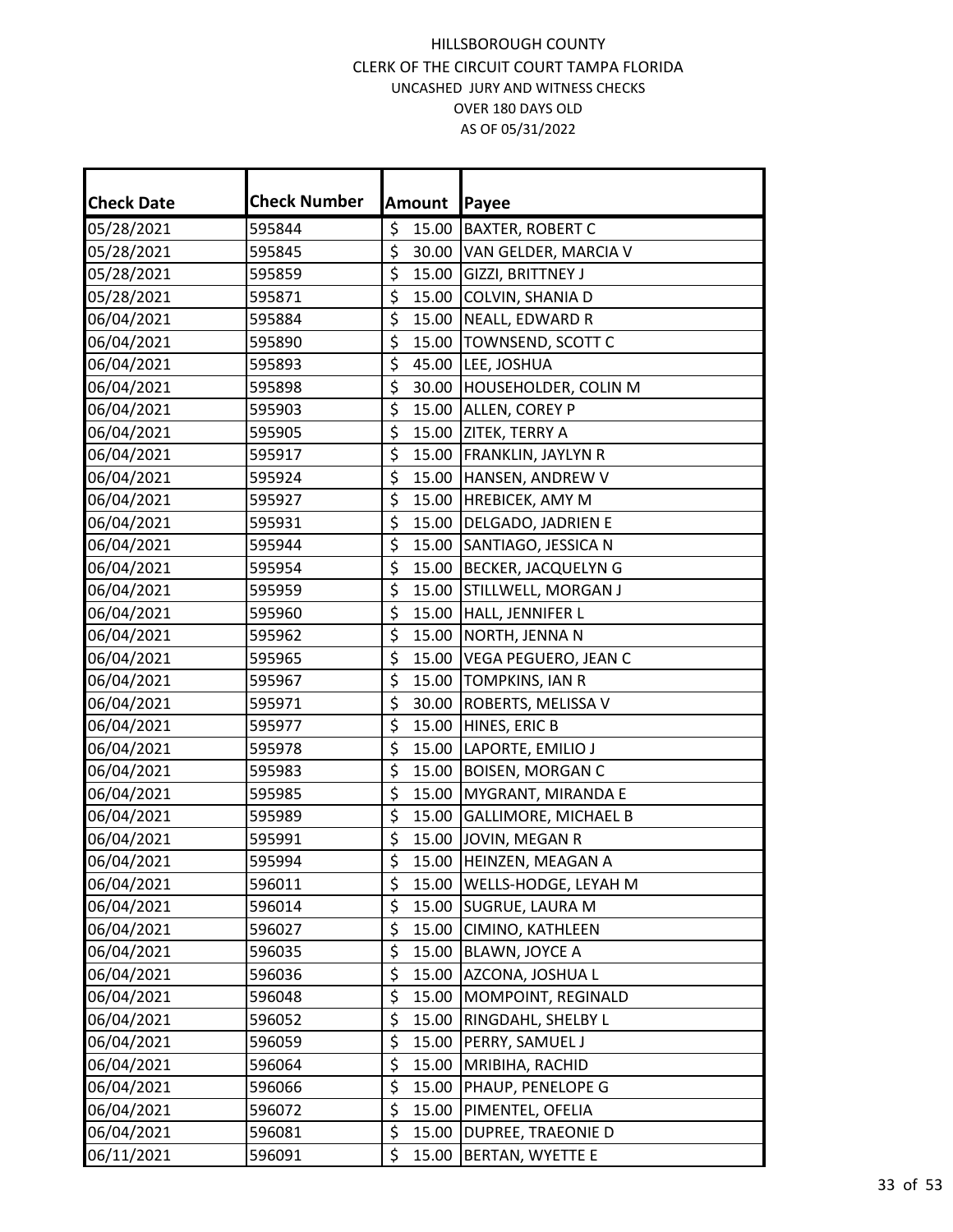| <b>Check Date</b> | <b>Check Number</b> |                                 | Amount | Payee                       |
|-------------------|---------------------|---------------------------------|--------|-----------------------------|
| 06/11/2021        | 596107              | \$                              | 15.00  | <b>PARKER, TRENTON T</b>    |
| 06/11/2021        | 596110              | \$                              | 15.00  | ROARK, THOMAS P             |
| 06/11/2021        | 596118              | \$                              | 15.00  | CLEARY, TARA M              |
| 06/11/2021        | 596144              | \$                              | 15.00  | ROSEBORO, BRIDGETT D        |
| 06/11/2021        | 596147              | \$                              | 15.00  | PEREZ, BIANCA               |
| 06/11/2021        | 596162              | \$                              | 15.00  | WHITE, DEBORAH C            |
| 06/11/2021        | 596164              | \$                              | 15.00  | WHITE, ANGELA C             |
| 06/11/2021        | 596174              | $\overline{\xi}$                | 15.00  | DE CABO, ALEXANDER J        |
| 06/11/2021        | 596183              | \$                              | 15.00  | MCLENDON, SEAN L            |
| 06/11/2021        | 596211              | \$                              | 15.00  | TEBBE, JEFFREY A            |
| 06/11/2021        | 596212              | $\overline{\boldsymbol{\zeta}}$ | 15.00  | CLARKE, MARIA P             |
| 06/11/2021        | 596215              | \$                              | 15.00  | <b>WETHERALD, BRIAN S</b>   |
| 06/11/2021        | 596222              | \$                              | 15.00  | HARRIS, CHRISTOPHER G       |
| 06/11/2021        | 596228              | \$                              | 15.00  | SOMMERS, CENTRELL D         |
| 06/11/2021        | 596230              | \$                              | 15.00  | SMALL, CATE Q               |
| 06/11/2021        | 596239              | \$                              | 15.00  | ANDERSON, ERIC R            |
| 06/11/2021        | 596247              | \$                              |        | 15.00   FLAHERTY, DOUGLAS S |
| 06/11/2021        | 596249              | \$                              |        | 15.00 SKLYAR, DMITRIY       |
| 06/11/2021        | 596250              | \$                              | 15.00  | JONES, DININE A             |
| 06/11/2021        | 596252              | \$                              | 15.00  | KELLY, DEVIN R              |
| 06/11/2021        | 596254              | \$                              | 15.00  | LEBRON, DESIREE M           |
| 06/11/2021        | 596264              | \$                              | 30.00  | <b>CURTIS, DAUNIA S</b>     |
| 06/11/2021        | 596288              | \$                              | 15.00  | <b>BROADNAX, JERROD</b>     |
| 06/11/2021        | 596290              | \$                              | 15.00  | JABOT, JEFFREY G            |
| 06/11/2021        | 596292              | \$                              | 15.00  | WILLIAMS ROBINSON, JAIDYN A |
| 06/11/2021        | 596294              | \$                              | 15.00  | KRAWETZ, ISABELLA R         |
| 06/11/2021        | 596299              | \$                              | 15.00  | PIXTON, HEAVENLY Y          |
| 06/11/2021        | 596304              | \$                              | 15.00  | AGRAVAT, GOPAL M            |
| 06/11/2021        | 596313              | $\overline{\xi}$                |        | 15.00 SEIPP, GABRIELA E     |
| 06/11/2021        | 596316              | \$                              | 15.00  | RICKMAN, FREDRICK C         |
| 06/11/2021        | 596335              | \$                              | 15.00  | SAM SABORIT, JORGE          |
| 06/11/2021        | 596336              | \$                              | 15.00  | MANGLONA, MARK ANTHONY J    |
| 06/11/2021        | 596343              | \$                              | 15.00  | LEE, MARCHAE A              |
| 06/11/2021        | 596352              | \$                              | 15.00  | ROGIERS, LUIS A             |
| 06/11/2021        | 596357              | \$                              | 15.00  | POMPEY, LLOYD A             |
| 06/11/2021        | 596360              | \$                              | 15.00  | EVANS, LEIANE M             |
| 06/11/2021        | 596370              | \$                              | 15.00  | SMITH, KRISTIE E            |
| 06/11/2021        | 596372              | \$                              | 15.00  | MAXFIELD, KEVIN M           |
| 06/11/2021        | 596374              | \$                              | 15.00  | <b>EXANTUS, PATRICK C</b>   |
| 06/11/2021        | 596398              | \$                              | 15.00  | HESS, MITZI V               |
| 06/11/2021        | 596404              | \$                              | 15.00  | <b>BIGIO BUDD, MICHAEL</b>  |
| 06/11/2021        | 596415              | \$                              | 15.00  | TURNER, MARK R              |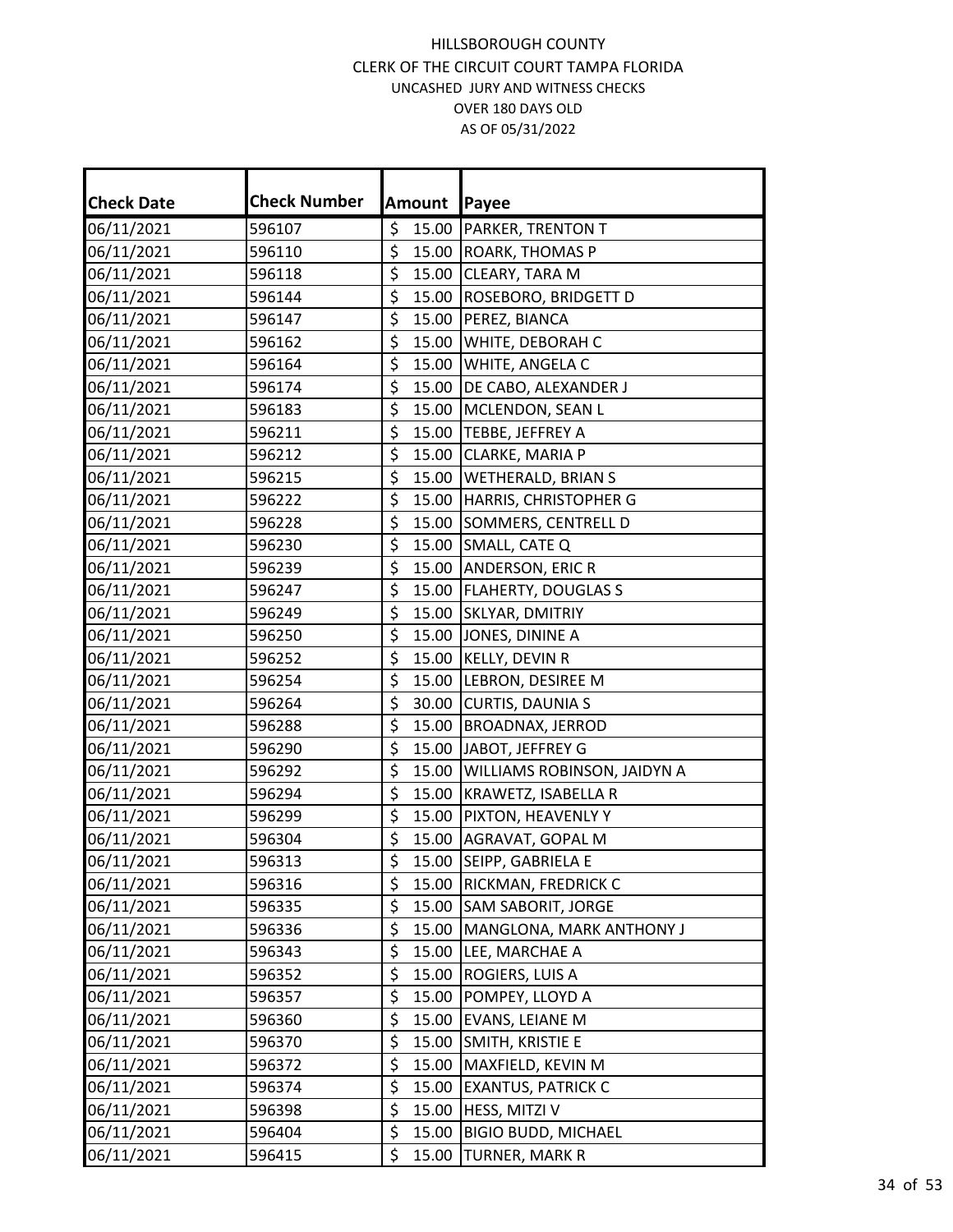| <b>Check Date</b> | <b>Check Number</b> | Amount                    | Payee                      |
|-------------------|---------------------|---------------------------|----------------------------|
| 06/11/2021        | 596416              | \$<br>15.00               | <b>BIVINS, MARK R</b>      |
| 06/11/2021        | 596417              | \$<br>15.00               | RANEY, MARK L              |
| 06/11/2021        | 596420              | \$<br>15.00               | POURCELY, KERVINCE         |
| 06/11/2021        | 596423              | \$<br>15.00               | DRABIAK, KATHERINE E       |
| 06/11/2021        | 596424              | \$<br>15.00               | PAOLI-VELASQUEZ, KATHARINE |
| 06/18/2021        | 596442              | \$<br>15.00               | STEPHENSON, ROBERT J       |
| 06/18/2021        | 596448              | \$<br>15.00               | <b>BACCHUS, MICHAEL A</b>  |
| 06/18/2021        | 596450              | $\overline{\xi}$<br>15.00 | ONDER, MELISA              |
| 06/18/2021        | 596460              | \$                        | 15.00 RAMAGLIA, KAYLA C    |
| 06/18/2021        | 596465              | \$<br>30.00               | SPLETZER, JOHN A           |
| 06/18/2021        | 596496              | $\overline{\xi}$          | 15.00 ARCHIE, COURTNEY N   |
| 06/18/2021        | 596499              | \$<br>15.00               | BEDFORD, CHRISTAL L        |
| 06/18/2021        | 596505              | $\overline{\xi}$<br>15.00 | WALTERS, AUSTIN M          |
| 06/18/2021        | 596516              | \$<br>15.00               | WAGNER, IAN M              |
| 06/18/2021        | 596526              | \$<br>15.00               | MOORE, DIAMOND T           |
| 06/18/2021        | 596530              | \$<br>15.00               | CROOM, SHYANN S            |
| 06/18/2021        | 596532              | \$<br>15.00               | <b>GENOVES, DAVID G</b>    |
| 06/18/2021        | 596553              | $\overline{\xi}$<br>15.00 | HALL, DAVID L              |
| 06/25/2021        | 596565              | \$<br>15.00               | COCKRELL, CLAUDIA S        |
| 06/25/2021        | 596569              | \$<br>15.00               | REVOLDT, CHRISTOPHER M     |
| 06/25/2021        | 596578              | \$<br>15.00               | <b>SCOTT, CHARLES T</b>    |
| 06/25/2021        | 596582              | \$<br>15.00               | <b>BLACKBURN, CASEY F</b>  |
| 06/25/2021        | 596588              | \$                        | 15.00 AVALLONE, CARINE L   |
| 06/25/2021        | 596591              | \$<br>15.00               | <b>BOWLES, BRIDGETTE Y</b> |
| 06/25/2021        | 596592              | \$<br>15.00               | RICHARDSON, BRIAN M        |
| 06/25/2021        | 596593              | \$<br>15.00               | ODEH, BAYAN S              |
| 06/25/2021        | 596597              | \$<br>15.00               | ROBLES, ANTHONY            |
| 06/25/2021        | 596604              | \$<br>15.00               | CHAPMAN, AMY J             |
| 06/25/2021        | 596605              | $\overline{\xi}$<br>15.00 | <b>CONKLIN, AMBER R</b>    |
| 06/25/2021        | 596640              | \$<br>30.00               | RHULE, JESSICA H           |
| 06/25/2021        | 596648              | \$105.00                  | ZOLL, CLAUDETTE J          |
| 06/25/2021        | 596664              | \$<br>15.00               | <b>GOTTWALD, DANIEL A</b>  |
| 06/25/2021        | 596666              | \$<br>15.00               | WATERS, KRAIG D            |
| 06/25/2021        | 596667              | \$<br>15.00               | REDMILES, KITTY G          |
| 06/25/2021        | 596668              | \$<br>15.00               | HOLT, KEVIN P              |
| 06/25/2021        | 596671              | \$<br>30.00               | THOMPSON, KEITH A          |
| 06/25/2021        | 596676              | \$<br>15.00               | BAILEY, KAMERA A           |
| 06/25/2021        | 596688              | \$<br>15.00               | PETERS, JOSHUA A           |
| 06/25/2021        | 596692              | \$<br>15.00               | SANCHEZ RIVERA, JOSE L     |
| 06/25/2021        | 596694              | \$<br>15.00               | AINGER, JOHN D             |
| 06/25/2021        | 596704              | \$<br>15.00               | RYDBERG, JENNA L           |
| 06/25/2021        | 596714              | \$<br>15.00               | DENNIS, JAMES H            |
|                   |                     |                           |                            |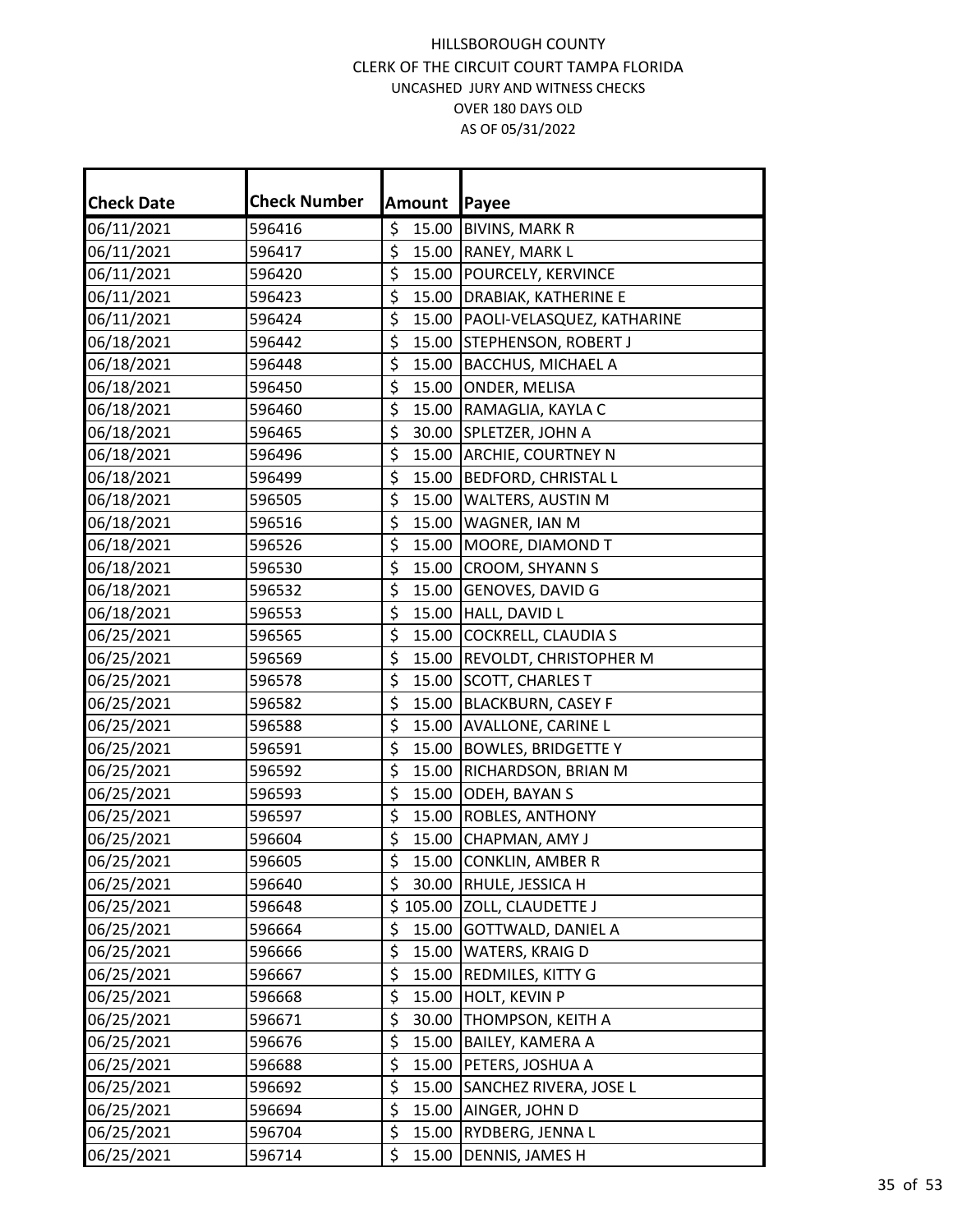| <b>Check Date</b> | <b>Check Number</b> | <b>Amount</b>                            | Payee                     |
|-------------------|---------------------|------------------------------------------|---------------------------|
| 06/25/2021        | 596733              | \$<br>15.00                              | MORALES, FRANCISCO J      |
| 06/25/2021        | 596735              | \$<br>15.00                              | LYNCH, FRANCES T          |
| 06/25/2021        | 596740              | \$<br>15.00                              | <b>BUCHELI, ERIC D</b>    |
| 06/25/2021        | 596741              | \$<br>15.00                              | <b>GOMEZ, EMMANUEL</b>    |
| 06/25/2021        | 596748              | \$<br>15.00                              | <b>ENGLISH, DWAYNE P</b>  |
| 06/25/2021        | 596754              | \$<br>15.00                              | HAMM, DELCEDA B           |
| 06/25/2021        | 596755              | \$<br>15.00                              | <b>FLOWERS, DELANEY S</b> |
| 06/25/2021        | 596759              | $\overline{\boldsymbol{\zeta}}$<br>15.00 | <b>ST FELIX, LOUISDES</b> |
| 06/25/2021        | 596761              | \$<br>15.00                              | HALL, LILLY T             |
| 06/25/2021        | 596764              | \$<br>15.00                              | HARRIS, LADASHA E         |
| 06/25/2021        | 596771              | \$<br>15.00                              | GOHL, WINDELIZ            |
| 06/25/2021        | 596779              | \$<br>15.00                              | <b>AHRENS, VANESSA A</b>  |
| 06/25/2021        | 596781              | $\overline{\xi}$<br>15.00                | DUNN, TRE'I               |
| 06/25/2021        | 596794              | \$<br>15.00                              | GOTTUMUKKALA, SUSHMA      |
| 06/25/2021        | 596797              | $\overline{\boldsymbol{\zeta}}$<br>15.00 | EIERMANN, STEVEN D        |
| 06/25/2021        | 596802              | \$<br>15.00                              | ELAM, SHAWNA N            |
| 06/25/2021        | 596807              | \$<br>15.00                              | WRIGHT, SARAH A           |
| 06/25/2021        | 596809              | $\overline{\boldsymbol{\zeta}}$<br>15.00 | FARRUKH, SADIA            |
| 06/25/2021        | 596813              | \$<br>15.00                              | WHITAKER, ROXANN R        |
| 06/25/2021        | 596816              | \$<br>15.00                              | REY, ROBYN L              |
| 06/25/2021        | 596824              | \$<br>15.00                              | RODRIGUEZ, RAQUEL         |
| 06/25/2021        | 596828              | \$<br>15.00                              | ROGERS, PHYLLIS K         |
| 06/25/2021        | 596831              | \$<br>15.00                              | PACK, PAULA J             |
| 06/25/2021        | 596832              | \$<br>15.00                              | LEMELIN, PATRICK A        |
| 06/25/2021        | 596840              | \$<br>15.00                              | ORTIZ, MIRIAM R           |
| 06/25/2021        | 596844              | \$<br>15.00                              | GONZALEZ, MICHAEL A       |
| 06/25/2021        | 596845              | \$<br>15.00                              | MUSE, MELISSA L           |
| 06/25/2021        | 596848              | \$<br>15.00                              | <b>TATE, MATTHEW S</b>    |
| 06/25/2021        | 596862              | $\overline{\xi}$<br>15.00                | CABAN MONTALVO, YARIMAR   |
| 06/25/2021        | 596863              | \$<br>15.00                              | BROWN, ANGELA M           |
| 06/25/2021        | 596870              | \$<br>15.00                              | WASMUND, BRETT P          |
| 06/25/2021        | 596882              | \$<br>15.00                              | GARCIA, OLIVIA            |
| 07/02/2021        | 596902              | \$<br>15.00                              | FAIRCLOTH, WILLIAM J      |
| 07/02/2021        | 596905              | \$<br>15.00                              | SOLOMON, TANYA P          |
| 07/02/2021        | 596907              | \$<br>15.00                              | HENRY, SHEILINA J         |
| 07/02/2021        | 596913              | \$<br>15.00                              | SMITH, RANDALL            |
| 07/02/2021        | 596920              | \$<br>15.00                              | HANNEN, MARIJA            |
| 07/02/2021        | 596925              | \$<br>15.00                              | JOSEPH, DANIELO           |
| 07/02/2021        | 596928              | \$<br>15.00                              | ARIGO, CRAIG M            |
| 07/02/2021        | 596930              | \$<br>15.00                              | SNYDER, CHRISTOPHER M     |
| 07/02/2021        | 596962              | \$<br>60.00                              | HILL, KAREN E             |
| 07/02/2021        | 596964              | \$<br>15.00                              | PEPPER, KATHRYN D         |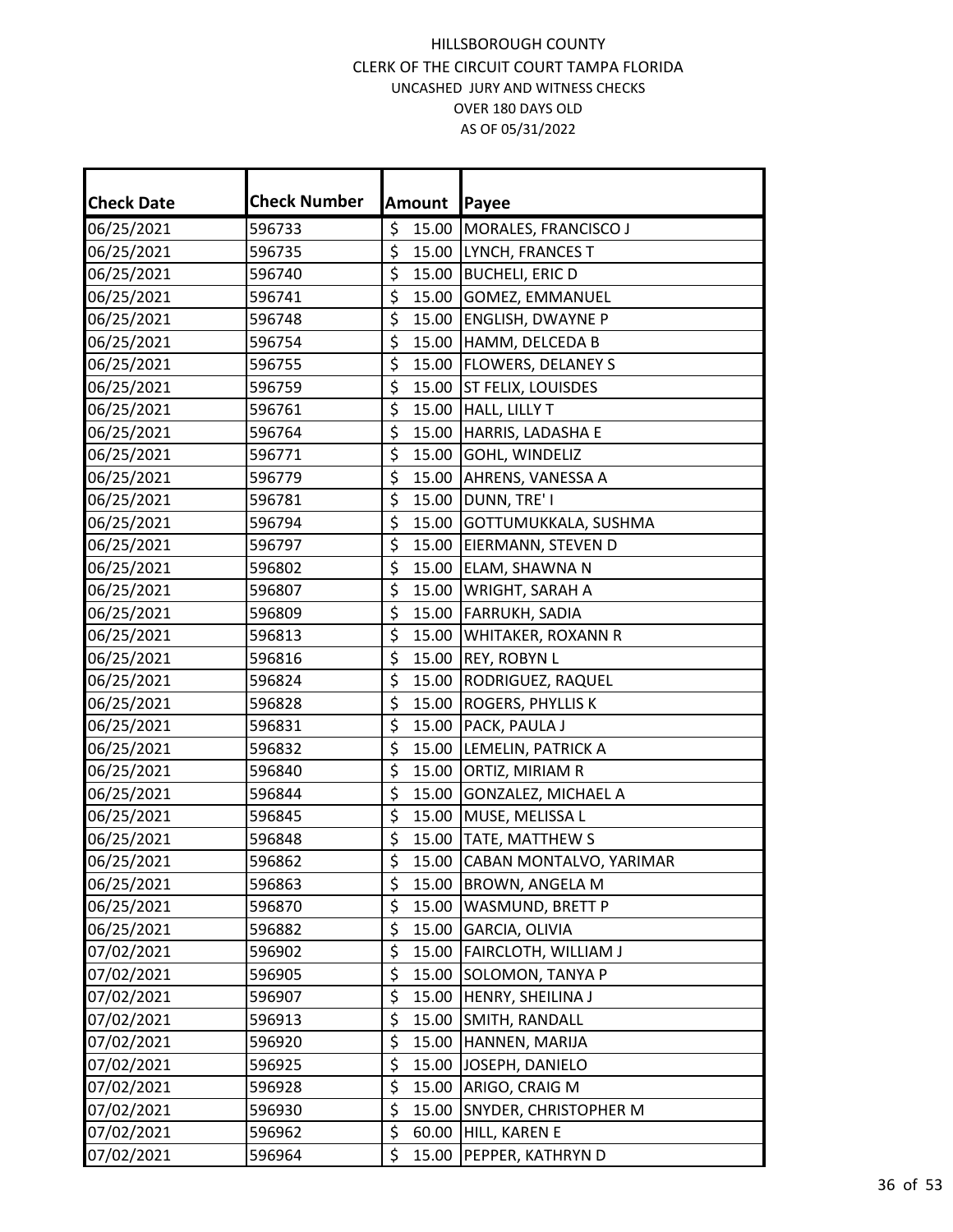| <b>Check Date</b> | <b>Check Number</b> | Amount      | Payee                       |
|-------------------|---------------------|-------------|-----------------------------|
| 07/02/2021        | 596968              | \$<br>15.00 | CARDONA, ISMAEL             |
| 07/02/2021        | 596981              | \$<br>15.00 | VAZQUEZ, JOYCE M            |
| 07/02/2021        | 596984              | \$<br>15.00 | APONTE, JOCELYN A           |
| 07/02/2021        | 596987              | \$<br>15.00 | MCCOLLUM, JENNIFER K        |
| 07/02/2021        | 596992              | \$<br>15.00 | NIEVES, JACQUELINE          |
| 07/02/2021        | 596994              | \$<br>15.00 | RHIMES, GUNNER M            |
| 07/02/2021        | 596998              | \$<br>15.00 | <b>GARRETT, FRANCES E</b>   |
| 07/02/2021        | 597000              | \$<br>7.76  | <b>BROWN, AVALEE L</b>      |
| 07/09/2021        | 597004              | \$<br>45.00 | REX, ANNASTASIA B           |
| 07/09/2021        | 597011              | \$<br>15.00 | GOWER, JOHN M               |
| 07/09/2021        | 597013              | \$<br>15.00 | <b>ABEL, MATTHEW T</b>      |
| 07/09/2021        | 597017              | \$<br>15.00 | MEIXSELL, MARION F          |
| 07/09/2021        | 597019              | \$<br>15.00 | MARSHALL, ALEC D            |
| 07/09/2021        | 597021              | \$<br>15.00 | RUIZ, ADRIANA A             |
| 07/09/2021        | 597029              | \$<br>15.00 | SILING, STEPHANIE L         |
| 07/09/2021        | 597037              | \$<br>15.00 | CERVONI VALENTIN, RICHARD L |
| 07/09/2021        | 597040              | \$<br>15.00 | DAVIS, DEMETRIUS W          |
| 07/09/2021        | 597052              | \$<br>15.00 | DECEJOUR POULARD, JOSAPHAT  |
| 07/09/2021        | 597060              | \$<br>15.00 | ROBERTS, PAUL J             |
| 07/09/2021        | 597065              | \$<br>15.00 | <b>GRAYSON, AVIVA H</b>     |
| 07/09/2021        | 597068              | \$<br>15.00 | MUSGROVE, JEANNE E          |
| 07/09/2021        | 597069              | \$<br>15.00 | JOHNSON, JAYDEN A           |
| 07/09/2021        | 597070              | \$<br>15.00 | KIDD, JAMES W               |
| 07/09/2021        | 597082              | \$<br>15.00 | RIVERA, ELIAS               |
| 07/09/2021        | 597084              | \$<br>15.00 | EARP, DYLAN A               |
| 07/09/2021        | 597096              | \$<br>15.00 | MORRISON, DAISY A           |
| 07/09/2021        | 597114              | \$<br>15.00 | <b>GALARZA, BRANDON I</b>   |
| 07/09/2021        | 597120              | \$<br>15.00 | <b>GRIFFIN, MICHAEL G</b>   |
| 07/09/2021        | 597135              | \$<br>15.00 | ALLEN, LUCAS W              |
| 07/09/2021        | 597163              | \$<br>15.00 | LANIER, JOSIAH K            |
| 07/09/2021        | 597175              | \$<br>15.00 | OBRIEN, TANYA M             |
| 07/09/2021        | 597185              | \$<br>15.00 | COY, SARA R                 |
| 07/09/2021        | 597195              | \$<br>15.00 | TEW, WILLIAM R              |
| 07/09/2021        | 597199              | \$<br>15.00 | PROCTOR, VICTORIA F         |
| 07/16/2021        | 597214              | \$<br>15.00 | <b>GILBERTSON, TYLER Z</b>  |
| 07/16/2021        | 597244              | \$<br>30.00 | <b>KEATING, HUNTER B</b>    |
| 07/16/2021        | 597247              | \$<br>15.00 | MCCARTHY, BRENDA L          |
| 07/16/2021        | 597248              | \$<br>15.00 | <b>BUNCH, JACOB G</b>       |
| 07/16/2021        | 597252              | \$<br>15.00 | KISNER, DAVID A             |
| 07/16/2021        | 597254              | \$<br>15.00 | JACOBS, JOHN M              |
| 07/16/2021        | 597261              | \$<br>15.00 | TORRES, LYLA                |
| 07/16/2021        | 597266              | \$<br>15.00 | NIEVES RUIZ, KEISHA M       |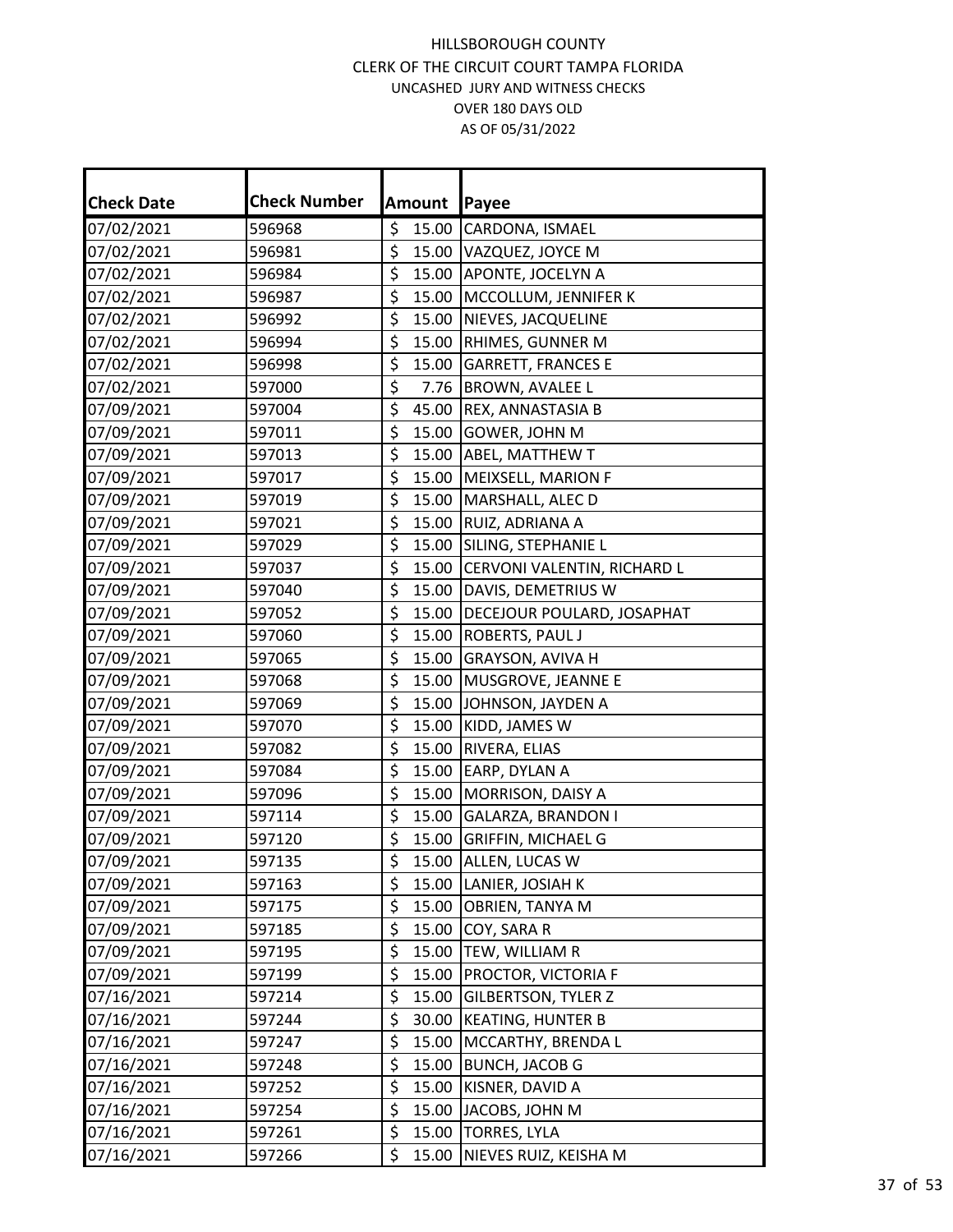| <b>Check Date</b> | <b>Check Number</b> |                        | Amount | Payee                          |
|-------------------|---------------------|------------------------|--------|--------------------------------|
| 07/16/2021        | 597279              | \$                     | 45.00  | <b>GUERRIDO RIVERA, ALEX</b>   |
| 07/16/2021        | 597283              | \$                     | 30.00  | STEVICK, TRAVIS J              |
| 07/16/2021        | 597303              | \$                     |        | 15.00 TRUJILLO, DANIELA        |
| 07/16/2021        | 597309              | \$                     | 15.00  | WHEELER, CONRAD M              |
| 07/16/2021        | 597319              | \$                     | 30.00  | <b>BURNS, CAMERON T</b>        |
| 07/16/2021        | 597321              | \$                     | 30.00  | HOOVER, BRETT L                |
| 07/16/2021        | 597336              | \$                     | 15.00  | <b>GARCIA, ANDRES</b>          |
| 07/16/2021        | 597339              | $\overline{\xi}$       | 15.00  | PONDER, ANA B                  |
| 07/16/2021        | 597340              | \$                     |        | 15.00 AGUILAR, AMERICA S       |
| 07/16/2021        | 597342              | \$                     | 15.00  | <b>GONZALEZ, ALISON N</b>      |
| 07/16/2021        | 597357              | \$                     | 15.00  | BENEDETTO, JOHN                |
| 07/16/2021        | 597366              | \$                     | 15.00  | HOLMES, JACOB M                |
| 07/16/2021        | 597367              | \$                     | 15.00  | PEREZ PILLICH, ISRAEL          |
| 07/16/2021        | 597369              | \$                     | 15.00  | <b>BERNAL, HOMERO</b>          |
| 07/16/2021        | 597374              | \$                     | 15.00  | ROSS, GWENDOLYN M              |
| 07/16/2021        | 597381              | \$                     | 15.00  | RAMIREZ, FERNANDO E            |
| 07/16/2021        | 597383              | \$                     | 15.00  | MCCALL, EVAN D                 |
| 07/16/2021        | 597399              | \$                     | 15.00  | RANKIN, OCTAVIA B              |
| 07/16/2021        | 597402              | \$                     | 15.00  | <b>BROGIOLI, NICHOLAS J</b>    |
| 07/16/2021        | 597414              | \$                     | 15.00  | TOMPKINS, MATHEW J             |
| 07/16/2021        | 597419              | \$                     | 15.00  | RIVERA, MARIA A                |
| 07/16/2021        | 597435              | \$                     | 15.00  | <b>BOBBITT, LAFONDA N</b>      |
| 07/16/2021        | 597449              | \$                     | 15.00  | MORTON, JOSEPH M               |
| 07/16/2021        | 597450              | \$                     | 15.00  | BODE, JOSEPH A                 |
| 07/16/2021        | 597453              | \$                     | 15.00  | TU'A VARGAS, JOSE A            |
| 07/16/2021        | 597473              | \$                     | 15.00  | WILLEY, RONAN P                |
| 07/16/2021        | 597476              | \$                     | 15.00  | HENDERSON, ROBERT T            |
| 07/16/2021        | 597480              | \$                     | 15.00  | GOODMAN, RICHARD M             |
| 07/16/2021        | 597491              | $\overline{\varsigma}$ |        | 15.00 HARRISON, RACHEL K       |
| 07/16/2021        | 597493              | \$                     | 15.00  | LE, QUANG V                    |
| 07/23/2021        | 597500              | \$                     | 15.00  | <b>GALI, JOSHITA S</b>         |
| 07/23/2021        | 597505              | \$                     | 15.00  | WIRTH, JOLIE R                 |
| 07/23/2021        | 597513              | \$                     | 15.00  | LARGE, JAYLAN H                |
| 07/23/2021        | 597523              | \$                     | 15.00  | PHILLIPS, INDIGO Z             |
| 07/23/2021        | 597538              | \$                     | 15.00  | <b>FOGARTY, FORREST M</b>      |
| 07/23/2021        | 597546              | \$                     | 15.00  | WILSON, ENID M                 |
| 07/23/2021        | 597548              | \$                     | 15.00  | RODRIGUEZ COLON, ELVYN         |
| 07/23/2021        | 597550              | \$                     | 15.00  | EDWARDS, DONOVYN M             |
| 07/23/2021        | 597552              | \$                     | 15.00  | HERNANDEZ-LOPEZ, DIEGO S       |
| 07/23/2021        | 597557              | \$                     | 30.00  | PEREZ, DAVID J                 |
| 07/23/2021        | 597566              | \$                     | 15.00  | SANCHEZ RODRIGUEZ, CHRISTIAN D |
| 07/23/2021        | 597568              | \$                     | 15.00  | DEHART, CHARLES R              |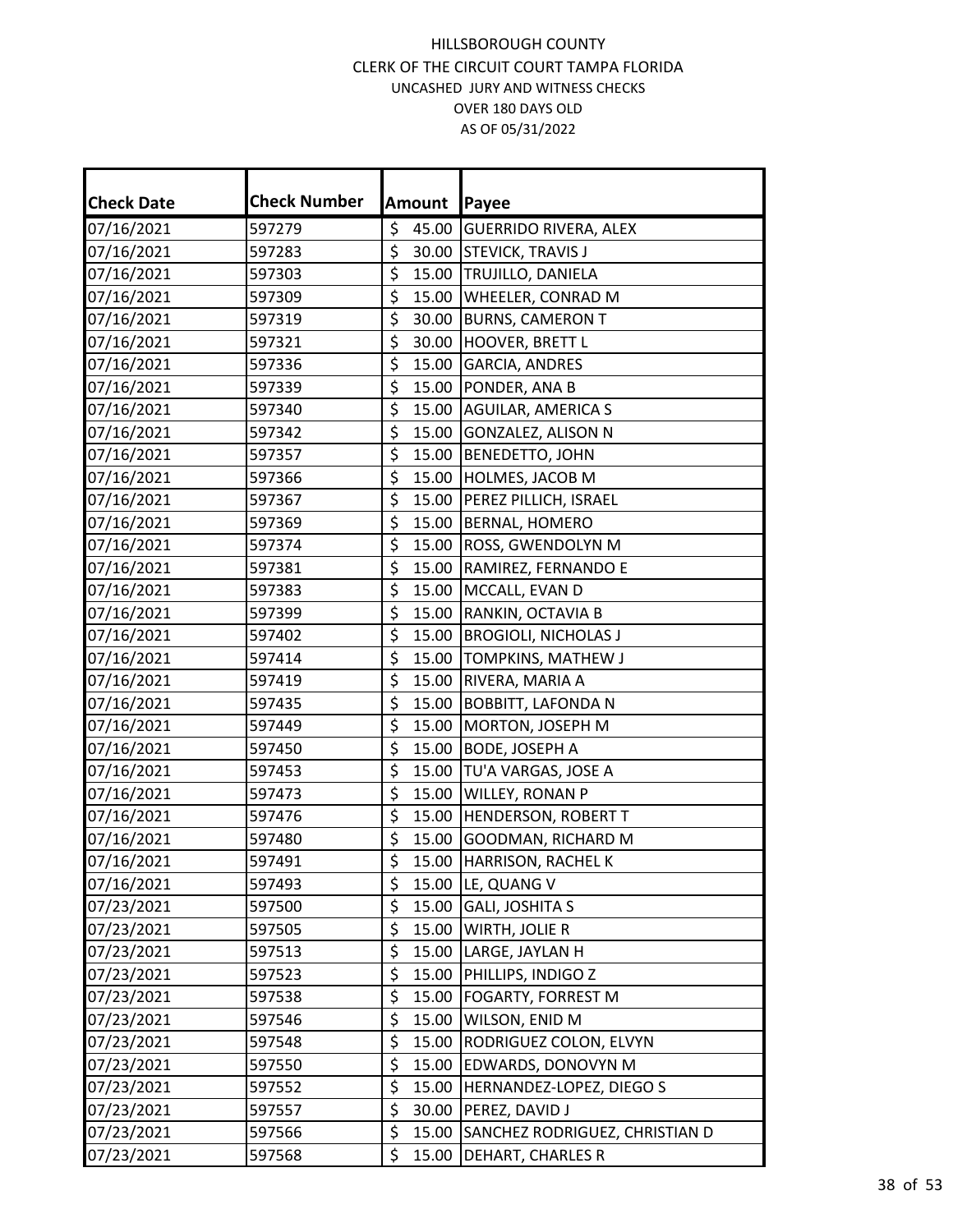| <b>Check Date</b> | <b>Check Number</b> | <b>Amount</b>             | Payee                           |
|-------------------|---------------------|---------------------------|---------------------------------|
| 07/23/2021        | 597569              | \$<br>15.00               | WOODRUFF, CHARLES E             |
| 07/23/2021        | 597573              | \$<br>15.00               | STILLINGS, BRITTANY L           |
| 07/23/2021        | 597599              | \$<br>15.00               | CHASE, JULIA K                  |
| 07/23/2021        | 597603              | \$<br>15.00               | RODRIGUEZ, WILLIAM A            |
| 07/23/2021        | 597610              | \$                        | 15.00 TRUONG, TRUNG N           |
| 07/23/2021        | 597627              | \$<br>30.00               | RAGOTHAMAN, SRIKANTHAN          |
| 07/23/2021        | 597631              | \$<br>15.00               | SCARBROUGH, SETH A              |
| 07/23/2021        | 597633              | $\overline{\xi}$<br>15.00 | <b>GUNN, SAVANNAH R</b>         |
| 07/23/2021        | 597635              | \$<br>15.00               | <b>BOZZUTO, SARAH B</b>         |
| 07/23/2021        | 597639              | \$<br>15.00               | <b>GANDY, ROBERT E</b>          |
| 07/23/2021        | 597641              | $\overline{\xi}$<br>15.00 | SAULS, ROBERT A                 |
| 07/23/2021        | 597643              | \$<br>15.00               | SWOOPE, RICHARD C               |
| 07/23/2021        | 597664              | $\overline{\xi}$<br>15.00 | SIMMONS, MICHAEL N              |
| 07/23/2021        | 597683              | \$<br>15.00               | <b>BURTON, KYLE R</b>           |
| 07/23/2021        | 597688              | \$<br>15.00               | CONDON, KALEY A                 |
| 07/23/2021        | 597690              | \$<br>15.00               | HEARN-MCVICAR, PEGGY            |
| 07/23/2021        | 597702              | \$<br>15.00               | HULL, FRANK A                   |
| 07/23/2021        | 597721              | $\overline{\xi}$<br>15.00 | FRANCESCHI-RIVERA, JONATHAN D   |
| 07/23/2021        | 597725              | \$<br>15.00               | RIVERA-RODRIGUEZ, MALCOLM       |
| 07/23/2021        | 597727              | \$<br>15.00               | STEINER, DAVID L                |
| 07/23/2021        | 597736              | \$<br>15.00               | LOPEZ, AURORA                   |
| 07/23/2021        | 597743              | \$<br>15.00               | CANESTRANO, ANDREW S            |
| 07/23/2021        | 597753              | \$<br>15.00               | DELGADO, ALEXANDER              |
| 07/30/2021        | 597784              | \$<br>15.00               | MENDEZ MEDINA, ISRAEL           |
| 07/30/2021        | 597796              | \$<br>15.00               | ALFONSO, GABRIELLA M            |
| 07/30/2021        | 597797              | \$<br>15.00               | GUTIERREZ, FRANCISCO            |
| 07/30/2021        | 597799              | \$<br>15.00               | SCIOS, EMILY A                  |
| 07/30/2021        | 597806              | \$<br>15.00               | ANDERSON, ELIJAH L              |
| 07/30/2021        | 597832              | $\overline{\xi}$<br>15.00 | <b>IRIZARRY GARCIA, MALIK J</b> |
| 07/30/2021        | 597835              | \$<br>15.00               | WIGGINS, MACKENZIE L            |
| 07/30/2021        | 597842              | \$<br>15.00               | SAIN, LANCE P                   |
| 07/30/2021        | 597843              | \$<br>15.00               | WEATHERS, KYRA M                |
| 07/30/2021        | 597845              | \$<br>15.00               | JACKSON, KYLE L                 |
| 07/30/2021        | 597847              | \$<br>15.00               | BATRA, KRITTI K                 |
| 07/30/2021        | 597852              | \$<br>30.00               | O'DOUGHERTY, KEVIN A            |
| 07/30/2021        | 597860              | \$<br>15.00               | ALLEY, WILLIAM R                |
| 07/30/2021        | 597873              | \$<br>15.00               | <b>BATES, SUSAN E</b>           |
| 07/30/2021        | 597875              | \$<br>15.00               | <b>BRAZELTON, SHIANA R</b>      |
| 07/30/2021        | 597888              | \$<br>30.00               | <b>BARON, RANDY P</b>           |
| 07/30/2021        | 597889              | \$<br>15.00               | SERRA, RAFAEL                   |
| 07/30/2021        | 597898              | \$<br>15.00               | ESPINOSA CERVANTES, NELSON R    |
| 07/30/2021        | 597899              | \$<br>15.00               | ORTIZ, NELIDA                   |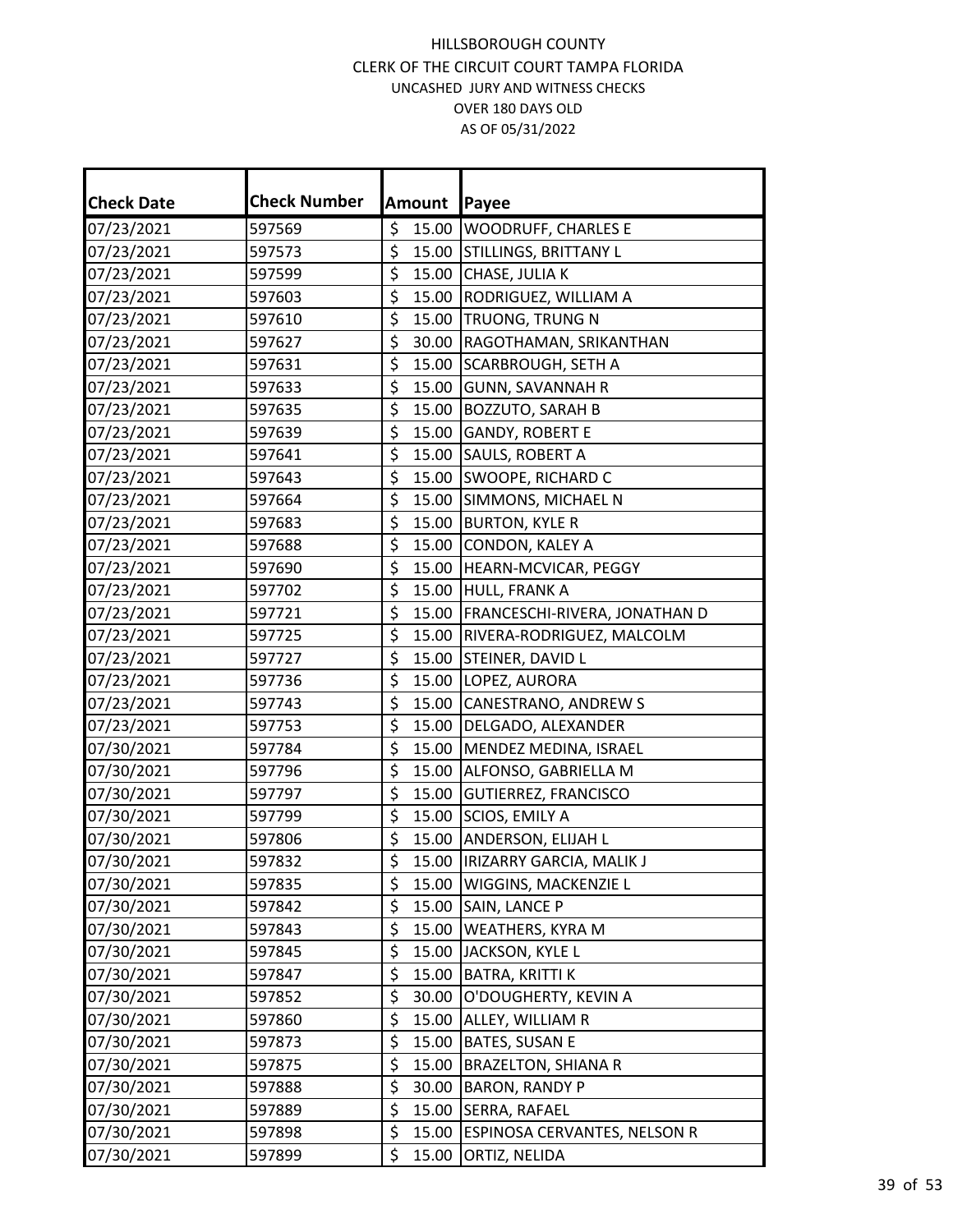| <b>Check Date</b> | <b>Check Number</b> |                                 | Amount | Payee                         |
|-------------------|---------------------|---------------------------------|--------|-------------------------------|
| 07/30/2021        | 597903              | \$                              | 15.00  | PATISAUL, MISTY L             |
| 07/30/2021        | 597904              | \$                              | 15.00  | LEWIS, MICHELLE L             |
| 07/30/2021        | 597908              | \$                              | 15.00  | RADCLIFFE, MIA-ROSE           |
| 07/30/2021        | 597911              | \$                              |        | 15.00   ITURRASPE, MELISSA M  |
| 07/30/2021        | 597912              | \$                              | 30.00  | PEREZ, MELISSA L              |
| 07/30/2021        | 597919              | \$                              | 15.00  | HARGRAVE, ANDREE Y            |
| 07/30/2021        | 597929              | \$                              | 15.00  | VALVA, SARAH J                |
| 07/30/2021        | 597950              | $\overline{\boldsymbol{\zeta}}$ | 15.00  | MORAN, CARLOS M               |
| 07/30/2021        | 597951              | \$                              | 15.00  | MURPHY, CAITLIN I             |
| 08/06/2021        | 597976              | \$                              | 15.00  | WAUCHOPE, SAPPHIRE L          |
| 08/06/2021        | 597994              | $\overline{\xi}$                | 30.00  | DAVID, GREGORY S              |
| 08/06/2021        | 597998              | \$                              | 15.00  | RODRIGUEZ, YARRIZA M          |
| 08/06/2021        | 598008              | \$                              | 15.00  | MURPHY, CHASE M               |
| 08/06/2021        | 598009              | \$                              | 15.00  | <b>STEINERT, CHARLES E</b>    |
| 08/06/2021        | 598016              | \$                              | 15.00  | MATTHEWS, BRENDAN M           |
| 08/06/2021        | 598024              | \$                              | 15.00  | <b>GERONIMO, ANTONIETTA S</b> |
| 08/06/2021        | 598027              | \$                              | 15.00  | PETTENGILL, ANDREW W          |
| 08/06/2021        | 598028              | \$                              | 15.00  | CARROLL, ANDREW W             |
| 08/06/2021        | 598034              | \$                              | 15.00  | SOTO, ALEXA N                 |
| 08/06/2021        | 598068              | \$                              | 15.00  | YLAVE, DALIA                  |
| 08/06/2021        | 598075              | \$                              | 15.00  | TYLER, EVA                    |
| 08/06/2021        | 598077              | \$                              | 15.00  | KINNEY, CRISTINA F            |
| 08/06/2021        | 598084              | \$                              | 15.00  | COOPER, CHRISTOPHER M         |
| 08/06/2021        | 598085              | \$                              | 15.00  | JOYNER, CHRISTOPHER L         |
| 08/06/2021        | 598093              | \$                              | 30.00  | RHULE, JESSICA H              |
| 08/06/2021        | 598096              | \$                              | 15.00  | DELGADO ROSA, JAN C           |
| 08/06/2021        | 598098              | \$                              | 15.00  | POPE, JAMARIUS J              |
| 08/06/2021        | 598099              | \$                              | 15.00  | MOSES, JACOB K                |
| 08/06/2021        | 598102              | $\overline{\xi}$                |        | 15.00 THOMPSON, HUNTER G      |
| 08/06/2021        | 598104              | \$                              | 15.00  | HOANG, HIEU N                 |
| 08/06/2021        | 598106              | \$                              | 15.00  | PAWLOWSKI, GWENDOLYN A        |
| 08/06/2021        | 598113              | \$                              | 15.00  | FLANAGAN, MARGARET B          |
| 08/06/2021        | 598114              | \$                              | 15.00  | RAMIREZ PINEROS, MARCELA      |
| 08/06/2021        | 598123              | \$                              | 15.00  | VANLOON, LELA E               |
| 08/06/2021        | 598130              | \$                              | 15.00  | <b>GRAY, KERRENCE J</b>       |
| 08/06/2021        | 598134              | \$                              | 15.00  | PYFER SMITH, KATHY R          |
| 08/06/2021        | 598140              | \$                              | 15.00  | MORGAN, JULIE M               |
| 08/06/2021        | 598155              | \$                              | 15.00  | AYALA, RAFAEL Z               |
| 08/06/2021        | 598156              | \$                              | 15.00  | ALMONTE-BENCOSME, RAFAEL E    |
| 08/06/2021        | 598159              | \$                              | 15.00  | MUNN, OSSIAN R                |
| 08/06/2021        | 598170              | \$                              | 15.00  | KRAFT, RYAN T                 |
| 08/06/2021        | 598181              | \$                              | 15.00  | DOEMER, MEGHAN K              |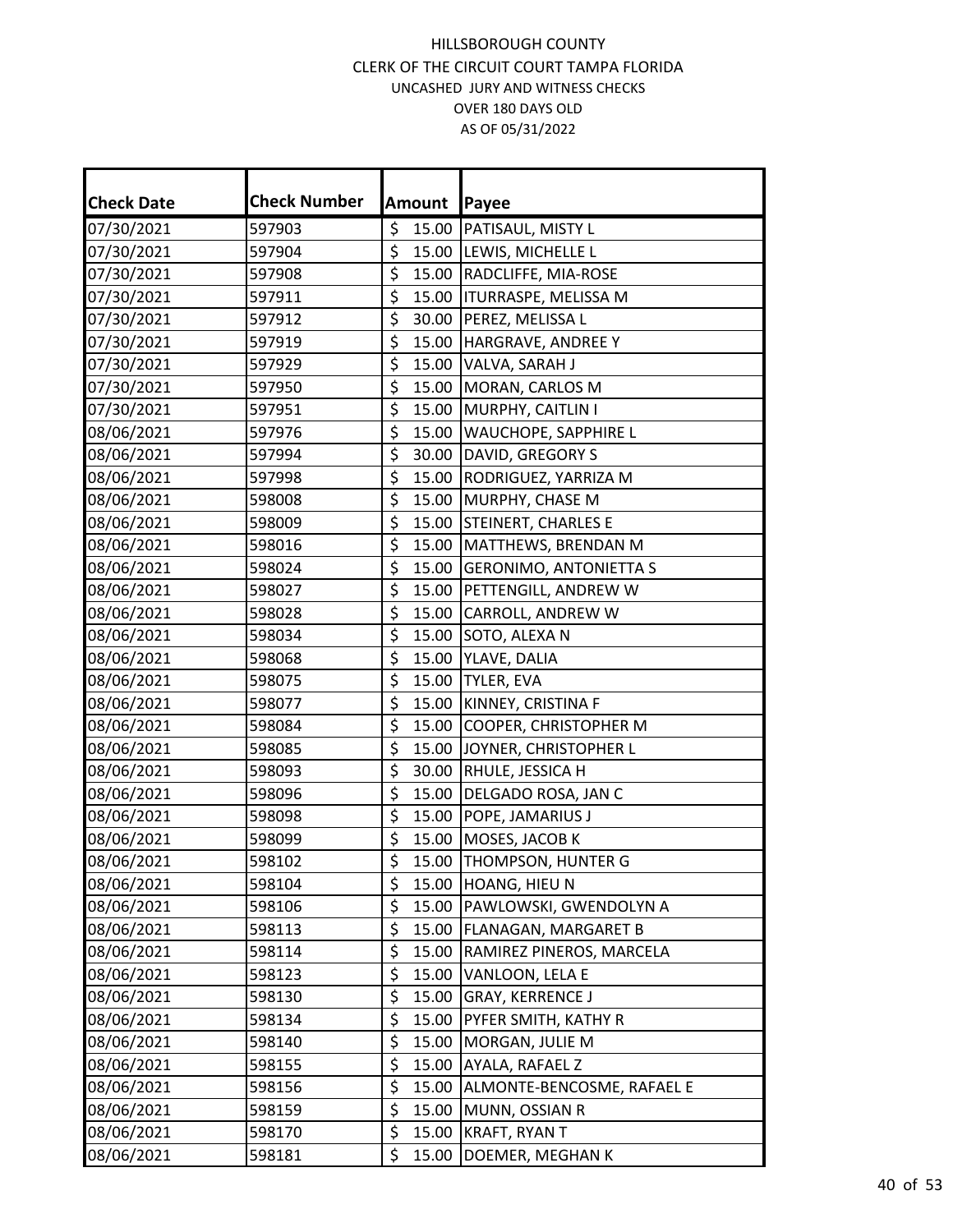| <b>Check Date</b> | <b>Check Number</b> |                        | Amount | Payee                    |
|-------------------|---------------------|------------------------|--------|--------------------------|
| 08/06/2021        | 598185              | \$                     | 15.00  | <b>CULVER, MARY R</b>    |
| 08/06/2021        | 598199              | \$                     | 15.00  | DUQUE, STEPHANIE         |
| 08/06/2021        | 598200              | \$                     | 15.00  | SIERRA RIVERA, STACY L   |
| 08/06/2021        | 598201              | \$                     | 15.00  | <b>GENDRON, STACY L</b>  |
| 08/06/2021        | 598219              | \$                     | 15.00  | BENCHEA, VANESSA M       |
| 08/06/2021        | 598220              | \$                     | 15.00  | SUNDAY, TYVAN I          |
| 08/06/2021        | 598223              | \$                     | 15.00  | JOHNSTON, TRACY M        |
| 08/13/2021        | 598231              | $\overline{\xi}$       | 15.00  | HAYNES, AARON W          |
| 08/13/2021        | 598238              | \$                     | 15.00  | CERVANTES, MARK M        |
| 08/13/2021        | 598253              | \$                     | 15.00  | MITTELMAN, TAMSEN L      |
| 08/13/2021        | 598261              | \$                     | 15.00  | LUNA, DAMIAN             |
| 08/13/2021        | 598263              | \$                     | 15.00  | CAMPOS MARTINEZ, DAISY M |
| 08/13/2021        | 598273              | \$                     | 15.00  | <b>BROWN, BRANDON L</b>  |
| 08/13/2021        | 598277              | \$                     | 15.00  | <b>BURNS, AVAH Z</b>     |
| 08/13/2021        | 598278              | \$                     | 15.00  | LUCAS, AUDRINNE E        |
| 08/13/2021        | 598279              | \$                     |        | 15.00 ABEYNAIKE, ASIRI H |
| 08/13/2021        | 598285              | \$                     | 15.00  | RAMIREZ, HECTOR L        |
| 08/13/2021        | 598288              | \$                     | 15.00  | ADLER, HANNAH B          |
| 08/13/2021        | 598295              | \$                     | 30.00  | DUCE, ERIK R             |
| 08/13/2021        | 598307              | \$                     | 15.00  | ALEXANDER, MAHDEE R      |
| 08/13/2021        | 598313              | \$                     | 15.00  | COATS, LARRY J           |
| 08/13/2021        | 598321              | \$                     | 15.00  | VEGA, KARRIEM J          |
| 08/13/2021        | 598322              | \$                     | 15.00  | SHAH, KAMLESH B          |
| 08/13/2021        | 598324              | \$                     | 15.00  | COLLEY, JUSTIN A         |
| 08/13/2021        | 598327              | \$                     | 15.00  | MITCHELL, JOSEPH A       |
| 08/13/2021        | 598333              | \$                     | 15.00  | SCHILIRO, JESSICA M      |
| 08/13/2021        | 598337              | \$                     | 15.00  | MILLER, NATASHA L        |
| 08/13/2021        | 598338              | \$                     | 15.00  | SHEPARD, MONIQUE N       |
| 08/13/2021        | 598346              | $\overline{\varsigma}$ | 15.00  | ROBIN, JAMES M           |
| 08/13/2021        | 598354              | \$                     | 15.00  | CORONADO, HILARIO        |
| 08/13/2021        | 598357              | \$                     | 15.00  | HOWARD, DEAUNDRA J       |
| 08/13/2021        | 598375              | \$                     | 15.00  | TARLTON, RONALD G        |
| 08/13/2021        | 598385              | \$                     | 15.00  | KWAK, NICOLETTE A        |
| 08/13/2021        | 598389              | \$                     | 15.00  | MOMPREMIER, YVECHRISTIE  |
| 08/13/2021        | 598390              | \$                     | 15.00  | RIOS, YOVANNY            |
| 08/13/2021        | 598393              | \$                     | 30.00  | FORDE-MAZRUI, WILL N     |
| 08/13/2021        | 598394              | \$                     | 15.00  | ACOSTA, WILFREDO         |
| 08/13/2021        | 598404              | \$                     | 15.00  | BOWMAN, TANEISHA D       |
| 08/16/2021        | 598430              | \$                     | 30.00  | FORDE-MAZRUI, WILL N     |
| 08/16/2021        | 598460              | \$                     | 15.00  | ELLSWORTH, CHARLES L     |
| 08/16/2021        | 598468              | \$                     | 15.00  | SAICK-TORRES, JULIAN     |
| 08/16/2021        | 598470              | \$                     | 15.00  | MENENDEZ, JOSEPH T       |
|                   |                     |                        |        |                          |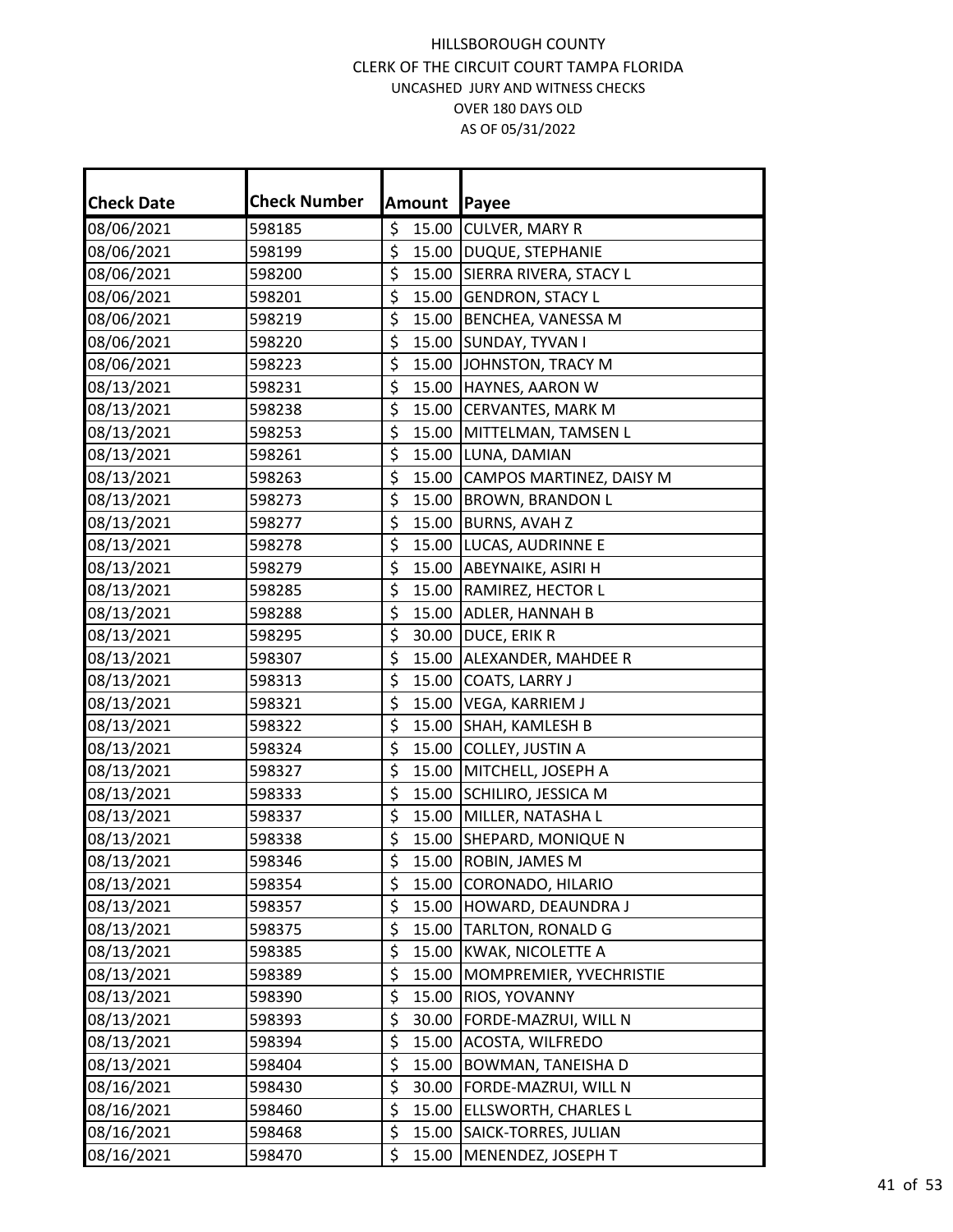| <b>Check Date</b> | <b>Check Number</b> | Amount      | Payee                          |
|-------------------|---------------------|-------------|--------------------------------|
| 08/16/2021        | 598474              | \$<br>15.00 | WILKINS, JOEY C                |
| 08/16/2021        | 598487              | \$<br>15.00 | SOTO, STEVIE                   |
| 08/16/2021        | 598490              | \$<br>15.00 | RAMIREZ, SOSY A                |
| 08/16/2021        | 598503              | \$          | 15.00   DEMAO, MICHAEL         |
| 08/16/2021        | 598506              | \$          | 15.00 REYES DELGADO, MELANIE L |
| 08/16/2021        | 598515              | \$          | 15.00 TAVAREZ, KEVIN M         |
| 08/20/2021        | 598518              | \$<br>15.00 | WILLIAMS, WILLIAM K            |
| 08/20/2021        | 598525              | \$<br>30.00 | <b>CECCHINI, THERESA A</b>     |
| 08/20/2021        | 598527              | \$          | 15.00  REESE, TERRANCE J       |
| 08/20/2021        | 598533              | \$          | 15.00 ALFONSO, SOPHIA N        |
| 08/20/2021        | 598557              | \$          | 30.00 WARREN, CATHY M          |
| 08/20/2021        | 598561              | \$          | 15.00 PALLES, RICARDO L        |
| 08/20/2021        | 598565              | \$<br>15.00 | CERRITO, MICHELLE              |
| 08/20/2021        | 598569              | \$          | 15.00 GONZALEZ, JOSE A         |
| 08/20/2021        | 598586              | \$          | 30.00 JOYNER, CHRISTOPHER L    |
| 08/20/2021        | 598588              | \$          | 15.00 STEINERT, CHARLES E      |
| 08/20/2021        | 598594              | \$          | 15.00 CRIPE, DYLAN R           |
| 08/20/2021        | 598595              | \$          | 15.00 LOZOYA, DORA A           |
| 08/20/2021        | 598601              | \$          | 15.00 BADGER, DAVID D          |
| 08/20/2021        | 598611              | \$<br>15.00 | <b>BOWEN, BRYAN A</b>          |
| 08/20/2021        | 598612              | \$          | 15.00 FREDERICK, BRUCE D       |
| 08/20/2021        | 598613              | \$<br>15.00 | LAMBERT, BRIAN S               |
| 08/20/2021        | 598618              | \$          | 15.00 HILLS, ASHLEY M          |
| 08/20/2021        | 598621              | \$          | 15.00 BROWN, ARIA A            |
| 08/20/2021        | 598632              | \$<br>30.00 | DAVIS, ALEXIS M                |
| 08/20/2021        | 598633              | \$          | 15.00   FERREIRA, ALESSIO C    |
| 08/20/2021        | 598639              |             | \$120.00 FORDE-MAZRUI, WILL N  |
| 08/20/2021        | 598644              | \$          | 15.00 MIRANDA, ROMMEL D        |
| 08/20/2021        | 598648              | \$          | 15.00 BAUTISTA, NATHANAEL      |
| 08/20/2021        | 598649              | \$          | 15.00 MENA, MICHAEL            |
| 08/20/2021        | 598654              | \$          | 15.00 JOHNSON, KATHRYN S       |
| 08/20/2021        | 598655              | \$          | 15.00 MITCHELL, JOSEPH A       |
| 08/20/2021        | 598661              | \$<br>15.00 | CAMPOS MARTINEZ, DAISY M       |
| 08/20/2021        | 598665              | \$<br>15.00 | LUCAS, AUDRINNE E              |
| 08/20/2021        | 598667              | \$<br>30.00 | KRAFT, RYAN T                  |
| 08/20/2021        | 598670              | \$<br>30.00 | DOEMER, MEGHAN K               |
| 08/20/2021        | 598680              | \$<br>15.00 | MILLER, JAMES E                |
| 08/20/2021        | 598687              | \$<br>15.00 | <b>FRODGE, ERIC B</b>          |
| 08/20/2021        | 598696              | \$<br>15.00 | <b>WALKER, ROBIN L</b>         |
| 08/20/2021        | 598699              | \$<br>15.00 | MAC DOUGALL, RICHARD W         |
| 08/20/2021        | 598704              | \$<br>15.00 | MAYO, PENNY H                  |
| 08/20/2021        | 598708              | \$<br>15.00 | <b>GUILLEN SOULARY, OSCAR</b>  |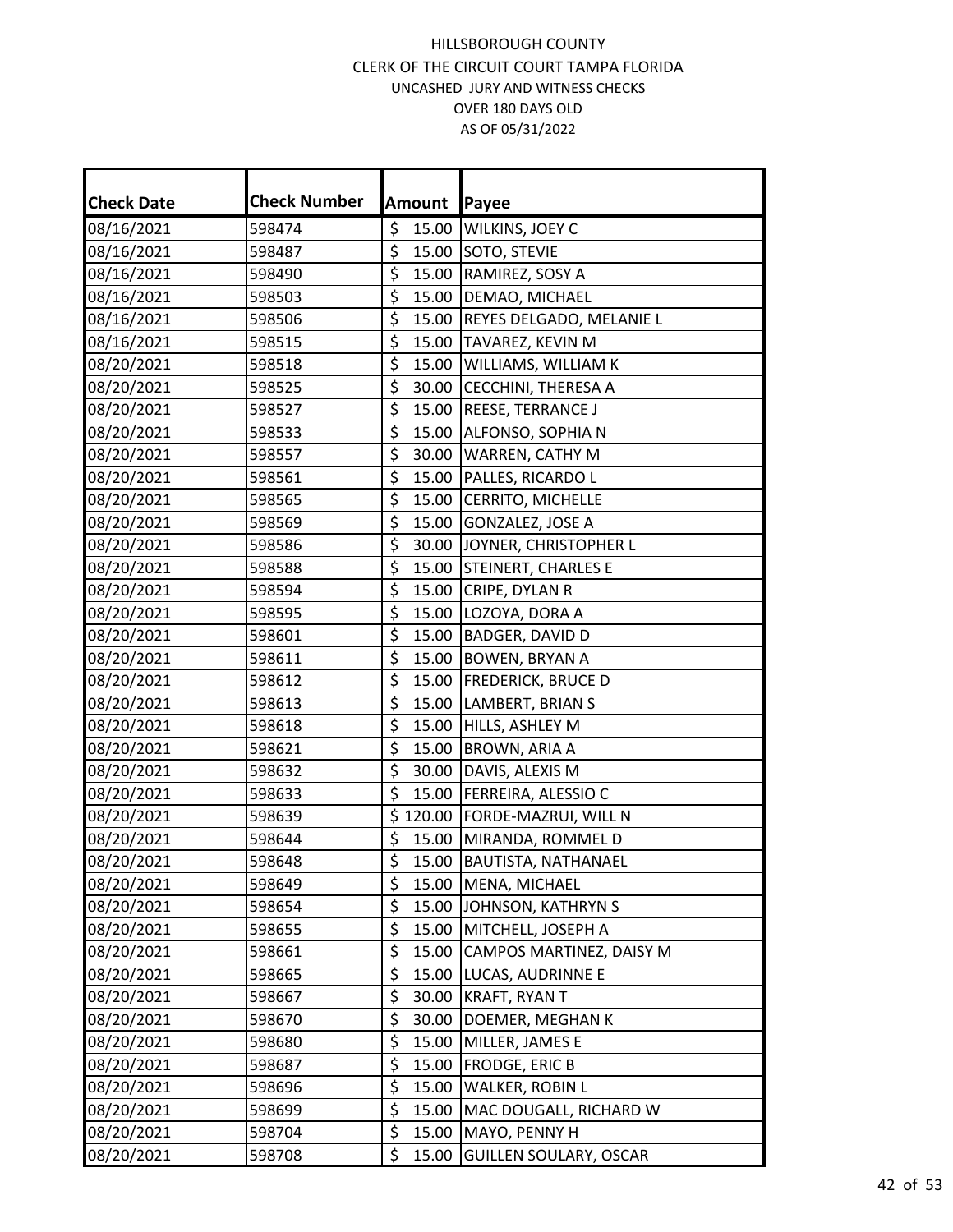| <b>Check Date</b> | <b>Check Number</b> |                  | Amount | Payee                        |
|-------------------|---------------------|------------------|--------|------------------------------|
| 08/20/2021        | 598709              | \$               | 15.00  | <b>GARCIA, NICK</b>          |
| 08/20/2021        | 598710              | \$               |        | 15.00   FLORES, NATHANIEL J  |
| 08/20/2021        | 598711              | \$               | 15.00  | DOAN, NARI                   |
| 08/20/2021        | 598712              | \$               |        | 15.00 MARSICANO, MIKAYLA R   |
| 08/20/2021        | 598714              | \$               |        | 15.00 STANSBURY, MICHAEL W   |
| 08/20/2021        | 598717              | \$               |        | 15.00 ELLIOTT, MICHAEL C     |
| 08/20/2021        | 598718              | \$               | 15.00  | <b>HOLLIER, MICHAEL B</b>    |
| 08/20/2021        | 598721              | \$               |        | 15.00 ARNOLD, MEAGAN M       |
| 08/20/2021        | 598737              | \$               |        | 30.00 SWICK, LAURA K         |
| 08/20/2021        | 598739              | \$               |        | 15.00 BENTON, LACY R         |
| 08/20/2021        | 598744              | \$               |        | 15.00   PAVELKO, KIRSTEN N   |
| 08/20/2021        | 598753              | \$               | 15.00  | <b>BABKER, JUSTIN D</b>      |
| 08/20/2021        | 598756              | \$               | 15.00  | CASTRO, JOSHUA N             |
| 08/20/2021        | 598759              | \$               |        | 15.00 CAMPO, JOSE R          |
| 08/20/2021        | 598770              | \$               | 15.00  | <b>GRANT, JAMES E</b>        |
| 08/20/2021        | 598777              | \$               | 15.00  | NGUYEN, HUNG P               |
| 08/20/2021        | 598782              | \$               | 15.00  | <b>GEBREMESKEL, HABEN W</b>  |
| 08/20/2021        | 598786              | \$               |        | 30.00 HALPERN, EVA C         |
| 08/23/2021        | 598797              | \$               |        | 15.00 SCOTT, JOHN C          |
| 08/23/2021        | 598810              | \$               | 30.00  | <b>ZEIGER, MEAGAN E</b>      |
| 08/23/2021        | 598818              | \$               | 15.00  | MATHEY, KARLA K              |
| 08/23/2021        | 598819              | \$               | 15.00  | PENA, KAITLIN D              |
| 08/23/2021        | 598825              | \$               | 15.00  | <b>GRENHAM, HEATHER M</b>    |
| 08/23/2021        | 598829              | \$               |        | 30.00 VAN SCHOYCK, DOMINIC D |
| 08/23/2021        | 598835              | \$               | 15.00  | WINSTON, ASSATA N            |
| 08/23/2021        | 598837              | \$               | 15.00  | PRIMOUS, APRIL M             |
| 08/23/2021        | 598838              | \$               | 15.00  | AGOSTO-BERBERENA, ANDY J     |
| 08/23/2021        | 598846              | \$               | 30.00  | <b>FORDE-MAZRUI, WILL N</b>  |
| 08/27/2021        | 598868              | $\overline{\xi}$ |        | 15.00 RUDDER, TRISTAN T      |
| 08/27/2021        | 598870              | \$               |        | 15.00 BAUER, STEPHANIE A     |
| 08/27/2021        | 598883              | \$               |        | 30.00 KRAFT, RYAN T          |
| 08/27/2021        | 598884              | \$               | 30.00  | DOEMER, MEGHAN K             |
| 08/27/2021        | 598891              | \$               | 30.00  | PESINA, ERICK                |
| 08/27/2021        | 598896              | \$               | 15.00  | <b>FELTMAN, JACKIE A</b>     |
| 08/27/2021        | 598898              | \$               |        | 15.00 KING, ALEAH M          |
| 08/27/2021        | 598900              | \$               |        | 30.00 JJOYNER, CHRISTOPHER L |
| 08/27/2021        | 598902              | \$               |        | 15.00 MILLER, JENNIFER L     |
| 08/27/2021        | 598909              | \$               | 15.00  | BOYEA, JOHN MICHAEL O        |
| 08/27/2021        | 598920              | \$               | 15.00  | MCALEESE, JEFFREY A          |
| 08/27/2021        | 598928              | \$               | 15.00  | LAZO, JACIEL A               |
| 08/27/2021        | 598941              | \$               | 15.00  | SORRELLS, ETTA E             |
| 08/27/2021        | 598943              | \$               | 15.00  | <b>ZUNIGA, ESTEVAN E</b>     |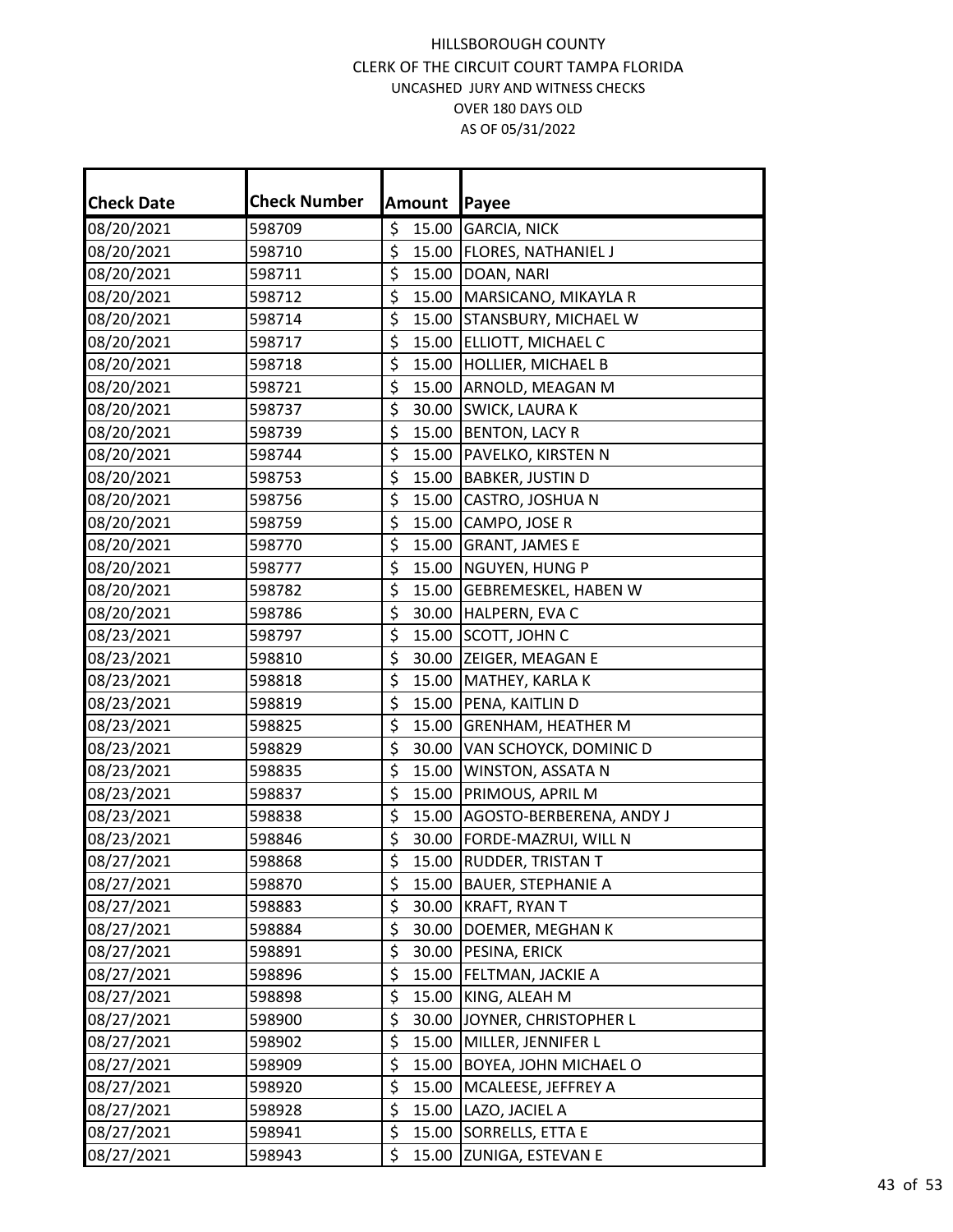| <b>Check Date</b> | <b>Check Number</b> |                  | Amount | Payee                           |
|-------------------|---------------------|------------------|--------|---------------------------------|
| 08/27/2021        | 598947              | \$               |        | 15.00 SUMLIN, EMILY I           |
| 08/27/2021        | 598949              | \$               |        | 15.00 SOUTHERN, DYLAN M         |
| 08/27/2021        | 598952              | \$               |        | 15.00 REGAN, DENNIS P           |
| 08/27/2021        | 598958              | \$               |        | 15.00 HUNTER, DAMARCO R         |
| 08/27/2021        | 598962              | \$               |        | 15.00 TINDALL, COURTNEY M       |
| 08/27/2021        | 598967              | \$               | 15.00  | <b>GARNER, CHASE L</b>          |
| 08/27/2021        | 598968              | \$               | 15.00  | ALPIZAR ALVAREZ, CHARLIE F      |
| 08/27/2021        | 598969              | \$               | 15.00  | <b>FORREST, CHARLES E</b>       |
| 08/27/2021        | 598970              | \$               |        | 15.00 NEMAIRE, CHARLEEN K       |
| 08/27/2021        | 598973              | \$               |        | 15.00 BEATTY, CAROLYN M         |
| 08/27/2021        | 598987              | \$               | 15.00  | WHALE, ANDREW K                 |
| 08/27/2021        | 599000              | \$               | 15.00  | <b>ROULSTON, ALEXA R</b>        |
| 08/27/2021        | 599001              | \$               | 15.00  | ROSALES, ALAIN                  |
| 08/27/2021        | 599002              | \$               | 15.00  | <b>GRAHAM, AKILAH S</b>         |
| 08/27/2021        | 599006              | \$               |        | 15.00 ZAVALA, JONATHAN          |
| 08/27/2021        | 599009              | \$               |        | 15.00 MOODY, JONATHAN M         |
| 08/27/2021        | 599027              | \$               |        | 30.00 SHORT, STEVEN R           |
| 08/27/2021        | 599030              | \$               | 15.00  | COX, STEPHEN B                  |
| 08/27/2021        | 599032              | \$               | 15.00  | <b>RICH, SHAWN T</b>            |
| 08/27/2021        | 599033              | \$               | 15.00  | RHOADS, SHAWN H                 |
| 08/27/2021        | 599034              | \$               | 15.00  | OROZCO, SEBASTIAN               |
| 08/27/2021        | 599037              | \$               | 15.00  | <b>POTTER, SAIVONNE R</b>       |
| 08/27/2021        | 599057              | \$               | 15.00  | <b>CHERRY, NICOLE E</b>         |
| 08/27/2021        | 599083              | \$               | 15.00  | <b>BUSH, KRISTINA R</b>         |
| 08/27/2021        | 599095              | \$               | 15.00  | GIL, KARA L                     |
| 08/27/2021        | 599099              | \$               | 15.00  | <b>BENOIT, JULIO A</b>          |
| 09/03/2021        | 599111              | \$               | 15.00  | IZQUIERDO GUANCHA, VANESSA      |
| 09/03/2021        | 599129              | \$               | 15.00  | <b>TENNESSEN, STEVEN P</b>      |
| 09/03/2021        | 599139              | $\overline{\xi}$ |        | 15.00 SERIO, SCOTT J            |
| 09/03/2021        | 599166              | \$               |        | 15.00 ARROYO PADILLA, KENNETH J |
| 09/03/2021        | 599170              | \$               |        | 15.00 HENRY, KARIM A            |
| 09/03/2021        | 599185              | \$               | 15.00  | TREJO, JOSE M                   |
| 09/03/2021        | 599196              | \$               | 15.00  | <b>FRANKLIN, JERRY D</b>        |
| 09/03/2021        | 599199              | \$               | 15.00  | LISCHKE, JEFFREY D              |
| 09/03/2021        | 599200              | \$               | 15.00  | ULANGA BLACKWELL, JAYLENE M     |
| 09/03/2021        | 599201              | \$               | 15.00  | <b>BARKER, JASON T</b>          |
| 09/03/2021        | 599202              | \$               | 15.00  | RIVERA, JAREN D                 |
| 09/03/2021        | 599209              | \$               | 15.00  | PILGRIM, HERBERT G              |
| 09/03/2021        | 599225              | \$               | 15.00  | MAGRIBY, MICHAEL J              |
| 09/03/2021        | 599229              | \$               | 15.00  | MELENDEZ, MELISSA S             |
| 09/03/2021        | 599231              | \$               | 15.00  | <b>GARCIA, MAURICE R</b>        |
| 09/03/2021        | 599236              | \$               | 15.00  | CAGARA, MARLO P                 |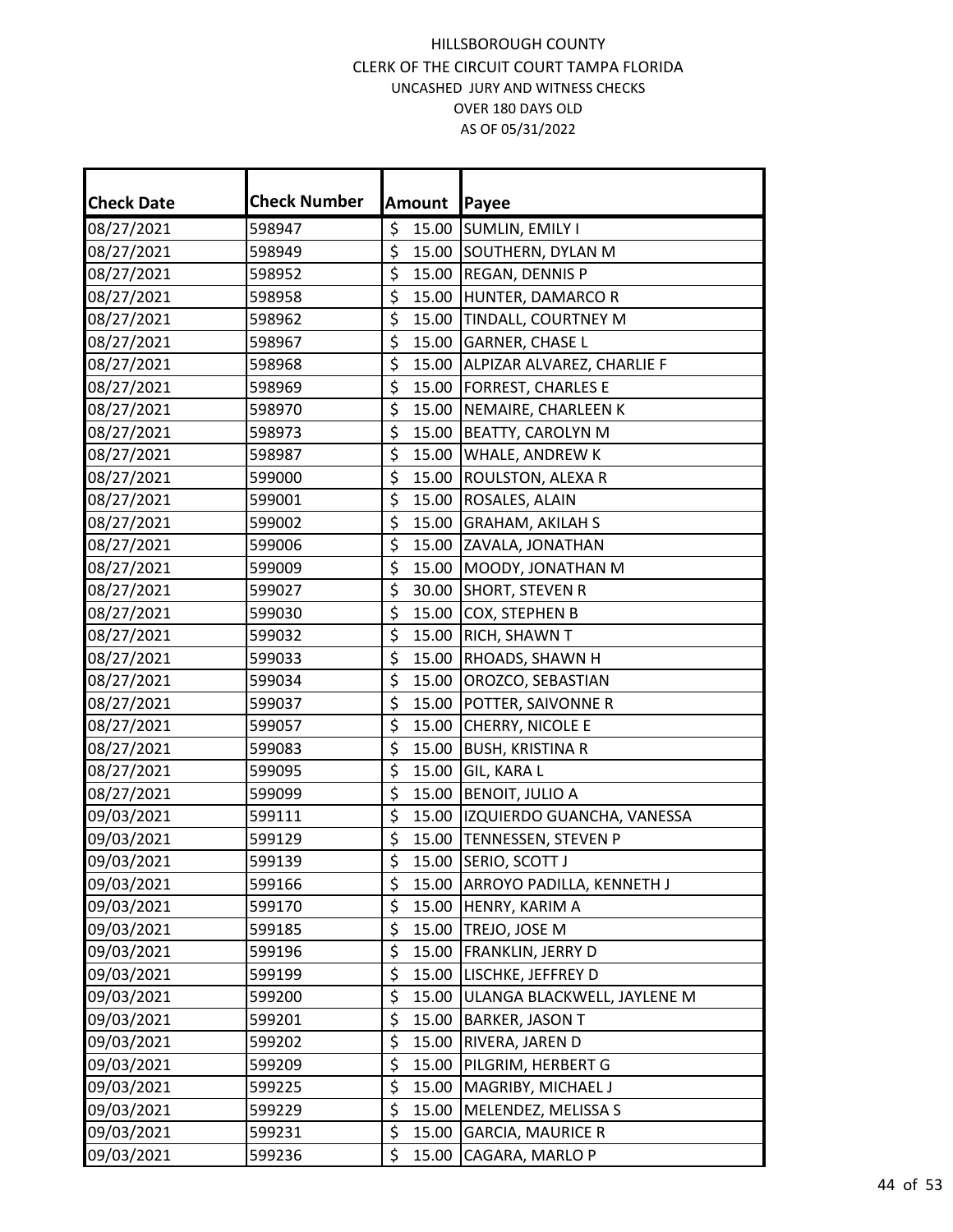| <b>Check Date</b> | <b>Check Number</b> | Amount                    | Payee                    |
|-------------------|---------------------|---------------------------|--------------------------|
| 09/03/2021        | 599240              | \$<br>15.00               | CANTU, MARISSA M         |
| 09/03/2021        | 599244              | \$<br>15.00               | RODRIGUEZ, MANUEL A      |
| 09/03/2021        | 599249              | \$<br>15.00               | APOLINAR, LUIS           |
| 09/03/2021        | 599250              | \$<br>15.00               | CORTES-PADILLA, LUCIA    |
| 09/03/2021        | 599253              | \$<br>15.00               | ROSE, LISA M             |
| 09/03/2021        | 599264              | \$<br>30.00               | LYNCH, COLOUS            |
| 09/03/2021        | 599268              | \$<br>15.00               | KOKKO, CHRISTOPHER E     |
| 09/03/2021        | 599269              | $\overline{\xi}$<br>15.00 | MCDONALD, CHRISTIAN T    |
| 09/03/2021        | 599275              | \$<br>15.00               | CARVAJAL, CHARLIE A      |
| 09/03/2021        | 599279              | \$                        | 15.00 MORALES, CARLOS I  |
| 09/03/2021        | 599283              | $\overline{\xi}$<br>15.00 | MARTIN, BUDE A           |
| 09/03/2021        | 599290              | \$<br>15.00               | ULLOA, BIANEY E          |
| 09/03/2021        | 599297              | \$<br>15.00               | ACEVEDO, ARCADIO         |
| 09/03/2021        | 599303              | \$<br>15.00               | MARTINEZ, ANDREW T       |
| 09/03/2021        | 599304              | \$<br>15.00               | VAZQUEZ, ANDREA          |
| 09/03/2021        | 599308              | \$<br>15.00               | OQUENDO, ALYANNA         |
| 09/03/2021        | 599323              | \$<br>15.00               | PASSIO, GIANNA M         |
| 09/03/2021        | 599324              | $\overline{\xi}$<br>30.00 | WHITE, GENNAH G          |
| 09/03/2021        | 599326              | \$<br>15.00               | NG, GARY                 |
| 09/03/2021        | 599329              | \$<br>15.00               | LENTON, ESTELLE F        |
| 09/03/2021        | 599334              | \$<br>15.00               | GONZALEZ, ELIZABETH      |
| 09/03/2021        | 599337              | \$105.00                  | POSTLEWAIT, ELENA A      |
| 09/03/2021        | 599338              | \$<br>15.00               | NAZARIO, EDWARD L        |
| 09/03/2021        | 599350              | \$<br>15.00               | WOODS, DEVIN J           |
| 09/03/2021        | 599353              | \$<br>15.00               | DAVENPORT, DEMETRIUS J   |
| 09/03/2021        | 599358              | \$<br>15.00               | SERRANO, ROBERT W        |
| 09/03/2021        | 599359              | \$<br>15.00               | JONES, MICHELLE A        |
| 09/03/2021        | 599362              | \$                        | 15.00 ALMARAZ, JOSE F    |
| 09/03/2021        | 599363              | $\overline{\xi}$<br>15.00 | WALTERS, AIDAN J         |
| 09/03/2021        | 599366              | \$<br>15.00               | BORDEN STEELE, ELAINE M  |
| 09/03/2021        | 599368              | \$<br>15.00               | KLEIN, JONATHAN W        |
| 09/03/2021        | 599375              | \$<br>15.00               | TORRES, PETER C          |
| 09/03/2021        | 599380              | \$<br>15.00               | KINGSLEY, VINCENT L      |
| 09/10/2021        | 599407              | \$<br>15.00               | LEE, KISA E              |
| 09/10/2021        | 599416              | \$<br>15.00               | SMITH, JOSHUA T          |
| 09/10/2021        | 599424              | \$<br>15.00               | MARSHALL, JESSICA C      |
| 09/10/2021        | 599425              | \$<br>15.00               | TIRNAUER, JENNIFER T     |
| 09/10/2021        | 599433              | \$<br>15.00               | DANIEL, JACQWELLA V      |
| 09/10/2021        | 599435              | \$<br>15.00               | HERNANDEZ LOPEZ, IRWIN J |
| 09/10/2021        | 599438              | \$<br>15.00               | HERRERA ARTEAGA, FRANCES |
| 09/10/2021        | 599442              | \$<br>15.00               | RODRIGUEZ, DORISHA       |
| 09/10/2021        | 599443              | \$<br>15.00               | PARADA, DONNY L          |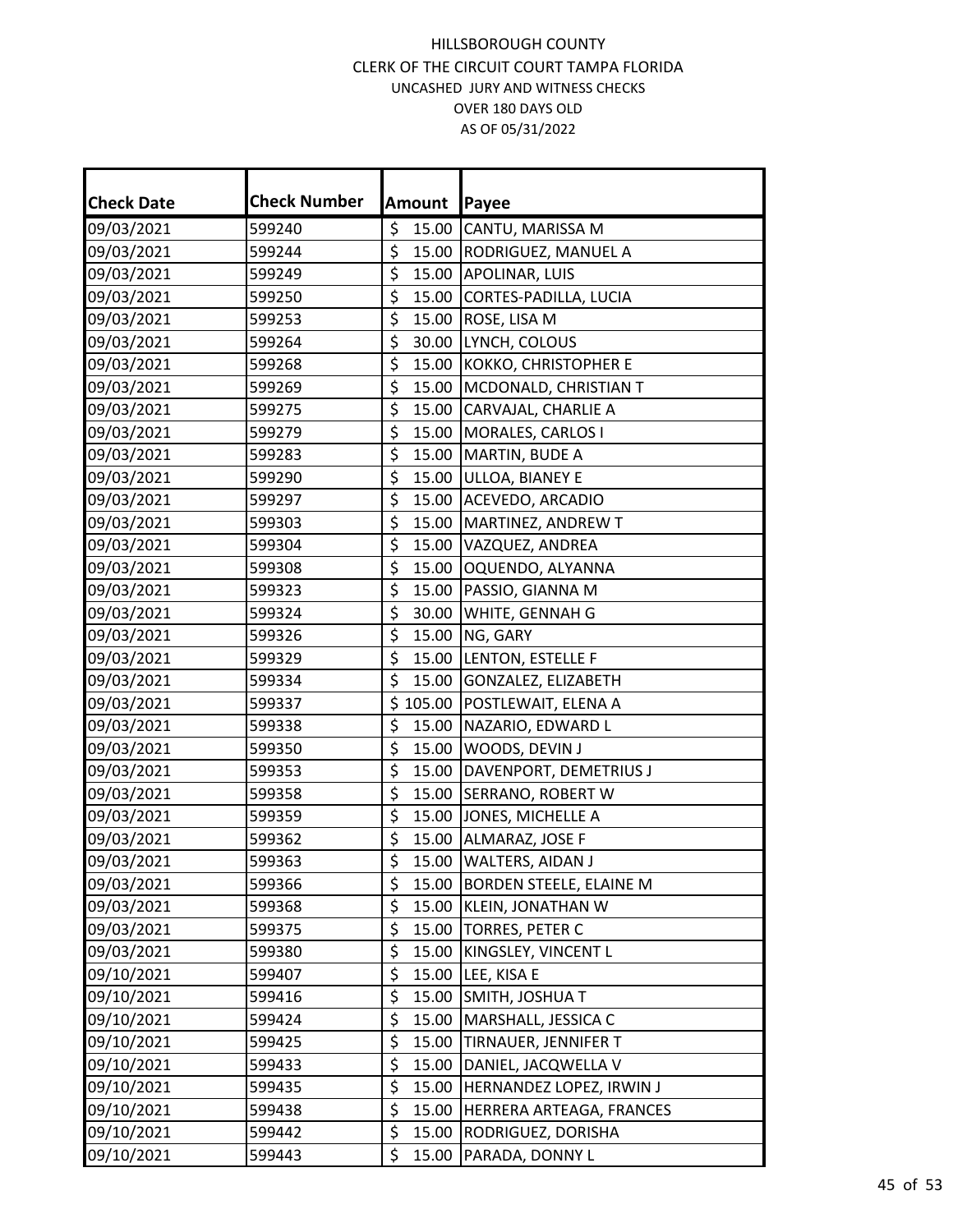| <b>Check Date</b> | <b>Check Number</b> |                  | Amount | Payee                            |
|-------------------|---------------------|------------------|--------|----------------------------------|
| 09/10/2021        | 599453              | \$               | 15.00  | LANCASTER, SARAH L               |
| 09/10/2021        | 599462              | \$               | 15.00  | <b>SCHNEIDER, RICHARD P</b>      |
| 09/10/2021        | 599470              | \$               | 15.00  | WASP, PATRICK A                  |
| 09/10/2021        | 599473              | \$               | 15.00  | <b>GREEN, NICHOLAS D</b>         |
| 09/10/2021        | 599474              | \$               | 15.00  | SOTO, NICHOLAS A                 |
| 09/10/2021        | 599480              | \$               | 15.00  | JONES, MICHAEL D                 |
| 09/10/2021        | 599488              | \$               | 15.00  | ACEVEDO CANDELARIO, MARIA L      |
| 09/10/2021        | 599492              | $\overline{\xi}$ | 15.00  | SANCHEZ, VICTORIA A              |
| 09/10/2021        | 599493              | \$               |        | 15.00 SHELLMAN, VAUGHN           |
| 09/10/2021        | 599496              | \$               |        | 30.00 JOHN, TRESA M              |
| 09/10/2021        | 599498              | \$               |        | 15.00 ZAMBITO, TIFANEY I         |
| 09/10/2021        | 599503              | \$               | 15.00  | VACCARO, JAMIE M                 |
| 09/10/2021        | 599505              | \$               | 15.00  | <b>CINTRON, ALEXIS</b>           |
| 09/10/2021        | 599508              | \$               | 15.00  | RAUSCH, KAITLYN A                |
| 09/10/2021        | 599543              | \$               | 30.00  | CARVER, CHRISTOPHER A            |
| 09/10/2021        | 599547              | \$               | 15.00  | WARD, CHEYENNE E                 |
| 09/10/2021        | 599548              | \$               | 15.00  | DENNIS, CHASE J                  |
| 09/10/2021        | 599552              | \$               | 15.00  | <b>COTNOIR, CAMERON S</b>        |
| 09/10/2021        | 599554              | \$               | 30.00  | HEADLEY, BRYAN E                 |
| 09/10/2021        | 599558              | \$               | 15.00  | <b>BRELSFORD, BRIAN C</b>        |
| 09/10/2021        | 599561              | \$               | 15.00  | <b>GRIFFIN SHIPPY, BEVERLY B</b> |
| 09/10/2021        | 599569              | \$               | 15.00  | HOWARD, AUTUMN S                 |
| 09/10/2021        | 599577              | \$               | 15.00  | WASHINGTON, AKEEM A              |
| 09/10/2021        | 599578              | \$               | 15.00  | SAENZ, AARON                     |
| 09/10/2021        | 599586              | \$               | 30.00  | TROYER, RONALD A                 |
| 09/17/2021        | 599603              | \$               | 15.00  | KEDAR, ROSHAN R                  |
| 09/17/2021        | 599613              | \$               | 15.00  | SALVO, RICKY J                   |
| 09/17/2021        | 599620              | \$               | 15.00  | <b>WHITEIS, RANDALL J</b>        |
| 09/17/2021        | 599623              | $\overline{\xi}$ |        | 15.00 HERNANDEZ, PERLA K         |
| 09/17/2021        | 599627              | \$               | 15.00  | WILLIAMS, PATRICK M              |
| 09/17/2021        | 599630              | \$               | 15.00  | MAYORGA, ORLANDO M               |
| 09/17/2021        | 599632              | \$               | 15.00  | <b>BARBER, NICOLE I</b>          |
| 09/17/2021        | 599636              | \$               | 15.00  | SANCHEZ, MOLLY A                 |
| 09/17/2021        | 599645              | \$               | 15.00  | VISE, MICHAEL C                  |
| 09/17/2021        | 599653              | \$               | 15.00  | KRUSE, MATTHEW L                 |
| 09/17/2021        | 599662              | \$               | 15.00  | <b>BUTLER, MARCUS K</b>          |
| 09/17/2021        | 599663              | \$               | 15.00  | FRET, MANUEL                     |
| 09/17/2021        | 599677              | \$               | 15.00  | CADY, LAILA M                    |
| 09/17/2021        | 599680              | \$               | 15.00  | <b>BURKE, KRYSTAL Y</b>          |
| 09/17/2021        | 599692              | \$               | 15.00  | VICTOR, KENY J                   |
| 09/17/2021        | 599694              | \$               | 15.00  | HAYNER, SHARON V                 |
| 09/17/2021        | 599702              | \$               | 15.00  | SEMPRUNO OYOLA, YAVET J          |
|                   |                     |                  |        |                                  |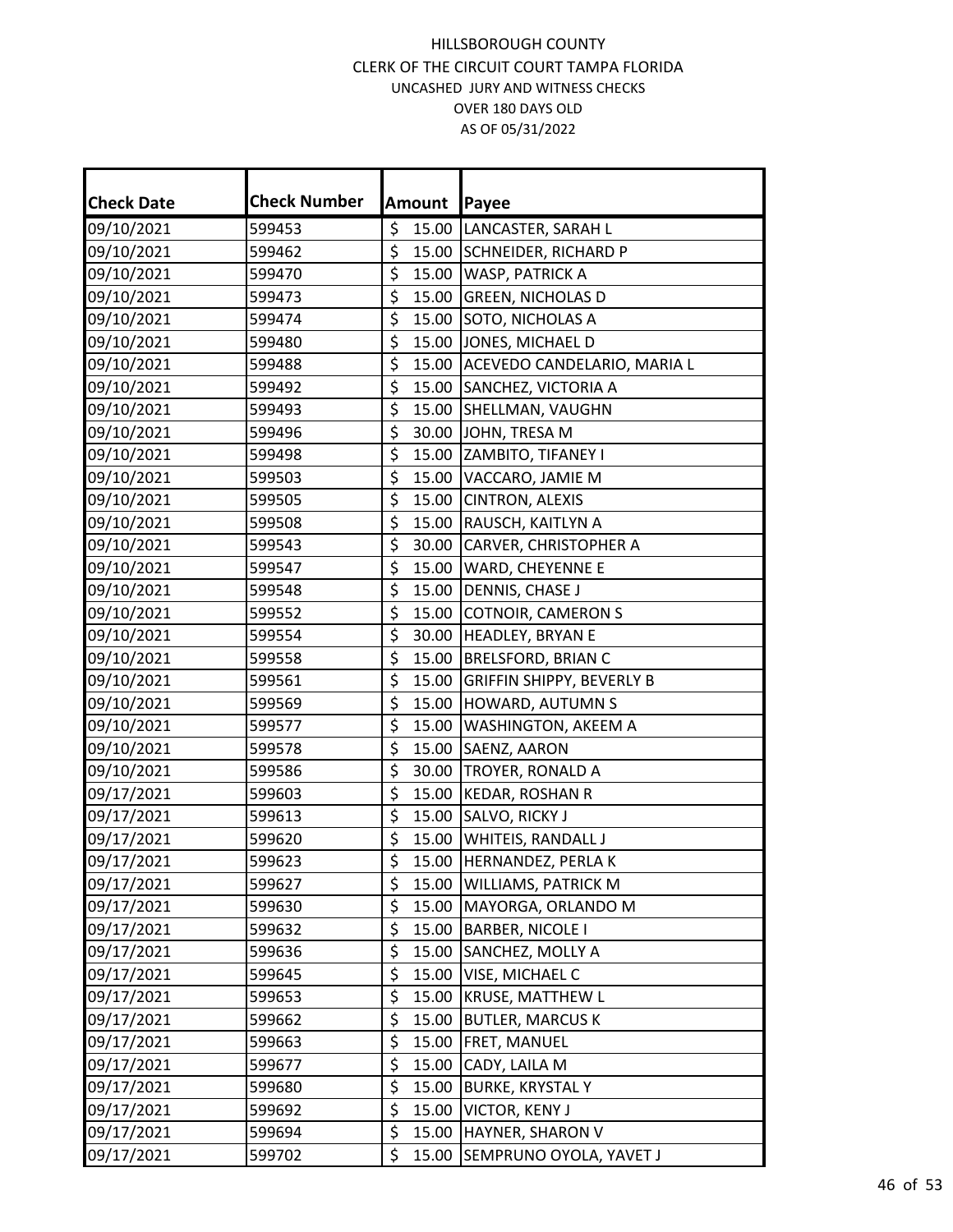| <b>Check Date</b> | <b>Check Number</b> |                        | Amount | Payee                         |
|-------------------|---------------------|------------------------|--------|-------------------------------|
| 09/17/2021        | 599704              | \$                     | 15.00  | BILLUPS, YANNI J              |
| 09/17/2021        | 599712              | \$                     | 15.00  | WOODWARD, VIOLA F             |
| 09/17/2021        | 599718              | \$                     | 15.00  | TURNER, TRAVIS L              |
| 09/17/2021        | 599721              | \$                     | 15.00  | <b>BOWENS, TIFFANIE T</b>     |
| 09/17/2021        | 599727              | \$                     | 15.00  | <b>BOUTIN, SYMBAS</b>         |
| 09/17/2021        | 599728              | \$                     |        | 15.00 LOPEZ ROBLES, SYLVIA I  |
| 09/17/2021        | 599731              | \$                     | 15.00  | STINNETT, SIOBHAN L           |
| 09/17/2021        | 599737              | $\overline{\xi}$       | 15.00  | NUNEZ, ANGEL R                |
| 09/17/2021        | 599771              | \$                     | 90.00  | CASIANO DIAZ, ALONDRA S       |
| 09/17/2021        | 599775              | \$                     |        | 15.00 TENORIO, KARIE ANN      |
| 09/17/2021        | 599794              | $\overline{\xi}$       |        | 15.00 LANUM, JASON E          |
| 09/17/2021        | 599795              | \$                     | 15.00  | ORTIZ, CARLOS R               |
| 09/17/2021        | 599798              | \$                     | 15.00  | SCHROEDER, JOSEPH T           |
| 09/17/2021        | 599806              | \$                     | 15.00  | MOREJON, ISRAEL A             |
| 09/17/2021        | 599809              | \$                     | 15.00  | <b>BEAL, MARC T</b>           |
| 09/17/2021        | 599818              | \$                     | 90.00  | VACCARO, JAMIE M              |
| 09/17/2021        | 599820              | \$                     | 45.00  | RICHARDS, CODY L              |
| 09/17/2021        | 599826              | $\overline{\xi}$       | 15.00  | VAZQUEZ, BERNICE              |
| 09/17/2021        | 599827              | \$                     | 15.00  | RICE, BENNIE R                |
| 09/17/2021        | 599831              | \$                     | 15.00  | OTTERSON, APRIL N             |
| 09/17/2021        | 599835              | \$                     | 15.00  | JAIMES-MONDRAGON, JULIO C     |
| 09/17/2021        | 599838              | \$                     | 15.00  | HAMILTON POWELL, JOSHUA T     |
| 09/17/2021        | 599862              | \$                     | 15.00  | REED, JACOB A                 |
| 09/17/2021        | 599864              | \$                     | 15.00  | CARRILLO, ISAURA              |
| 09/17/2021        | 599865              | \$                     | 15.00  | LLANOS, ISAAC G               |
| 09/17/2021        | 599866              | \$                     | 15.00  | SMITH, IMMARI M               |
| 09/17/2021        | 599868              | \$                     | 15.00  | PEREZ, HURIEL                 |
| 09/17/2021        | 599873              | \$                     | 15.00  | SHARRER, GEORGIA B            |
| 09/17/2021        | 599881              | $\overline{\xi}$       | 15.00  | <b>BROWN, ERIC M</b>          |
| 09/17/2021        | 599894              | \$                     | 15.00  | PEGUERO, DAVIDSON A           |
| 09/17/2021        | 599899              | \$                     | 15.00  | HOUSE, DARYL E                |
| 09/17/2021        | 599904              | \$                     | 15.00  | AYLWARD, DANIEL W             |
| 09/17/2021        | 599907              | \$                     | 15.00  | ZAMORA-VAZQUEZ, DAMARIS       |
| 09/17/2021        | 599911              | \$                     | 15.00  | SAUDER, CHRISTOPHER W         |
| 09/17/2021        | 599912              | \$                     | 15.00  | <b>BUITRON, CHRISTOPHER V</b> |
| 09/17/2021        | 599918              | \$                     | 15.00  | YICK, CAMMIE L                |
| 09/17/2021        | 599928              | \$                     | 15.00  | MYERS, KELSEY O               |
| 09/17/2021        | 599931              | \$                     | 15.00  | SHERMAN, KATHRYN A            |
| 09/17/2021        | 599934              | \$                     | 6.50   | <b>GNANN, WILLIAM F</b>       |
| 09/17/2021        | 599937              | $\overline{\varsigma}$ | 5.96   | CARDONA, SHERRY               |
| 09/17/2021        | 599938              | $\overline{\xi}$       | 5.72   | BAZAN, SAUL                   |
| 09/17/2021        | 599943              | $\overline{\xi}$       | 6.08   | ZAFAR, MUHAMMAD               |
|                   |                     |                        |        |                               |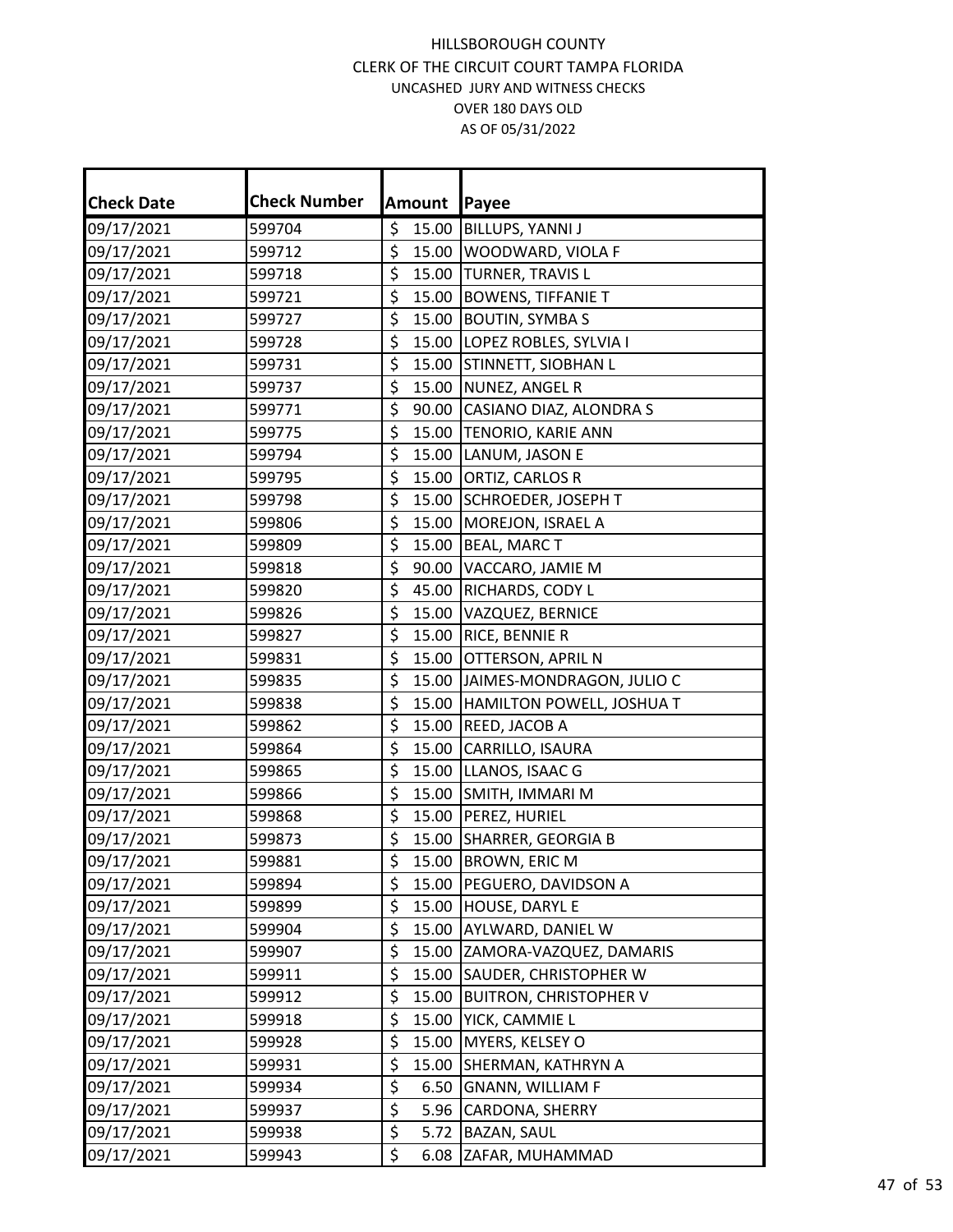| <b>Check Date</b> | <b>Check Number</b> | Amount                                   | Payee                      |
|-------------------|---------------------|------------------------------------------|----------------------------|
| 09/17/2021        | 599944              | \$<br>5.96                               | MARTIN, MARSHANNA D        |
| 09/17/2021        | 599949              | $\overline{\xi}$<br>5.30                 | HOLLOWAY, KYMBERLI S       |
| 09/17/2021        | 599951              | \$<br>6.56                               | NAGY, JOHN W               |
| 09/17/2021        | 599956              | \$<br>9.98                               | ROGERS, HEIDI              |
| 09/17/2021        | 599958              | $\overline{\boldsymbol{\zeta}}$<br>6.80  | DIAZ-STAUFFER, FELICITY    |
| 09/17/2021        | 599964              | \$<br>6.08                               | HOLLOWAY, BRIANA           |
| 09/17/2021        | 599965              | \$<br>6.50                               | MUHAMMAD, BIANCA C         |
| 09/17/2021        | 599967              | \$<br>6.56                               | VARGAS, ANTONIO            |
| 09/17/2021        | 599972              | \$<br>5.00                               | MILLER, CHRISTOPHER A      |
| 09/24/2021        | 599986              | \$<br>15.00                              | DOUTEAU, WATCHY            |
| 09/24/2021        | 600004              | $\overline{\boldsymbol{\zeta}}$<br>15.00 | BEZA, SIMONE M             |
| 09/24/2021        | 600011              | \$<br>15.00                              | DELGADO OROZCO, SASKIA N   |
| 09/24/2021        | 600026              | $\overline{\xi}$<br>15.00                | <b>BRADFORD, ROBERTA K</b> |
| 09/24/2021        | 600029              | \$<br>15.00                              | GARRINGER, RICHARD C       |
| 09/24/2021        | 600030              | $\overline{\boldsymbol{\zeta}}$<br>15.00 | <b>COLEMAN, RHONDA K</b>   |
| 09/24/2021        | 600035              | \$<br>15.00                              | DUDLEY, LATOYA Y           |
| 09/24/2021        | 600041              | \$<br>75.00                              | <b>BROWNING, LEANN A</b>   |
| 09/24/2021        | 600062              | \$<br>15.00                              | <b>PRATER, BRANDI M</b>    |
| 09/24/2021        | 600063              | \$105.00                                 | <b>ST LOUIS, BOB</b>       |
| 09/24/2021        | 600068              | \$<br>30.00                              | HIMES, BENJAMIN F          |
| 09/24/2021        | 600083              | \$<br>15.00                              | MENDOZA, AGUSTIN           |
| 09/24/2021        | 600084              | \$<br>15.00                              | ROBERTS, ADAM J            |
| 09/24/2021        | 600101              | \$<br>30.00                              | <b>TROYER, RONALD A</b>    |
| 09/24/2021        | 600165              | \$<br>15.00                              | WELCH, BRENDAN A           |
| 09/24/2021        | 600183              | \$<br>15.00                              | LOPEZ, JULIA               |
| 09/24/2021        | 600187              | \$<br>15.00                              | WILKES, JORDAN J           |
| 09/24/2021        | 600195              | $\overline{\xi}$<br>90.00                | <b>BOONE, JESSE E</b>      |
| 09/24/2021        | 600206              | \$<br>15.00                              | LIPSCOMB, JAMIE L          |
| 09/24/2021        | 600213              | $\overline{\xi}$<br>15.00                | ELLIN, IVAN J              |
| 09/24/2021        | 600225              | \$                                       | 15.00 ALEMAN, FRANK M      |
| 09/24/2021        | 600232              | \$<br>30.00                              | TACTUK SANCHEZ, RADEZTKY A |
| 09/24/2021        | 600236              | \$<br>15.00                              | <b>BOROS, PATRICIA L</b>   |
| 09/24/2021        | 600239              | \$<br>15.00                              | SEIFERT, NORMAN G          |
| 09/24/2021        | 600248              | \$<br>30.00                              | LAFAYETTE, MICHAEL A       |
| 09/24/2021        | 600249              | \$<br>30.00                              | ROWLAND, MEGAN E           |
| 09/24/2021        | 600265              | \$<br>15.00                              | TYSON, LUESHIKA C          |
| 09/30/2021        | 600293              | \$<br>15.00                              | THOMAS, TAYLOR A           |
| 09/30/2021        | 600295              | \$<br>15.00                              | ALFORD, TASHONE N          |
| 09/30/2021        | 600300              | \$<br>15.00                              | GAYLE, SEAN J              |
| 09/30/2021        | 600305              | \$<br>15.00                              | SAINT PHARD, SABRINA F     |
| 09/30/2021        | 600315              | \$<br>30.00                              | ST LOUIS, BOB              |
| 09/30/2021        | 600332              | \$<br>15.00                              | MCCOY, AMANDA L            |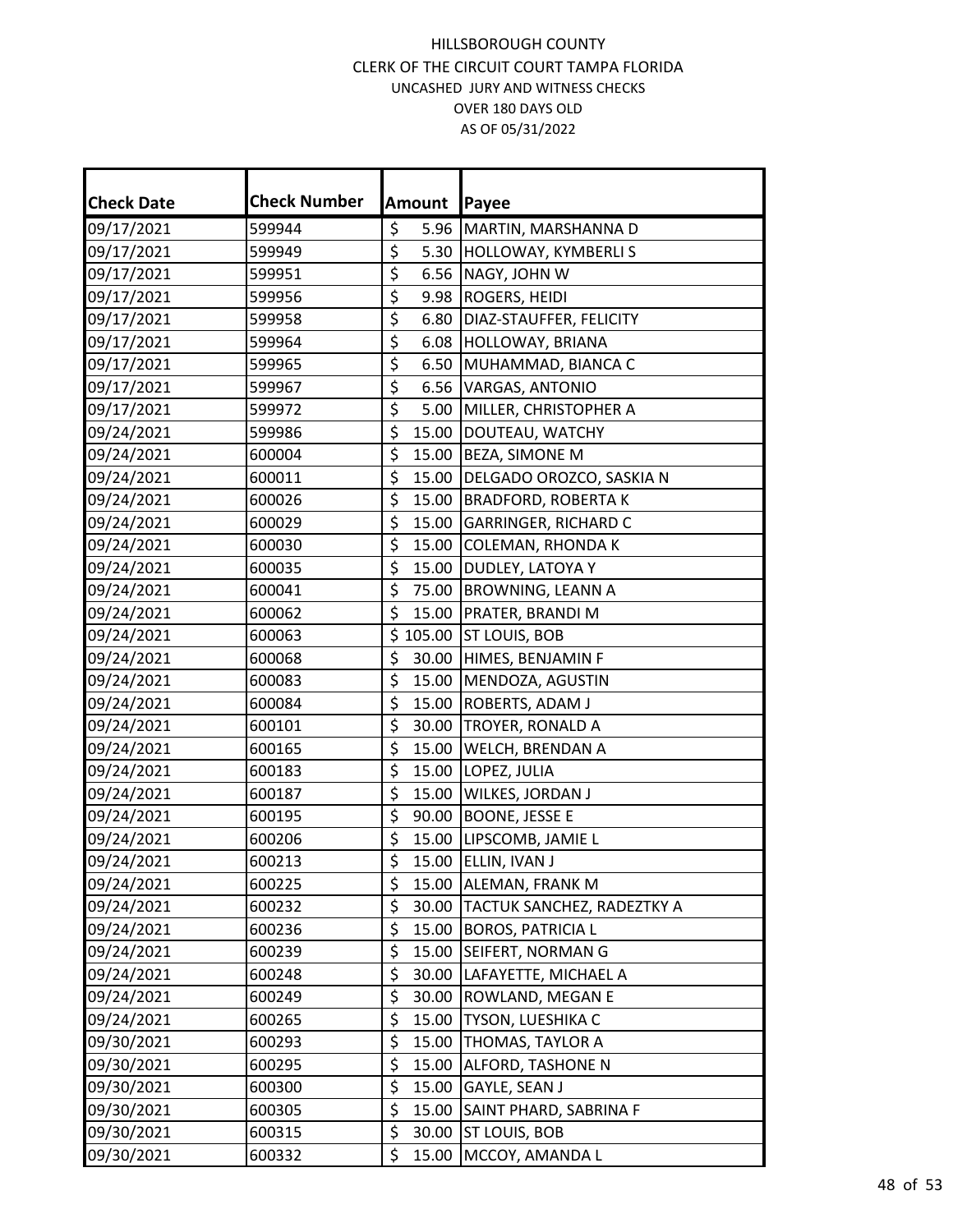| <b>Check Date</b> | <b>Check Number</b> |                                 | Amount | Payee                            |
|-------------------|---------------------|---------------------------------|--------|----------------------------------|
| 09/30/2021        | 600338              | \$                              | 30.00  | ROSA, ASHLEY R                   |
| 09/30/2021        | 600346              | \$                              | 15.00  | LINDSEY, KENNETH T               |
| 09/30/2021        | 600361              | \$                              | 30.00  | <b>TROYER, RONALD A</b>          |
| 09/30/2021        | 600364              | \$                              | 15.00  | HERNANDEZ, RAUL A                |
| 09/30/2021        | 600381              | \$                              | 15.00  | RUSSELL, CALVIN L                |
| 09/30/2021        | 600382              | \$                              | 15.00  | HAINES, CAITLYN C                |
| 09/30/2021        | 600391              | \$                              | 15.00  | TORTORICI, GINA M                |
| 09/30/2021        | 600392              | $\overline{\boldsymbol{\zeta}}$ | 15.00  | <b>BROWN, GERITA W</b>           |
| 09/30/2021        | 600407              | \$                              | 15.00  | <b>TORRES MARTINEZ, EDGARDO</b>  |
| 09/30/2021        | 600442              | \$                              | 15.00  | KESSEL, JOSHUA M                 |
| 09/30/2021        | 600448              | $\overline{\boldsymbol{\zeta}}$ | 15.00  | MCLAUGHLIN, JILLIAN K            |
| 09/30/2021        | 600455              | \$                              | 15.00  | <b>BARROW, MERRITT K</b>         |
| 09/30/2021        | 600464              | \$                              | 15.00  | HALLE, JEFFREY J                 |
| 09/30/2021        | 600473              | \$                              | 15.00  | HAGGERTY, JACQUELINE J           |
| 09/30/2021        | 600475              | \$                              | 15.00  | ORTIZ, CLARIBEL                  |
| 09/30/2021        | 600494              | \$                              | 7.52   | SHERMAN, JEANETTE C              |
| 09/30/2021        | 600495              | $\overline{\boldsymbol{\zeta}}$ | 8.60   | RICHARDSON, DENNISE              |
| 10/01/2021        | 600502              | $\overline{\boldsymbol{\zeta}}$ | 15.00  | <b>SCHRODER JORGENSEN, SCOTT</b> |
| 10/01/2021        | 600507              | \$                              | 15.00  | MILANES, MARCEL A                |
| 10/01/2021        | 600514              | \$                              | 15.00  | <b>BROWN, ERIC B</b>             |
| 10/01/2021        | 600515              | \$                              | 15.00  | SUMNER, DINAH M                  |
| 10/01/2021        | 600525              | $\overline{\boldsymbol{\zeta}}$ | 15.00  | <b>GUERRERO, MILAN</b>           |
| 10/01/2021        | 600528              | $\overline{\xi}$                | 7.76   | <b>BOMMEL, ENRICO</b>            |
| 10/08/2021        | 600532              | \$                              | 15.00  | SUAREZ, YADIRIS                  |
| 10/08/2021        | 600549              | \$                              | 15.00  | OBER, SUSAN L                    |
| 10/08/2021        | 600558              | \$                              | 15.00  | LOEFFLER, SIAM C                 |
| 10/08/2021        | 600562              | \$                              | 15.00  | CLARK, SHARIYA T                 |
| 10/08/2021        | 600564              | \$                              | 15.00  | <b>GASTELUM, SHALLYSE N</b>      |
| 10/08/2021        | 600571              | $\overline{\xi}$                |        | 15.00 LEAL, SABRINA I            |
| 10/08/2021        | 600575              | \$                              | 15.00  | ISABELLA, ROBERT P               |
| 10/08/2021        | 600582              | \$                              | 15.00  | CRISS, REBECCA L                 |
| 10/08/2021        | 600593              | \$                              | 15.00  | GARCIA, ALEXANDER                |
| 10/08/2021        | 600599              | \$                              | 15.00  | LYNCH-ELMS, ADRIENNE J           |
| 10/08/2021        | 600606              | \$                              | 15.00  | HICKEY, ANN M                    |
| 10/08/2021        | 600607              | \$                              | 15.00  | <b>ACRI, LAUREN V</b>            |
| 10/08/2021        | 600608              | \$                              | 15.00  | COMPTON, WILLIAM D               |
| 10/08/2021        | 600609              | \$                              | 15.00  | MCGHEE, KELLY L                  |
| 10/08/2021        | 600615              | \$                              | 15.00  | ZHENG, YING                      |
| 10/08/2021        | 600636              | \$                              | 15.00  | ESPOSITO, DANIEL D               |
| 10/08/2021        | 600641              | \$                              | 15.00  | <b>BISHKO, JACK A</b>            |
| 10/08/2021        | 600644              | \$                              | 15.00  | PEOPLES WARREN, IRIS A           |
| 10/08/2021        | 600656              | \$                              | 15.00  | DELOSSANTOS, GAVEN M             |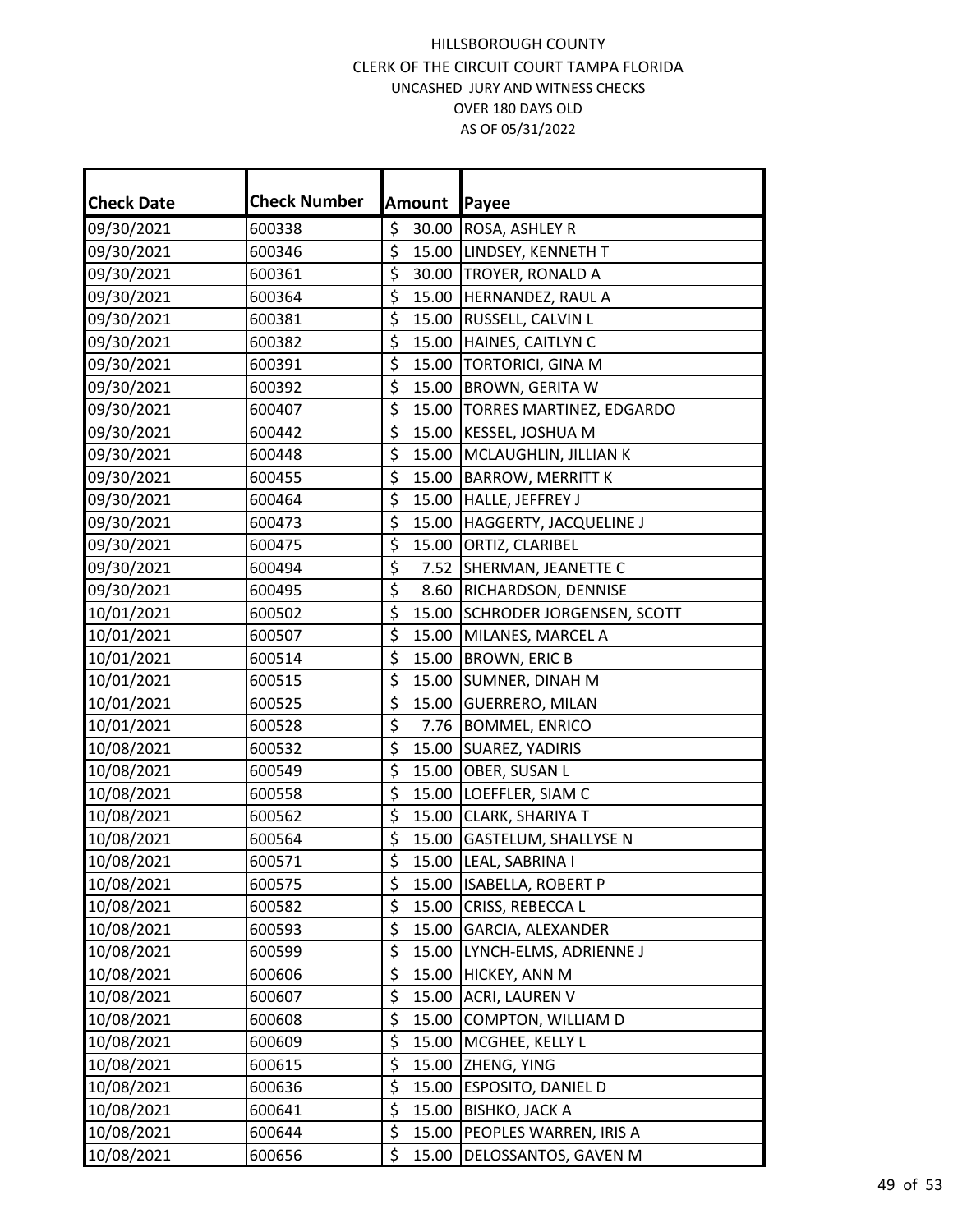| <b>Check Date</b> | <b>Check Number</b> | Amount                    | Payee                        |
|-------------------|---------------------|---------------------------|------------------------------|
| 10/08/2021        | 600658              | \$<br>15.00               | <b>TORGERSON, GAGE C</b>     |
| 10/08/2021        | 600665              | \$<br>15.00               | WILSON, ERIKA D              |
| 10/08/2021        | 600670              | \$<br>15.00               | TYULENEVA, EKATERINA         |
| 10/08/2021        | 600677              | \$<br>15.00               | MCDONALD, DEREK T            |
| 10/08/2021        | 600686              | \$<br>15.00               | CHEVALIER, CYNTHIA A         |
| 10/08/2021        | 600687              | \$<br>15.00               | DIAZ, CRISTIAN A             |
| 10/08/2021        | 600692              | \$<br>15.00               | MEREDITH, CONNOR B           |
| 10/08/2021        | 600693              | $\overline{\xi}$<br>15.00 | BROWN, COLIN W               |
| 10/08/2021        | 600701              | \$<br>15.00               | OSBORNE, CHRISTINA M         |
| 10/08/2021        | 600702              | \$                        | 15.00 ALMODOVAR, CHRISTIAN D |
| 10/08/2021        | 600704              | $\overline{\xi}$<br>15.00 | NEMETH, CHARLES S            |
| 10/08/2021        | 600714              | \$<br>15.00               | DODSON, BRIAN E              |
| 10/08/2021        | 600717              | \$<br>15.00               | FARLOW, BEAU T               |
| 10/08/2021        | 600718              | \$<br>15.00               | <b>BAILEY, BARBARA B</b>     |
| 10/08/2021        | 600727              | \$<br>15.00               | MCCLAIN, AMY M               |
| 10/08/2021        | 600732              | \$<br>15.00               | MORSE, ALVIN B               |
| 10/08/2021        | 600734              | \$<br>15.00               | FORBIN, JEANENE A            |
| 10/08/2021        | 600753              | $\overline{\xi}$<br>15.00 | COLEMAN, OLYMPIA T           |
| 10/08/2021        | 600757              | \$<br>15.00               | <b>CUNNINGHAM, NICOLE A</b>  |
| 10/08/2021        | 600768              | \$<br>15.00               | <b>BOLICK, MICHELLE L</b>    |
| 10/08/2021        | 600774              | \$<br>15.00               | RAGASA, MICAELA F            |
| 10/08/2021        | 600779              | \$<br>15.00               | DARSHI, MEENAKSHI            |
| 10/08/2021        | 600791              | \$<br>15.00               | MALPICA ROSA, LUIS M         |
| 10/08/2021        | 600796              | \$<br>15.00               | ANNIS, LOGAN K               |
| 10/08/2021        | 600799              | \$<br>15.00               | SAUNDERS, LASHAUNDA C        |
| 10/08/2021        | 600809              | \$<br>15.00               | SUTTON, KATIE J              |
| 10/08/2021        | 600813              | \$<br>15.00               | SANDERS, KAREN W             |
| 10/08/2021        | 600820              | \$<br>15.00               | FISCHER, JOSHUA L            |
| 10/08/2021        | 600826              | $\overline{\xi}$<br>15.00 | HOSIE, JOHN W                |
| 10/08/2021        | 600837              | \$<br>15.00               | ENDRES, RHYAN D              |
| 10/08/2021        | 600841              | \$<br>15.00               | OKOPSKI, RACHEL M            |
| 10/08/2021        | 600842              | \$<br>15.00               | ROSE, RACHEL A               |
| 10/08/2021        | 600847              | \$<br>5.00                | <b>BADEN, THOMAS L</b>       |
| 10/15/2021        | 600860              | \$<br>15.00               | <b>WEEKES, TROY A</b>        |
| 10/15/2021        | 600873              | \$<br>30.00               | ENNIS, SCOTT R               |
| 10/15/2021        | 600876              | \$<br>15.00               | MALDONADO, RYAN D            |
| 10/15/2021        | 600877              | \$<br>15.00               | <b>BARRETO, RUBY L</b>       |
| 10/15/2021        | 600882              | \$<br>15.00               | ADHIN, RICHARD               |
| 10/15/2021        | 600896              | \$<br>15.00               | LE, MINH V                   |
| 10/15/2021        | 600901              | \$<br>15.00               | HERRERA, MAYTE               |
| 10/15/2021        | 600920              | \$<br>30.00               | XIMENES, KRISTOPHER M        |
| 10/15/2021        | 600922              | \$<br>15.00               | MCDONALD, KRISTIN H          |
|                   |                     |                           |                              |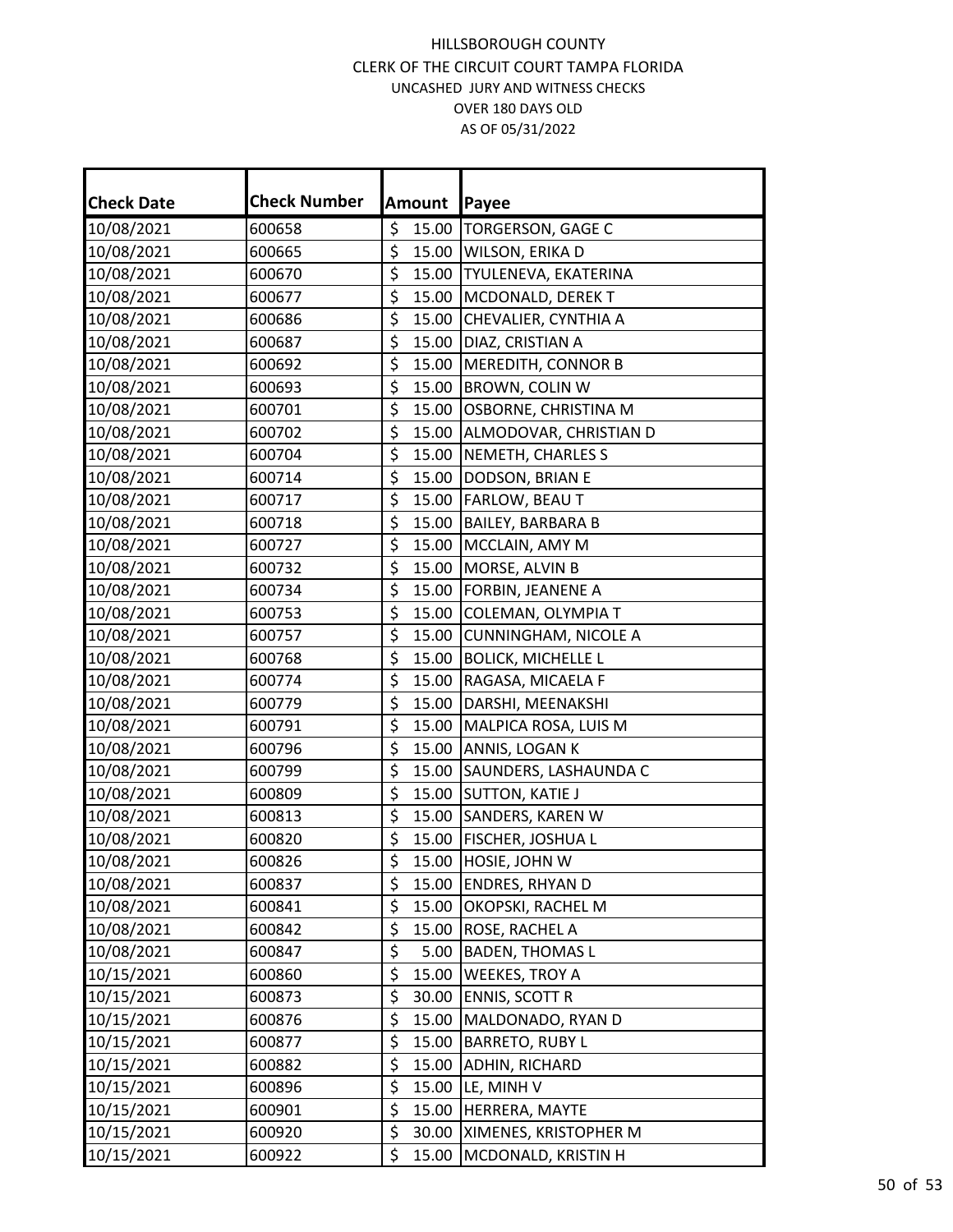| <b>Check Number</b><br><b>Check Date</b><br>Amount<br>Payee                |  |
|----------------------------------------------------------------------------|--|
| \$<br>60.00<br>10/15/2021<br>600923<br><b>BROOKS, KRISTEN L</b>            |  |
| \$<br>10/15/2021<br>600935<br>15.00<br>KUHN, JOSHUA D                      |  |
| \$<br>10/15/2021<br>30.00<br>600958<br><b>GUERRERO, WALTER J</b>           |  |
| \$<br>15.00<br>10/15/2021<br>HERNANDEZ, DIEGO<br>600960                    |  |
| \$<br>10/15/2021<br>15.00<br>600969<br><b>BISHOP, CASEY M</b>              |  |
| \$<br>15.00<br>10/15/2021<br>600972<br>PALM, CARL J                        |  |
| \$<br>10/15/2021<br>15.00<br>600974<br>WALSH, CAITLIN M                    |  |
| \$<br>10/15/2021<br>15.00<br>600980<br>QUESADA VERA, ANGEL M               |  |
| \$<br>10/15/2021<br>15.00<br>MCGAFFIGAN, PATRICIA A<br>600988              |  |
| \$<br>10/15/2021<br>15.00<br>600999<br>MARKER, SAMANTHA D                  |  |
| \$<br>30.00<br>10/15/2021<br>ROBINSON, JAMES A<br>601018                   |  |
| \$<br>10/15/2021<br>15.00<br>601020<br>ORTIZ, HECTOR L                     |  |
| \$<br>10/15/2021<br>15.00<br>ALVIS, KIAHLIE M<br>601037                    |  |
| \$<br>10/18/2021<br>15.00   FERGER, BRAEDON E<br>601059                    |  |
| \$<br>10/18/2021<br>15.00<br>601070<br>BECKNER, KENNETH E                  |  |
| \$<br>15.00<br>10/18/2021<br>601072<br>MARTIN, SCOTT H                     |  |
| \$<br>10/18/2021<br>15.00<br>601083<br>LEWIS, PAUL M                       |  |
| \$<br>10/18/2021<br>15.00<br>ALVAREZ, JUAN D<br>601089                     |  |
| \$<br>10/22/2021<br>15.00<br>LYNCH, EMILY A<br>601099                      |  |
| \$<br>10/22/2021<br>30.00<br>601101<br>DAVID, ELIZABETH N                  |  |
| \$<br>10/22/2021<br>15.00<br>601107<br>NAY, DUSTAN O                       |  |
| \$<br>15.00<br>10/22/2021<br>601117<br>BEASLEY, DENISE A                   |  |
| \$<br>45.00<br>10/22/2021<br>BEYERS, DAVID D<br>601123                     |  |
| \$<br>10/22/2021<br>15.00<br>601125<br>DOTEN, DANIELLE G                   |  |
| \$<br>15.00<br>10/22/2021<br>CUARTAS HENAO, CRISTHIAN C<br>601136          |  |
| \$<br>10/22/2021<br>15.00<br>HEWETT, COURTNEY P<br>601138                  |  |
| \$<br>10/22/2021<br>15.00<br>601139<br><b>HODGES, COURTNEY J</b>           |  |
| \$<br>10/22/2021<br>15.00<br>PIERSON, CLAIRE R<br>601143                   |  |
| $\overline{\varsigma}$<br>10/22/2021<br>15.00 HAYES, CASSANDRA L<br>601148 |  |
| 10/22/2021<br>\$<br>15.00<br>PORTER, BRIAN R<br>601152                     |  |
| \$<br>10/22/2021<br>601154<br>15.00<br>BERNING, BRIAN J                    |  |
| \$<br>10/22/2021<br>15.00<br>601163<br><b>BUCZEK, HEATHER A</b>            |  |
| \$<br>10/22/2021<br>601176<br>15.00<br>METZGER, JARED K                    |  |
| \$<br>10/22/2021<br>601181<br>15.00<br>PUCKETT, JAMES L                    |  |
| \$<br>10/22/2021<br>15.00<br>PADGETT, JAMES D<br>601182                    |  |
| \$<br>10/22/2021<br>601187<br>15.00<br>WRIGHT, IVORY K                     |  |
| \$<br>10/22/2021<br>15.00<br>601192<br>SPINKS, ISAAC C                     |  |
| \$<br>10/22/2021<br>601194<br>15.00<br>VERA ROLON, GEOMAR                  |  |
| \$<br>10/22/2021<br>15.00<br>NAGD, FATMA<br>601197                         |  |
| \$<br>10/22/2021<br>15.00<br>601202<br>HARDIN, MELISSA L                   |  |
| \$<br>15.00<br>10/22/2021<br>601206<br><b>BAKER, MATTHEW D</b>             |  |
| \$<br>10/22/2021<br>601216<br>15.00<br>VALDES, MARIYAH A                   |  |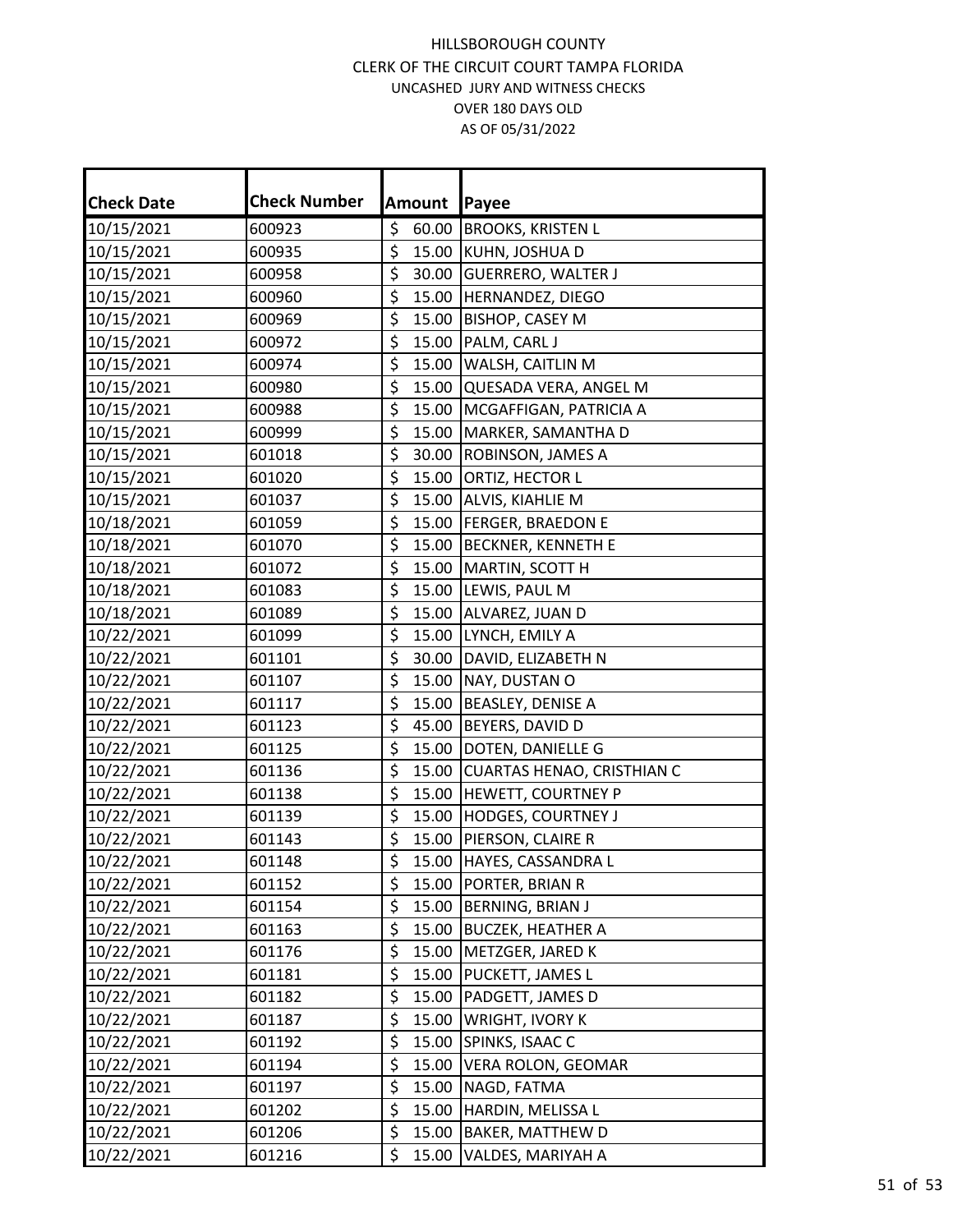| <b>Check Date</b> | <b>Check Number</b> | Amount      | Payee                         |
|-------------------|---------------------|-------------|-------------------------------|
| 10/22/2021        | 601220              | \$<br>15.00 | <b>GONZALEZ OLIVA, LUIS E</b> |
| 10/22/2021        | 601227              | \$          | 15.00 PASSARINI, LILIANA M    |
| 10/22/2021        | 601231              | \$<br>15.00 | <b>REGAN, LEKEAH K</b>        |
| 10/22/2021        | 601235              | \$          | 15.00 PEEK, LAURA D           |
| 10/22/2021        | 601240              | \$          | 15.00 PIMENTEL, KRISTOFER S   |
| 10/22/2021        | 601248              | \$          | 15.00 HALL, KAYLA L           |
| 10/22/2021        | 601249              | \$          | 15.00 KRIEGER, KAY M          |
| 10/22/2021        | 601266              | \$          | 15.00 BROWN, JOSEPH E         |
| 10/22/2021        | 601268              | \$          | 15.00 HERRERA, JOSE R         |
| 10/22/2021        | 601269              | \$          | 15.00 LOPEZ RODRIGUEZ, JOSE G |
| 10/22/2021        | 601274              | \$          | 15.00 DINEHART, JESSICA M     |
| 10/22/2021        | 601275              | \$          | 15.00 MORALES, JENNIFER M     |
| 10/22/2021        | 601289              | \$<br>15.00 | <b>GRAHAM, MICHELL D</b>      |
| 10/22/2021        | 601294              | \$<br>45.00 | <b>GIGNAC, MICHAEL A</b>      |
| 10/22/2021        | 601297              | \$          | 30.00 ABD-ELRAHMAN, YASMINE A |
| 10/22/2021        | 601299              | \$<br>45.00 | GILDERSLEEVE, WILLIAM R       |
| 10/22/2021        | 601309              | \$          | 15.00 ALMAND, VERONICA        |
| 10/22/2021        | 601333              | \$          | 15.00 VAIL, STEPHEN M         |
| 10/22/2021        | 601335              | \$          | 15.00  LAMPTEY, STELLA N      |
| 10/22/2021        | 601337              | \$<br>15.00 | WEBB, SIMON C                 |
| 10/22/2021        | 601355              | \$<br>15.00 | <b>EBANKS, AYANNA Z</b>       |
| 10/22/2021        | 601359              | \$<br>15.00 | <b>BENNIE, ASHLEY A</b>       |
| 10/22/2021        | 601369              | \$          | 15.00 HERNANDEZ, HENNESIS N   |
| 10/22/2021        | 601373              | \$          | 15.00 BARBEE, ETHAN G         |
| 10/22/2021        | 601377              | \$          | 15.00   FERNANDEZ, ANTONIO    |
| 10/22/2021        | 601386              | \$          | 15.00   FERGER, BRAEDON E     |
| 10/22/2021        | 601392              | \$          | 15.00 LITTLEJOHN, VICTORIA D  |
| 10/22/2021        | 601393              | \$          | 15.00 CRIMELLA, JAMES E       |
| 10/22/2021        | 601412              | \$          | 15.00 LIOEN, LINDSAY PIERRE A |
| 10/22/2021        | 601415              | \$          | 15.00   WRIGHT, HERBERT J     |
| 10/22/2021        | 601426              | \$          | 15.00 DE LA CRUZ, ALEXANDER L |
| 10/22/2021        | 601430              | \$          | 15.00 ARGOTE, GARY J          |
| 10/22/2021        | 601433              | \$<br>15.00 | CRUZ, DANNY S                 |
| 10/29/2021        | 601449              | \$<br>15.00 | LUPPOLD, BRYAN C              |
| 10/29/2021        | 601460              | \$<br>15.00 | <b>BRITO, ANDRES G</b>        |
| 10/29/2021        | 601461              | \$<br>15.00 | KENT, ANDREA A                |
| 10/29/2021        | 601462              | \$          | 15.00 JOSTES, AMY M           |
| 10/29/2021        | 601469              | \$<br>15.00 | <b>GANO, ALAYNE R</b>         |
| 10/29/2021        | 601479              | \$<br>15.00 | DIAZ, CARLOS A                |
| 10/29/2021        | 601490              | \$<br>15.00 | ALZUBAIDI, GABRIEL H          |
| 10/29/2021        | 601492              | \$<br>15.00 | LARA, FABIA                   |
| 10/29/2021        | 601493              | \$<br>30.00 | <b>TACKETT, EVERETT</b>       |